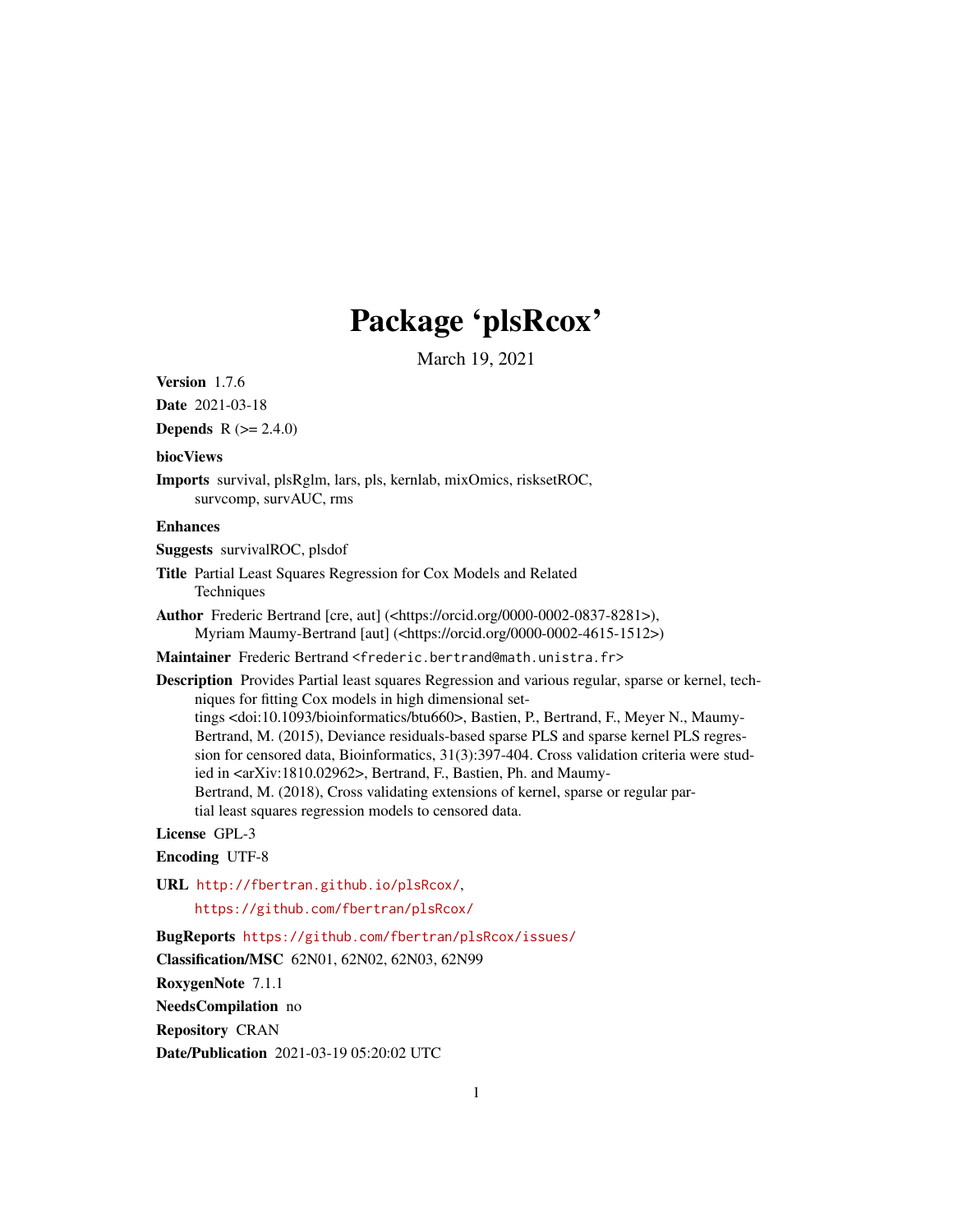# <span id="page-1-0"></span>R topics documented:

|       | $\overline{2}$                                                                                                      |
|-------|---------------------------------------------------------------------------------------------------------------------|
|       | 3                                                                                                                   |
|       | 8                                                                                                                   |
|       | 13                                                                                                                  |
|       | 18                                                                                                                  |
|       | 21                                                                                                                  |
|       | 25                                                                                                                  |
|       | 29                                                                                                                  |
|       | 32                                                                                                                  |
|       | 36                                                                                                                  |
|       | 40                                                                                                                  |
|       | 44                                                                                                                  |
|       | 48                                                                                                                  |
|       | 53                                                                                                                  |
|       | 58                                                                                                                  |
|       | 62                                                                                                                  |
|       | 67                                                                                                                  |
|       | 72                                                                                                                  |
|       | 76                                                                                                                  |
|       | 81                                                                                                                  |
|       | 86                                                                                                                  |
|       | 88                                                                                                                  |
|       | 92                                                                                                                  |
|       | 94                                                                                                                  |
|       | -98                                                                                                                 |
|       | $print.plsRcoxmodel \ldots \ldots \ldots \ldots \ldots \ldots \ldots \ldots \ldots \ldots \ldots \ldots \ldots 101$ |
|       |                                                                                                                     |
|       |                                                                                                                     |
|       |                                                                                                                     |
|       |                                                                                                                     |
| Index | 107                                                                                                                 |

plsRcox-package *plsRcox-package: Partial Least Squares Regression for Cox Models and Related Techniques*

#### Description

Provides Partial least squares Regression and various regular, sparse or kernel, techniques for fitting Cox models in high dimensional settings <doi:10.1093/bioinformatics/btu660>, Bastien, P., Bertrand, F., Meyer N., Maumy-Bertrand, M. (2015), Deviance residuals-based sparse PLS and sparse kernel PLS regression for censored data, Bioinformatics, 31(3):397-404. Cross validation criteria were studied in <arXiv:1810.02962>, Bertrand, F., Bastien, Ph. and Maumy-Bertrand, M. (2018), Cross validating extensions of kernel, sparse or regular partial least squares regression models to censored data.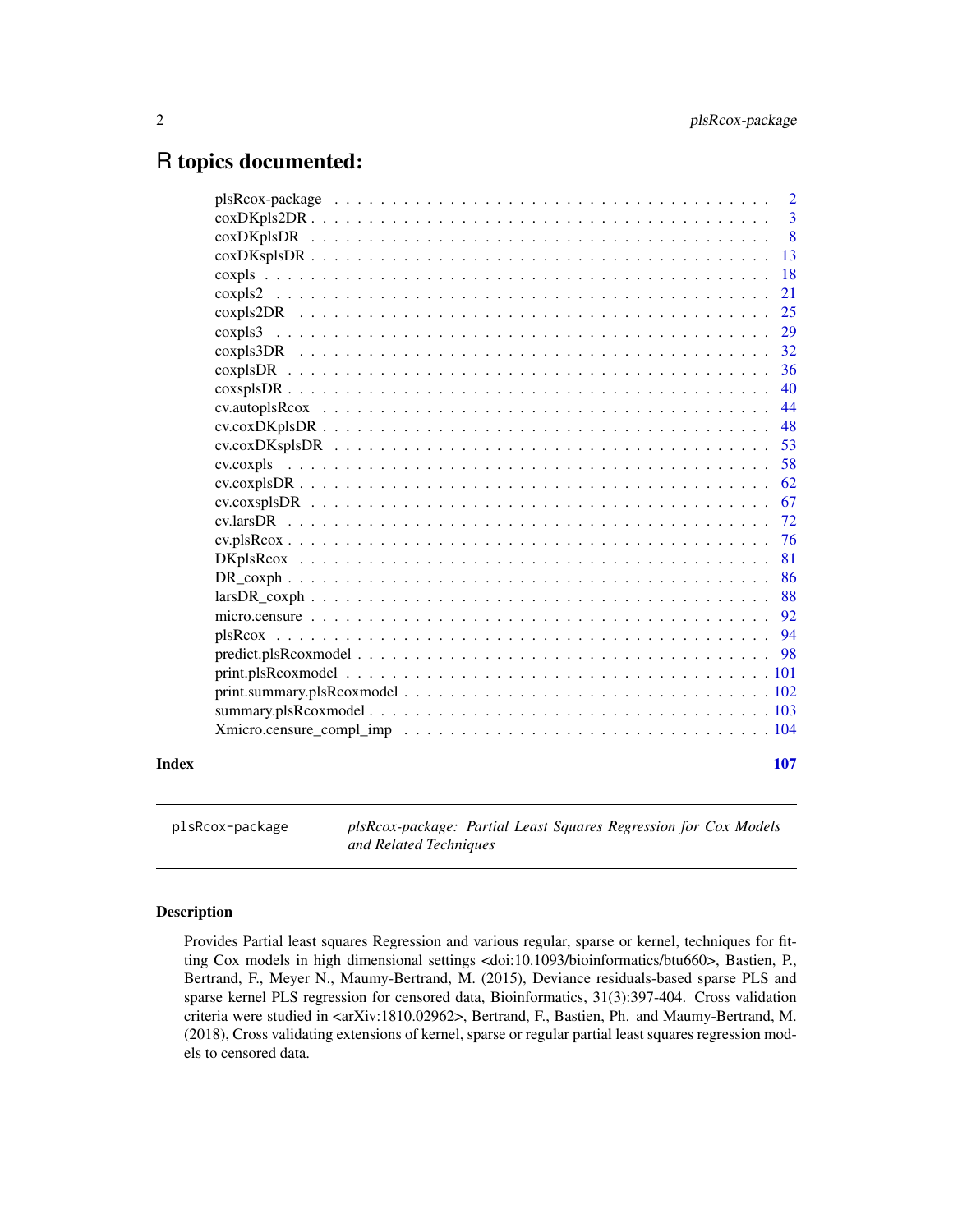#### <span id="page-2-0"></span>coxDKpls2DR 3

#### References

Bastien, P., Bertrand, F., Meyer N., Maumy-Bertrand, M. (2015), Deviance residuals-based sparse PLS and sparse kernel PLS regression for censored data, Bioinformatics, 31(3):397-404. <doi:10.1093/bioinformatics/btu660 Cross validation criteria were studied in <arXiv:1810.02962>, Bertrand, F., Bastien, Ph. and Maumy-Bertrand, M. (2018), Cross validating extensions of kernel, sparse or regular partial least squares regression models to censored data.

#### Examples

# The original allelotyping dataset

```
library(plsRcox)
data(micro.censure)
Y_train_micro <- micro.censure$survyear[1:80]
C_train_micro <- micro.censure$DC[1:80]
Y_test_micro <- micro.censure$survyear[81:117]
C_test_micro <- micro.censure$DC[81:117]
data(Xmicro.censure_compl_imp)
X_train_micro <- apply((as.matrix(Xmicro.censure_compl_imp)),
FUN="as.numeric",MARGIN=2)[1:80,]
X_train_micro_df <- data.frame(X_train_micro)
# coxsplsDR
cox_splsDR_fit=coxsplsDR(X_train_micro,Y_train_micro,C_train_micro,
ncomp=6,eta=.5)
cox_splsDR_fit
cox_splsDR_fit2=coxsplsDR(~X_train_micro,Y_train_micro,C_train_micro,
ncomp=6,eta=.5,trace=TRUE)
cox_splsDR_fit2
cox_splsDR_fit3=coxsplsDR(~.,Y_train_micro,C_train_micro,ncomp=6,
dataXplan=X_train_micro_df,eta=.5)
cox_splsDR_fit3
rm(cox_splsDR_fit,cox_splsDR_fit2,cox_splsDR_fit3)
```
coxDKpls2DR *Fitting a Direct Kernel PLS model on the (Deviance) Residuals*

#### Description

This function computes the Direct Kernel PLSR model with the Residuals of a Cox-Model fitted with an intercept as the only explanatory variable as the response and Xplan as explanatory variables. Default behaviour uses the Deviance residuals.

#### Usage

coxDKpls2DR(Xplan, ...)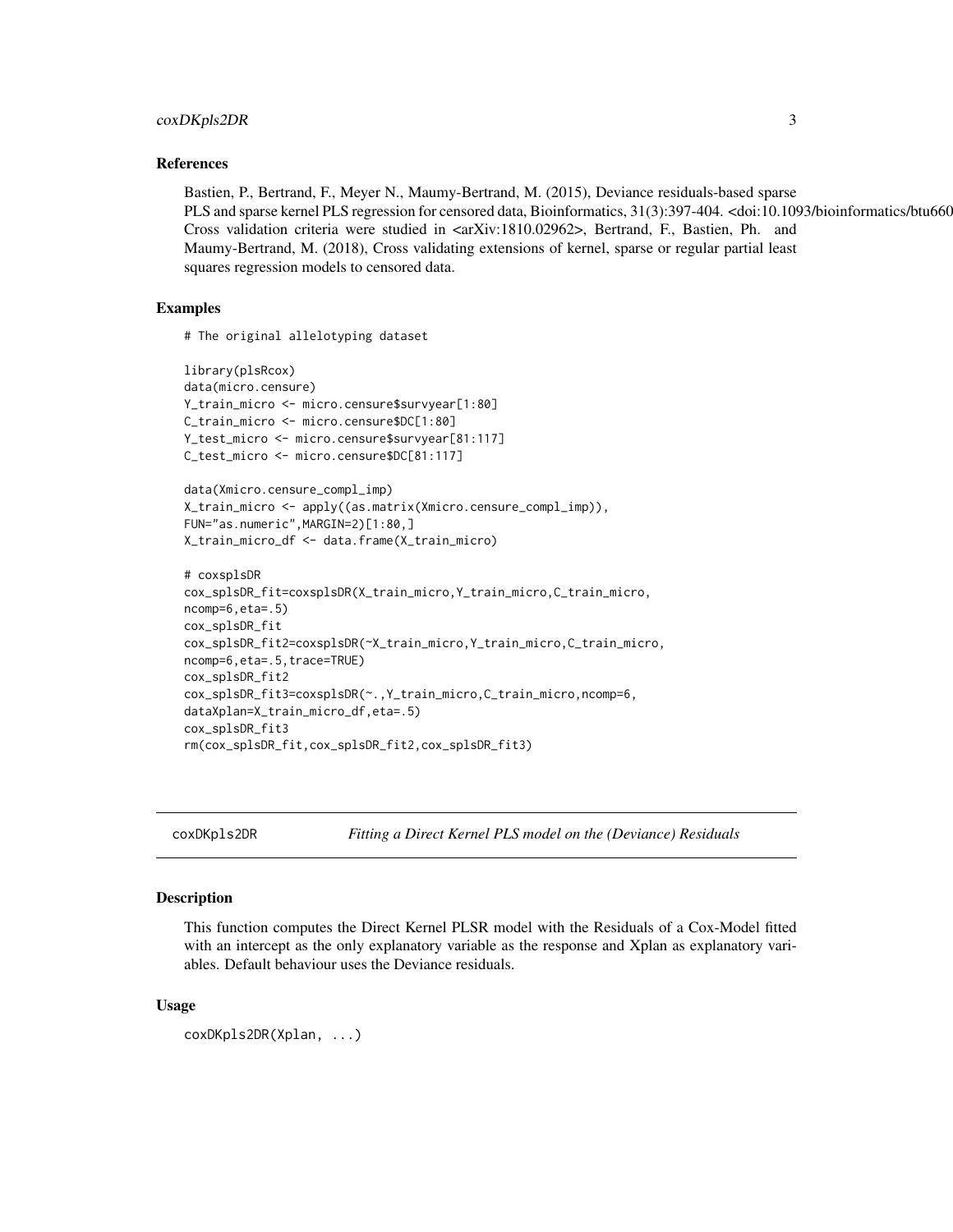4 coxDKpls2DR

```
## Default S3 method:
coxDKpls2DR(
  Xplan,
  time,
  time2,
  event,
  type,
  origin,
  typeres = "deviance",
  collapse,
 weighted,
  scaleX = TRUE,
  scaleY = TRUE,
  ncomp = min(7, ncol(Xplan)),methodpls = "kernelpls",
  validation = "CV",
 plot = FALSE,
  allres = FALSE,
  kernel = "rbfdot",
  hyperkernel,
  verbose = TRUE,
  ...
\mathcal{L}## S3 method for class 'formula'
coxDKpls2DR(
  Xplan,
  time,
  time2,
  event,
  type,
  origin,
  typeres = "deviance",
  collapse,
  weighted,
  scaleX = TRUE,
  scaleY = TRUE,ncomp = min(7, ncol(Xplan)),
  methodpls = "kernelpls",
  validation = "CV",
 plot = FALSE,
  allres = FALSE,
  dataXplan = NULL,
  subset,
  weights,
  model_frame = FALSE,
  kernel = "rbfdot",
```
hyperkernel,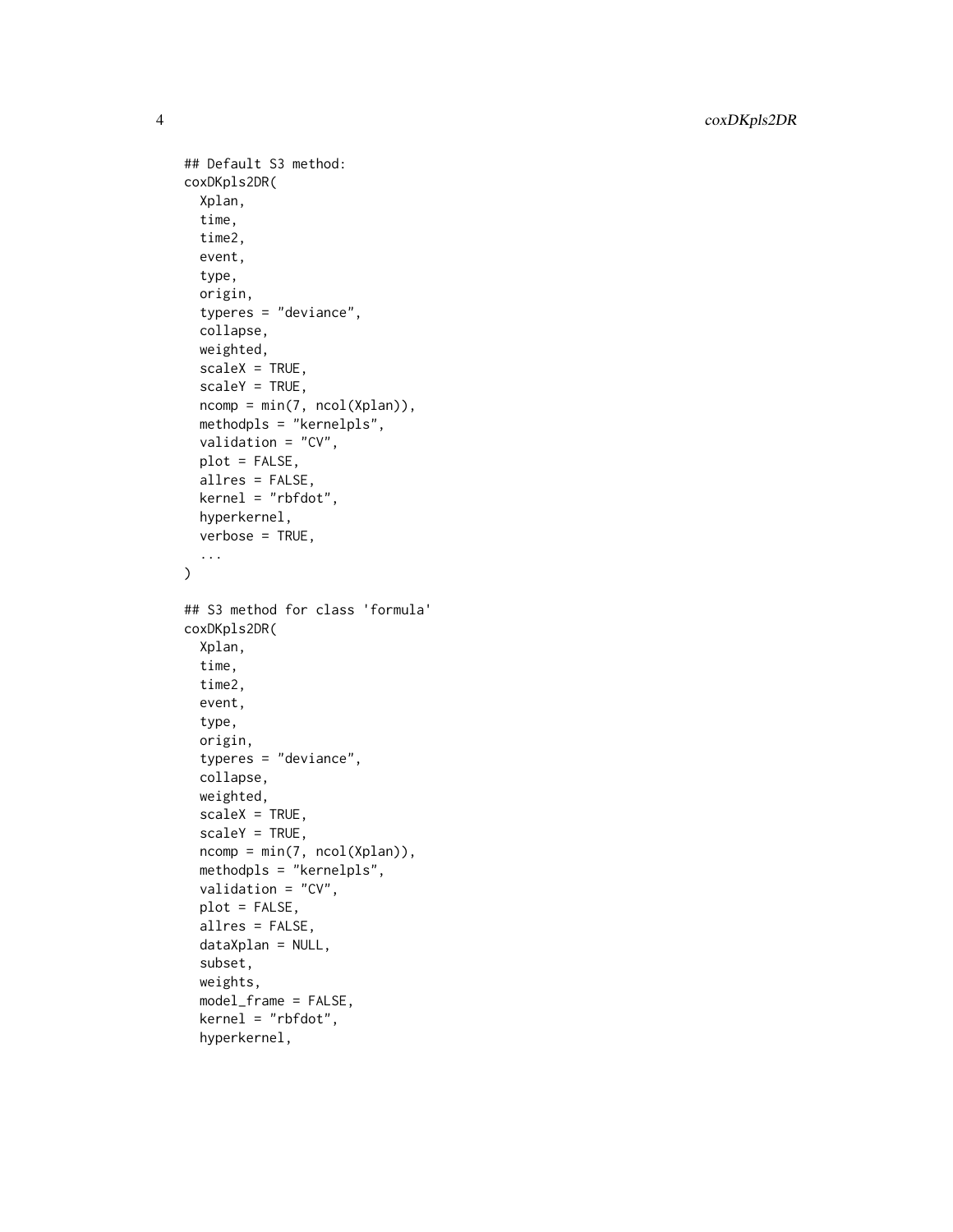```
verbose = TRUE,
```
... )

| Xplan     | a formula or a matrix with the eXplanatory variables (training) dataset                                                                                                                                                                                                                                                                                                   |
|-----------|---------------------------------------------------------------------------------------------------------------------------------------------------------------------------------------------------------------------------------------------------------------------------------------------------------------------------------------------------------------------------|
|           | Arguments to be passed on to survival:: coxph.                                                                                                                                                                                                                                                                                                                            |
| time      | for right censored data, this is the follow up time. For interval data, the first<br>argument is the starting time for the interval.                                                                                                                                                                                                                                      |
| time2     | The status indicator, normally 0=alive, 1=dead. Other choices are TRUE/FALSE<br>(TRUE = death) or $1/2$ (2=death). For interval censored data, the status indica-<br>tor is 0=right censored, 1=event at time, 2=left censored, 3=interval censored.<br>Although unusual, the event indicator can be omitted, in which case all subjects<br>are assumed to have an event. |
| event     | ending time of the interval for interval censored or counting process data only.<br>Intervals are assumed to be open on the left and closed on the right, (start, end].<br>For counting process data, event indicates whether an event occurred at the end<br>of the interval.                                                                                            |
| type      | character string specifying the type of censoring. Possible values are "right",<br>"left", "counting", "interval", or "interval2". The default is "right"<br>or "counting" depending on whether the time2 argument is absent or present,<br>respectively.                                                                                                                 |
| origin    | for counting process data, the hazard function origin. This option was intended<br>to be used in conjunction with a model containing time dependent strata in order<br>to align the subjects properly when they cross over from one strata to another,<br>but it has rarely proven useful.                                                                                |
| typeres   | character string indicating the type of residual desired. Possible values are<br>"martingale", "deviance", "score", "schoenfeld", "dfbeta", "dfbetas",<br>and "scaledsch". Only enough of the string to determine a unique match is<br>required.                                                                                                                          |
| collapse  | vector indicating which rows to collapse (sum) over. In time-dependent models<br>more than one row data can pertain to a single individual. If there were 4 individ-<br>uals represented by 3, 1, 2 and 4 rows of data respectively, then collapse= $c(1, 1, 1, 2, 3, 3, 4, 4, 4, 4)$<br>could be used to obtain per subject rather than per observation residuals.       |
| weighted  | if TRUE and the model was fit with case weights, then the weighted residuals are<br>returned.                                                                                                                                                                                                                                                                             |
| scaleX    | Should the Xplan columns be standardized?                                                                                                                                                                                                                                                                                                                                 |
| scaleY    | Should the time values be standardized?                                                                                                                                                                                                                                                                                                                                   |
| ncomp     | The number of components to include in the model. The number of components<br>to fit is specified with the argument ncomp. It this is not supplied, the maximal<br>number of components is used (taking account of any cross-validation).                                                                                                                                 |
| methodpls | The multivariate regression method to be used. See mvrCv for details.                                                                                                                                                                                                                                                                                                     |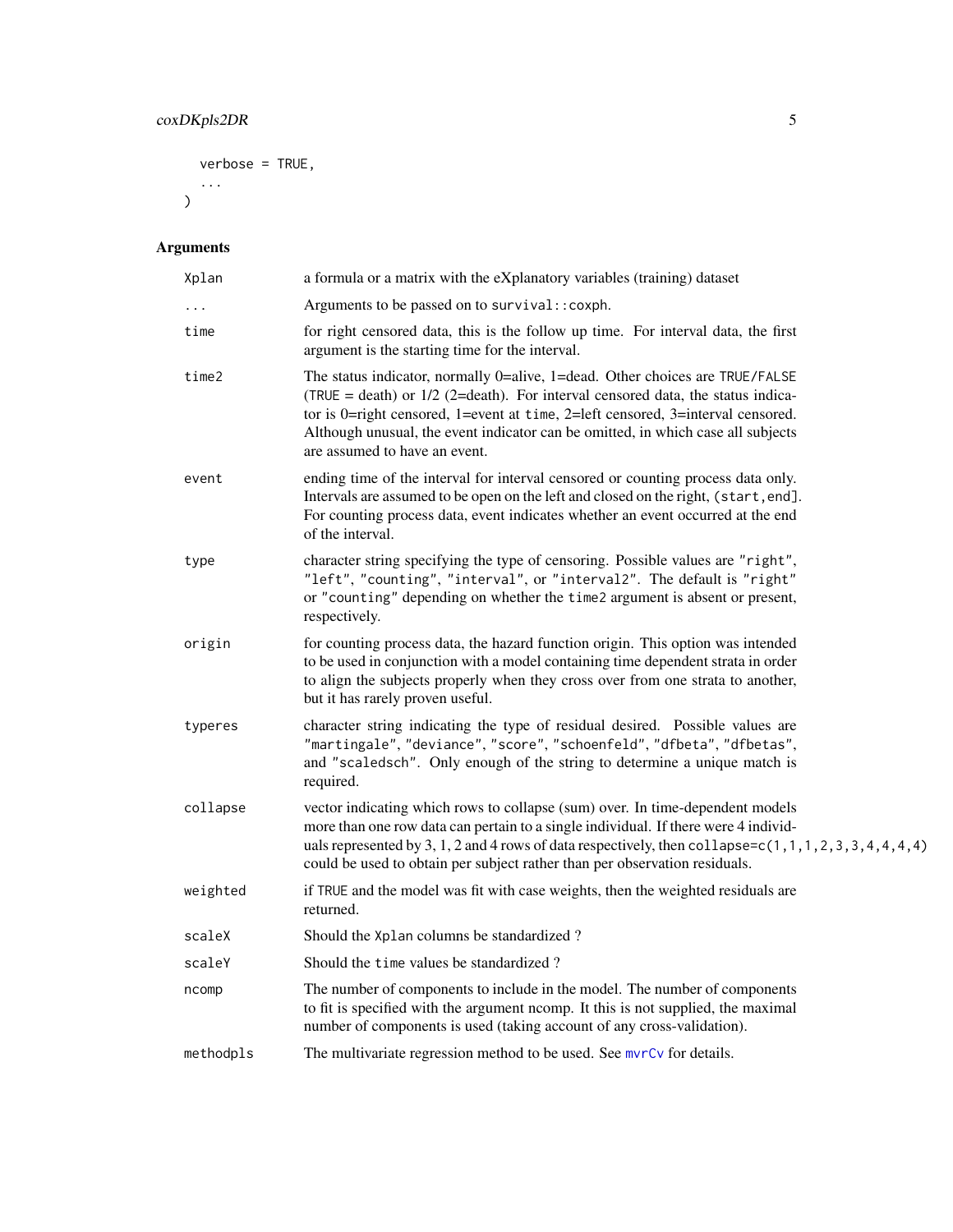| validation  | character. What kind of (internal) validation to use. If validation = "CV",<br>cross-validation is performed. The number and type of cross-validation seg-<br>ments are specified with the arguments segments and segment.type. See<br>$mvrCv$ for details. If validation = "LOO", leave-one-out cross-validation is<br>performed. It is an error to specify the segments when validation = "LOO"<br>is specified. |
|-------------|--------------------------------------------------------------------------------------------------------------------------------------------------------------------------------------------------------------------------------------------------------------------------------------------------------------------------------------------------------------------------------------------------------------------|
| plot        | Should the survival function be plotted ?)                                                                                                                                                                                                                                                                                                                                                                         |
| allres      | FALSE to return only the Cox model and TRUE for additionnal results. See<br>details. Defaults to FALSE.                                                                                                                                                                                                                                                                                                            |
| kernel      | the kernel function used in training and predicting. This parameter can be set to<br>any function, of class kernel, which computes the inner product in feature space<br>between two vector arguments (see kernels). The kernlab package provides the<br>most popular kernel functions which can be used by setting the kernel parameter<br>to the following strings:                                              |
|             | list("rbfdot") Radial Basis kernel "Gaussian"                                                                                                                                                                                                                                                                                                                                                                      |
|             | list("polydot") Polynomial kernel                                                                                                                                                                                                                                                                                                                                                                                  |
|             | list("vanilladot") Linear kernel                                                                                                                                                                                                                                                                                                                                                                                   |
|             | list("tanhdot") Hyperbolic tangent kernel                                                                                                                                                                                                                                                                                                                                                                          |
|             | list("laplacedot") Laplacian kernel                                                                                                                                                                                                                                                                                                                                                                                |
|             | list("besseldot") Bessel kernel                                                                                                                                                                                                                                                                                                                                                                                    |
|             | list("anovadot") ANOVA RBF kernel                                                                                                                                                                                                                                                                                                                                                                                  |
|             | list("splinedot") Spline kernel                                                                                                                                                                                                                                                                                                                                                                                    |
| hyperkernel | the list of hyper-parameters (kernel parameters). This is a list which contains the<br>parameters to be used with the kernel function. For valid parameters for existing<br>kernels are:                                                                                                                                                                                                                           |
|             | • sigma, inverse kernel width for the Radial Basis kernel function "rbfdot"<br>and the Laplacian kernel "laplacedot".                                                                                                                                                                                                                                                                                              |
|             | • degree, scale, offset for the Polynomial kernel "polydot".                                                                                                                                                                                                                                                                                                                                                       |
|             | • scale, offset for the Hyperbolic tangent kernel function "tanhdot".                                                                                                                                                                                                                                                                                                                                              |
|             | • sigma, order, degree for the Bessel kernel "besseldot".                                                                                                                                                                                                                                                                                                                                                          |
|             | • sigma, degree for the ANOVA kernel "anovadot".                                                                                                                                                                                                                                                                                                                                                                   |
|             | In the case of a Radial Basis kernel function (Gaussian) or Laplacian kernel,<br>if hyperkernel is missing, the heuristics in sigest are used to calculate a good<br>sigma value from the data.                                                                                                                                                                                                                    |
| verbose     | Should some details be displayed?                                                                                                                                                                                                                                                                                                                                                                                  |
| dataXplan   | an optional data frame, list or environment (or object coercible by as . data. frame<br>to a data frame) containing the variables in the model. If not found in dataXplan,<br>the variables are taken from environment (Xplan), typically the environment<br>from which coxDKp1s2DR is called.                                                                                                                     |
| subset      | an optional vector specifying a subset of observations to be used in the fitting<br>process.                                                                                                                                                                                                                                                                                                                       |
| weights     | an optional vector of 'prior weights' to be used in the fitting process. Should be<br>NULL or a numeric vector.                                                                                                                                                                                                                                                                                                    |
| model_frame | If TRUE, the model frame is returned.                                                                                                                                                                                                                                                                                                                                                                              |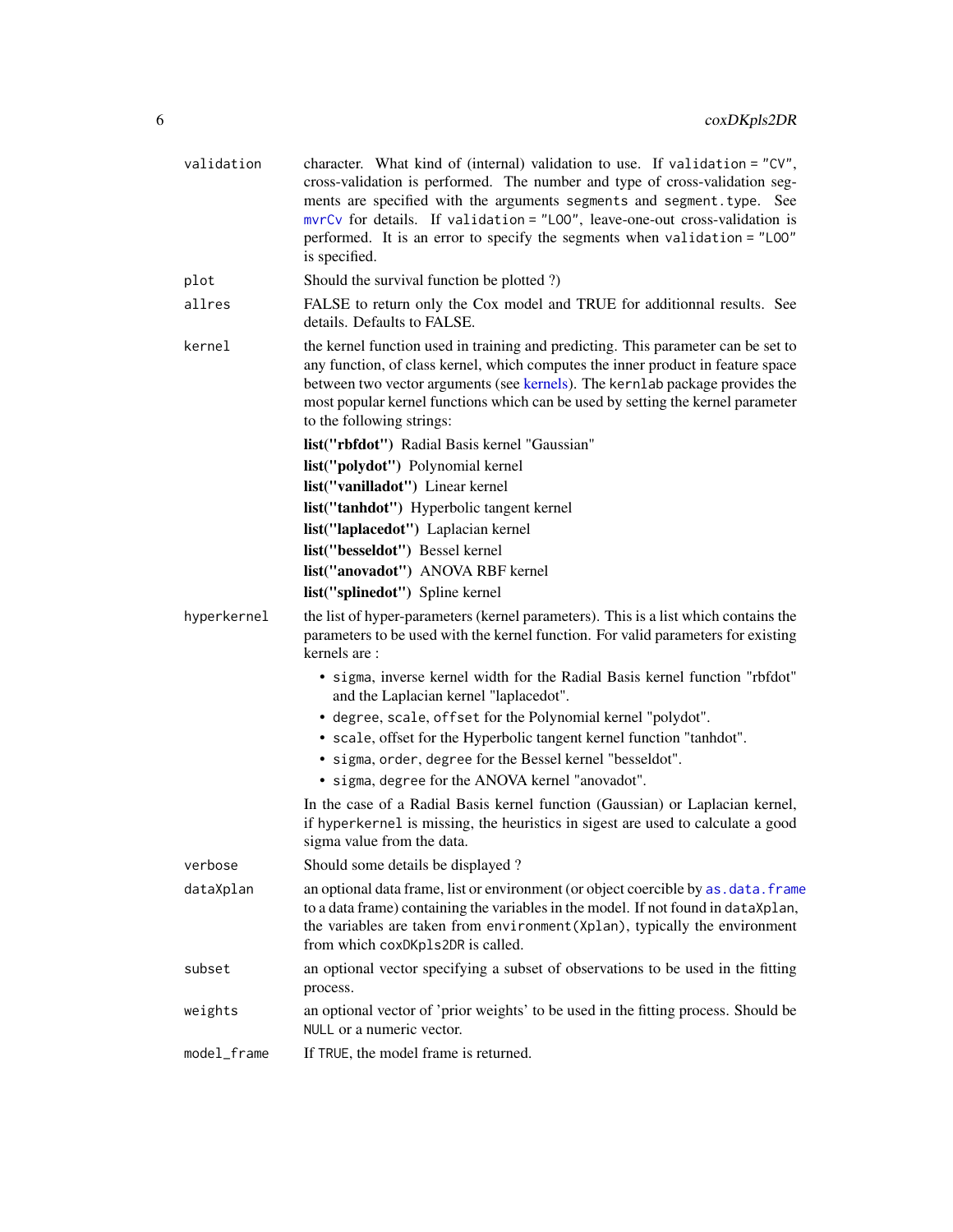#### coxDKpls2DR 7

#### **Details**

If allres=FALSE returns only the final Cox-model. If allres=TRUE returns a list with the PLS components, the final Cox-model and the PLSR model. allres=TRUE is useful for evluating model prediction accuracy on a test sample.

#### Value

If allres=FALSE :

cox\_DKpls2DR Final Cox-model. If allres=TRUE : tt\_DKpls2DR PLSR components. cox\_DKpls2DR Final Cox-model. DKpls2DR\_mod The PLSR model.

#### Author(s)

Frédéric Bertrand <frederic.bertrand@math.unistra.fr> <http://www-irma.u-strasbg.fr/~fbertran/>

#### References

plsRcox, Cox-Models in a high dimensional setting in R, Frederic Bertrand, Philippe Bastien, Nicolas Meyer and Myriam Maumy-Bertrand (2014). Proceedings of User2014!, Los Angeles, page 152.

Deviance residuals-based sparse PLS and sparse kernel PLS regression for censored data, Philippe Bastien, Frederic Bertrand, Nicolas Meyer and Myriam Maumy-Bertrand (2015), Bioinformatics, 31(3):397-404, doi:10.1093/bioinformatics/btu660.

#### See Also

[coxph](#page-0-0), [plsr](#page-0-0)

#### Examples

```
data(micro.censure)
data(Xmicro.censure_compl_imp)
```

```
X_train_micro <- apply((as.matrix(Xmicro.censure_compl_imp)),FUN="as.numeric",MARGIN=2)[1:80,]
X_train_micro_df <- data.frame(X_train_micro)
Y_train_micro <- micro.censure$survyear[1:80]
C_train_micro <- micro.censure$DC[1:80]
```

```
(cox_DKpls2DR_fit=coxDKpls2DR(X_train_micro,Y_train_micro,C_train_micro,ncomp=6,validation="CV"))
```
#Fixing sigma to compare with pls2DR on Gram matrix; should be identical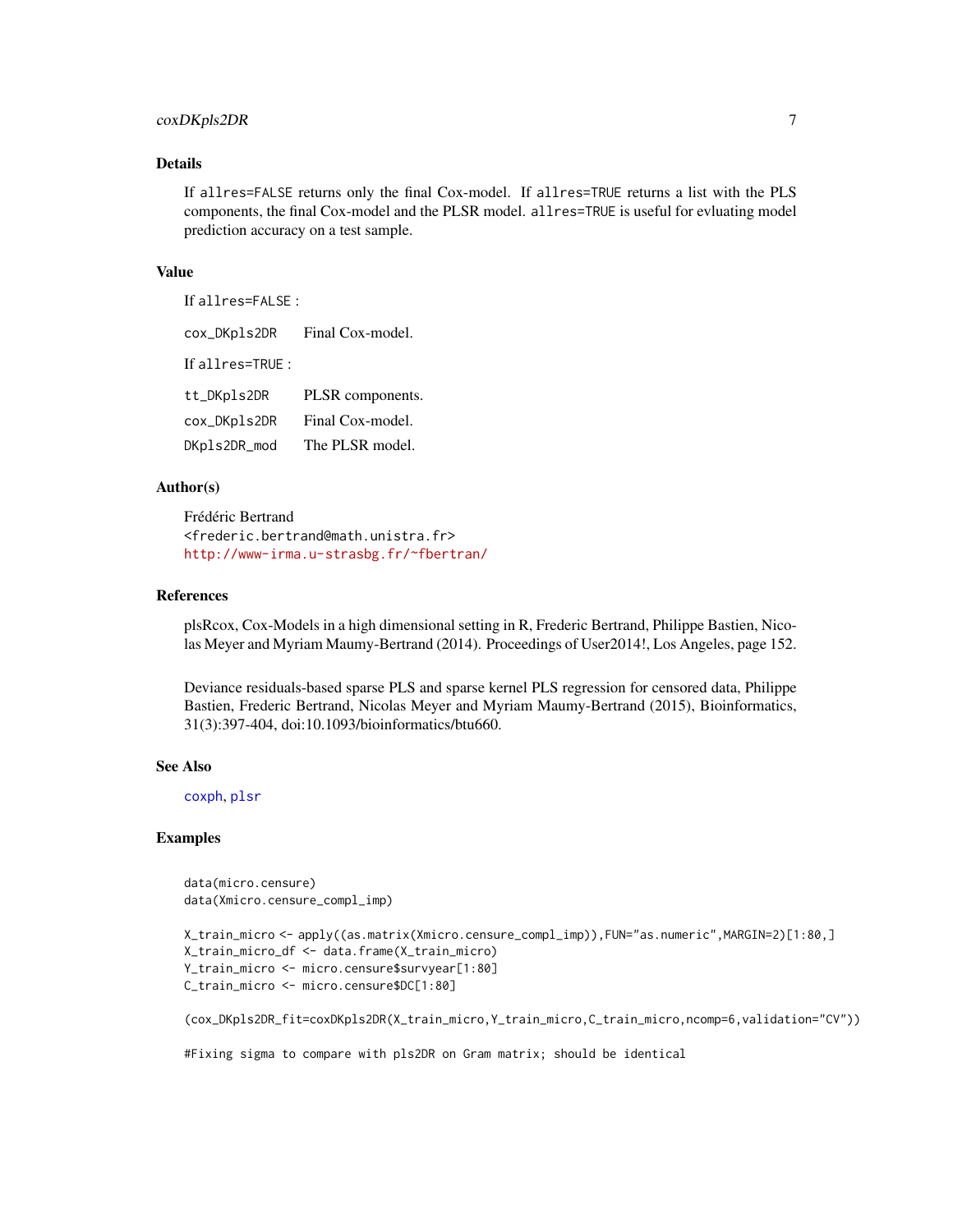```
(cox_DKpls2DR_fit=coxDKpls2DR(X_train_micro,Y_train_micro,C_train_micro,ncomp=6,
validation="CV",hyperkernel=list(sigma=0.01292786)))
```

```
X_train_micro_kern <- kernlab::kernelMatrix(kernlab::rbfdot(sigma=0.01292786),scale(X_train_micro))
(cox_DKpls2DR_fit2=coxpls2DR(~X_train_micro_kern,Y_train_micro,C_train_micro,ncomp=6,
validation="CV",scaleX=FALSE))
```

```
(cox_DKpls2DR_fit=coxDKpls2DR(X_train_micro,Y_train_micro,C_train_micro,ncomp=6,
validation="CV",kernel="laplacedot",hyperkernel=list(sigma=0.01292786)))
```

```
X_train_micro_kern <- kernlab::kernelMatrix(kernlab::laplacedot(sigma=0.01292786),
scale(X_train_micro))
(cox_DKpls2DR_fit2=coxpls2DR(~X_train_micro_kern,Y_train_micro,C_train_micro,ncomp=6,
validation="CV",scaleX=FALSE))
```

```
(cox_DKpls2DR_fit=coxDKpls2DR(~X_train_micro,Y_train_micro,C_train_micro,ncomp=6,validation="CV"))
(cox_DKpls2DR_fit=coxDKpls2DR(~.,Y_train_micro,C_train_micro,ncomp=6,validation="CV",
dataXplan=X_train_micro_df))
```

```
(cox_DKpls2DR_fit=coxDKpls2DR(X_train_micro,Y_train_micro,C_train_micro,ncomp=6,
validation="CV",allres=TRUE))
(cox_DKpls2DR_fit=coxDKpls2DR(~X_train_micro,Y_train_micro,C_train_micro,ncomp=6,
validation="CV",allres=TRUE))
(cox_DKpls2DR_fit=coxDKpls2DR(~.,Y_train_micro,C_train_micro,ncomp=6,validation="CV",
allres=TRUE,dataXplan=X_train_micro_df))
```

```
rm(X_train_micro,Y_train_micro,C_train_micro,cox_DKpls2DR_fit)
```
coxDKplsDR *Fitting a Direct Kernel PLS model on the (Deviance) Residuals*

#### **Description**

This function computes the Cox Model based on PLSR components computed model with

- as the response: the Residuals of a Cox-Model fitted with no covariate
- as explanatory variables: a Kernel transform of Xplan.

It uses the package kernlab to compute the Kernel transforms of Xplan, then the package mixOmics to perform PLSR fit.

```
coxDKplsDR(Xplan, ...)
## Default S3 method:
coxDKplsDR(
  Xplan,
```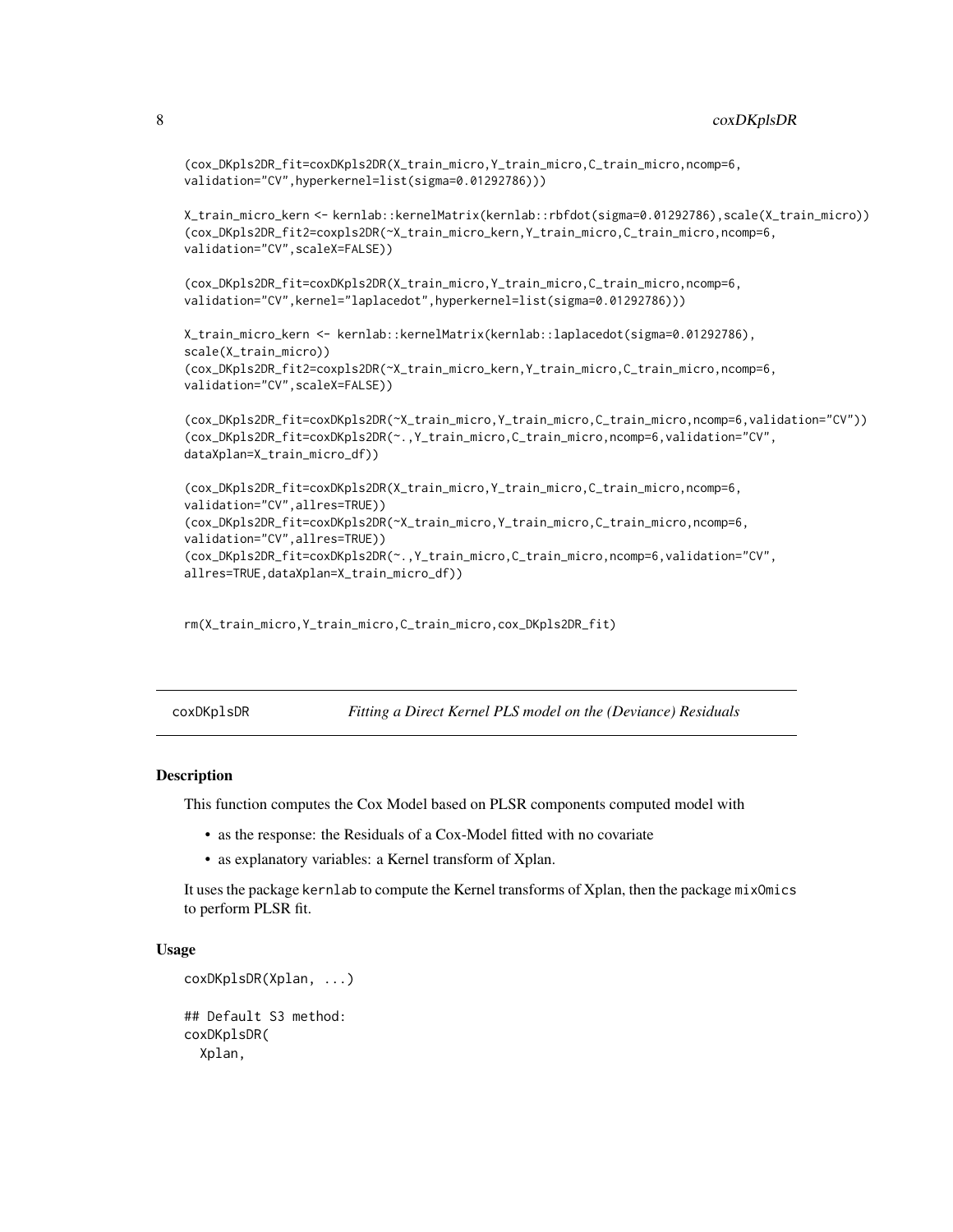#### coxDKplsDR

```
time,
  time2,
  event,
  type,
  origin,
  typeres = "deviance",
  collapse,
 weighted,
  scaleX = TRUE,scaleY = TRUE,
  ncomp = min(7, ncol(Xplan)),
 modepls = "regression",
 plot = FALSE,
  allres = FALSE,
 kernel = "rbfdot",
  hyperkernel,
 verbose = TRUE,
  ...
)
## S3 method for class 'formula'
coxDKplsDR(
  Xplan,
  time,
  time2,
  event,
  type,
  origin,
  typeres = "deviance",
  collapse,
  weighted,
  scaleX = TRUE,
  scaleY = TRUE,ncomp = min(7, ncol(Xplan)),modepls = "regression",
 plot = FALSE,
  allres = FALSE,
  dataXplan = NULL,
  subset,
 weights,
 model_frame = FALSE,
 kernel = "rbfdot",
  hyperkernel,
  verbose = TRUE,
  ...
```
)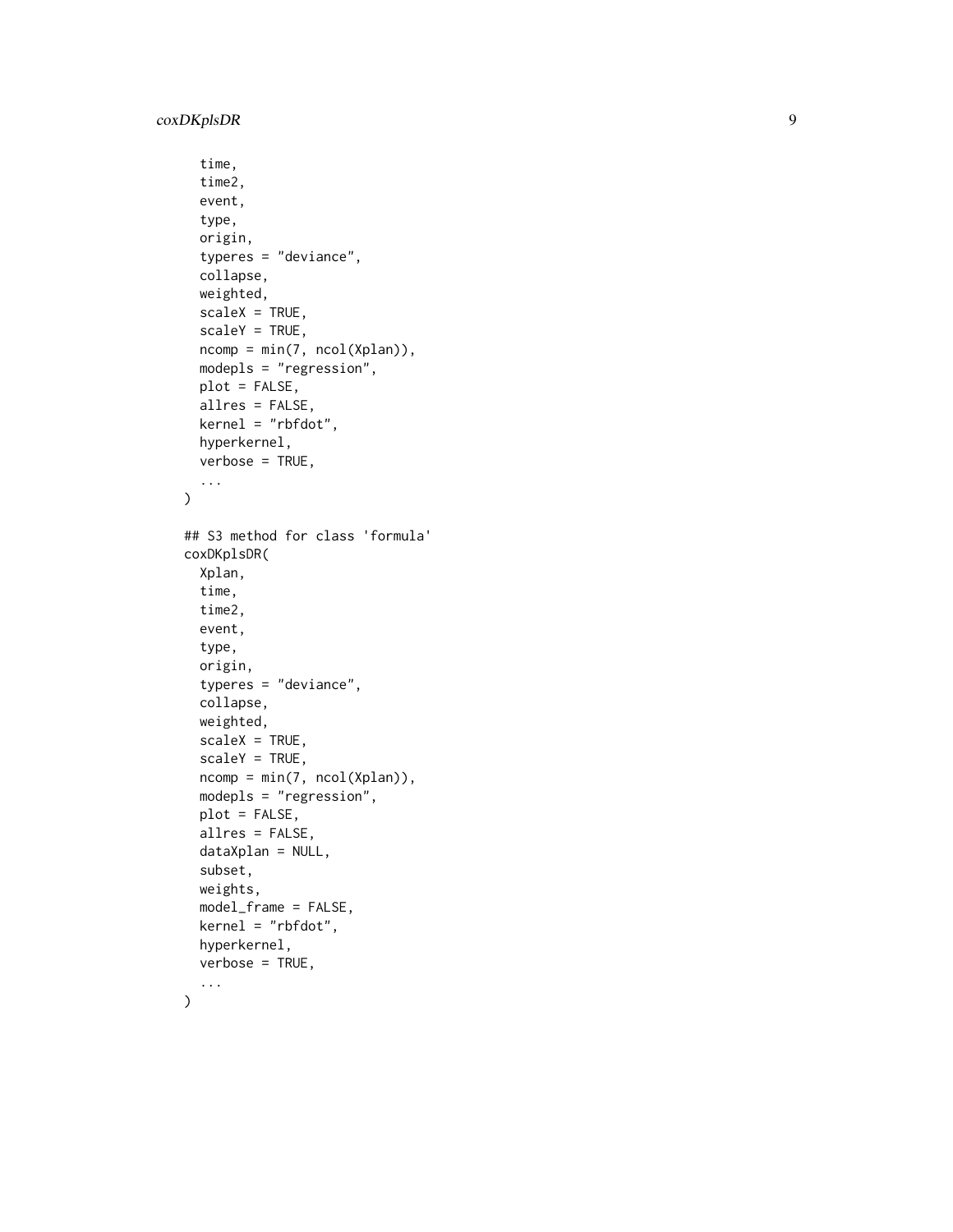| Xplan    | a formula or a matrix with the eXplanatory variables (training) dataset                                                                                                                                                                                                                                                                                                   |
|----------|---------------------------------------------------------------------------------------------------------------------------------------------------------------------------------------------------------------------------------------------------------------------------------------------------------------------------------------------------------------------------|
| .        | Arguments to be passed on to survival:: coxph.                                                                                                                                                                                                                                                                                                                            |
| time     | for right censored data, this is the follow up time. For interval data, the first<br>argument is the starting time for the interval.                                                                                                                                                                                                                                      |
| time2    | The status indicator, normally 0=alive, 1=dead. Other choices are TRUE/FALSE<br>(TRUE = death) or $1/2$ (2=death). For interval censored data, the status indica-<br>tor is 0=right censored, 1=event at time, 2=left censored, 3=interval censored.<br>Although unusual, the event indicator can be omitted, in which case all subjects<br>are assumed to have an event. |
| event    | ending time of the interval for interval censored or counting process data only.<br>Intervals are assumed to be open on the left and closed on the right, (start, end].<br>For counting process data, event indicates whether an event occurred at the end<br>of the interval.                                                                                            |
| type     | character string specifying the type of censoring. Possible values are "right",<br>"left", "counting", "interval", or "interval2". The default is "right"<br>or "counting" depending on whether the time2 argument is absent or present,<br>respectively.                                                                                                                 |
| origin   | for counting process data, the hazard function origin. This option was intended<br>to be used in conjunction with a model containing time dependent strata in order<br>to align the subjects properly when they cross over from one strata to another,<br>but it has rarely proven useful.                                                                                |
| typeres  | character string indicating the type of residual desired. Possible values are<br>"martingale", "deviance", "score", "schoenfeld", "dfbeta", "dfbetas",<br>and "scaledsch". Only enough of the string to determine a unique match is<br>required.                                                                                                                          |
| collapse | vector indicating which rows to collapse (sum) over. In time-dependent models<br>more than one row data can pertain to a single individual. If there were 4 individ-<br>uals represented by 3, 1, 2 and 4 rows of data respectively, then collapse= $c(1, 1, 1, 2, 3, 3, 4, 4, 4, 4)$<br>could be used to obtain per subject rather than per observation residuals.       |
| weighted | if TRUE and the model was fit with case weights, then the weighted residuals are<br>returned.                                                                                                                                                                                                                                                                             |
| scaleX   | Should the Xplan columns be standardized?                                                                                                                                                                                                                                                                                                                                 |
| scaleY   | Should the time values be standardized?                                                                                                                                                                                                                                                                                                                                   |
| ncomp    | The number of components to include in the model. The number of components<br>to fit is specified with the argument ncomp. It this is not supplied, the maximal<br>number of components is used.                                                                                                                                                                          |
| modepls  | character string. What type of algorithm to use, (partially) matching one of<br>"regression", "canonical", "invariant" or "classic". See pls for details                                                                                                                                                                                                                  |
| plot     | Should the survival function be plotted ?)                                                                                                                                                                                                                                                                                                                                |
| allres   | FALSE to return only the Cox model and TRUE for additionnal results. See<br>details. Defaults to FALSE.                                                                                                                                                                                                                                                                   |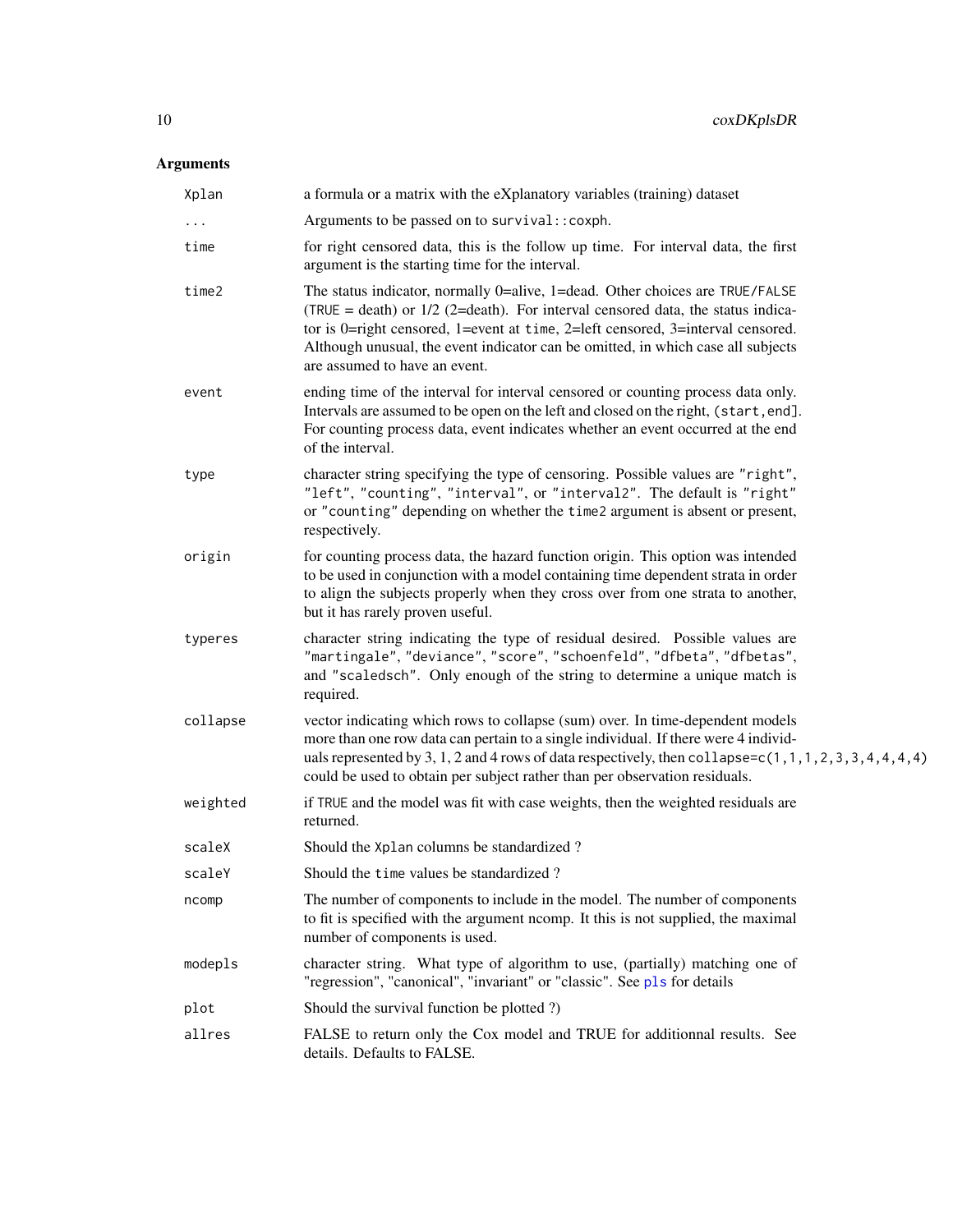| kernel      | the kernel function used in training and predicting. This parameter can be set to<br>any function, of class kernel, which computes the inner product in feature space<br>between two vector arguments (see kernels). The kernlab package provides the<br>most popular kernel functions which can be used by setting the kernel parameter<br>to the following strings: |
|-------------|-----------------------------------------------------------------------------------------------------------------------------------------------------------------------------------------------------------------------------------------------------------------------------------------------------------------------------------------------------------------------|
|             | list("rbfdot") Radial Basis kernel "Gaussian"                                                                                                                                                                                                                                                                                                                         |
|             | list("polydot") Polynomial kernel                                                                                                                                                                                                                                                                                                                                     |
|             | list("vanilladot") Linear kernel                                                                                                                                                                                                                                                                                                                                      |
|             | list("tanhdot") Hyperbolic tangent kernel                                                                                                                                                                                                                                                                                                                             |
|             | list("laplacedot") Laplacian kernel                                                                                                                                                                                                                                                                                                                                   |
|             | list("besseldot") Bessel kernel                                                                                                                                                                                                                                                                                                                                       |
|             | list("anovadot") ANOVA RBF kernel                                                                                                                                                                                                                                                                                                                                     |
|             | list("splinedot") Spline kernel                                                                                                                                                                                                                                                                                                                                       |
| hyperkernel | the list of hyper-parameters (kernel parameters). This is a list which contains the<br>parameters to be used with the kernel function. For valid parameters for existing<br>kernels are:                                                                                                                                                                              |
|             | • sigma, inverse kernel width for the Radial Basis kernel function "rbfdot"<br>and the Laplacian kernel "laplacedot".                                                                                                                                                                                                                                                 |
|             | • degree, scale, offset for the Polynomial kernel "polydot".                                                                                                                                                                                                                                                                                                          |
|             | • scale, offset for the Hyperbolic tangent kernel function "tanhdot".                                                                                                                                                                                                                                                                                                 |
|             | • sigma, order, degree for the Bessel kernel "besseldot".                                                                                                                                                                                                                                                                                                             |
|             | • sigma, degree for the ANOVA kernel "anovadot".                                                                                                                                                                                                                                                                                                                      |
|             | In the case of a Radial Basis kernel function (Gaussian) or Laplacian kernel,<br>if hyperkernel is missing, the heuristics in sigest are used to calculate a good<br>sigma value from the data.                                                                                                                                                                       |
| verbose     | Should some details be displayed?                                                                                                                                                                                                                                                                                                                                     |
| dataXplan   | an optional data frame, list or environment (or object coercible by as . data. frame<br>to a data frame) containing the variables in the model. If not found in dataXplan,<br>the variables are taken from environment (Xplan), typically the environment<br>from which coxDKplsDR is called.                                                                         |
| subset      | an optional vector specifying a subset of observations to be used in the fitting<br>process.                                                                                                                                                                                                                                                                          |
| weights     | an optional vector of 'prior weights' to be used in the fitting process. Should be<br>NULL or a numeric vector.                                                                                                                                                                                                                                                       |
| model_frame | If TRUE, the model frame is returned.                                                                                                                                                                                                                                                                                                                                 |

# Details

If allres=FALSE returns only the final Cox-model. If allres=TRUE returns a list with the PLS components, the final Cox-model and the PLSR model. allres=TRUE is useful for evluating model prediction accuracy on a test sample.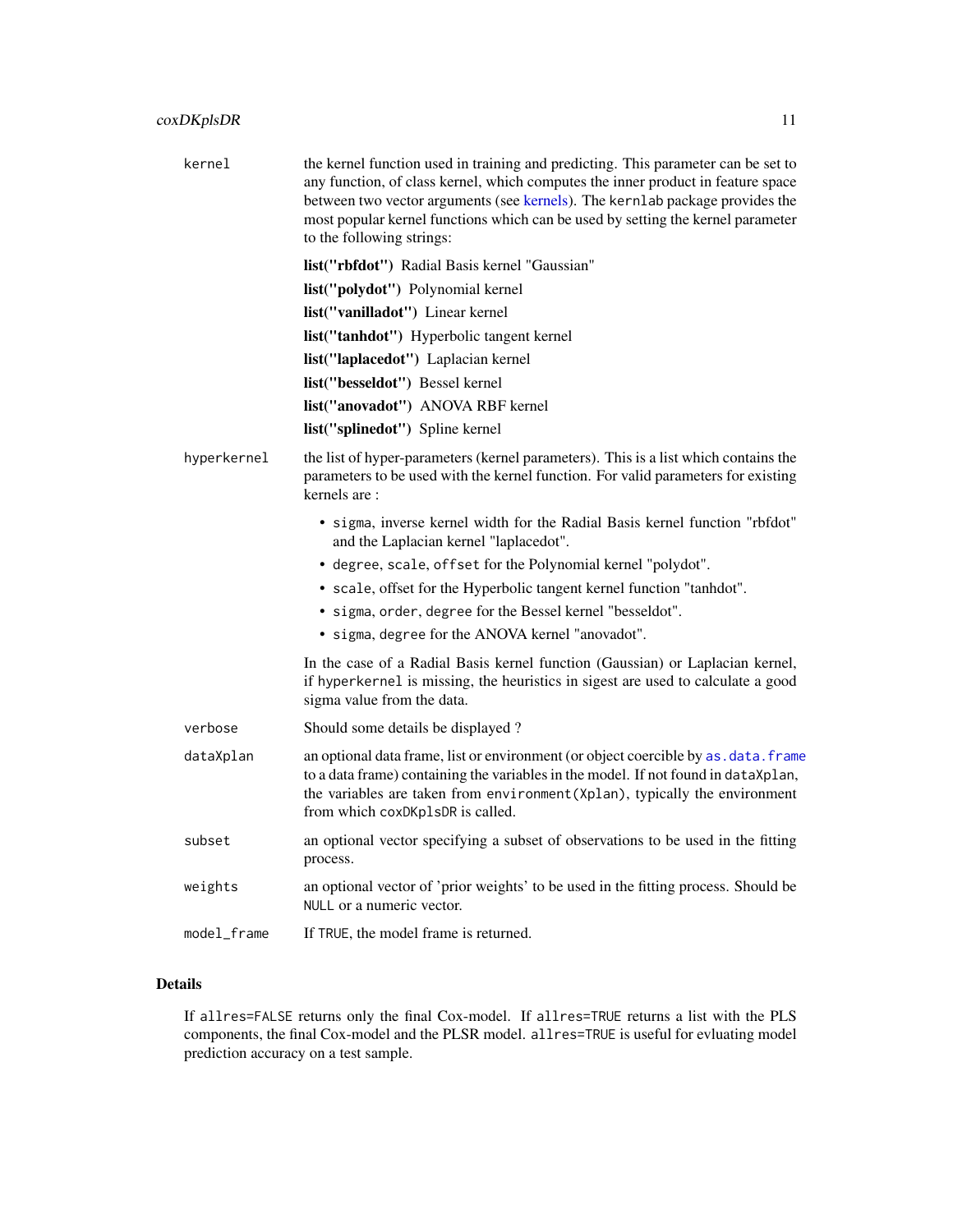#### Value

If allres=FALSE :

cox\_DKplsDR Final Cox-model. If allres=TRUE : tt\_DKplsDR PLSR components. cox\_DKplsDR Final Cox-model. DKplsDR\_mod The PLSR model.

#### Author(s)

Frédéric Bertrand <frederic.bertrand@math.unistra.fr> <http://www-irma.u-strasbg.fr/~fbertran/>

#### References

plsRcox, Cox-Models in a high dimensional setting in R, Frederic Bertrand, Philippe Bastien, Nicolas Meyer and Myriam Maumy-Bertrand (2014). Proceedings of User2014!, Los Angeles, page 152.

Deviance residuals-based sparse PLS and sparse kernel PLS regression for censored data, Philippe Bastien, Frederic Bertrand, Nicolas Meyer and Myriam Maumy-Bertrand (2015), Bioinformatics, 31(3):397-404, doi:10.1093/bioinformatics/btu660.

#### See Also

[coxph](#page-0-0), [plsr](#page-0-0)

#### Examples

```
data(micro.censure)
data(Xmicro.censure_compl_imp)
```

```
X_train_micro <- apply((as.matrix(Xmicro.censure_compl_imp)),FUN="as.numeric",MARGIN=2)[1:80,]
X_train_micro_df <- data.frame(X_train_micro)
Y_train_micro <- micro.censure$survyear[1:80]
C_train_micro <- micro.censure$DC[1:80]
```

```
(cox_DKplsDR_fit=coxDKplsDR(X_train_micro,Y_train_micro,C_train_micro,ncomp=6))
```

```
#Fixing sigma to compare with plsDR on Gram matrix; should be identical
(cox_DKplsDR_fit=coxDKplsDR(X_train_micro,Y_train_micro,C_train_micro,ncomp=6,
hyperkernel=list(sigma=0.01292786)))
```

```
X_train_micro_kern <- kernlab::kernelMatrix(kernlab::rbfdot(sigma=0.01292786),
scale(X_train_micro))
(cox_DKplsDR_fit2=coxplsDR(~X_train_micro_kern,Y_train_micro,C_train_micro,ncomp=6,scaleX=FALSE))
```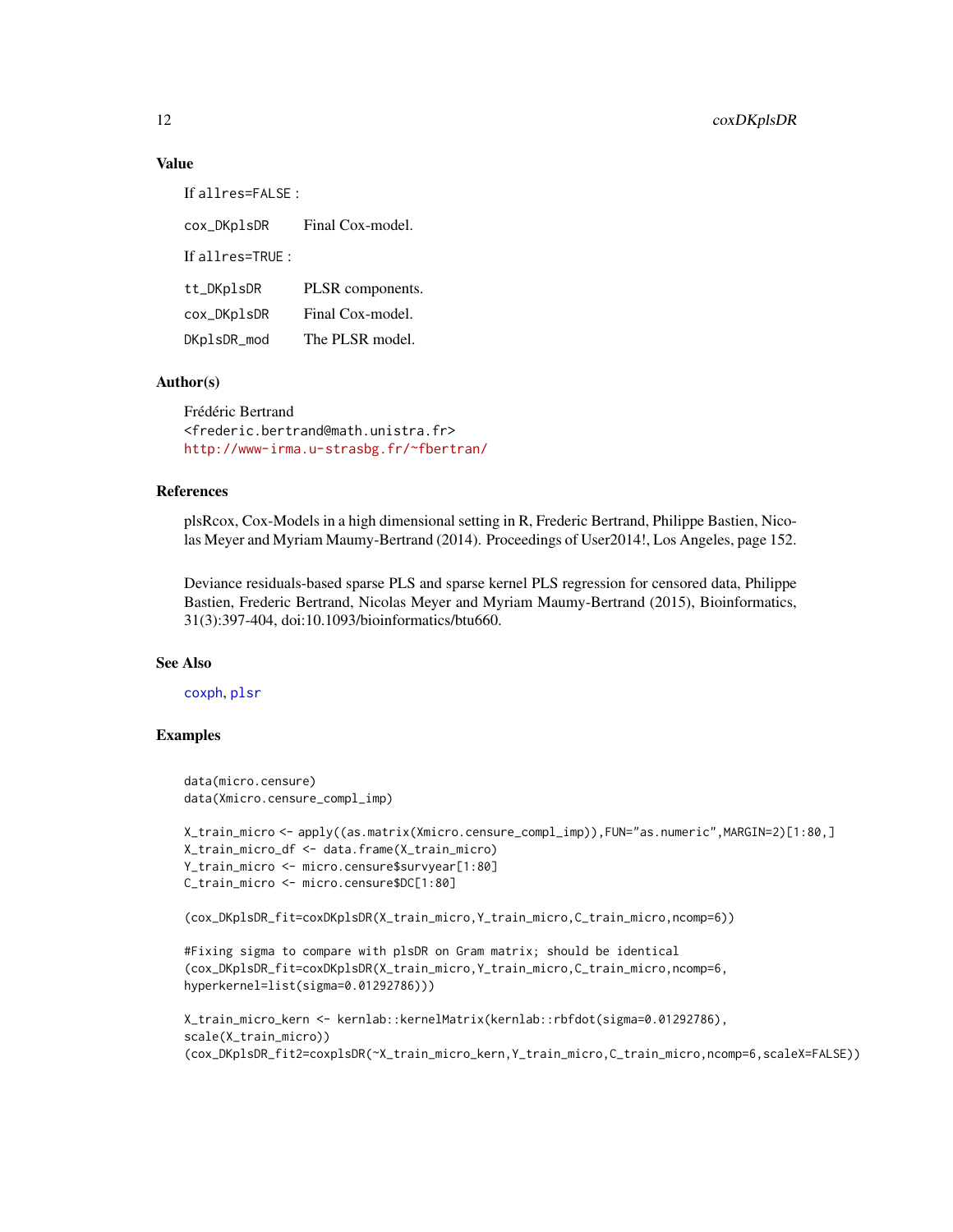#### <span id="page-12-0"></span>coxDKsplsDR 13

```
(cox_DKplsDR_fit=coxDKplsDR(X_train_micro,Y_train_micro,C_train_micro,ncomp=6,
kernel="laplacedot",hyperkernel=list(sigma=0.01292786)))
```

```
X_train_micro_kern <- kernlab::kernelMatrix(kernlab::laplacedot(sigma=0.01292786),
scale(X_train_micro))
(cox_DKplsDR_fit2=coxplsDR(~X_train_micro_kern,Y_train_micro,C_train_micro,ncomp=6,scaleX=FALSE))
```
(cox\_DKplsDR\_fit=coxDKplsDR(~X\_train\_micro,Y\_train\_micro,C\_train\_micro,ncomp=6)) (cox\_DKplsDR\_fit=coxDKplsDR(~.,Y\_train\_micro,C\_train\_micro,ncomp=6,dataXplan=X\_train\_micro\_df))

```
(cox_DKplsDR_fit=coxDKplsDR(X_train_micro,Y_train_micro,C_train_micro,ncomp=6,allres=TRUE))
(cox_DKplsDR_fit=coxDKplsDR(~X_train_micro,Y_train_micro,C_train_micro,ncomp=6,allres=TRUE))
(cox_DKplsDR_fit=coxDKplsDR(~.,Y_train_micro,C_train_micro,ncomp=6,allres=TRUE,
dataXplan=X_train_micro_df))
```
rm(X\_train\_micro,Y\_train\_micro,C\_train\_micro,cox\_DKplsDR\_fit)

coxDKsplsDR *Fitting a Direct Kernel sPLSR model on the (Deviance) Residuals*

#### Description

This function computes the Cox Model based on sPLSR components computed model with

- as the response: the Residuals of a Cox-Model fitted with no covariate
- as explanatory variables: a Kernel transform of Xplan.

It uses the package kernlab to compute the Kernel transforms of Xplan, the package spls to perform the first step in SPLSR then mixOmics to perform PLSR step fit.

```
coxDKsplsDR(Xplan, ...)
## Default S3 method:
coxDKsplsDR(
  Xplan,
  time,
  time2,
  event,
  type,
  origin,
  typeres = "deviance",
  collapse,
  weighted,
  scaleX = TRUE,
```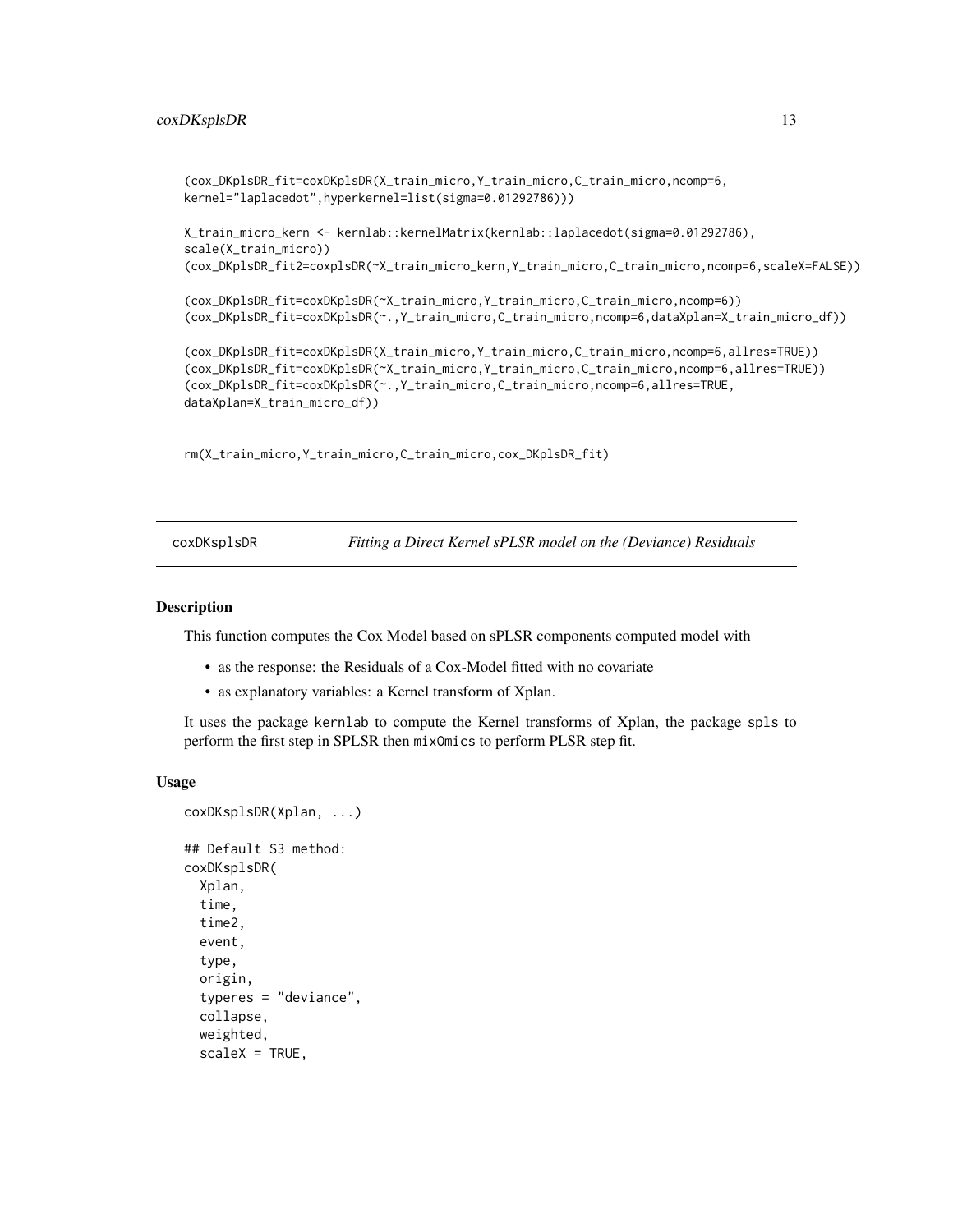```
scaleY = TRUE,
 ncomp = min(7, ncol(Xplan)),modepls = "regression",
 plot = FALSE,
 allres = FALSE,
 eta,
  trace = FALSE,
 kernel = "rbfdot",
 hyperkernel,
 verbose = TRUE,
  ...
\mathcal{L}## S3 method for class 'formula'
coxDKsplsDR(
  Xplan,
  time,
  time2,
 event,
  type,
 origin,
  typeres = "deviance",
  collapse,
 weighted,
  scaleX = TRUE,scaleY = TRUE,ncomp = min(7, ncol(Xplan)),
 modepls = "regression",
 plot = FALSE,
 allres = FALSE,
  dataXplan = NULL,
  subset,
 weights,
 model_frame = FALSE,
 eta,
  trace = FALSE,
 kernel = "rbfdot",
 hyperkernel,
  verbose = TRUE,
  ...
\mathcal{L}
```

| Xplan     | a formula or a matrix with the eXplanatory variables (training) dataset                                                              |
|-----------|--------------------------------------------------------------------------------------------------------------------------------------|
| $\ddotsc$ | Arguments to be passed on to survival:: coxph.                                                                                       |
| time      | for right censored data, this is the follow up time. For interval data, the first<br>argument is the starting time for the interval. |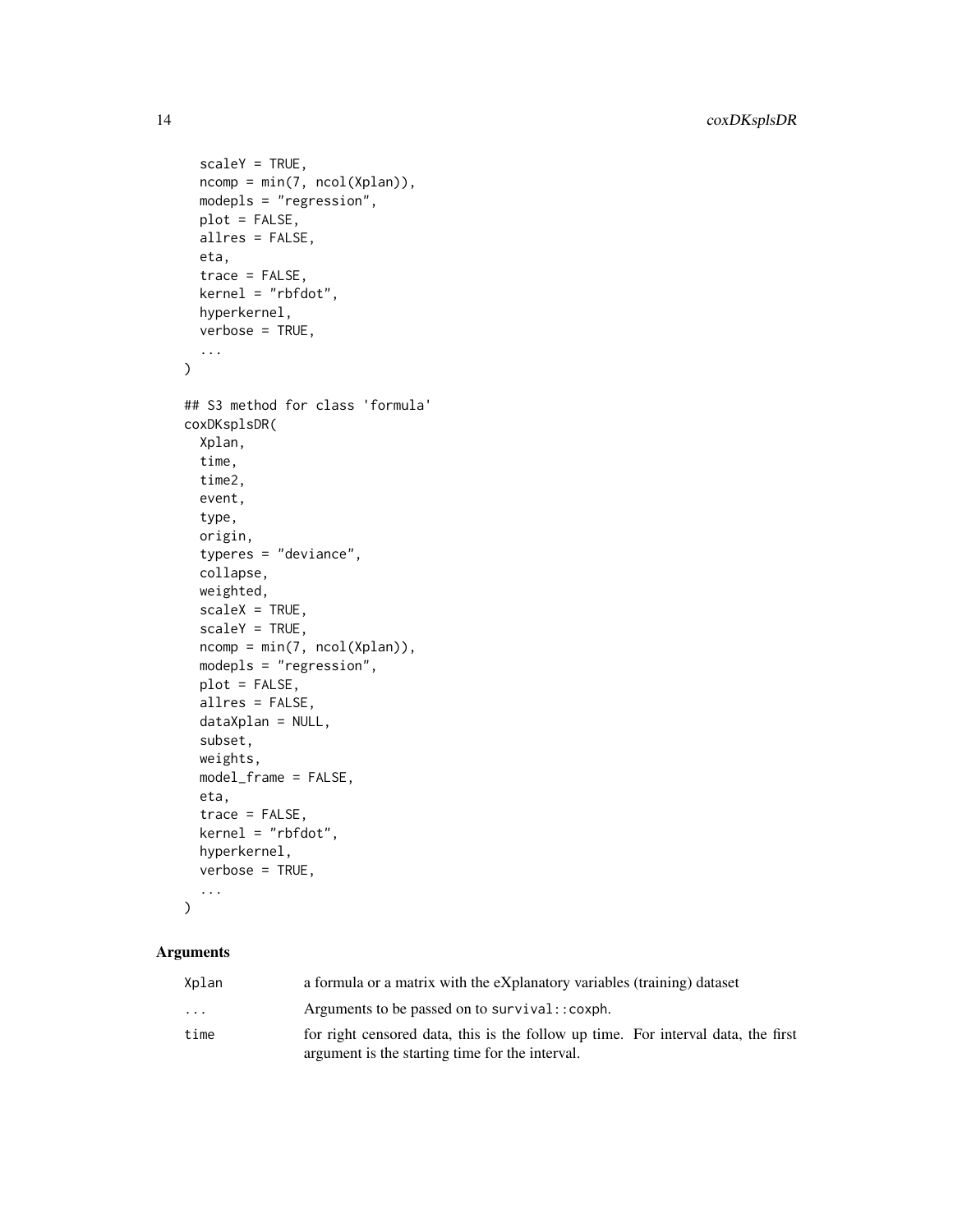| time2    | The status indicator, normally 0=alive, 1=dead. Other choices are TRUE/FALSE<br>(TRUE = death) or $1/2$ (2=death). For interval censored data, the status indica-<br>tor is 0=right censored, 1=event at time, 2=left censored, 3=interval censored.<br>Although unusual, the event indicator can be omitted, in which case all subjects<br>are assumed to have an event. |
|----------|---------------------------------------------------------------------------------------------------------------------------------------------------------------------------------------------------------------------------------------------------------------------------------------------------------------------------------------------------------------------------|
| event    | ending time of the interval for interval censored or counting process data only.<br>Intervals are assumed to be open on the left and closed on the right, (start, end].<br>For counting process data, event indicates whether an event occurred at the end<br>of the interval.                                                                                            |
| type     | character string specifying the type of censoring. Possible values are "right",<br>"left", "counting", "interval", or "interval2". The default is "right"<br>or "counting" depending on whether the time2 argument is absent or present,<br>respectively.                                                                                                                 |
| origin   | for counting process data, the hazard function origin. This option was intended<br>to be used in conjunction with a model containing time dependent strata in order<br>to align the subjects properly when they cross over from one strata to another,<br>but it has rarely proven useful.                                                                                |
| typeres  | character string indicating the type of residual desired. Possible values are<br>"martingale", "deviance", "score", "schoenfeld", "dfbeta", "dfbetas",<br>and "scaledsch". Only enough of the string to determine a unique match is<br>required.                                                                                                                          |
| collapse | vector indicating which rows to collapse (sum) over. In time-dependent models<br>more than one row data can pertain to a single individual. If there were 4 individ-<br>uals represented by 3, 1, 2 and 4 rows of data respectively, then collapse= $c(1, 1, 1, 2, 3, 3, 4, 4, 4, 4)$<br>could be used to obtain per subject rather than per observation residuals.       |
| weighted | if TRUE and the model was fit with case weights, then the weighted residuals are<br>returned.                                                                                                                                                                                                                                                                             |
| scaleX   | Should the Xplan columns be standardized?                                                                                                                                                                                                                                                                                                                                 |
| scaleY   | Should the time values be standardized?                                                                                                                                                                                                                                                                                                                                   |
| ncomp    | The number of components to include in the model. The number of components<br>to fit is specified with the argument ncomp. It this is not supplied, the maximal<br>number of components is used.                                                                                                                                                                          |
| modepls  | character string. What type of algorithm to use, (partially) matching one of<br>"regression", "canonical", "invariant" or "classic". See pls for details                                                                                                                                                                                                                  |
| plot     | Should the survival function be plotted ?)                                                                                                                                                                                                                                                                                                                                |
| allres   | FALSE to return only the Cox model and TRUE for additionnal results. See<br>details. Defaults to FALSE.                                                                                                                                                                                                                                                                   |
| eta      | Thresholding parameter. eta should be between 0 and 1.                                                                                                                                                                                                                                                                                                                    |
| trace    | Print out the progress of variable selection?                                                                                                                                                                                                                                                                                                                             |
| kernel   | the kernel function used in training and predicting. This parameter can be set to<br>any function, of class kernel, which computes the inner product in feature space<br>between two vector arguments (see kernels). The kernlab package provides the<br>most popular kernel functions which can be used by setting the kernel parameter<br>to the following strings:     |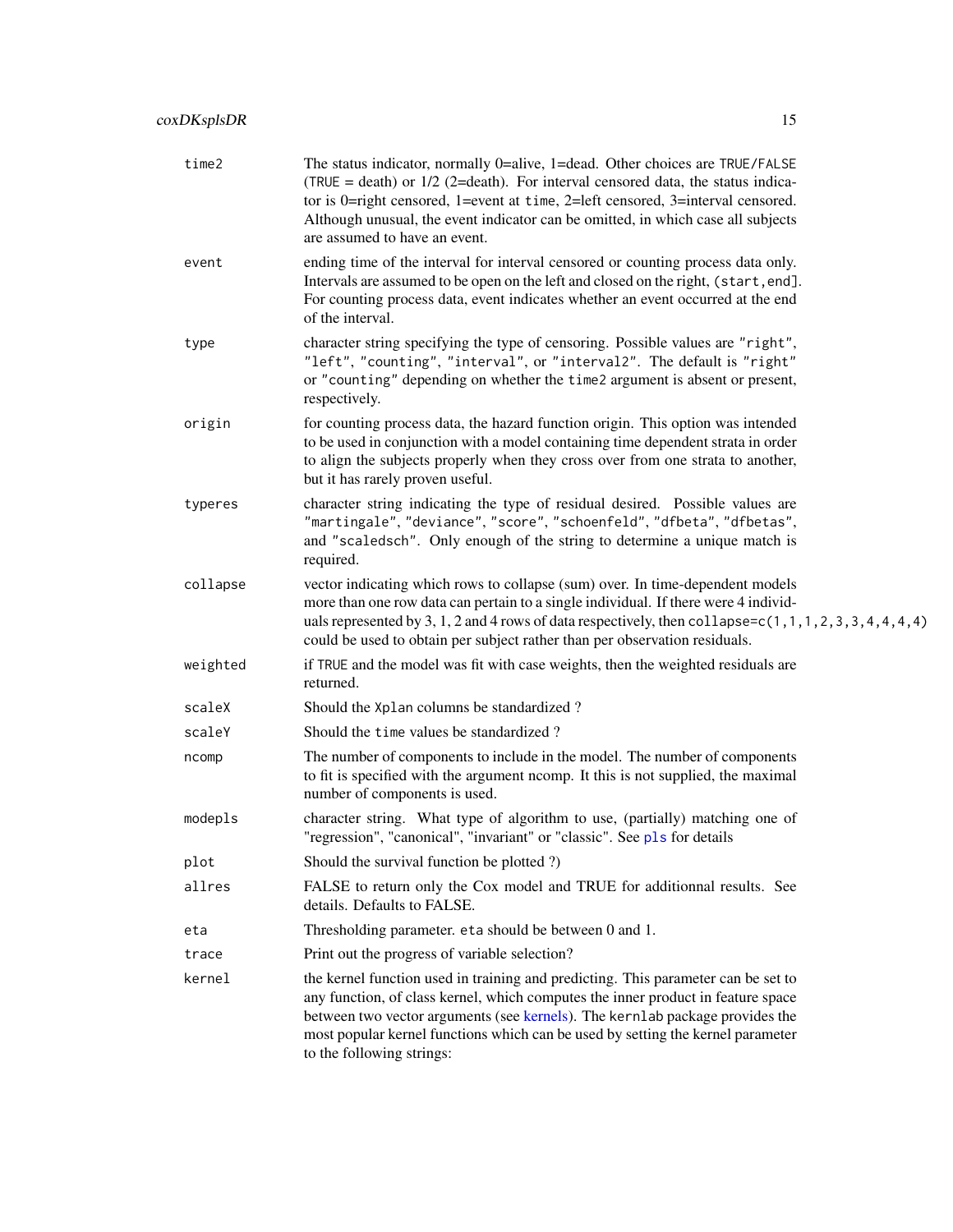|             | list("rbfdot") Radial Basis kernel "Gaussian"                                                                                                                                                                                                                                                 |
|-------------|-----------------------------------------------------------------------------------------------------------------------------------------------------------------------------------------------------------------------------------------------------------------------------------------------|
|             | list("polydot") Polynomial kernel                                                                                                                                                                                                                                                             |
|             | list("vanilladot") Linear kernel                                                                                                                                                                                                                                                              |
|             | list("tanhdot") Hyperbolic tangent kernel                                                                                                                                                                                                                                                     |
|             | list("laplacedot") Laplacian kernel                                                                                                                                                                                                                                                           |
|             | list("besseldot") Bessel kernel                                                                                                                                                                                                                                                               |
|             | list("anovadot") ANOVA RBF kernel                                                                                                                                                                                                                                                             |
|             | list("splinedot") Spline kernel                                                                                                                                                                                                                                                               |
| hyperkernel | the list of hyper-parameters (kernel parameters). This is a list which contains the<br>parameters to be used with the kernel function. For valid parameters for existing<br>kernels are:                                                                                                      |
|             | • sigma, inverse kernel width for the Radial Basis kernel function "rbfdot"<br>and the Laplacian kernel "laplacedot".                                                                                                                                                                         |
|             | • degree, scale, offset for the Polynomial kernel "polydot".                                                                                                                                                                                                                                  |
|             | • scale, offset for the Hyperbolic tangent kernel function "tanhdot".                                                                                                                                                                                                                         |
|             | • sigma, order, degree for the Bessel kernel "besseldot".                                                                                                                                                                                                                                     |
|             | • sigma, degree for the ANOVA kernel "anovadot".                                                                                                                                                                                                                                              |
|             | In the case of a Radial Basis kernel function (Gaussian) or Laplacian kernel,<br>if hyperkernel is missing, the heuristics in sigest are used to calculate a good<br>sigma value from the data.                                                                                               |
| verbose     | Should some details be displayed?                                                                                                                                                                                                                                                             |
| dataXplan   | an optional data frame, list or environment (or object coercible by as. data. frame<br>to a data frame) containing the variables in the model. If not found in dataXplan,<br>the variables are taken from environment (Xplan), typically the environment<br>from which coxDKsp1sDR is called. |
| subset      | an optional vector specifying a subset of observations to be used in the fitting<br>process.                                                                                                                                                                                                  |
| weights     | an optional vector of 'prior weights' to be used in the fitting process. Should be<br>NULL or a numeric vector.                                                                                                                                                                               |
| model frame | If TRUE, the model frame is returned.                                                                                                                                                                                                                                                         |

### Details

If allres=FALSE returns only the final Cox-model. If allres=TRUE returns a list with the sPLS components, the final Cox-model and the sPLSR model. allres=TRUE is useful for evluating model prediction accuracy on a test sample.

#### Value

| If allres=FALSE: |                   |
|------------------|-------------------|
| cox_DKsplsDR     | Final Cox-model.  |
| If allres=TRUE : |                   |
| tt_DKsplsDR      | sPLSR components. |
| cox_DKsplsDR     | Final Cox-model.  |
| DKsplsDR_mod     | The sPLSR model.  |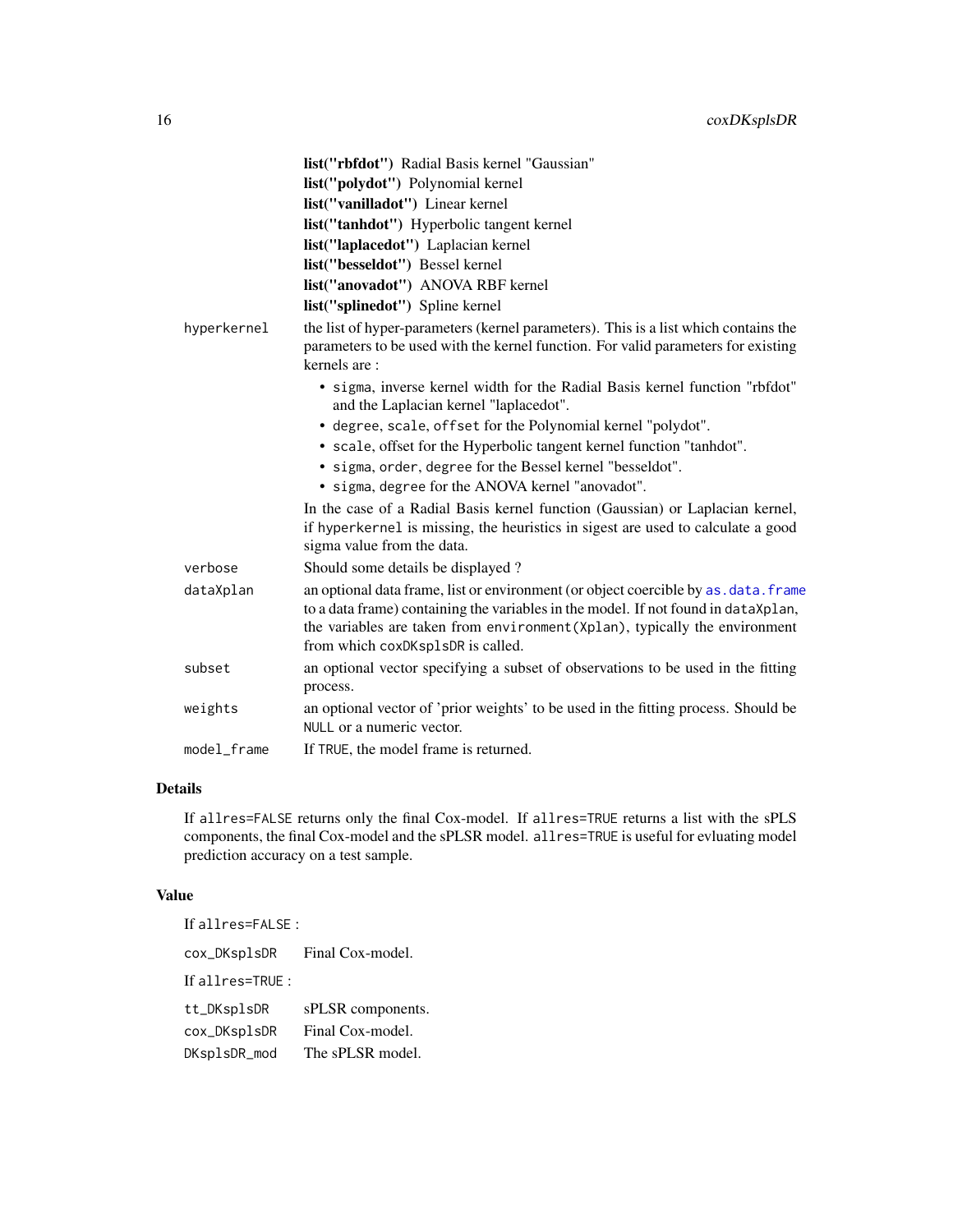#### coxDKsplsDR 17

#### Author(s)

Frédéric Bertrand <frederic.bertrand@math.unistra.fr> <http://www-irma.u-strasbg.fr/~fbertran/>

#### References

plsRcox, Cox-Models in a high dimensional setting in R, Frederic Bertrand, Philippe Bastien, Nicolas Meyer and Myriam Maumy-Bertrand (2014). Proceedings of User2014!, Los Angeles, page 152.

Deviance residuals-based sparse PLS and sparse kernel PLS regression for censored data, Philippe Bastien, Frederic Bertrand, Nicolas Meyer and Myriam Maumy-Bertrand (2015), Bioinformatics, 31(3):397-404, doi:10.1093/bioinformatics/btu660.

#### See Also

[coxph](#page-0-0), [plsr](#page-0-0)

data(micro.censure)

#### Examples

```
data(Xmicro.censure_compl_imp)
X_train_micro <- apply((as.matrix(Xmicro.censure_compl_imp)),FUN="as.numeric",MARGIN=2)[1:80,]
X_train_micro_df <- data.frame(X_train_micro)
Y_train_micro <- micro.censure$survyear[1:80]
C_train_micro <- micro.censure$DC[1:80]
(cox_DKsplsDR_fit=coxDKsplsDR(X_train_micro,Y_train_micro,C_train_micro,ncomp=6,
validation="CV",eta=.5))
(cox_DKsplsDR_fit=coxDKsplsDR(~X_train_micro,Y_train_micro,C_train_micro,ncomp=6,
validation="CV",eta=.5))
(cox_DKsplsDR_fit=coxDKsplsDR(~.,Y_train_micro,C_train_micro,ncomp=6,
validation="CV",dataXplan=data.frame(X_train_micro),eta=.5))
(cox_DKsplsDR_fit=coxDKsplsDR(X_train_micro,Y_train_micro,C_train_micro,ncomp=6,
validation="CV",allres=TRUE,eta=.5))
(cox_DKsplsDR_fit=coxDKsplsDR(~X_train_micro,Y_train_micro,C_train_micro,ncomp=6,
validation="CV",allres=TRUE,eta=.5))
(cox_DKsplsDR_fit=coxDKsplsDR(~.,Y_train_micro,C_train_micro,ncomp=6,
validation="CV",allres=TRUE,dataXplan=data.frame(X_train_micro),eta=.5))
rm(X_train_micro,Y_train_micro,C_train_micro,cox_DKsplsDR_fit)
```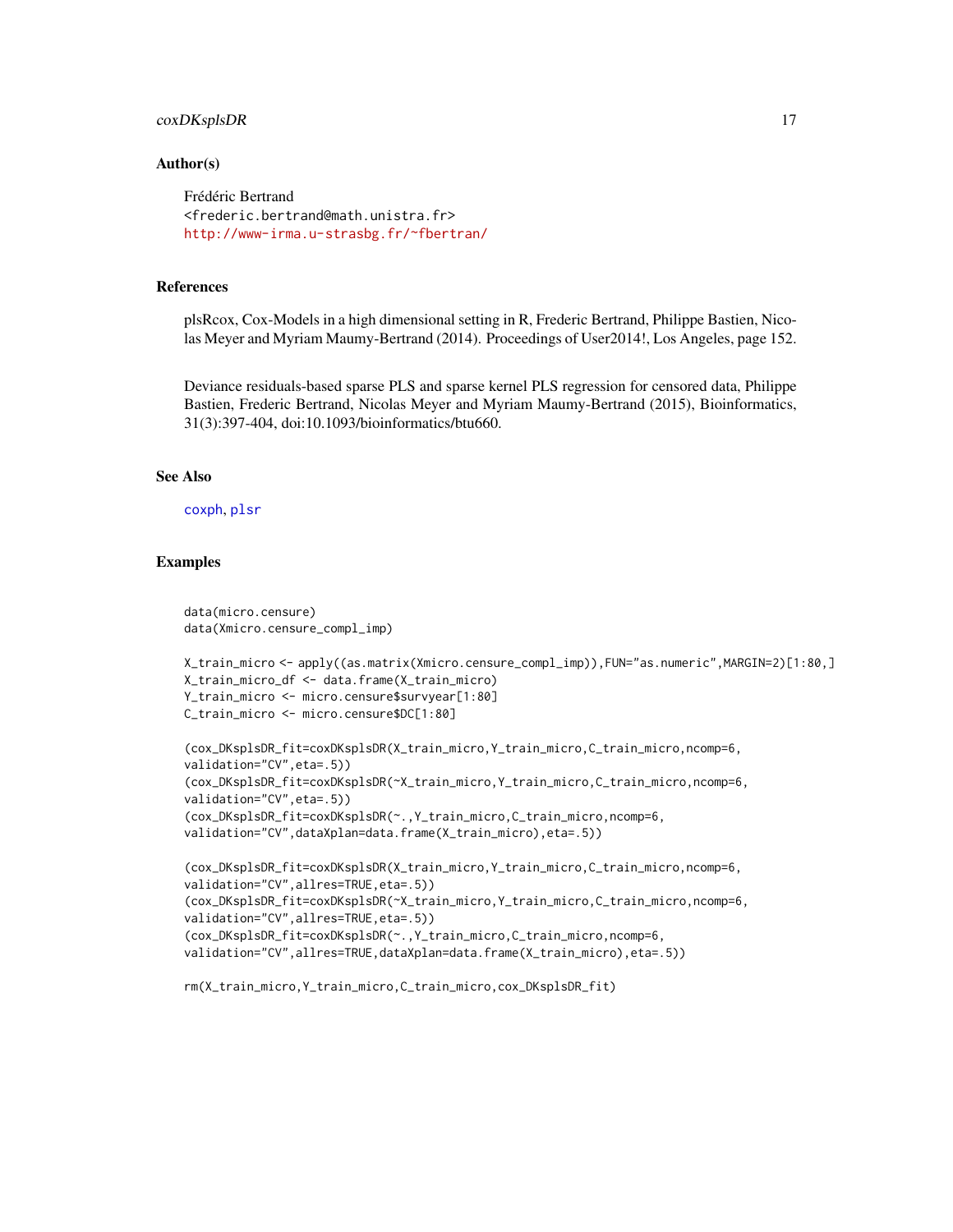<span id="page-17-0"></span>

#### Description

This function computes the Cox Model based on PLSR components computed model with

- as the response: the Survival time
- as explanatory variables: Xplan.

It uses the package mixOmics to perform PLSR fit.

```
coxpls(Xplan, ...)
## Default S3 method:
coxpls(
  Xplan,
  time,
  time2,
  event,
  type,
  origin,
  typeres = "deviance",
  collapse,
  weighted,
  scaleX = TRUE,
  scaleY = TRUE,
  ncomp = min(7, ncol(Xplan)),modepls = "regression",
 plot = FALSE,
  allres = FALSE,
  ...
\mathcal{E}## S3 method for class 'formula'
coxpls(
  Xplan,
  time,
  time2,
  event,
  type,
  origin,
  typeres = "deviance",
  collapse,
 weighted,
```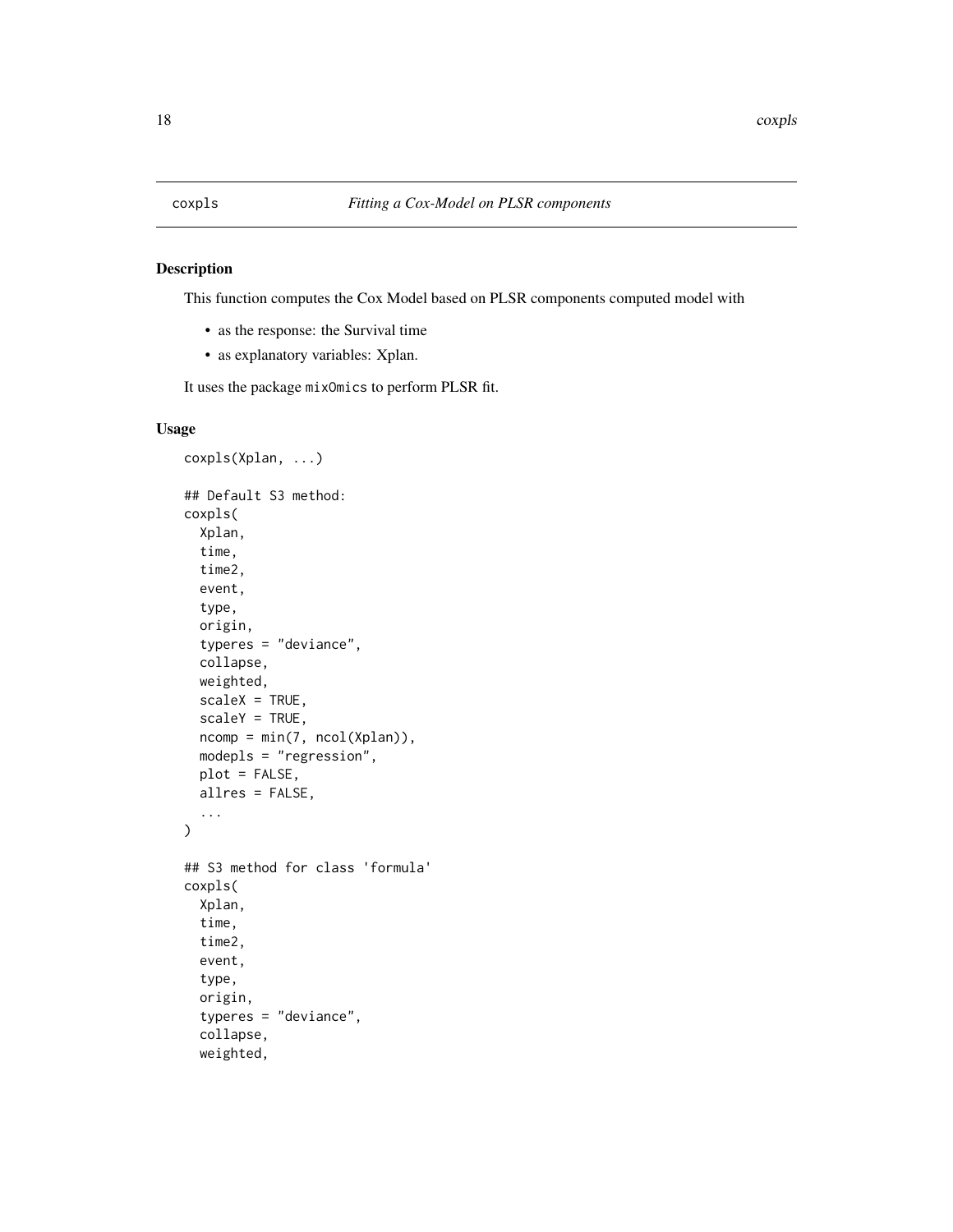#### coxpls that the complex control of the complex control of the complex control of the complex control of the complex control of the complex control of the complex control of the complex control of the complex control of the

```
scaleX = TRUE,scaleY = TRUE,
 ncomp = min(7, ncol(Xplan)),modepls = "regression",
 plot = FALSE,allres = FALSE,
 dataXplan = NULL,
 subset,
 weights,
 model_frame = FALSE,
  ...
\mathcal{L}
```

| Xplan    | a formula or a matrix with the eXplanatory variables (training) dataset                                                                                                                                                                                                                                                                                                   |
|----------|---------------------------------------------------------------------------------------------------------------------------------------------------------------------------------------------------------------------------------------------------------------------------------------------------------------------------------------------------------------------------|
|          | Arguments to be passed on to survival:: coxph.                                                                                                                                                                                                                                                                                                                            |
| time     | for right censored data, this is the follow up time. For interval data, the first<br>argument is the starting time for the interval.                                                                                                                                                                                                                                      |
| time2    | The status indicator, normally 0=alive, 1=dead. Other choices are TRUE/FALSE<br>(TRUE = death) or $1/2$ (2=death). For interval censored data, the status indica-<br>tor is 0=right censored, 1=event at time, 2=left censored, 3=interval censored.<br>Although unusual, the event indicator can be omitted, in which case all subjects<br>are assumed to have an event. |
| event    | ending time of the interval for interval censored or counting process data only.<br>Intervals are assumed to be open on the left and closed on the right, (start, end].<br>For counting process data, event indicates whether an event occurred at the end<br>of the interval.                                                                                            |
| type     | character string specifying the type of censoring. Possible values are "right",<br>"left", "counting", "interval", or "interval2". The default is "right"<br>or "counting" depending on whether the time2 argument is absent or present,<br>respectively.                                                                                                                 |
| origin   | for counting process data, the hazard function origin. This option was intended<br>to be used in conjunction with a model containing time dependent strata in order<br>to align the subjects properly when they cross over from one strata to another,<br>but it has rarely proven useful.                                                                                |
| typeres  | character string indicating the type of residual desired. Possible values are<br>"martingale", "deviance", "score", "schoenfeld", "dfbeta", "dfbetas",<br>and "scaledsch". Only enough of the string to determine a unique match is<br>required.                                                                                                                          |
| collapse | vector indicating which rows to collapse (sum) over. In time-dependent models<br>more than one row data can pertain to a single individual. If there were 4 individ-<br>uals represented by 3, 1, 2 and 4 rows of data respectively, then collapse= $c(1, 1, 1, 2, 3, 3, 4, 4, 4, 4)$<br>could be used to obtain per subject rather than per observation residuals.       |
| weighted | if TRUE and the model was fit with case weights, then the weighted residuals are<br>returned.                                                                                                                                                                                                                                                                             |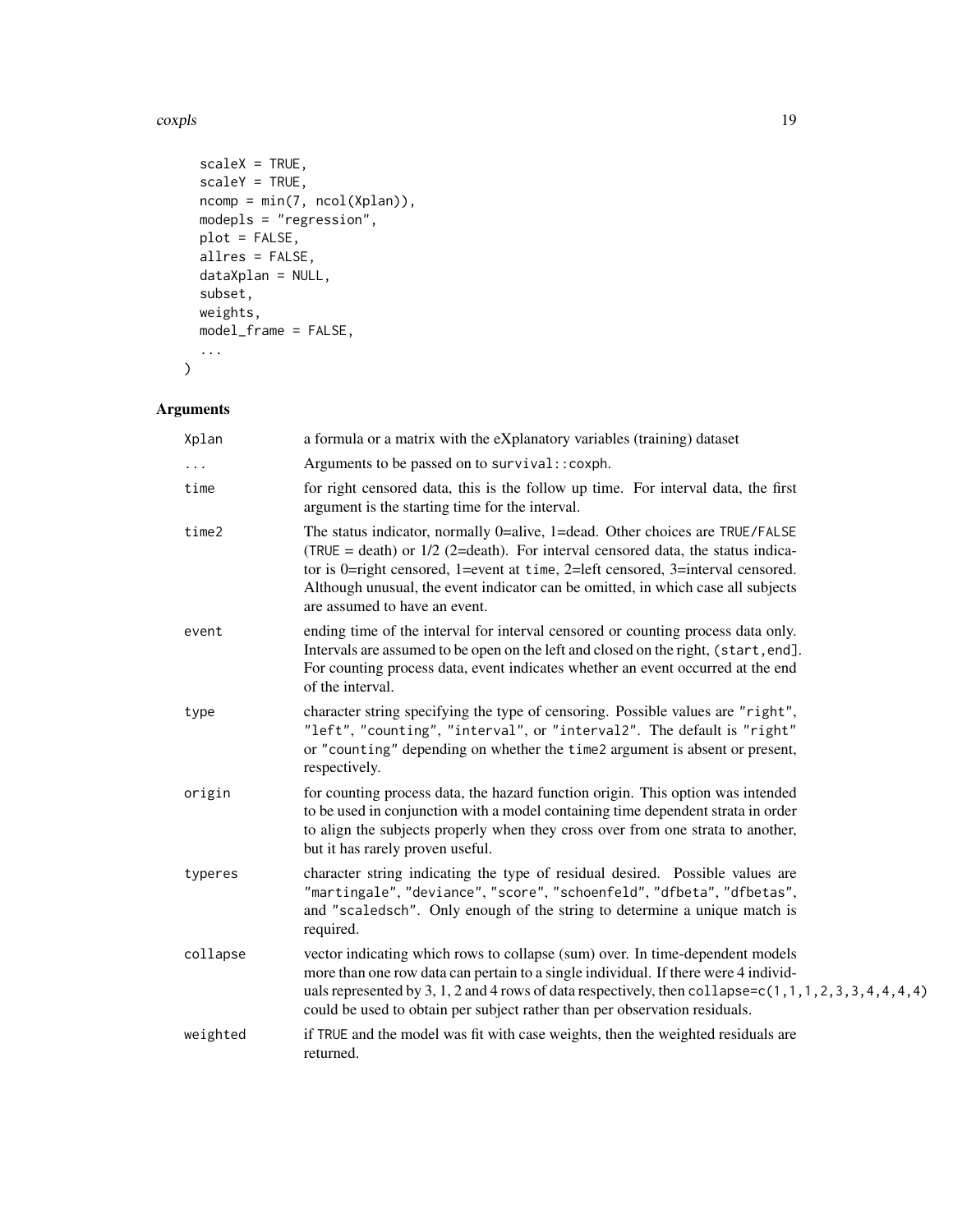| scaleX      | Should the Xplan columns be standardized?                                                                                                                                                                                                                                                 |
|-------------|-------------------------------------------------------------------------------------------------------------------------------------------------------------------------------------------------------------------------------------------------------------------------------------------|
| scaleY      | Should the time values be standardized?                                                                                                                                                                                                                                                   |
| ncomp       | The number of components to include in the model. It this is not supplied,<br>min(7, maximal number) components is used.                                                                                                                                                                  |
| modepls     | character string. What type of algorithm to use, (partially) matching one of<br>"regression", "canonical", "invariant" or "classic". See pls for details                                                                                                                                  |
| plot        | Should the survival function be plotted ?)                                                                                                                                                                                                                                                |
| allres      | FALSE to return only the Cox model and TRUE for additionnal results. See<br>details. Defaults to FALSE.                                                                                                                                                                                   |
| dataXplan   | an optional data frame, list or environment (or object coercible by as . data. frame<br>to a data frame) containing the variables in the model. If not found in dataXplan,<br>the variables are taken from environment (Xplan), typically the environment<br>from which coxpls is called. |
| subset      | an optional vector specifying a subset of observations to be used in the fitting<br>process.                                                                                                                                                                                              |
| weights     | an optional vector of 'prior weights' to be used in the fitting process. Should be<br>NULL or a numeric vector.                                                                                                                                                                           |
| model_frame | If TRUE, the model frame is returned.                                                                                                                                                                                                                                                     |

#### Details

If allres=FALSE returns only the final Cox-model. If allres=TRUE returns a list with the PLS components, the final Cox-model and the PLSR model. allres=TRUE is useful for evluating model prediction accuracy on a test sample.

## Value

If allres=FALSE : cox\_pls Final Cox-model. If allres=TRUE : tt\_pls PLSR components. cox\_pls Final Cox-model.

pls\_mod The PLSR model.

# Author(s)

Frédéric Bertrand <frederic.bertrand@math.unistra.fr> <http://www-irma.u-strasbg.fr/~fbertran/>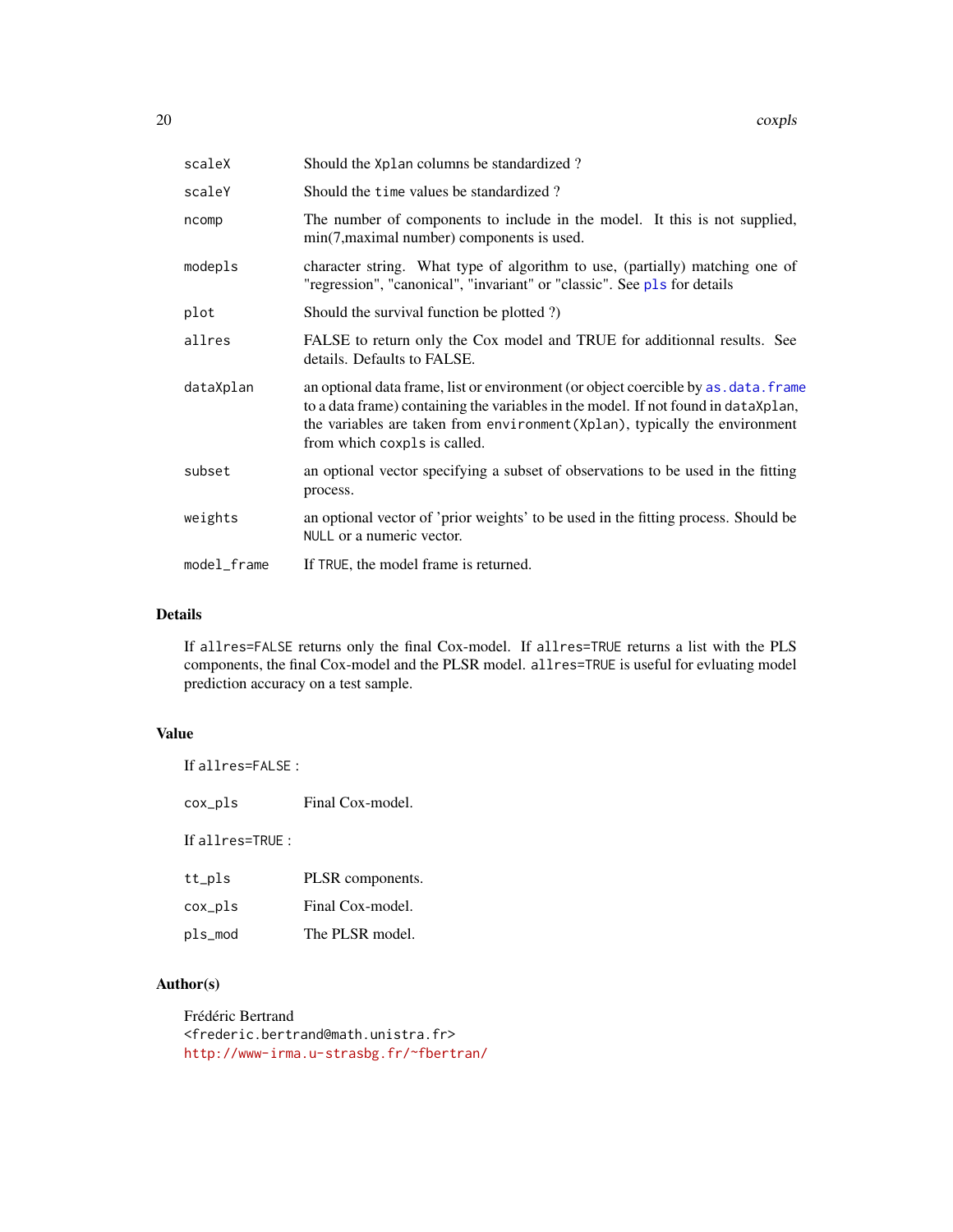#### <span id="page-20-0"></span>coxpls2 21

#### References

plsRcox, Cox-Models in a high dimensional setting in R, Frederic Bertrand, Philippe Bastien, Nicolas Meyer and Myriam Maumy-Bertrand (2014). Proceedings of User2014!, Los Angeles, page 152.

Deviance residuals-based sparse PLS and sparse kernel PLS regression for censored data, Philippe Bastien, Frederic Bertrand, Nicolas Meyer and Myriam Maumy-Bertrand (2015), Bioinformatics, 31(3):397-404, doi:10.1093/bioinformatics/btu660.

#### See Also

[coxph](#page-0-0), [plsr](#page-0-0)

#### Examples

```
data(micro.censure)
data(Xmicro.censure_compl_imp)
```

```
X_train_micro <- apply((as.matrix(Xmicro.censure_compl_imp)),FUN="as.numeric",MARGIN=2)[1:80,]
X_train_micro_df <- data.frame(X_train_micro)
Y_train_micro <- micro.censure$survyear[1:80]
C_train_micro <- micro.censure$DC[1:80]
```

```
(cox_pls_fit=coxpls(X_train_micro,Y_train_micro,C_train_micro,ncomp=6))
(cox_pls_fit=coxpls(~X_train_micro,Y_train_micro,C_train_micro,ncomp=6))
(cox_pls_fit=coxpls(~.,Y_train_micro,C_train_micro,ncomp=6,dataXplan=X_train_micro_df))
```

```
rm(X_train_micro,Y_train_micro,C_train_micro,cox_pls_fit)
```
coxpls2 *Fitting a Cox-Model on PLSR components*

#### Description

This function computes the the Cox-Model with PLSR components as the explanatory variables. It uses the package pls.

```
coxpls2(Xplan, ...)
## Default S3 method:
coxpls2(
  Xplan,
  time,
  time2,
  event,
```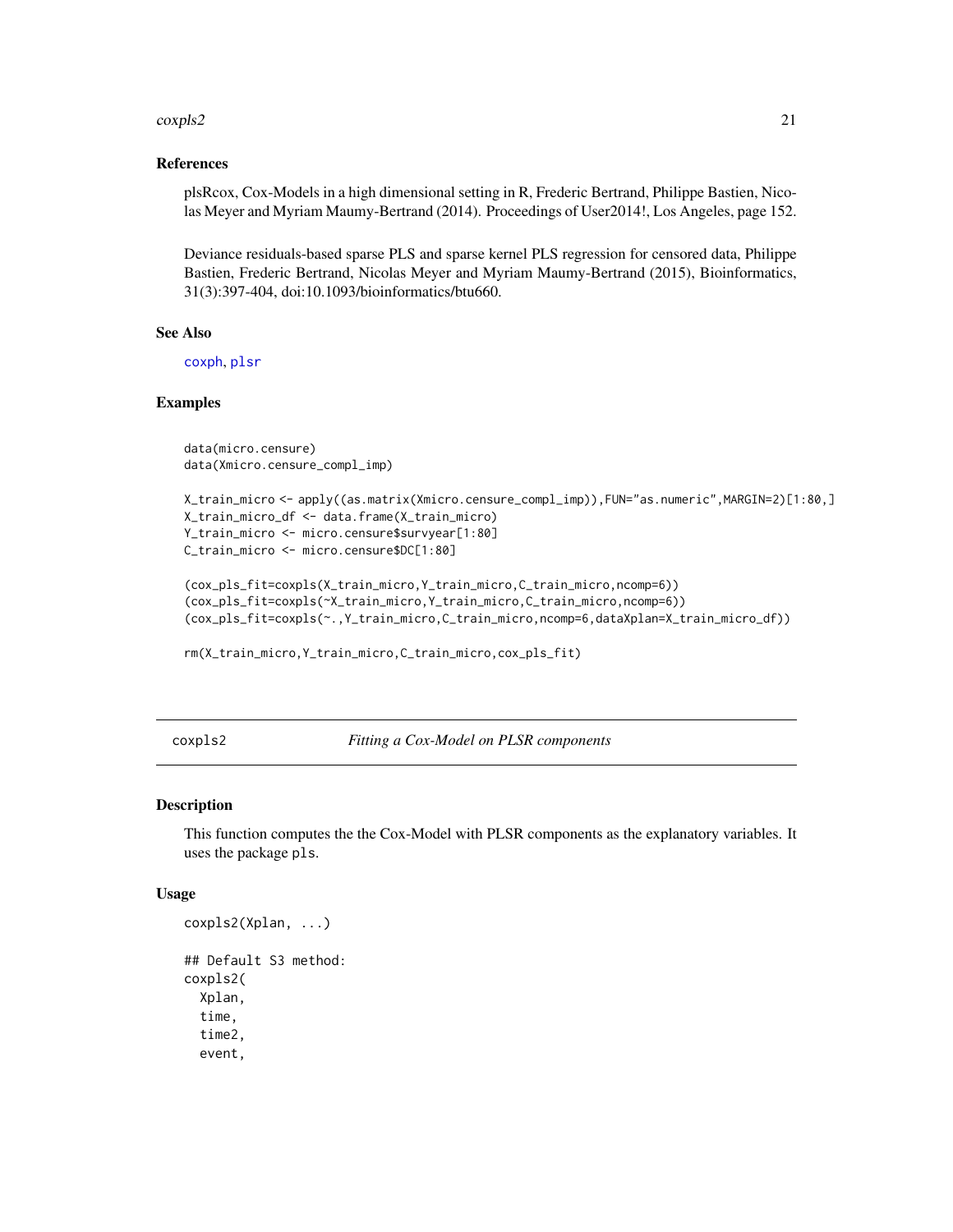22 coxpls2

```
type,
  origin,
  typeres = "deviance",
  collapse,
  weighted,
  scaleX = TRUE,
  scaleY = TRUE,
 ncomp = min(7, ncol(Xplan)),methodpls = "kernelpls",
 validation = "CV",
 plot = FALSE,
 allres = FALSE,
  ...
\mathcal{L}## S3 method for class 'formula'
coxpls2(
  Xplan,
  time,
  time2,
  event,
  type,
  origin,
  typeres = "deviance",
  collapse,
 weighted,
  scaleX = TRUE,scaleY = TRUE,
  ncomp = min(7, ncol(Xplan)),
 methodpls = "kernelpls",
  validation = "CV",
 plot = FALSE,
  allres = FALSE,
  dataXplan = NULL,
  subset,
 weights,
 model_frame = FALSE,
  ...
\mathcal{L}
```

| Xplan    | a formula or a matrix with the eXplanatory variables (training) dataset                                                                                           |
|----------|-------------------------------------------------------------------------------------------------------------------------------------------------------------------|
| $\ddots$ | Arguments to be passed on to survival:: coxph.                                                                                                                    |
| time     | for right censored data, this is the follow up time. For interval data, the first<br>argument is the starting time for the interval.                              |
| time2    | The status indicator, normally 0=alive, 1=dead. Other choices are TRUE/FALSE<br>(TRUE = death) or $1/2$ (2=death). For interval censored data, the status indica- |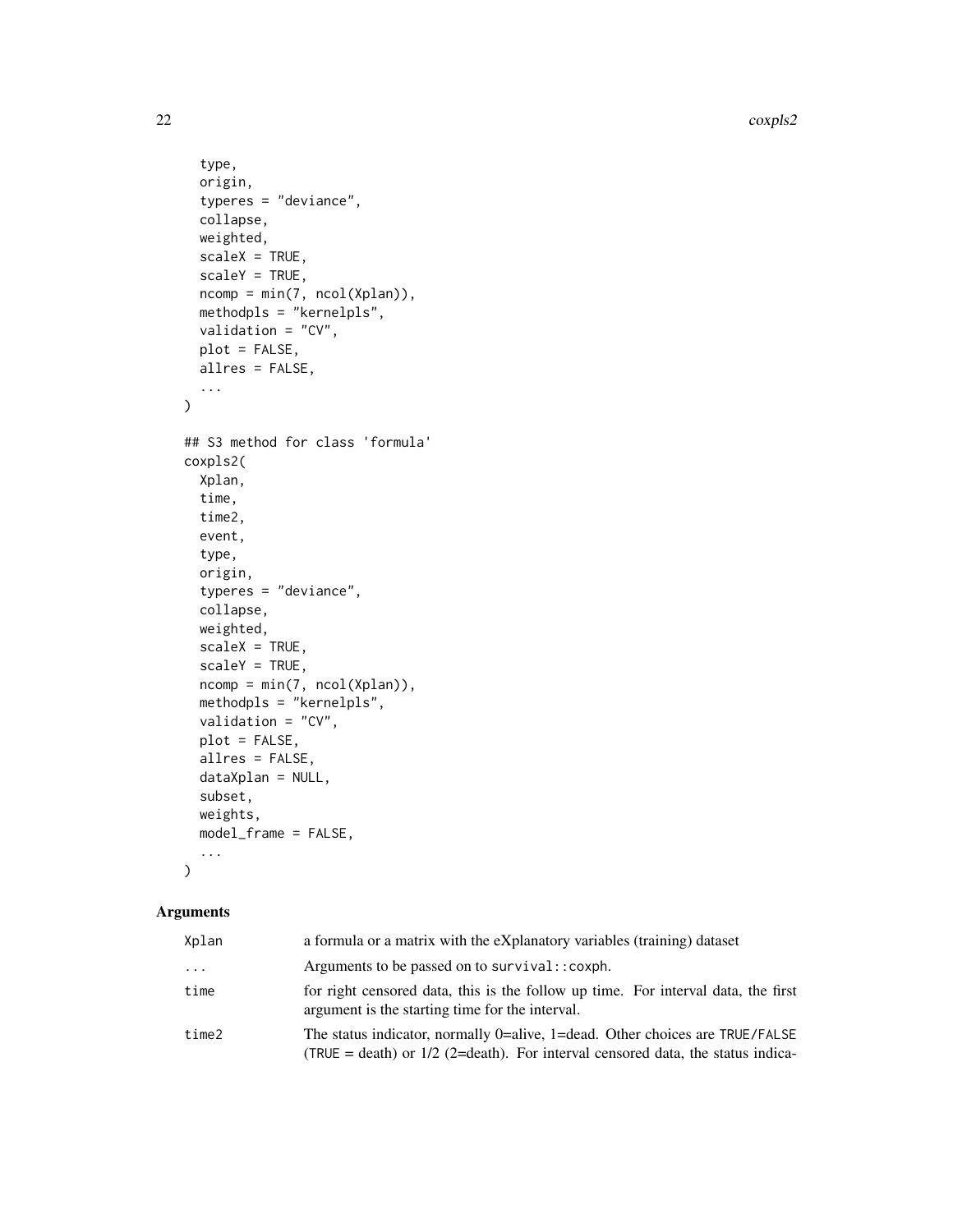|            | tor is 0=right censored, 1=event at time, 2=left censored, 3=interval censored.<br>Although unusual, the event indicator can be omitted, in which case all subjects<br>are assumed to have an event.                                                                                                                                                                                                              |
|------------|-------------------------------------------------------------------------------------------------------------------------------------------------------------------------------------------------------------------------------------------------------------------------------------------------------------------------------------------------------------------------------------------------------------------|
| event      | ending time of the interval for interval censored or counting process data only.<br>Intervals are assumed to be open on the left and closed on the right, (start, end].<br>For counting process data, event indicates whether an event occurred at the end<br>of the interval.                                                                                                                                    |
| type       | character string specifying the type of censoring. Possible values are "right",<br>"left", "counting", "interval", or "interval2". The default is "right"<br>or "counting" depending on whether the time2 argument is absent or present,<br>respectively.                                                                                                                                                         |
| origin     | for counting process data, the hazard function origin. This option was intended<br>to be used in conjunction with a model containing time dependent strata in order<br>to align the subjects properly when they cross over from one strata to another,<br>but it has rarely proven useful.                                                                                                                        |
| typeres    | character string indicating the type of residual desired. Possible values are<br>"martingale", "deviance", "score", "schoenfeld", "dfbeta", "dfbetas",<br>and "scaledsch". Only enough of the string to determine a unique match is<br>required.                                                                                                                                                                  |
| collapse   | vector indicating which rows to collapse (sum) over. In time-dependent models<br>more than one row data can pertain to a single individual. If there were 4 individ-<br>uals represented by 3, 1, 2 and 4 rows of data respectively, then collapse=c(1, 1, 1, 2, 3, 3, 4, 4, 4, 4)<br>could be used to obtain per subject rather than per observation residuals.                                                  |
| weighted   | if TRUE and the model was fit with case weights, then the weighted residuals are<br>returned.                                                                                                                                                                                                                                                                                                                     |
| scaleX     | Should the Xplan columns be standardized?                                                                                                                                                                                                                                                                                                                                                                         |
| scaleY     | Should the time values be standardized?                                                                                                                                                                                                                                                                                                                                                                           |
| ncomp      | The number of components to include in the model. The number of components<br>to fit is specified with the argument ncomp. It this is not supplied, the maximal<br>number of components is used (taking account of any cross-validation).                                                                                                                                                                         |
| methodpls  | The multivariate regression method to be used. See mvrCv for details.                                                                                                                                                                                                                                                                                                                                             |
| validation | character. What kind of (internal) validation to use. If validation = "CV",<br>cross-validation is performed. The number and type of cross-validation seg-<br>ments are specified with the arguments segments and segment. type. See<br>mvrCv for details. If validation = "LOO", leave-one-out cross-validation is<br>performed. It is an error to specify the segments when validation = "LOO"<br>is specified. |
| plot       | Should the survival function be plotted ?)                                                                                                                                                                                                                                                                                                                                                                        |
| allres     | FALSE to return only the Cox model and TRUE for additionnal results. See<br>details. Defaults to FALSE.                                                                                                                                                                                                                                                                                                           |
| dataXplan  | an optional data frame, list or environment (or object coercible by as . data. frame<br>to a data frame) containing the variables in the model. If not found in dataXplan,<br>the variables are taken from environment (Xplan), typically the environment<br>from which coxpls2 is called.                                                                                                                        |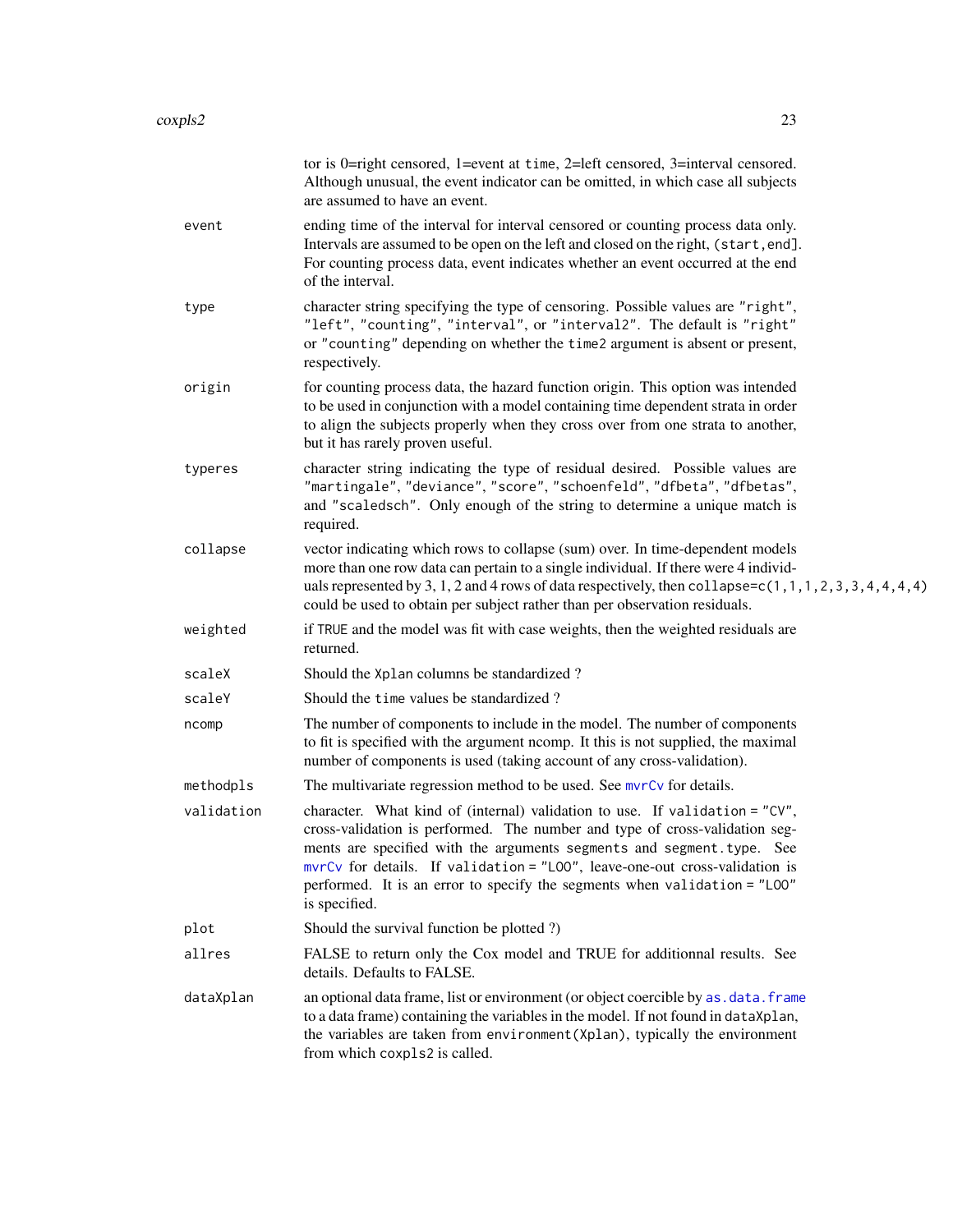24 coxpls2

| subset      | an optional vector specifying a subset of observations to be used in the fitting<br>process.                    |
|-------------|-----------------------------------------------------------------------------------------------------------------|
| weights     | an optional vector of 'prior weights' to be used in the fitting process. Should be<br>NULL or a numeric vector. |
| model frame | If TRUE, the model frame is returned.                                                                           |

#### Details

If allres=FALSE returns only the final Cox-model. If allres=TRUE returns a list with the PLS components, the final Cox-model and the PLSR model. allres=TRUE is useful for evluating model prediction accuracy on a test sample.

#### Value

If allres=FALSE :

cox\_pls Final Cox-model.

If allres=TRUE :

| tt_pls  | PLSR components. |
|---------|------------------|
| cox_pls | Final Cox-model. |
| pls_mod | The PLSR model.  |

#### Author(s)

Frédéric Bertrand <frederic.bertrand@math.unistra.fr> <http://www-irma.u-strasbg.fr/~fbertran/>

#### References

plsRcox, Cox-Models in a high dimensional setting in R, Frederic Bertrand, Philippe Bastien, Nicolas Meyer and Myriam Maumy-Bertrand (2014). Proceedings of User2014!, Los Angeles, page 152.

Deviance residuals-based sparse PLS and sparse kernel PLS regression for censored data, Philippe Bastien, Frederic Bertrand, Nicolas Meyer and Myriam Maumy-Bertrand (2015), Bioinformatics, 31(3):397-404, doi:10.1093/bioinformatics/btu660.

#### See Also

[coxph](#page-0-0), [plsr](#page-0-0)

### Examples

data(micro.censure) data(Xmicro.censure\_compl\_imp)

X\_train\_micro <- apply((as.matrix(Xmicro.censure\_compl\_imp)),FUN="as.numeric",MARGIN=2)[1:80,]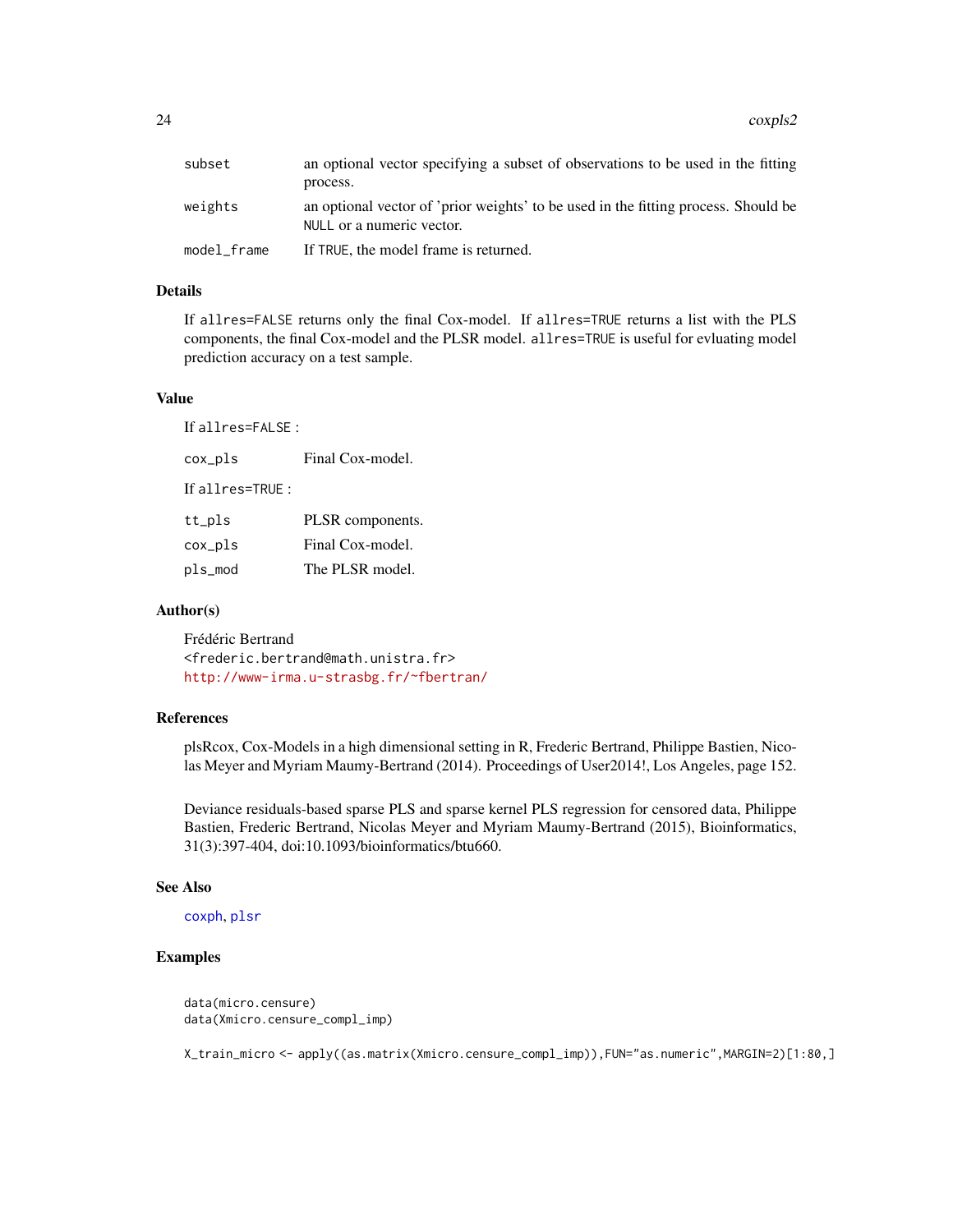#### <span id="page-24-0"></span>coxpls2DR 25

```
X_train_micro_df <- data.frame(X_train_micro)
Y_train_micro <- micro.censure$survyear[1:80]
C_train_micro <- micro.censure$DC[1:80]
```

```
(cox_pls_fit=coxpls2(X_train_micro,Y_train_micro,C_train_micro,ncomp=6,validation="CV"))
(cox_pls_fit=coxpls2(~X_train_micro,Y_train_micro,C_train_micro,ncomp=6,validation="CV"))
(cox_pls_fit=coxpls2(~.,Y_train_micro,C_train_micro,ncomp=6,validation="CV",
dataXplan=X_train_micro_df))
```
rm(X\_train\_micro,Y\_train\_micro,C\_train\_micro,cox\_pls\_fit)

coxpls2DR *Fitting a PLSR model on the (Deviance) Residuals*

#### Description

This function computes the PLSR model with the Residuals of a Cox-Model fitted with an intercept as the only explanatory variable as the response and Xplan as explanatory variables. Default behaviour uses the Deviance residuals. It uses the package pls.

```
coxpls2DR(Xplan, ...)
## Default S3 method:
coxpls2DR(
  Xplan,
  time,
  time2,
  event,
  type,
  origin,
  typeres = "deviance",
  collapse,
 weighted,
  scaleX = TRUE,
  scaleY = TRUE,ncomp = min(7, ncol(Xplan)),methodpls = "kernelpls",
 validation = "CV",
 plot = FALSE,
  allres = FALSE,
  ...
)
## S3 method for class 'formula'
coxpls2DR(
```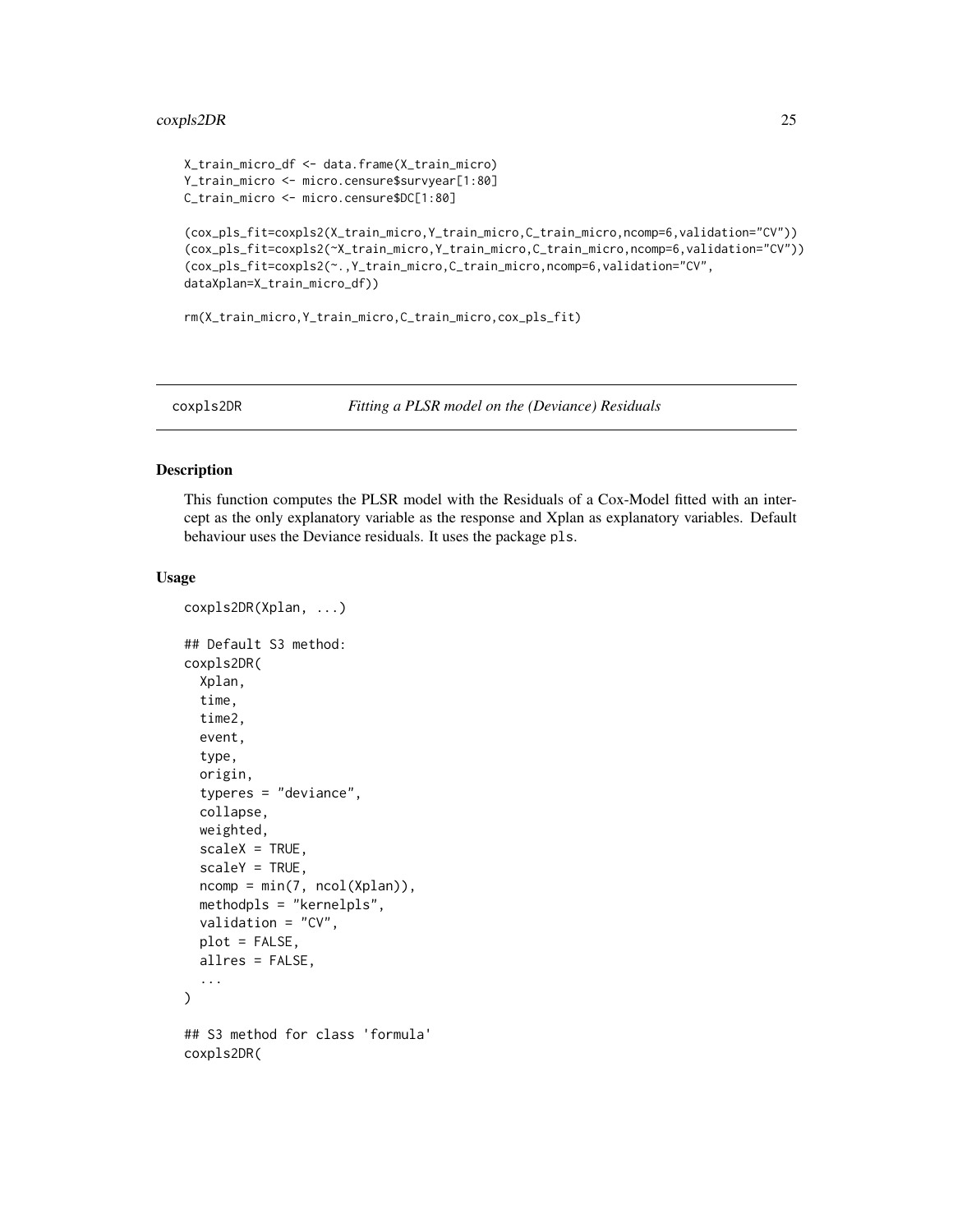```
Xplan,
time,
time2,
event,
type,
origin,
typeres = "deviance",
collapse,
weighted,
scaleX = TRUE,scaleY = TRUE,
ncomp = min(7, ncol(Xplan)),methodpls = "kernelpls",
validation = "CV",
plot = FALSE,
allres = FALSE,
dataXplan = NULL,
subset,
weights,
model_frame = FALSE,
...
```
# Arguments

 $\mathcal{L}$ 

| Xplan  | a formula or a matrix with the eXplanatory variables (training) dataset                                                                                                                                                                                                                                                                                                   |
|--------|---------------------------------------------------------------------------------------------------------------------------------------------------------------------------------------------------------------------------------------------------------------------------------------------------------------------------------------------------------------------------|
| .      | Arguments to be passed on to survival:: coxph.                                                                                                                                                                                                                                                                                                                            |
| time   | for right censored data, this is the follow up time. For interval data, the first<br>argument is the starting time for the interval.                                                                                                                                                                                                                                      |
| time2  | The status indicator, normally 0=alive, 1=dead. Other choices are TRUE/FALSE<br>(TRUE = death) or $1/2$ (2=death). For interval censored data, the status indica-<br>tor is 0=right censored, 1=event at time, 2=left censored, 3=interval censored.<br>Although unusual, the event indicator can be omitted, in which case all subjects<br>are assumed to have an event. |
| event  | ending time of the interval for interval censored or counting process data only.<br>Intervals are assumed to be open on the left and closed on the right, (start, end].<br>For counting process data, event indicates whether an event occurred at the end<br>of the interval.                                                                                            |
| type   | character string specifying the type of censoring. Possible values are "right",<br>"left", "counting", "interval", or "interval2". The default is "right"<br>or "counting" depending on whether the time2 argument is absent or present,<br>respectively.                                                                                                                 |
| origin | for counting process data, the hazard function origin. This option was intended<br>to be used in conjunction with a model containing time dependent strata in order<br>to align the subjects properly when they cross over from one strata to another,<br>but it has rarely proven useful.                                                                                |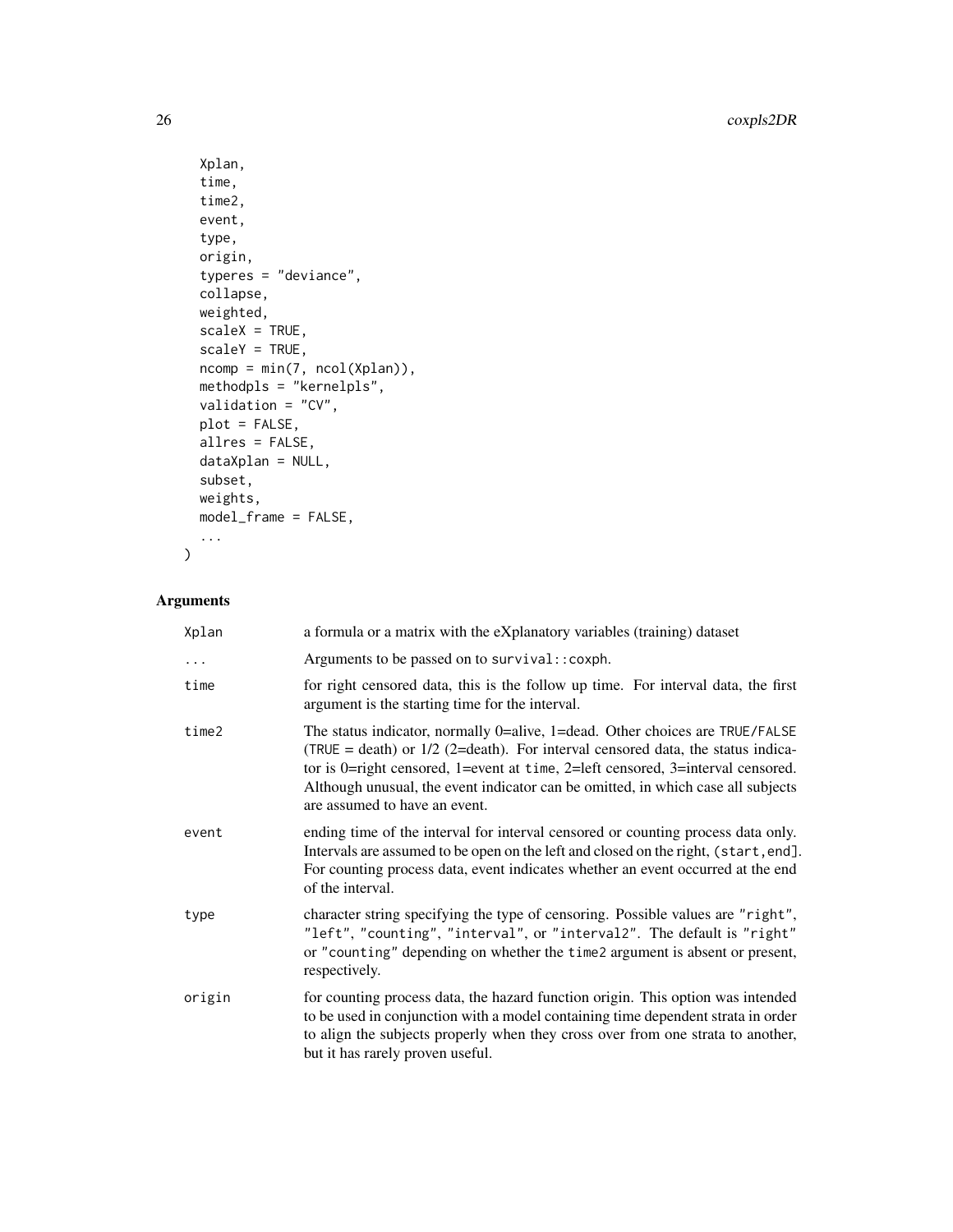| typeres     | character string indicating the type of residual desired. Possible values are<br>"martingale", "deviance", "score", "schoenfeld", "dfbeta", "dfbetas",<br>and "scaledsch". Only enough of the string to determine a unique match is<br>required.                                                                                                                                                                 |  |
|-------------|------------------------------------------------------------------------------------------------------------------------------------------------------------------------------------------------------------------------------------------------------------------------------------------------------------------------------------------------------------------------------------------------------------------|--|
| collapse    | vector indicating which rows to collapse (sum) over. In time-dependent models<br>more than one row data can pertain to a single individual. If there were 4 individ-<br>uals represented by 3, 1, 2 and 4 rows of data respectively, then collapse= $c(1, 1, 1, 2, 3, 3, 4, 4, 4, 4)$<br>could be used to obtain per subject rather than per observation residuals.                                              |  |
| weighted    | if TRUE and the model was fit with case weights, then the weighted residuals are<br>returned.                                                                                                                                                                                                                                                                                                                    |  |
| scaleX      | Should the Xplan columns be standardized?                                                                                                                                                                                                                                                                                                                                                                        |  |
| scaleY      | Should the time values be standardized?                                                                                                                                                                                                                                                                                                                                                                          |  |
| ncomp       | The number of components to include in the model. The number of components<br>to fit is specified with the argument ncomp. It this is not supplied, the maximal<br>number of components is used (taking account of any cross-validation).                                                                                                                                                                        |  |
| methodpls   | The multivariate regression method to be used. See mvrCv for details.                                                                                                                                                                                                                                                                                                                                            |  |
| validation  | character. What kind of (internal) validation to use. If validation = "CV",<br>cross-validation is performed. The number and type of cross-validation seg-<br>ments are specified with the arguments segments and segment.type. See<br>mvrCv for details. If validation = "LOO", leave-one-out cross-validation is<br>performed. It is an error to specify the segments when validation = "LOO"<br>is specified. |  |
| plot        | Should the survival function be plotted ?)                                                                                                                                                                                                                                                                                                                                                                       |  |
| allres      | FALSE to return only the Cox model and TRUE for additionnal results. See<br>details. Defaults to FALSE.                                                                                                                                                                                                                                                                                                          |  |
| dataXplan   | an optional data frame, list or environment (or object coercible by as . data. frame<br>to a data frame) containing the variables in the model. If not found in dataXplan,<br>the variables are taken from environment (Xplan), typically the environment<br>from which coxpls2DR is called.                                                                                                                     |  |
| subset      | an optional vector specifying a subset of observations to be used in the fitting<br>process.                                                                                                                                                                                                                                                                                                                     |  |
| weights     | an optional vector of 'prior weights' to be used in the fitting process. Should be<br>NULL or a numeric vector.                                                                                                                                                                                                                                                                                                  |  |
| model_frame | If TRUE, the model frame is returned.                                                                                                                                                                                                                                                                                                                                                                            |  |
|             |                                                                                                                                                                                                                                                                                                                                                                                                                  |  |

#### Details

If allres=FALSE returns only the final Cox-model. If allres=TRUE returns a list with the PLS components, the final Cox-model and the PLSR model. allres=TRUE is useful for evluating model prediction accuracy on a test sample.

# Value

If allres=FALSE :

cox\_pls2DR Final Cox-model.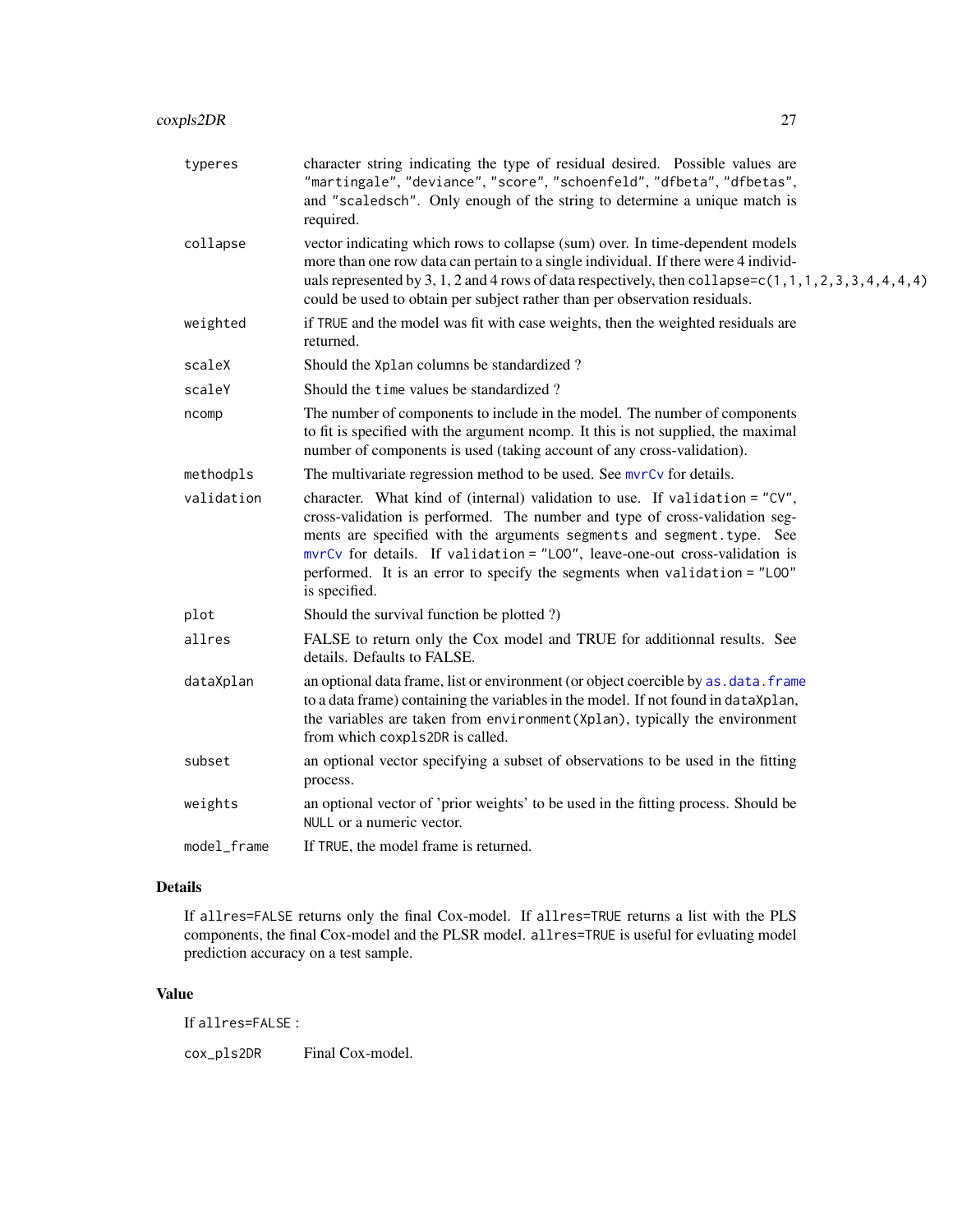#### 28 coxpls2DR

If allres=TRUE :

| tt_pls2DR  | PLSR components. |
|------------|------------------|
| cox_pls2DR | Final Cox-model. |
| pls2DR_mod | The PLSR model.  |

#### Author(s)

Frédéric Bertrand <frederic.bertrand@math.unistra.fr> <http://www-irma.u-strasbg.fr/~fbertran/>

#### References

plsRcox, Cox-Models in a high dimensional setting in R, Frederic Bertrand, Philippe Bastien, Nicolas Meyer and Myriam Maumy-Bertrand (2014). Proceedings of User2014!, Los Angeles, page 152.

Deviance residuals-based sparse PLS and sparse kernel PLS regression for censored data, Philippe Bastien, Frederic Bertrand, Nicolas Meyer and Myriam Maumy-Bertrand (2015), Bioinformatics, 31(3):397-404, doi:10.1093/bioinformatics/btu660.

#### See Also

[coxph](#page-0-0), [plsr](#page-0-0)

#### Examples

```
data(micro.censure)
data(Xmicro.censure_compl_imp)
```

```
X_train_micro <- apply((as.matrix(Xmicro.censure_compl_imp)),FUN="as.numeric",MARGIN=2)[1:80,]
X_train_micro_df <- data.frame(X_train_micro)
Y_train_micro <- micro.censure$survyear[1:80]
C_train_micro <- micro.censure$DC[1:80]
```

```
(cox_pls2DR_fit=coxpls2DR(X_train_micro,Y_train_micro,C_train_micro,ncomp=6,validation="none"))
(cox_pls2DR_fit2=coxpls2DR(~X_train_micro,Y_train_micro,C_train_micro,ncomp=6,validation="none"))
(cox_pls2DR_fit3=coxpls2DR(~.,Y_train_micro,C_train_micro,ncomp=6,validation="none",
dataXplan=X_train_micro_df))
```
rm(X\_train\_micro,Y\_train\_micro,C\_train\_micro,cox\_pls2DR\_fit,cox\_pls2DR\_fit2,cox\_pls2DR\_fit3)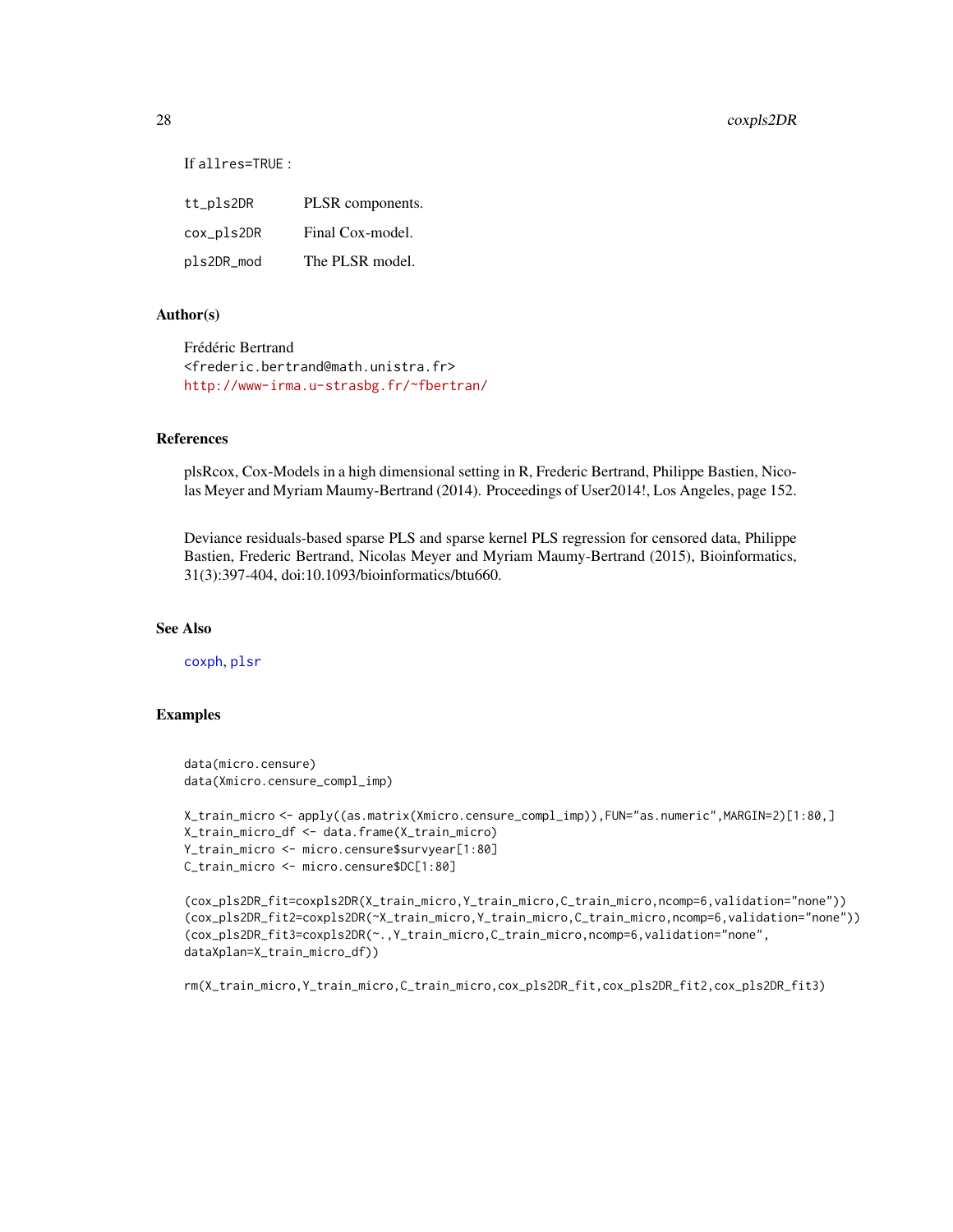<span id="page-28-0"></span>

#### Description

This function computes the the Cox-Model with PLSR components as the explanatory variables. It uses the package plsRglm.

```
coxpls3(Xplan, ...)
## Default S3 method:
coxpls3(
  Xplan,
  time,
  time2,
  event,
  type,
  origin,
  typeres = "deviance",
  collapse,
  weighted,
  scaleX = TRUE,
  scaleY = TRUE,nt = min(7, ncol(Xplan)),
  typeVC = "none",plot = FALSE,
  allres = FALSE,
  sparse = FALSE,
  sparseStop = TRUE,
  ...
\mathcal{L}## S3 method for class 'formula'
coxpls3(
  Xplan,
  time,
  time2,
  event,
  type,
  origin,
  typeres = "deviance",
  collapse,
  weighted,
  scaleX = TRUE,
  scaleY = TRUE,
```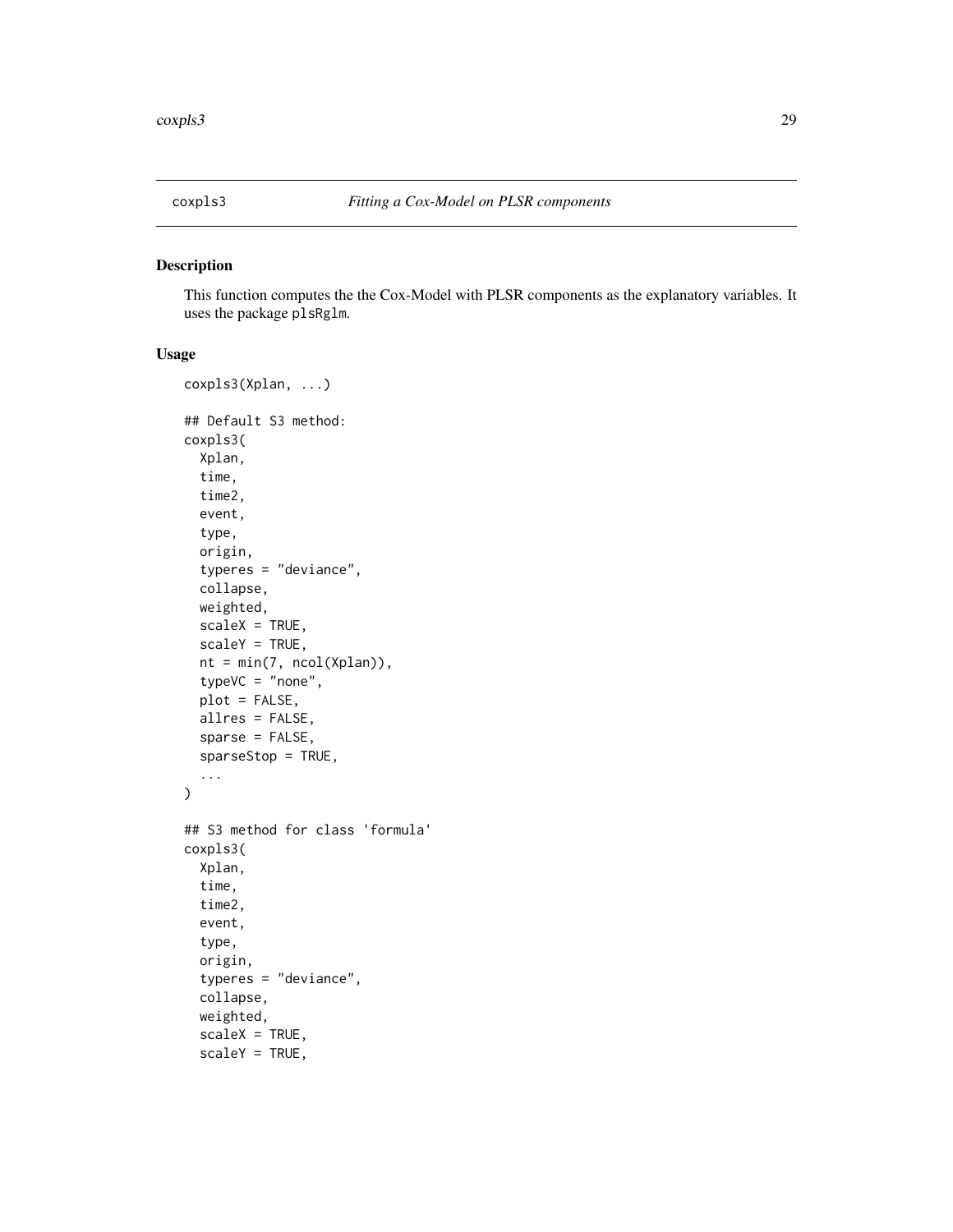```
nt = min(7, ncol(Xplan)),
 typeVC = "none",plot = FALSE,allres = FALSE,
 dataXplan = NULL,
 subset,
 weights,
 model_frame = FALSE,
 sparse = FALSE,
 sparseStop = TRUE,
  ...
\mathcal{L}
```

| Xplan    | a formula or a matrix with the eXplanatory variables (training) dataset                                                                                                                                                                                                                                                                                                   |
|----------|---------------------------------------------------------------------------------------------------------------------------------------------------------------------------------------------------------------------------------------------------------------------------------------------------------------------------------------------------------------------------|
|          | Arguments to be passed on to survival:: coxph and to plsRglm:: PLS_lm.                                                                                                                                                                                                                                                                                                    |
| time     | for right censored data, this is the follow up time. For interval data, the first<br>argument is the starting time for the interval.                                                                                                                                                                                                                                      |
| time2    | The status indicator, normally 0=alive, 1=dead. Other choices are TRUE/FALSE<br>(TRUE = death) or $1/2$ (2=death). For interval censored data, the status indica-<br>tor is 0=right censored, 1=event at time, 2=left censored, 3=interval censored.<br>Although unusual, the event indicator can be omitted, in which case all subjects<br>are assumed to have an event. |
| event    | ending time of the interval for interval censored or counting process data only.<br>Intervals are assumed to be open on the left and closed on the right, (start, end].<br>For counting process data, event indicates whether an event occurred at the end<br>of the interval.                                                                                            |
| type     | character string specifying the type of censoring. Possible values are "right",<br>"left", "counting", "interval", or "interval2". The default is "right"<br>or "counting" depending on whether the time2 argument is absent or present,<br>respectively.                                                                                                                 |
| origin   | for counting process data, the hazard function origin. This option was intended<br>to be used in conjunction with a model containing time dependent strata in order<br>to align the subjects properly when they cross over from one strata to another,<br>but it has rarely proven useful.                                                                                |
| typeres  | character string indicating the type of residual desired. Possible values are<br>"martingale", "deviance", "score", "schoenfeld", "dfbeta", "dfbetas",<br>and "scaledsch". Only enough of the string to determine a unique match is<br>required.                                                                                                                          |
| collapse | vector indicating which rows to collapse (sum) over. In time-dependent models<br>more than one row data can pertain to a single individual. If there were 4 individ-<br>uals represented by 3, 1, 2 and 4 rows of data respectively, then collapse= $c(1, 1, 1, 2, 3, 3, 4, 4, 4, 4)$<br>could be used to obtain per subject rather than per observation residuals.       |
| weighted | if TRUE and the model was fit with case weights, then the weighted residuals are<br>returned.                                                                                                                                                                                                                                                                             |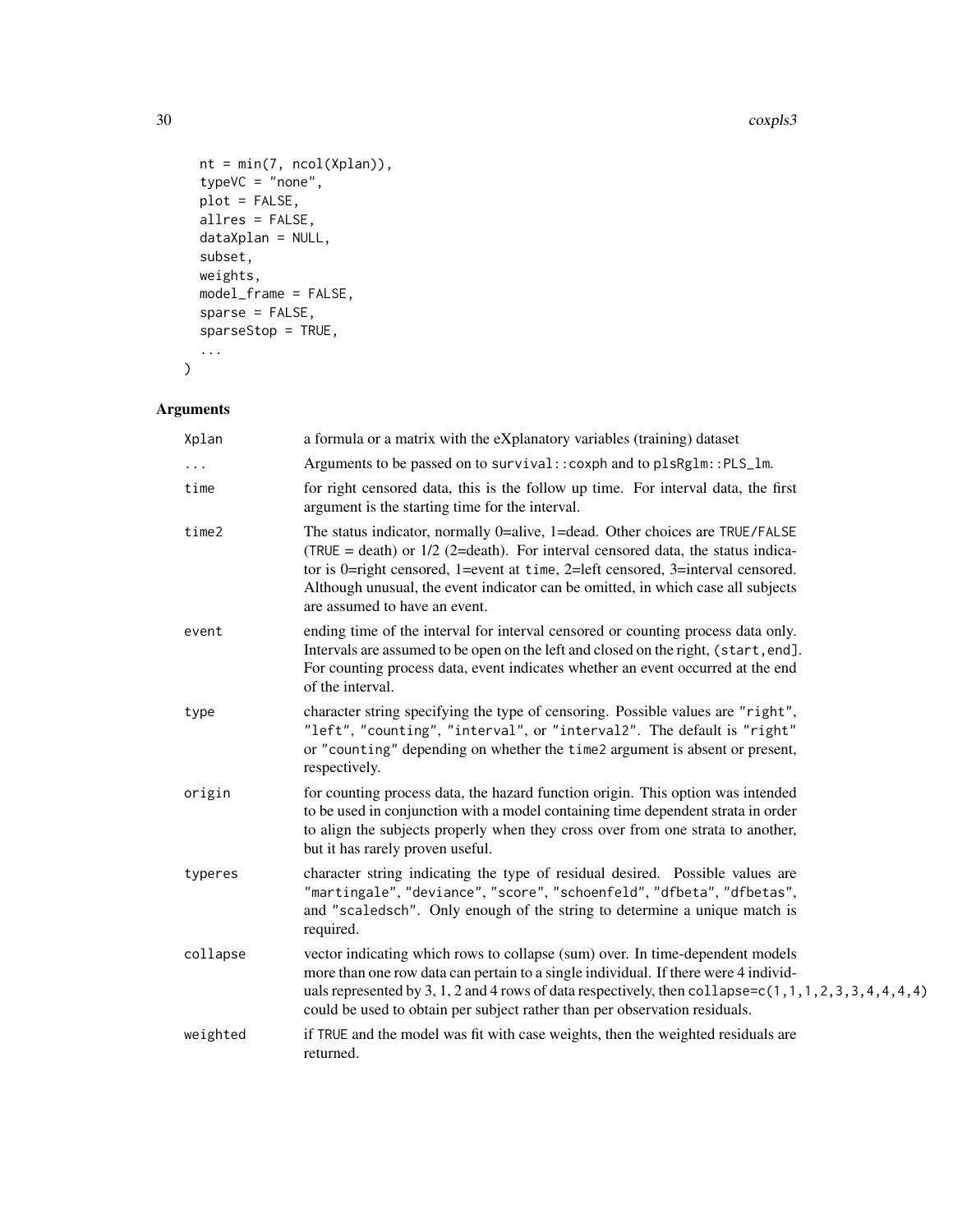#### coxpls3 31

| scaleX      | Should the Xplan columns be standardized?                                                                                                                                                                                                                                                  |
|-------------|--------------------------------------------------------------------------------------------------------------------------------------------------------------------------------------------------------------------------------------------------------------------------------------------|
| scaleY      | Should the time values be standardized?                                                                                                                                                                                                                                                    |
| nt          | Number of PLSR components to fit.                                                                                                                                                                                                                                                          |
| typeVC      | type of leave one out crossed validation. Several procedures are available and<br>may be forced.                                                                                                                                                                                           |
|             | list("none") no crossed validation                                                                                                                                                                                                                                                         |
|             | list("standard") as in SIMCA for datasets without missing values and with all<br>values predicted as those with missing values for datasets with any missing<br>values                                                                                                                     |
|             | list("missingdata") all values predicted as those with missing values for datasets<br>with any missing values                                                                                                                                                                              |
|             | list("adaptative") predict a response value for an x with any missing value as<br>those with missing values and for an x without any missing value as those<br>without missing values.                                                                                                     |
| plot        | Should the survival function be plotted ?)                                                                                                                                                                                                                                                 |
| allres      | FALSE to return only the Cox model and TRUE for additionnal results. See<br>details. Defaults to FALSE.                                                                                                                                                                                    |
| sparse      | should the coefficients of non-significant predictors ( <alpha.pvals.expli) be<br="">set to <math>0</math></alpha.pvals.expli)>                                                                                                                                                            |
| sparseStop  | should component extraction stop when no significant predictors ( <alpha.pvals.expli)<br>are found</alpha.pvals.expli)<br>                                                                                                                                                                 |
| dataXplan   | an optional data frame, list or environment (or object coercible by as . data. frame<br>to a data frame) containing the variables in the model. If not found in dataXplan,<br>the variables are taken from environment (Xplan), typically the environment<br>from which coxpls3 is called. |
| subset      | an optional vector specifying a subset of observations to be used in the fitting<br>process.                                                                                                                                                                                               |
| weights     | an optional vector of 'prior weights' to be used in the fitting process. Should be<br>NULL or a numeric vector.                                                                                                                                                                            |
| model_frame | If TRUE, the model frame is returned.                                                                                                                                                                                                                                                      |

# Details

If allres=FALSE returns only the final Cox-model. If allres=TRUE returns a list with the PLS components, the final Cox-model and the PLSR model. allres=TRUE is useful for evluating model prediction accuracy on a test sample.

#### Value

If allres=FALSE : cox\_pls3 Final Cox-model. If allres=TRUE : tt\_pls3 PLSR components. cox\_pls3 Final Cox-model. pls3\_mod The PLSR model.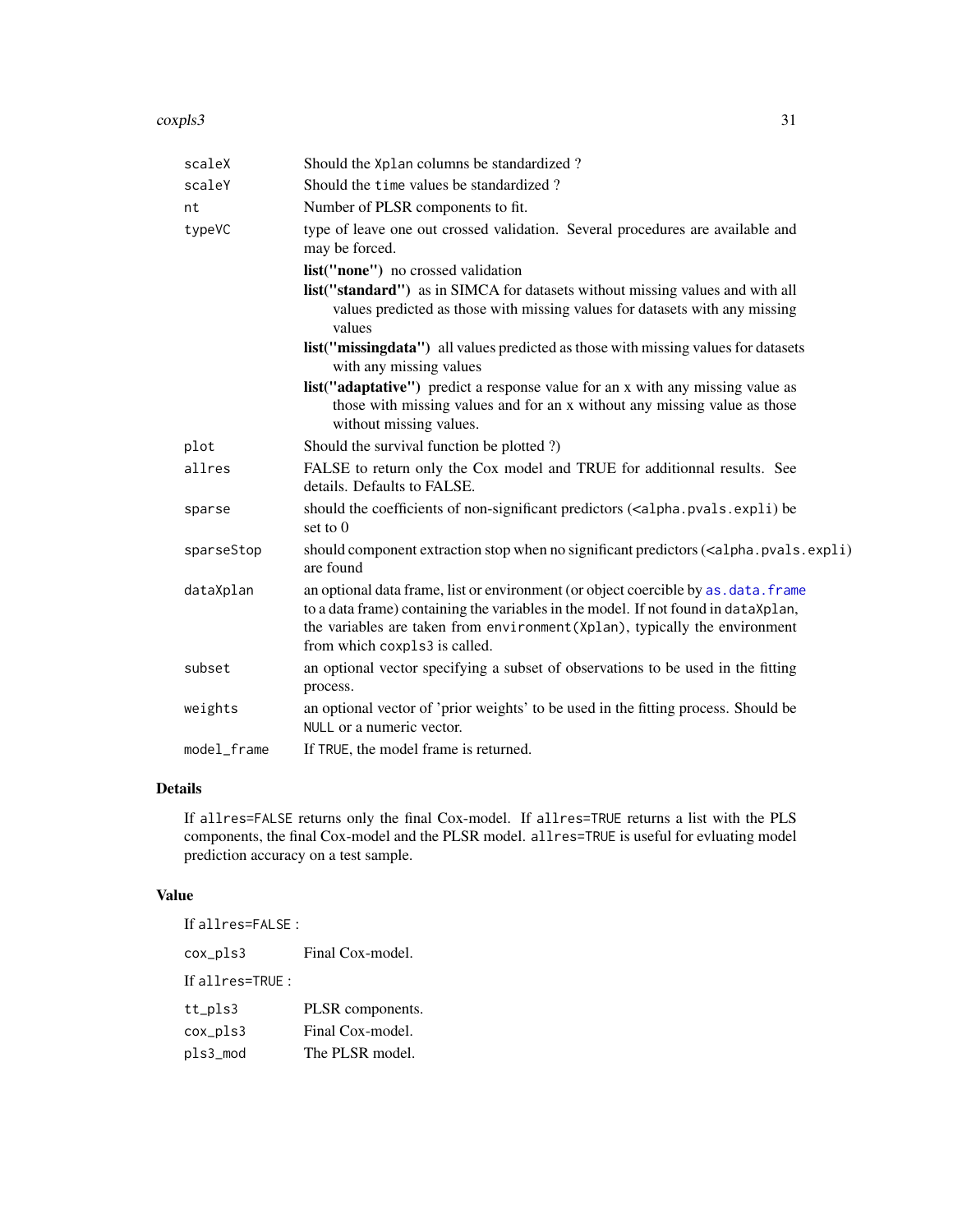#### <span id="page-31-0"></span>Author(s)

```
Frédéric Bertrand
<frederic.bertrand@math.unistra.fr>
http://www-irma.u-strasbg.fr/~fbertran/
```
#### References

plsRcox, Cox-Models in a high dimensional setting in R, Frederic Bertrand, Philippe Bastien, Nicolas Meyer and Myriam Maumy-Bertrand (2014). Proceedings of User2014!, Los Angeles, page 152.

Deviance residuals-based sparse PLS and sparse kernel PLS regression for censored data, Philippe Bastien, Frederic Bertrand, Nicolas Meyer and Myriam Maumy-Bertrand (2015), Bioinformatics, 31(3):397-404, doi:10.1093/bioinformatics/btu660.

#### See Also

[coxph](#page-0-0), [PLS\\_lm](#page-0-0)

#### Examples

```
data(micro.censure)
data(Xmicro.censure_compl_imp)
```

```
X_train_micro <- apply((as.matrix(Xmicro.censure_compl_imp)),FUN="as.numeric",MARGIN=2)[1:80,]
X_train_micro_df <- data.frame(X_train_micro)
Y_train_micro <- micro.censure$survyear[1:80]
C_train_micro <- micro.censure$DC[1:80]
```

```
(cox_pls3_fit <- coxpls3(X_train_micro,Y_train_micro,C_train_micro,nt=7,typeVC="none"))
(cox_pls3_fit2 <- coxpls3(~X_train_micro,Y_train_micro,C_train_micro,nt=7,typeVC="none"))
(cox_pls3_fit3 <- coxpls3(~.,Y_train_micro,C_train_micro,nt=7,typeVC="none",data=X_train_micro_df))
(cox_pls3_fit4 <- coxpls3(~.,Y_train_micro,C_train_micro,nt=7,typeVC="none",
data=X_train_micro_df,sparse=TRUE))
(cox_pls3_fit5 <- coxpls3(~.,Y_train_micro,C_train_micro,nt=7,typeVC="none",
data=X_train_micro_df,sparse=FALSE,sparseStop=TRUE))
```

```
rm(X_train_micro,Y_train_micro,C_train_micro,cox_pls3_fit,cox_pls3_fit2,
cox_pls3_fit3,cox_pls3_fit4,cox_pls3_fit5)
```
coxpls3DR *Fitting a PLSR model on the (Deviance) Residuals*

#### Description

This function computes the PLSR model with the Residuals of a Cox-Model fitted with an intercept as the only explanatory variable as the response and Xplan as explanatory variables. Default behaviour uses the Deviance residuals. It uses the package plsRglm.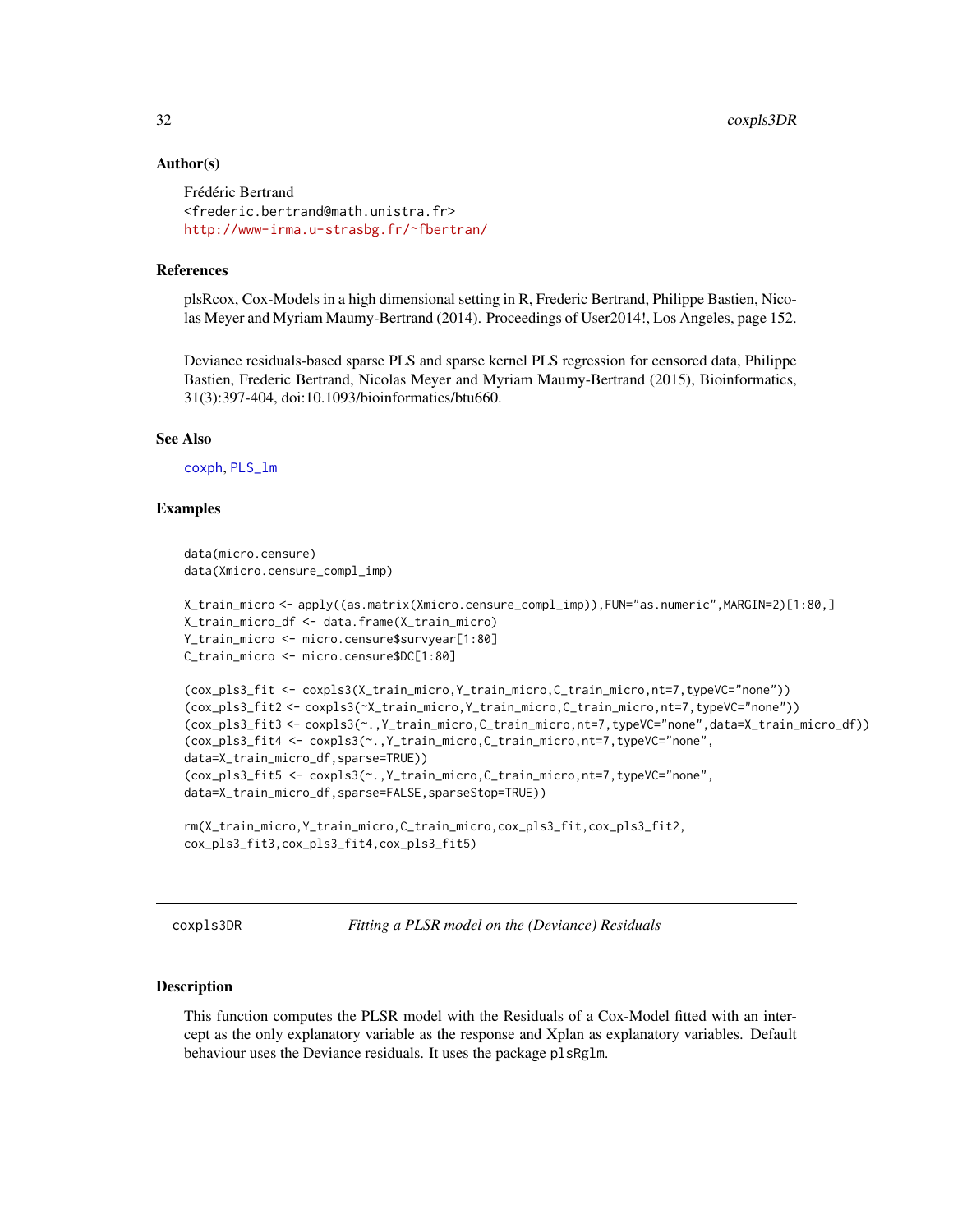#### coxpls3DR 33

```
coxpls3DR(Xplan, ...)
## Default S3 method:
coxpls3DR(
  Xplan,
  time,
  time2,
  event,
  type,
  origin,
  typeres = "deviance",
  collapse,
 weighted,
  scaleX = TRUE,scaleY = TRUE,
  nt = min(7, ncol(Xplan)),
  typeVC = "none",
 plot = FALSE,
 allres = FALSE,
  sparse = FALSE,
  sparseStop = TRUE,
  ...
)
## S3 method for class 'formula'
coxpls3DR(
  Xplan,
  time,
  time2,
  event,
  type,
  origin,
  typeres = "deviance",
  collapse,
 weighted,
  scaleX = TRUE,
  scaleY = TRUE,
  nt = min(7, ncol(Xplan)),typeVC = "none",
  plot = FALSE,
  allres = FALSE,
  dataXplan = NULL,
  subset,
  weights,
 model_frame = FALSE,
  sparse = FALSE,
  sparseStop = TRUE,
```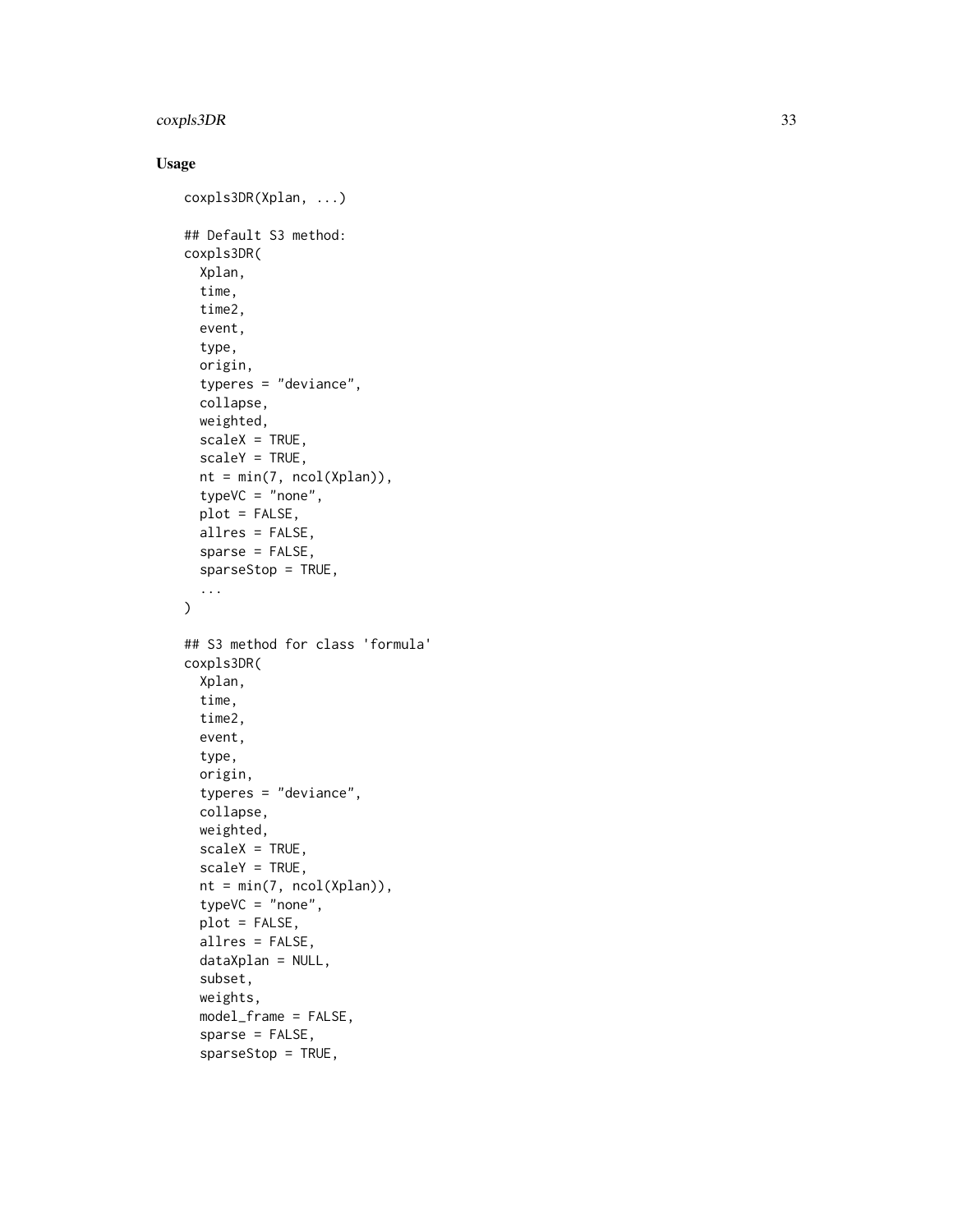...  $\lambda$ 

| Xplan    | a formula or a matrix with the eXplanatory variables (training) dataset                                                                                                                                                                                                                                                                                                   |
|----------|---------------------------------------------------------------------------------------------------------------------------------------------------------------------------------------------------------------------------------------------------------------------------------------------------------------------------------------------------------------------------|
|          | Arguments to be passed on to survival:: coxph and to plsRglm:: PLS_lm.                                                                                                                                                                                                                                                                                                    |
| time     | for right censored data, this is the follow up time. For interval data, the first<br>argument is the starting time for the interval.                                                                                                                                                                                                                                      |
| time2    | The status indicator, normally 0=alive, 1=dead. Other choices are TRUE/FALSE<br>(TRUE = death) or $1/2$ (2=death). For interval censored data, the status indica-<br>tor is 0=right censored, 1=event at time, 2=left censored, 3=interval censored.<br>Although unusual, the event indicator can be omitted, in which case all subjects<br>are assumed to have an event. |
| event    | ending time of the interval for interval censored or counting process data only.<br>Intervals are assumed to be open on the left and closed on the right, (start, end].<br>For counting process data, event indicates whether an event occurred at the end<br>of the interval.                                                                                            |
| type     | character string specifying the type of censoring. Possible values are "right",<br>"left", "counting", "interval", or "interval2". The default is "right"<br>or "counting" depending on whether the time2 argument is absent or present,<br>respectively.                                                                                                                 |
| origin   | for counting process data, the hazard function origin. This option was intended<br>to be used in conjunction with a model containing time dependent strata in order<br>to align the subjects properly when they cross over from one strata to another,<br>but it has rarely proven useful.                                                                                |
| typeres  | character string indicating the type of residual desired. Possible values are<br>"martingale", "deviance", "score", "schoenfeld", "dfbeta", "dfbetas",<br>and "scaledsch". Only enough of the string to determine a unique match is<br>required.                                                                                                                          |
| collapse | vector indicating which rows to collapse (sum) over. In time-dependent models<br>more than one row data can pertain to a single individual. If there were 4 individ-<br>uals represented by 3, 1, 2 and 4 rows of data respectively, then collapse= $c(1, 1, 1, 2, 3, 3, 4, 4, 4, 4)$<br>could be used to obtain per subject rather than per observation residuals.       |
| weighted | if TRUE and the model was fit with case weights, then the weighted residuals are<br>returned.                                                                                                                                                                                                                                                                             |
| scaleX   | Should the Xplan columns be standardized?                                                                                                                                                                                                                                                                                                                                 |
| scaleY   | Should the time values be standardized?                                                                                                                                                                                                                                                                                                                                   |
| nt       | Number of PLSR components to fit.                                                                                                                                                                                                                                                                                                                                         |
| typeVC   | type of leave one out crossed validation. Several procedures are available and<br>may be forced.                                                                                                                                                                                                                                                                          |
|          | list("none") no crossed validation                                                                                                                                                                                                                                                                                                                                        |
|          | list("standard") as in SIMCA for datasets without missing values and with all<br>values predicted as those with missing values for datasets with any missing<br>values                                                                                                                                                                                                    |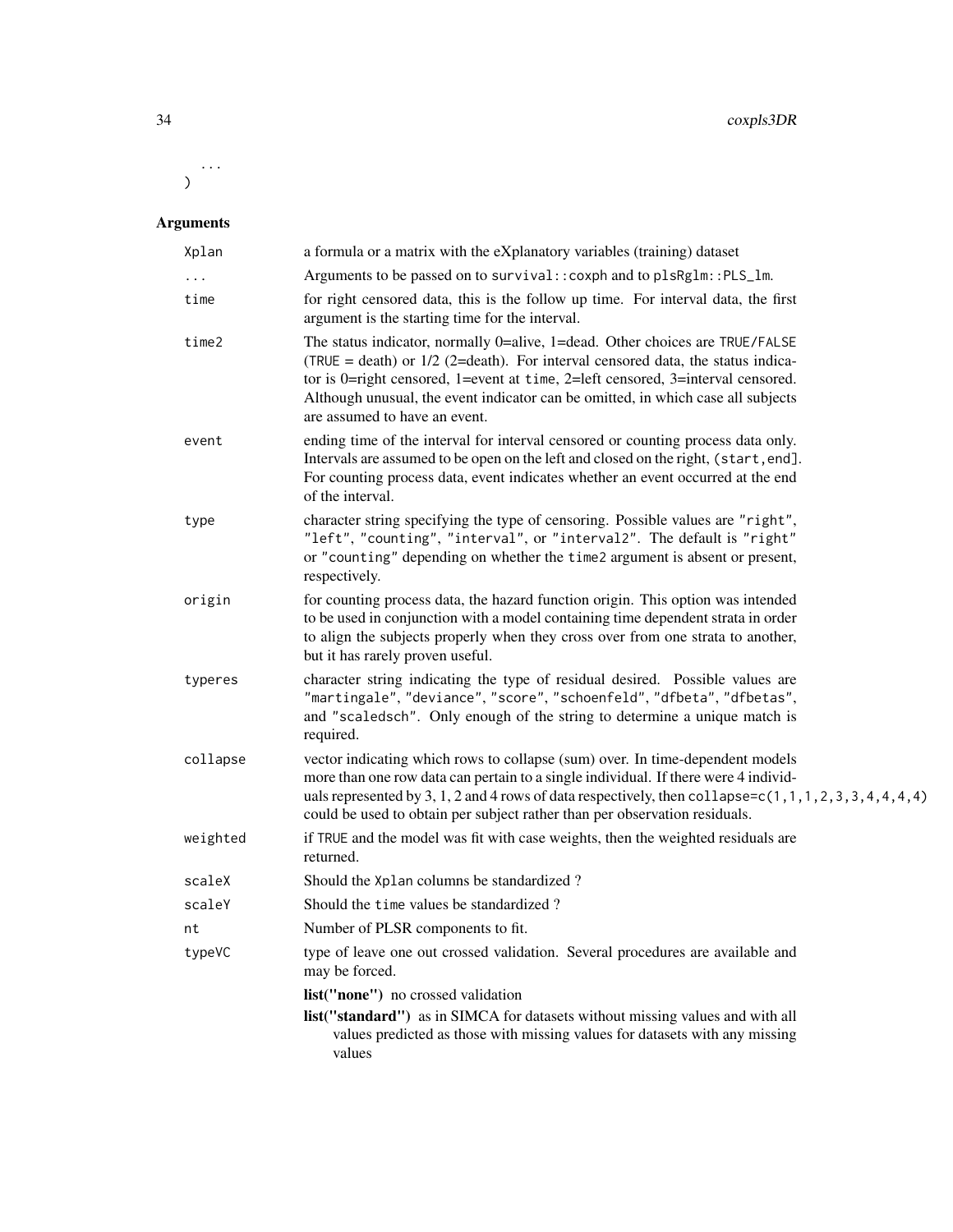|             | list("missingdata") all values predicted as those with missing values for datasets<br>with any missing values                                                                                                                                                                                |
|-------------|----------------------------------------------------------------------------------------------------------------------------------------------------------------------------------------------------------------------------------------------------------------------------------------------|
|             | <b>list</b> ("adaptative") predict a response value for an x with any missing value as<br>those with missing values and for an x without any missing value as those<br>without missing values.                                                                                               |
| plot        | Should the survival function be plotted ?)                                                                                                                                                                                                                                                   |
| allres      | FALSE to return only the Cox model and TRUE for additionnal results. See<br>details. Defaults to FALSE.                                                                                                                                                                                      |
| sparse      | should the coefficients of non-significant predictors ( <alpha.pvals.expli) be<br="">set to <math>0</math></alpha.pvals.expli)>                                                                                                                                                              |
| sparseStop  | should component extraction stop when no significant predictors ( <alpha.pvals.expli)<br>are found</alpha.pvals.expli)<br>                                                                                                                                                                   |
| dataXplan   | an optional data frame, list or environment (or object coercible by as . data. frame<br>to a data frame) containing the variables in the model. If not found in dataXplan,<br>the variables are taken from environment (Xplan), typically the environment<br>from which coxpls3DR is called. |
| subset      | an optional vector specifying a subset of observations to be used in the fitting<br>process.                                                                                                                                                                                                 |
| weights     | an optional vector of 'prior weights' to be used in the fitting process. Should be<br>NULL or a numeric vector.                                                                                                                                                                              |
| model_frame | If TRUE, the model frame is returned.                                                                                                                                                                                                                                                        |
|             |                                                                                                                                                                                                                                                                                              |

#### Details

If allres=FALSE returns only the final Cox-model. If allres=TRUE returns a list with the PLS components, the final Cox-model and the PLSR model. allres=TRUE is useful for evluating model prediction accuracy on a test sample.

# Value

| If all res=FALSE : |                  |
|--------------------|------------------|
| cox_pls3DR         | Final Cox-model. |
| If all $res=TRUF:$ |                  |
| tt_pls3DR          | PLSR components. |
| cox_pls3DR         | Final Cox-model. |
| pls3DR_mod         | The PLSR model.  |

# Author(s)

Frédéric Bertrand <frederic.bertrand@math.unistra.fr> <http://www-irma.u-strasbg.fr/~fbertran/>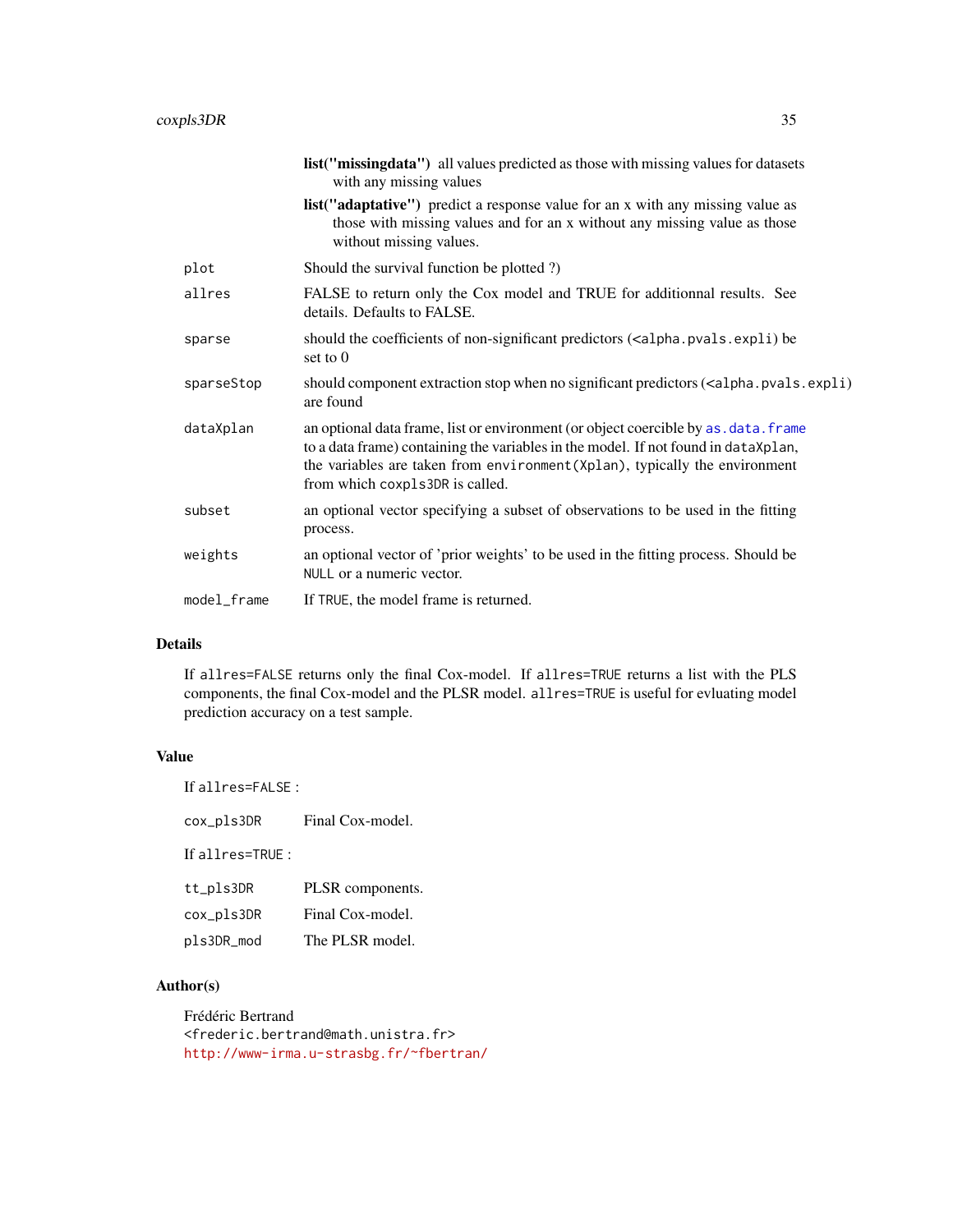#### <span id="page-35-0"></span>References

plsRcox, Cox-Models in a high dimensional setting in R, Frederic Bertrand, Philippe Bastien, Nicolas Meyer and Myriam Maumy-Bertrand (2014). Proceedings of User2014!, Los Angeles, page 152.

Deviance residuals-based sparse PLS and sparse kernel PLS regression for censored data, Philippe Bastien, Frederic Bertrand, Nicolas Meyer and Myriam Maumy-Bertrand (2015), Bioinformatics, 31(3):397-404, doi:10.1093/bioinformatics/btu660.

#### See Also

[coxph](#page-0-0), [PLS\\_lm](#page-0-0)

#### Examples

data(micro.censure) data(Xmicro.censure\_compl\_imp)

```
X_train_micro <- apply((as.matrix(Xmicro.censure_compl_imp)),FUN="as.numeric",MARGIN=2)[1:80,]
X_train_micro_df <- data.frame(X_train_micro)
Y_train_micro <- micro.censure$survyear[1:80]
C_train_micro <- micro.censure$DC[1:80]
```

```
(cox_pls3DR_fit <- coxpls3DR(X_train_micro,Y_train_micro,C_train_micro,nt=7))
(cox_pls3DR_fit2 <- coxpls3DR(~X_train_micro,Y_train_micro,C_train_micro,nt=7))
(cox_pls3DR_fit3 <- coxpls3DR(~.,Y_train_micro,C_train_micro,nt=7,dataXplan=X_train_micro_df))
(cox_pls3DR_fit4 <- coxpls3DR(~.,Y_train_micro,C_train_micro,nt=7,typeVC="none",
data=X_train_micro_df,sparse=TRUE))
(cox_pls3DR_fit5 <- coxpls3DR(~.,Y_train_micro,C_train_micro,nt=7,typeVC="none",
data=X_train_micro_df,sparse=TRUE,sparseStop=FALSE))
```

```
rm(X_train_micro,Y_train_micro,C_train_micro,cox_pls3DR_fit,cox_pls3DR_fit2,
cox_pls3DR_fit3,cox_pls3DR_fit4,cox_pls3DR_fit5)
```
coxplsDR *Fitting a PLSR model on the (Deviance) Residuals*

#### Description

This function computes the Cox Model based on PLSR components computed model with

- as the response: the Residuals of a Cox-Model fitted with no covariate
- as explanatory variables: Xplan.

It uses the package mixOmics to perform PLSR fit.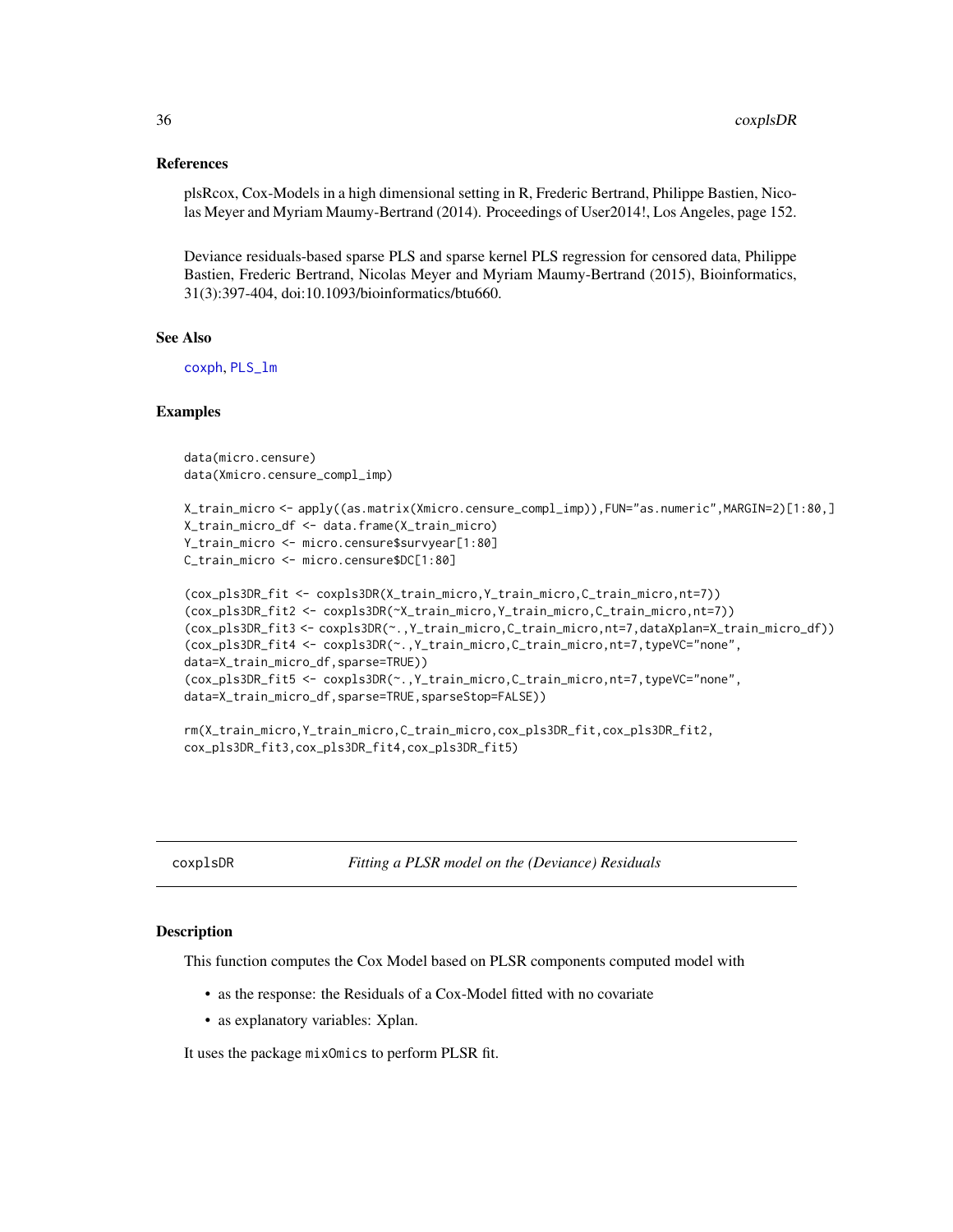#### coxplsDR 37

## Usage

```
coxplsDR(Xplan, ...)
## Default S3 method:
coxplsDR(
  Xplan,
  time,
  time2,
  event,
  type,
  origin,
  typeres = "deviance",
  collapse,
 weighted,
  scaleX = TRUE,scaleY = TRUE,
  ncomp = min(7, ncol(Xplan)),modepls = "regression",
 plot = FALSE,
  allres = FALSE,
  ...
)
## S3 method for class 'formula'
coxplsDR(
  Xplan,
  time,
  time2,
  event,
  type,
  origin,
  typeres = "deviance",
  collapse,
 weighted,
  scaleX = TRUE,
  scaleY = TRUE,
  ncomp = min(7, ncol(Xplan)),
 modepls = "regression",
 plot = FALSE,
  allres = FALSE,
  dataXplan = NULL,
  subset,
 weights,
 model_frame = FALSE,
  ...
)
```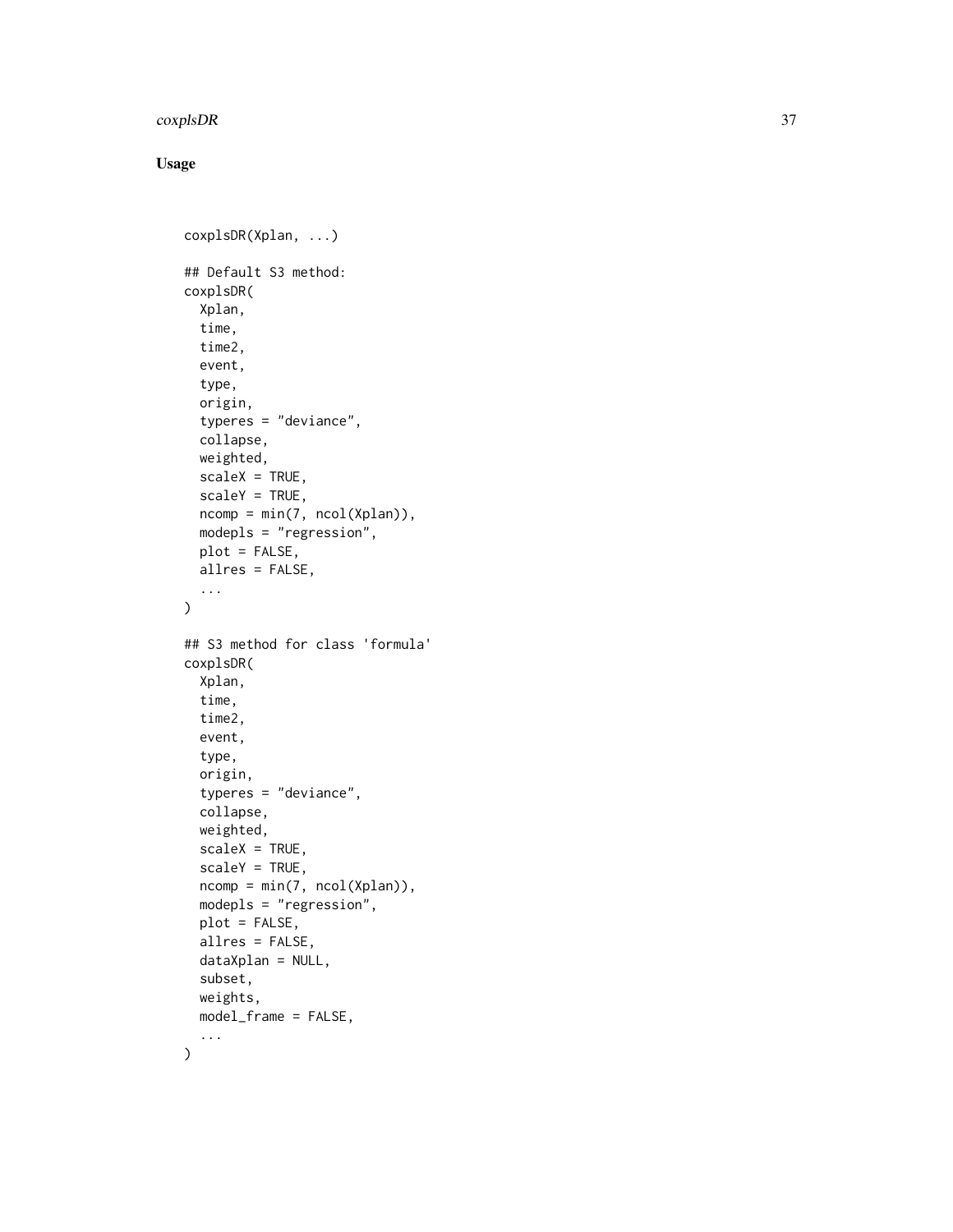# Arguments

| Xplan    | a formula or a matrix with the eXplanatory variables (training) dataset                                                                                                                                                                                                                                                                                                   |
|----------|---------------------------------------------------------------------------------------------------------------------------------------------------------------------------------------------------------------------------------------------------------------------------------------------------------------------------------------------------------------------------|
| .        | Arguments to be passed on to survival:: coxph.                                                                                                                                                                                                                                                                                                                            |
| time     | for right censored data, this is the follow up time. For interval data, the first<br>argument is the starting time for the interval.                                                                                                                                                                                                                                      |
| time2    | The status indicator, normally 0=alive, 1=dead. Other choices are TRUE/FALSE<br>(TRUE = death) or $1/2$ (2=death). For interval censored data, the status indica-<br>tor is 0=right censored, 1=event at time, 2=left censored, 3=interval censored.<br>Although unusual, the event indicator can be omitted, in which case all subjects<br>are assumed to have an event. |
| event    | ending time of the interval for interval censored or counting process data only.<br>Intervals are assumed to be open on the left and closed on the right, (start, end].<br>For counting process data, event indicates whether an event occurred at the end<br>of the interval.                                                                                            |
| type     | character string specifying the type of censoring. Possible values are "right",<br>"left", "counting", "interval", or "interval2". The default is "right"<br>or "counting" depending on whether the time2 argument is absent or present,<br>respectively.                                                                                                                 |
| origin   | for counting process data, the hazard function origin. This option was intended<br>to be used in conjunction with a model containing time dependent strata in order<br>to align the subjects properly when they cross over from one strata to another,<br>but it has rarely proven useful.                                                                                |
| typeres  | character string indicating the type of residual desired. Possible values are<br>"martingale", "deviance", "score", "schoenfeld", "dfbeta", "dfbetas",<br>and "scaledsch". Only enough of the string to determine a unique match is<br>required.                                                                                                                          |
| collapse | vector indicating which rows to collapse (sum) over. In time-dependent models<br>more than one row data can pertain to a single individual. If there were 4 individ-<br>uals represented by 3, 1, 2 and 4 rows of data respectively, then collapse= $c(1, 1, 1, 2, 3, 3, 4, 4, 4, 4)$<br>could be used to obtain per subject rather than per observation residuals.       |
| weighted | if TRUE and the model was fit with case weights, then the weighted residuals are<br>returned.                                                                                                                                                                                                                                                                             |
| scaleX   | Should the Xplan columns be standardized?                                                                                                                                                                                                                                                                                                                                 |
| scaleY   | Should the time values be standardized?                                                                                                                                                                                                                                                                                                                                   |
| ncomp    | The number of components to include in the model. The number of components<br>to fit is specified with the argument ncomp. It this is not supplied, the maximal<br>number of components is used.                                                                                                                                                                          |
| modepls  | character string. What type of algorithm to use, (partially) matching one of<br>"regression", "canonical", "invariant" or "classic". See pls for details                                                                                                                                                                                                                  |
| plot     | Should the survival function be plotted ?)                                                                                                                                                                                                                                                                                                                                |
| allres   | FALSE to return only the Cox model and TRUE for additionnal results. See<br>details. Defaults to FALSE.                                                                                                                                                                                                                                                                   |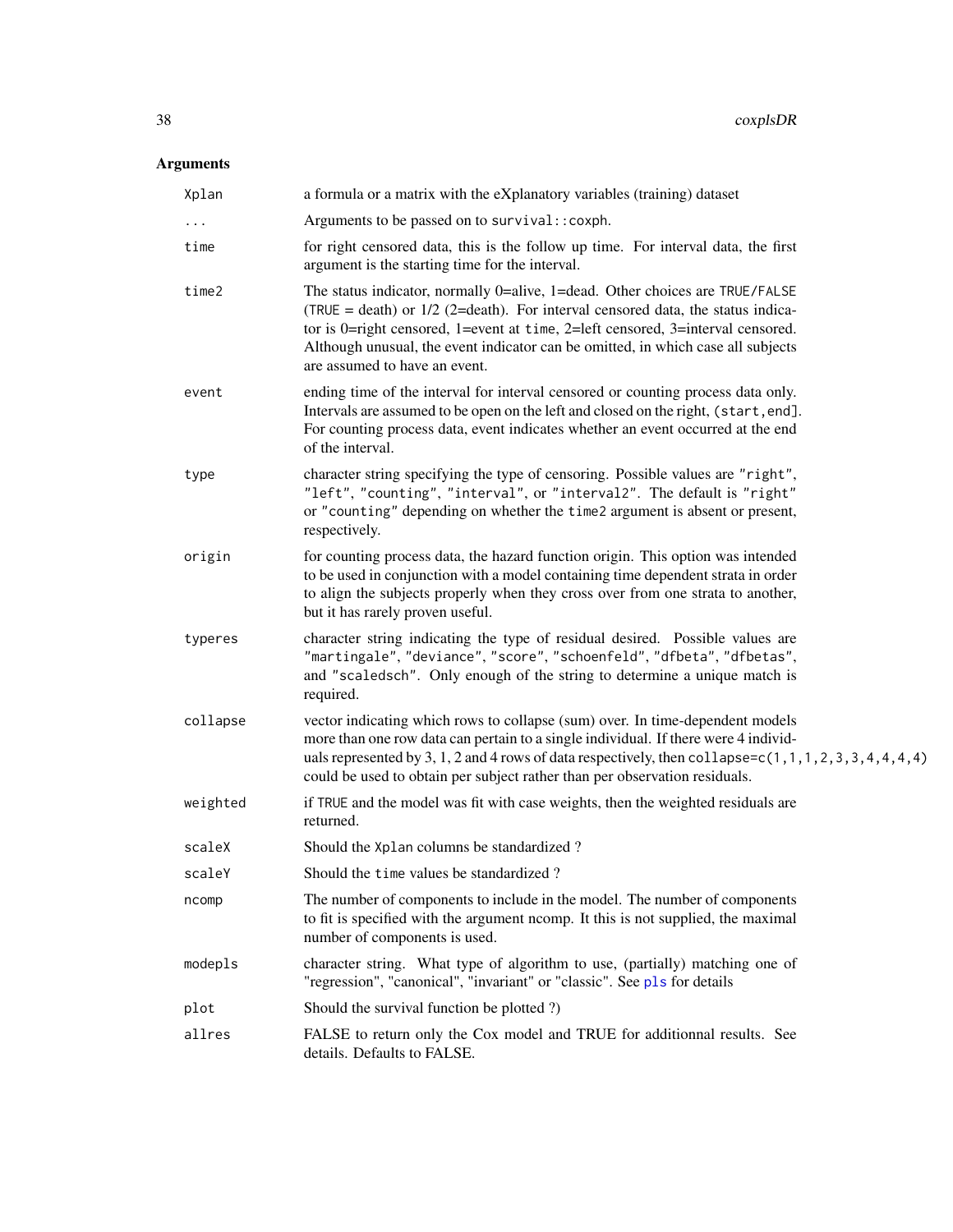#### coxplsDR 39

| dataXplan   | an optional data frame, list or environment (or object coercible by as, data, frame<br>to a data frame) containing the variables in the model. If not found in dataXplan,<br>the variables are taken from environment (Xplan), typically the environment<br>from which coxplsDR is called. |
|-------------|--------------------------------------------------------------------------------------------------------------------------------------------------------------------------------------------------------------------------------------------------------------------------------------------|
| subset      | an optional vector specifying a subset of observations to be used in the fitting<br>process.                                                                                                                                                                                               |
| weights     | an optional vector of 'prior weights' to be used in the fitting process. Should be<br>NULL or a numeric vector.                                                                                                                                                                            |
| model_frame | If TRUE, the model frame is returned.                                                                                                                                                                                                                                                      |

#### Details

If allres=FALSE returns only the final Cox-model. If allres=TRUE returns a list with the PLS components, the final Cox-model and the PLSR model. allres=TRUE is useful for evluating model prediction accuracy on a test sample.

### Value

If allres=FALSE :

| cox_plsDR        | Final Cox-model. |
|------------------|------------------|
| If allres=TRUE : |                  |
| tt_plsDR         | PLSR components. |
| cox_plsDR        | Final Cox-model. |
| plsDR_mod        | The PLSR model.  |

#### Author(s)

Frédéric Bertrand <frederic.bertrand@math.unistra.fr> <http://www-irma.u-strasbg.fr/~fbertran/>

## References

plsRcox, Cox-Models in a high dimensional setting in R, Frederic Bertrand, Philippe Bastien, Nicolas Meyer and Myriam Maumy-Bertrand (2014). Proceedings of User2014!, Los Angeles, page 152.

Deviance residuals-based sparse PLS and sparse kernel PLS regression for censored data, Philippe Bastien, Frederic Bertrand, Nicolas Meyer and Myriam Maumy-Bertrand (2015), Bioinformatics, 31(3):397-404, doi:10.1093/bioinformatics/btu660.

## See Also

[coxph](#page-0-0), [plsr](#page-0-0)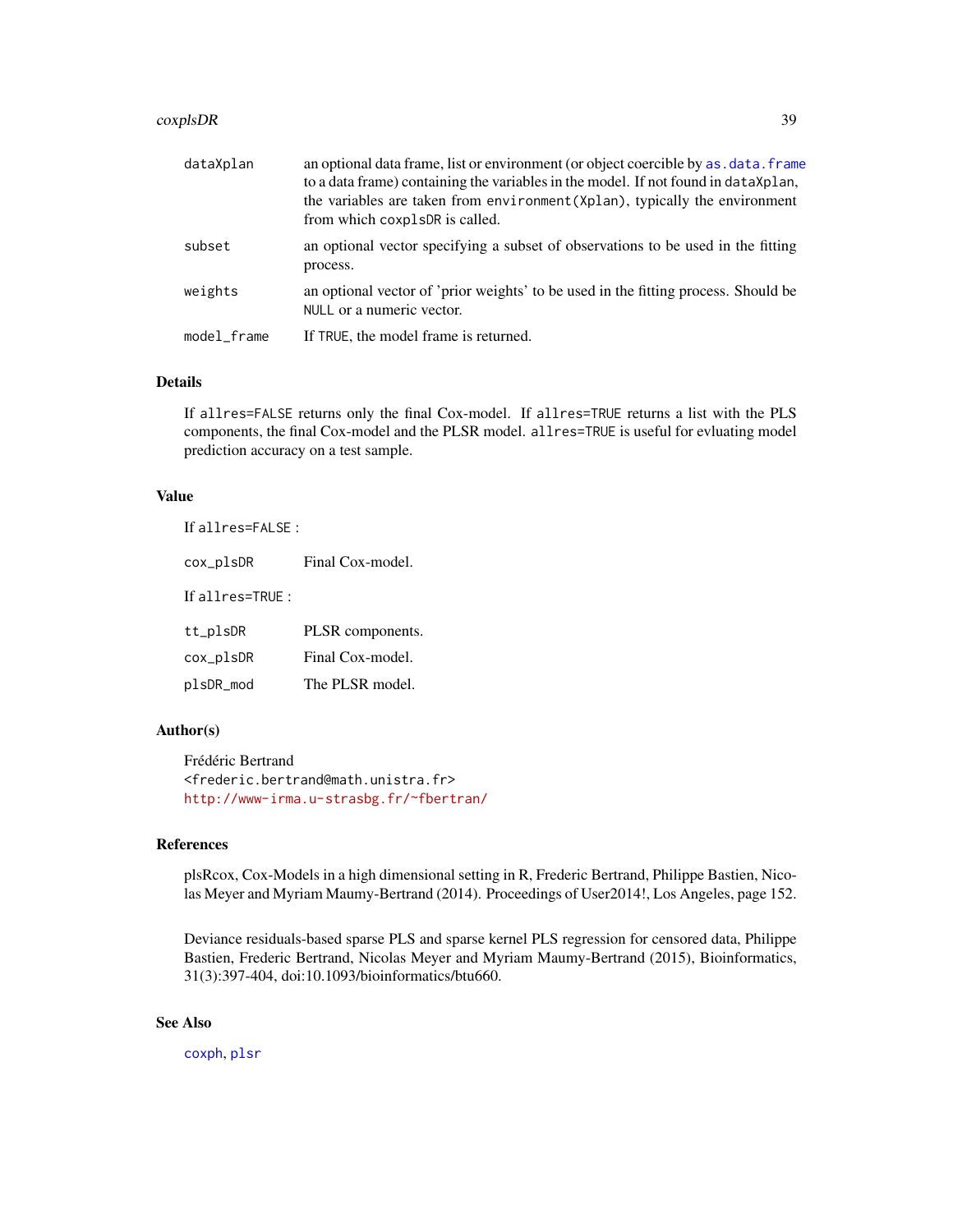### Examples

```
data(micro.censure)
data(Xmicro.censure_compl_imp)
X_train_micro <- apply((as.matrix(Xmicro.censure_compl_imp)),FUN="as.numeric",MARGIN=2)[1:80,]
X_train_micro_df <- data.frame(X_train_micro)
Y_train_micro <- micro.censure$survyear[1:80]
C_train_micro <- micro.censure$DC[1:80]
(cox_plsDR_fit=coxplsDR(X_train_micro,Y_train_micro,C_train_micro,ncomp=6))
(cox_plsDR_fit2=coxplsDR(~X_train_micro,Y_train_micro,C_train_micro,ncomp=6))
(cox_plsDR_fit3=coxplsDR(~.,Y_train_micro,C_train_micro,ncomp=6,dataXplan=X_train_micro_df))
rm(X_train_micro,Y_train_micro,C_train_micro,cox_plsDR_fit,cox_plsDR_fit2,cox_plsDR_fit3)
```
<span id="page-39-0"></span>coxsplsDR *Fitting a sPLSR model on the (Deviance) Residuals*

#### Description

This function computes the Cox Model based on sPLSR components computed model with

- as the response: the Residuals of a Cox-Model fitted with no covariate
- as explanatory variables: Xplan.

It uses the package spls to perform the first step in SPLSR then mixOmics to perform PLSR step fit.

### Usage

```
coxsplsDR(Xplan, ...)
## Default S3 method:
coxsplsDR(
  Xplan,
  time,
  time2,
  event,
  type,
  origin,
  typeres = "deviance",
  collapse,
 weighted,
  scaleX = TRUE,scaleY = TRUE,
  ncomp = min(7, ncol(Xplan)),
```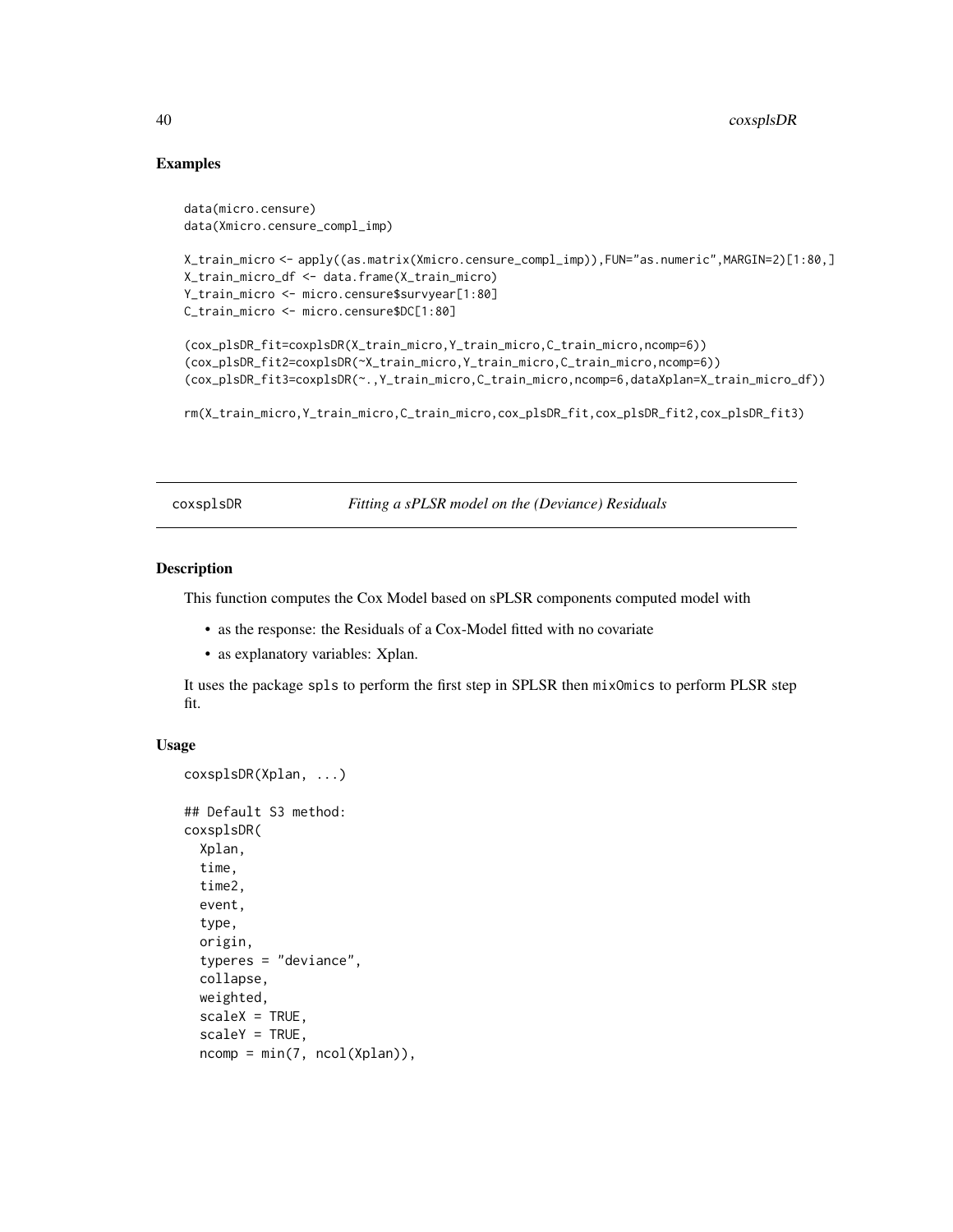```
modepls = "regression",
 plot = FALSE,
 allres = FALSE,
 eta = 0.5,
  trace = FALSE,...
\mathcal{L}## S3 method for class 'formula'
coxsplsDR(
 Xplan,
  time,
  time2,
  event,
  type,
  origin,
  typeres = "deviance",
  collapse,
 weighted,
  scaleX = TRUE,scaleY = TRUE,
  ncomp = min(7, ncol(Xplan)),modepls = "regression",
 plot = FALSE,
  allres = FALSE,
  dataXplan = NULL,
  subset,
 weights,
 model_frame = FALSE,
 eta = 0.5,
  trace = FALSE,
  ...
\mathcal{L}
```
## Arguments

| Xplan    | a formula or a matrix with the eXplanatory variables (training) dataset                                                                                                                                                                                                                                                                                                   |
|----------|---------------------------------------------------------------------------------------------------------------------------------------------------------------------------------------------------------------------------------------------------------------------------------------------------------------------------------------------------------------------------|
| $\ddots$ | Arguments to be passed on to survival:: coxph.                                                                                                                                                                                                                                                                                                                            |
| time     | for right censored data, this is the follow up time. For interval data, the first<br>argument is the starting time for the interval.                                                                                                                                                                                                                                      |
| time2    | The status indicator, normally 0=alive, 1=dead. Other choices are TRUE/FALSE<br>(TRUE = death) or $1/2$ (2=death). For interval censored data, the status indica-<br>tor is 0=right censored, 1=event at time, 2=left censored, 3=interval censored.<br>Although unusual, the event indicator can be omitted, in which case all subjects<br>are assumed to have an event. |
| event    | ending time of the interval for interval censored or counting process data only.<br>Intervals are assumed to be open on the left and closed on the right, (start, end).                                                                                                                                                                                                   |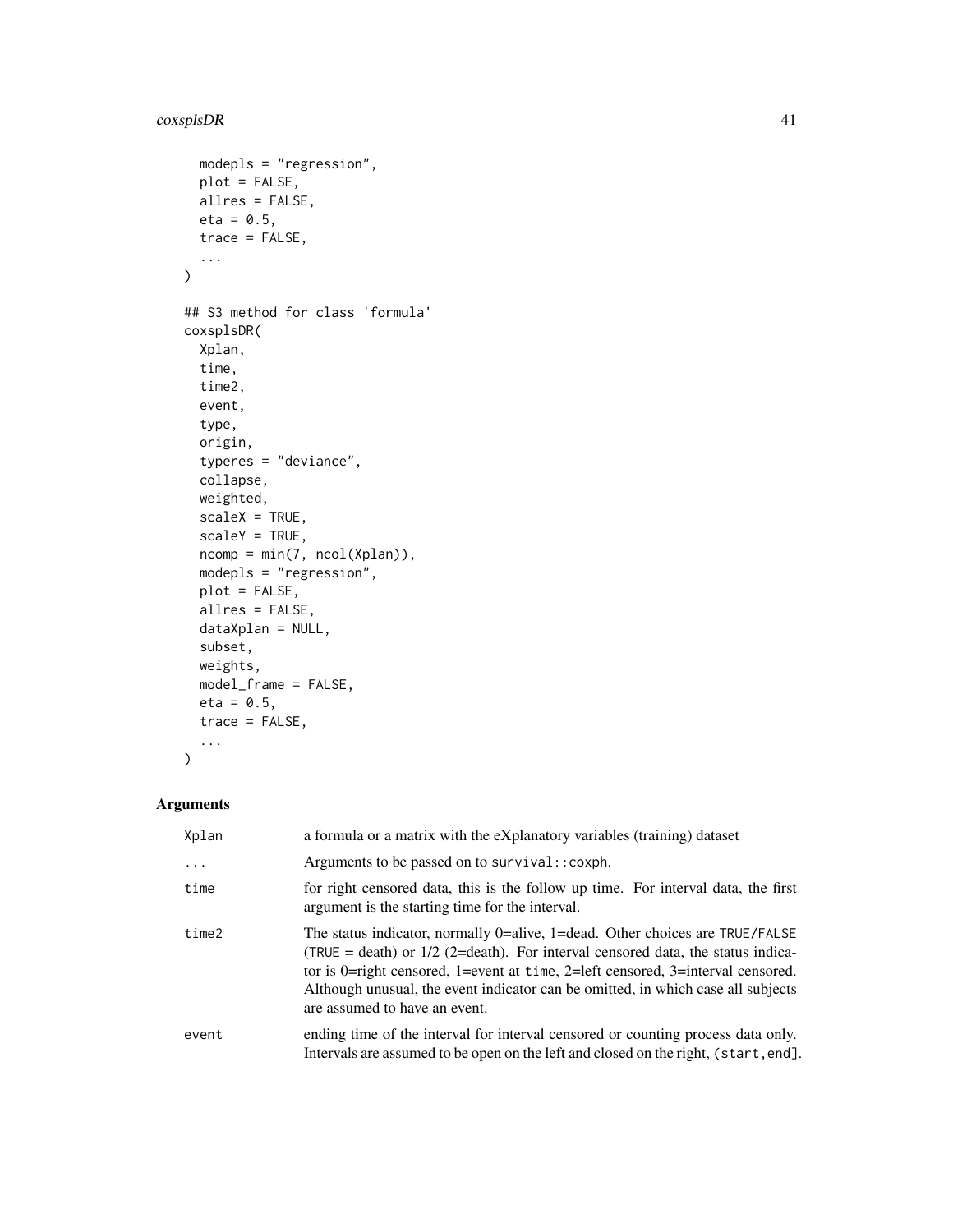|             | For counting process data, event indicates whether an event occurred at the end<br>of the interval.                                                                                                                                                                                                                                                                 |
|-------------|---------------------------------------------------------------------------------------------------------------------------------------------------------------------------------------------------------------------------------------------------------------------------------------------------------------------------------------------------------------------|
| type        | character string specifying the type of censoring. Possible values are "right",<br>"left", "counting", "interval", or "interval2". The default is "right"<br>or "counting" depending on whether the time2 argument is absent or present,<br>respectively.                                                                                                           |
| origin      | for counting process data, the hazard function origin. This option was intended<br>to be used in conjunction with a model containing time dependent strata in order<br>to align the subjects properly when they cross over from one strata to another,<br>but it has rarely proven useful.                                                                          |
| typeres     | character string indicating the type of residual desired. Possible values are<br>"martingale", "deviance", "score", "schoenfeld", "dfbeta", "dfbetas",<br>and "scaledsch". Only enough of the string to determine a unique match is<br>required.                                                                                                                    |
| collapse    | vector indicating which rows to collapse (sum) over. In time-dependent models<br>more than one row data can pertain to a single individual. If there were 4 individ-<br>uals represented by 3, 1, 2 and 4 rows of data respectively, then collapse= $c(1, 1, 1, 2, 3, 3, 4, 4, 4, 4)$<br>could be used to obtain per subject rather than per observation residuals. |
| weighted    | if TRUE and the model was fit with case weights, then the weighted residuals are<br>returned.                                                                                                                                                                                                                                                                       |
| scaleX      | Should the Xplan columns be standardized?                                                                                                                                                                                                                                                                                                                           |
| scaleY      | Should the time values be standardized?                                                                                                                                                                                                                                                                                                                             |
| ncomp       | The number of components to include in the model. The number of components<br>to fit is specified with the argument ncomp. It this is not supplied, the maximal<br>number of components is used.                                                                                                                                                                    |
| modepls     | character string. What type of algorithm to use, (partially) matching one of<br>"regression", "canonical", "invariant" or "classic". See pls for details                                                                                                                                                                                                            |
| plot        | Should the survival function be plotted ?)                                                                                                                                                                                                                                                                                                                          |
| allres      | FALSE to return only the Cox model and TRUE for additionnal results. See<br>details. Defaults to FALSE.                                                                                                                                                                                                                                                             |
| eta         | Thresholding parameter. eta should be between 0 and 1.                                                                                                                                                                                                                                                                                                              |
| trace       | Print out the progress of variable selection?                                                                                                                                                                                                                                                                                                                       |
| dataXplan   | an optional data frame, list or environment (or object coercible by as . data. frame<br>to a data frame) containing the variables in the model. If not found in dataXplan,<br>the variables are taken from environment (Xplan), typically the environment<br>from which coxsplsDR is called.                                                                        |
| subset      | an optional vector specifying a subset of observations to be used in the fitting<br>process.                                                                                                                                                                                                                                                                        |
| weights     | an optional vector of 'prior weights' to be used in the fitting process. Should be<br>NULL or a numeric vector.                                                                                                                                                                                                                                                     |
| model_frame | If TRUE, the model frame is returned.                                                                                                                                                                                                                                                                                                                               |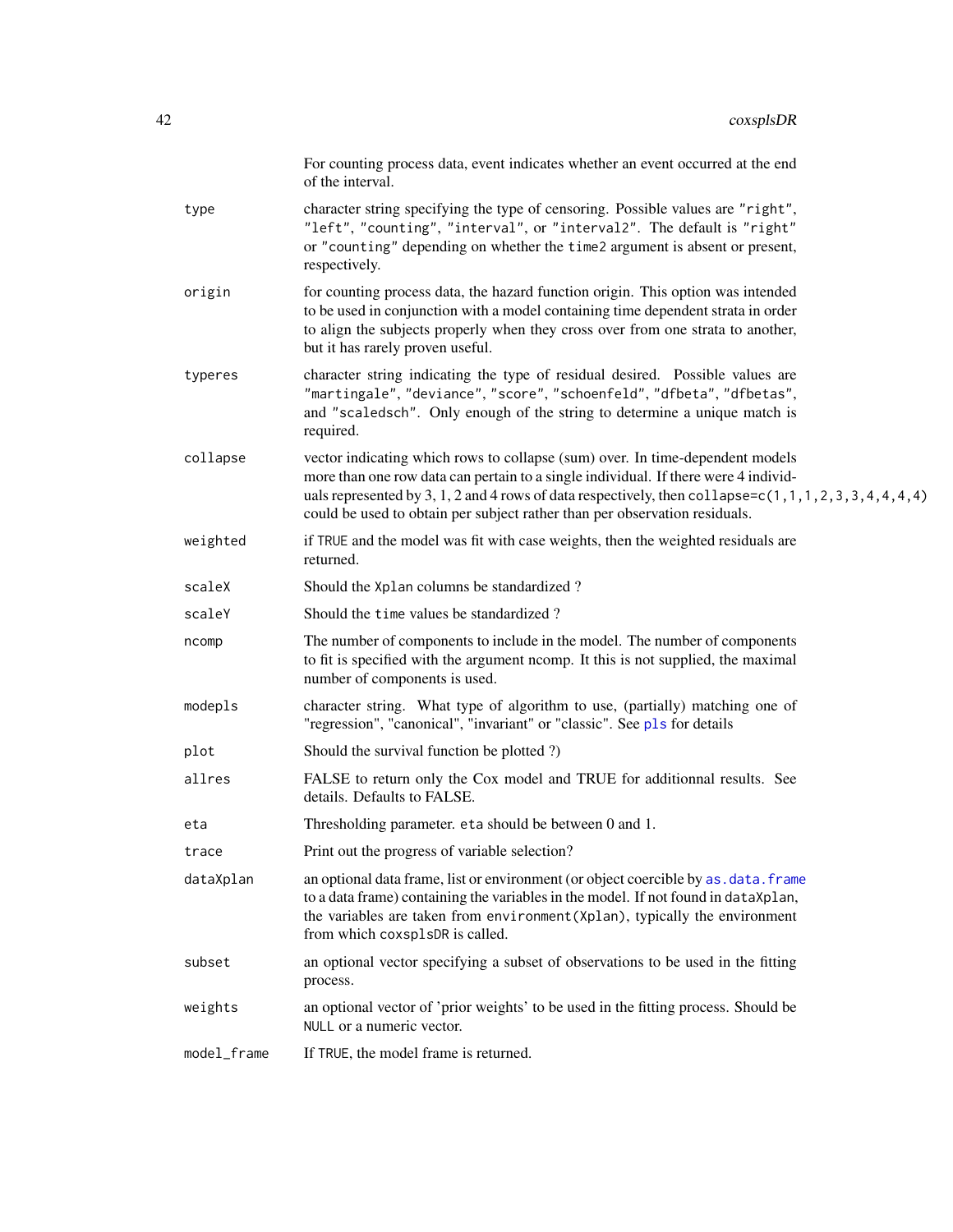#### coxsplsDR 43

### Details

If allres=FALSE returns only the final Cox-model. If allres=TRUE returns a list with the sPLS components, the final Cox-model and the sPLSR model. allres=TRUE is useful for evluating model prediction accuracy on a test sample.

#### Value

If allres=FALSE : cox\_splsDR Final Cox-model. If allres=TRUE : tt\_splsDR sPLSR components. cox\_splsDR Final Cox-model. splsDR\_mod The sPLSR model.

#### Author(s)

Frédéric Bertrand <frederic.bertrand@math.unistra.fr> <http://www-irma.u-strasbg.fr/~fbertran/>

#### References

plsRcox, Cox-Models in a high dimensional setting in R, Frederic Bertrand, Philippe Bastien, Nicolas Meyer and Myriam Maumy-Bertrand (2014). Proceedings of User2014!, Los Angeles, page 152.

Deviance residuals-based sparse PLS and sparse kernel PLS regression for censored data, Philippe Bastien, Frederic Bertrand, Nicolas Meyer and Myriam Maumy-Bertrand (2015), Bioinformatics, 31(3):397-404, doi:10.1093/bioinformatics/btu660.

#### See Also

[coxph](#page-0-0), [plsr](#page-0-0)

#### Examples

data(micro.censure) data(Xmicro.censure\_compl\_imp)

```
X_train_micro <- apply((as.matrix(Xmicro.censure_compl_imp)),FUN="as.numeric",MARGIN=2)[1:80,]
X_train_micro_df <- data.frame(X_train_micro)
Y_train_micro <- micro.censure$survyear[1:80]
C_train_micro <- micro.censure$DC[1:80]
```

```
(cox_splsDR_fit=coxsplsDR(X_train_micro,Y_train_micro,C_train_micro,ncomp=6,eta=.5))
(cox_splsDR_fit2=coxsplsDR(~X_train_micro,Y_train_micro,C_train_micro,ncomp=6,eta=.5,trace=TRUE))
(cox_splsDR_fit3=coxsplsDR(~.,Y_train_micro,C_train_micro,ncomp=6,
```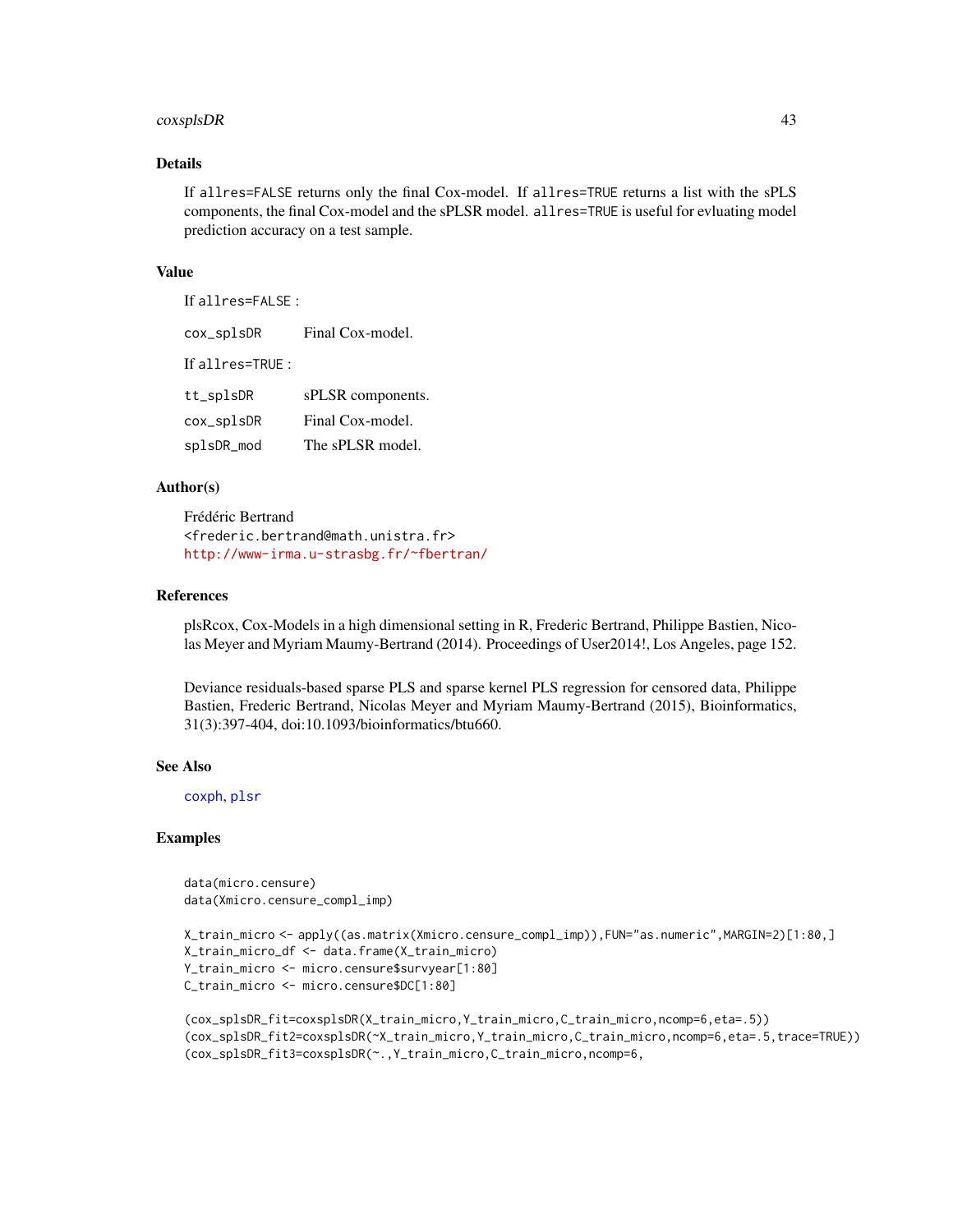```
dataXplan=X_train_micro_df,eta=.5))
```
rm(X\_train\_micro,Y\_train\_micro,C\_train\_micro,cox\_splsDR\_fit,cox\_splsDR\_fit2,cox\_splsDR\_fit3)

cv.autoplsRcox *Cross-validating an autoplsRcox-Model*

### Description

This function cross-validates [plsRcox](#page-93-0) models with automatic number of components selection.

### Usage

```
cv.autoplsRcox(
 data,
 method = c("efron", "breslow"),
 nfold = 5,
 nt = 10,plot.it = TRUE,se = TRUE,givefold,
 scaleX = TRUE,folddetails = FALSE,
 allCVcrit = FALSE,
 details = FALSE,
 namedataset = "data",
 save = FALSE,verbose = TRUE,
  ...
)
```
## Arguments

| data   | A list of three items:                                                                                                                                                                                                                                                                 |
|--------|----------------------------------------------------------------------------------------------------------------------------------------------------------------------------------------------------------------------------------------------------------------------------------------|
|        | • x the explanatory variables passed to plsRcox's Xplan argument,                                                                                                                                                                                                                      |
|        | • time passed to plsRcox's time argument,                                                                                                                                                                                                                                              |
|        | • status plsRcox's status argument.                                                                                                                                                                                                                                                    |
| method | A character string specifying the method for tie handling. If there are no tied<br>death times all the methods are equivalent. The Efron approximation is used as<br>the default here, it is more accurate when dealing with tied death times, and is<br>as efficient computationally. |
| nfold  | The number of folds to use to perform the cross-validation process.                                                                                                                                                                                                                    |
| nt     | The number of components to include in the model. It this is not supplied, 10<br>components are fitted.                                                                                                                                                                                |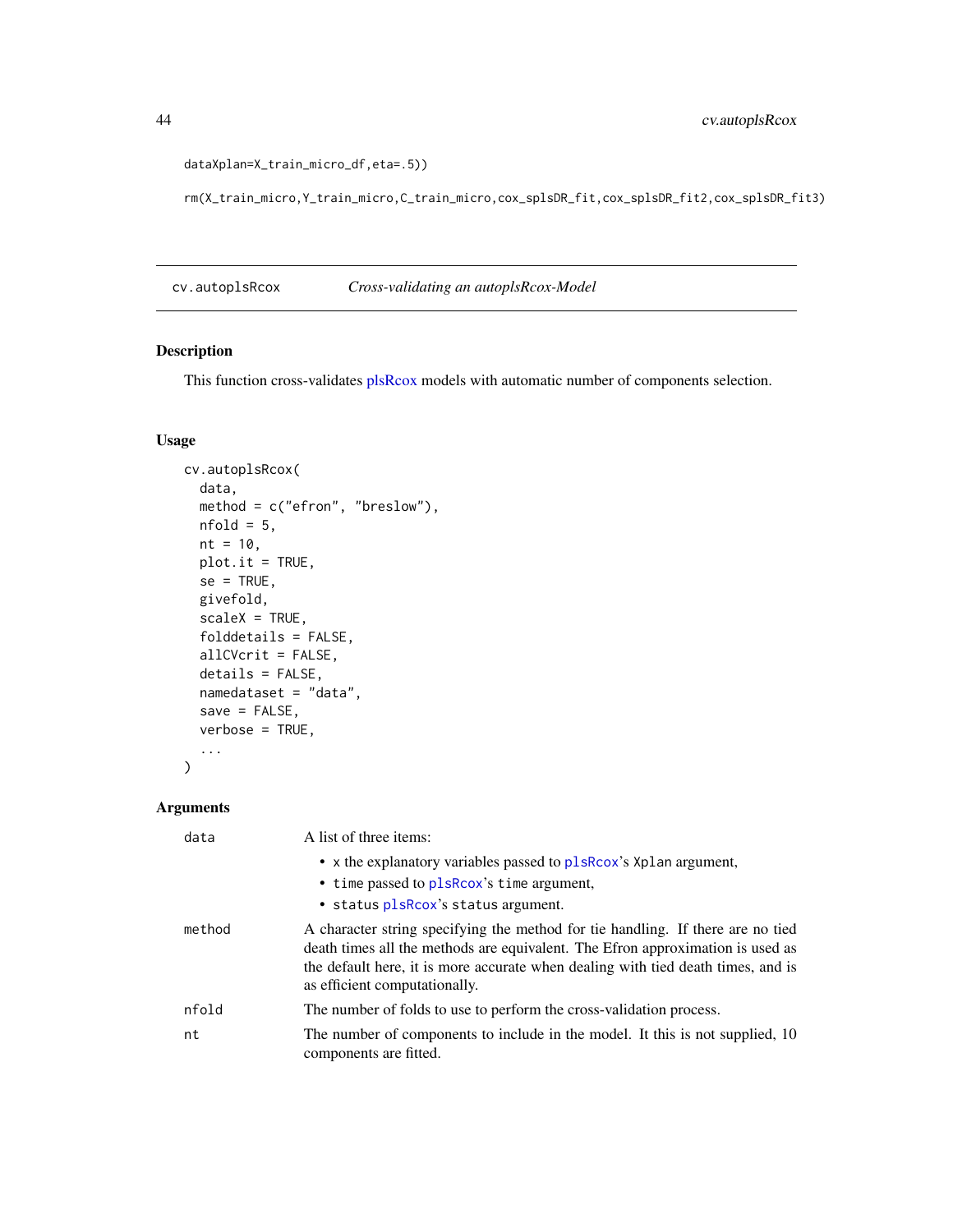# cv.autoplsRcox 45

| plot.it     | Shall the results be displayed on a plot?                                        |
|-------------|----------------------------------------------------------------------------------|
| se          | Should standard errors be plotted?                                               |
| givefold    | Explicit list of omited values in each fold can be provided using this argument. |
| scaleX      | Shall the predictors be standardized?                                            |
| folddetails | Should values and completion status for each folds be returned?                  |
| allCVcrit   | Should the other 13 CV criteria be evaled and returned?                          |
| details     | Should all results of the functions that perform error computations be returned? |
| namedataset | Name to use to craft temporary results names                                     |
| save        | Should temporary results be saved?                                               |
| verbose     | Should some CV details be displayed?                                             |
| .           | Other arguments to pass to plsRcox.                                              |
|             |                                                                                  |

## Details

It only computes the recommended iAUCSH criterion. Set allCVcrit=TRUE to retrieve the 13 other ones.

## Value

| nt         | The number of components requested                                                                                                                          |
|------------|-------------------------------------------------------------------------------------------------------------------------------------------------------------|
| cv.error1  | Vector with the mean values, across folds, of, per fold unit, Cross-validated log-<br>partial-likelihood for models with 0 to nt components.                |
| cv.error2  | Vector with the mean values, across folds, of, per fold unit, van Houwelingen<br>Cross-validated log-partial-likelihood for models with 0 to nt components. |
| cv.error3  | Vector with the mean values, across folds, of iAUC_CD for models with 0 to nt<br>components.                                                                |
| cv.error4  | Vector with the mean values, across folds, of iAUC_hc for models with 0 to nt<br>components.                                                                |
| cv.error5  | Vector with the mean values, across folds, of iAUC_sh for models with 0 to nt<br>components.                                                                |
| cv.error6  | Vector with the mean values, across folds, of iAUC_Uno for models with 0 to nt<br>components.                                                               |
| cv.error7  | Vector with the mean values, across folds, of iAUC_hz.train for models with 0<br>to nt components.                                                          |
| cv.error8  | Vector with the mean values, across folds, of iAUC_hz.test for models with 0 to<br>nt components.                                                           |
| cv.error9  | Vector with the mean values, across folds, of iAUC_survivalROC.train for mod-<br>els with 0 to nt components.                                               |
| cv.error10 | Vector with the mean values, across folds, of iAUC_survivalROC.test for models<br>with 0 to nt components.                                                  |
| cv.error11 | Vector with the mean values, across folds, of iBrierScore unw for models with<br>0 to nt components.                                                        |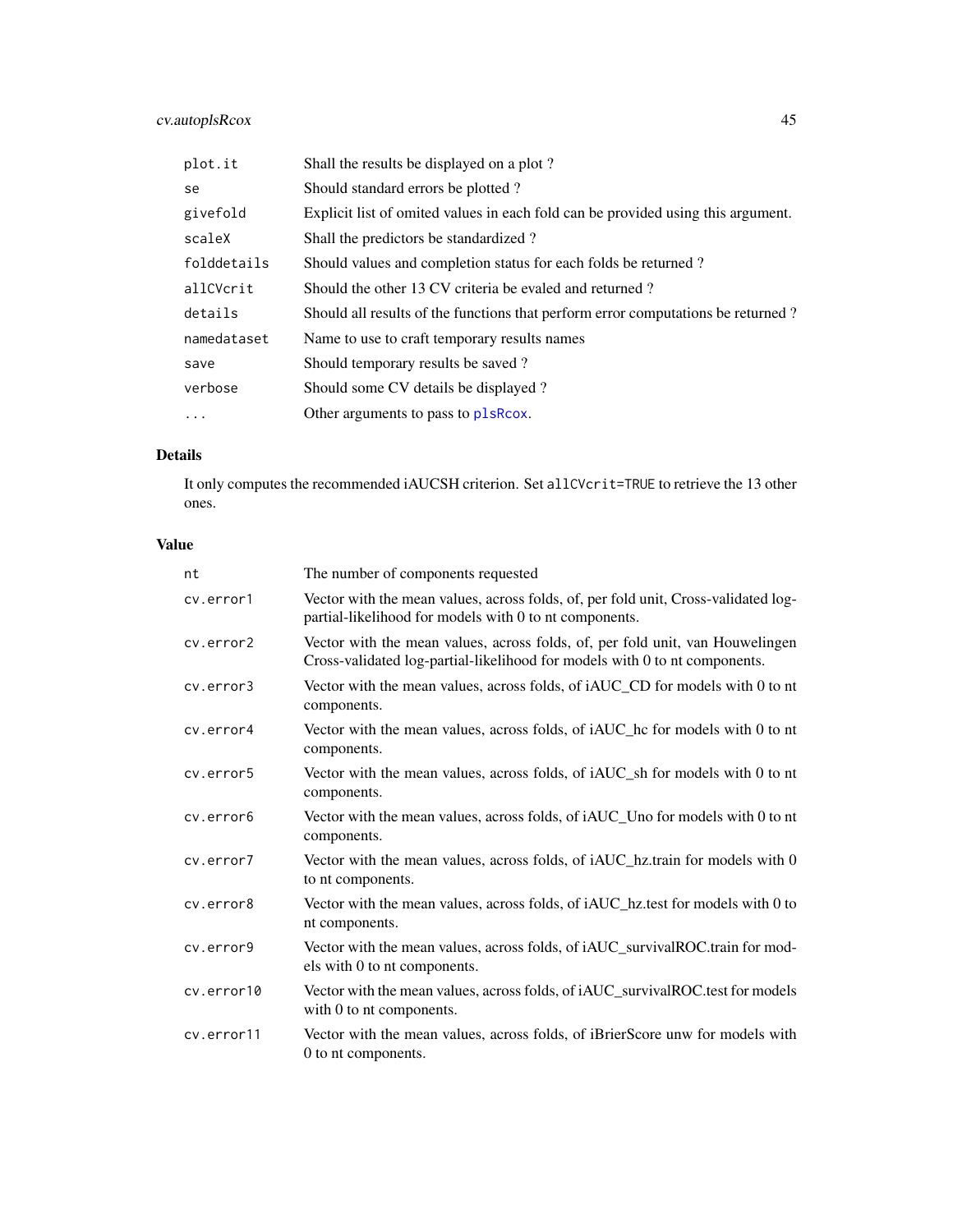| cv.error12    | Vector with the mean values, across folds, of iSchmidScore (robust BS) unw for<br>models with 0 to nt components.                                                       |
|---------------|-------------------------------------------------------------------------------------------------------------------------------------------------------------------------|
| cv.error13    | Vector with the mean values, across folds, of iBrierScore w for models with 0 to<br>nt components.                                                                      |
| cv.error14    | Vector with the mean values, across folds, of iSchmidScore (robust BS) w for<br>models with 0 to nt components.                                                         |
| cv.set1       | Vector with the standard error values, across folds, of, per fold unit, Cross-<br>validated log-partial-likelihood for models with 0 to nt components.                  |
| $cv.$ se $2$  | Vector with the standard error values, across folds, of, per fold unit, van Houwelin-<br>gen Cross-validated log-partial-likelihood for models with 0 to nt components. |
| $cv.$ se $3$  | Vector with the standard error values, across folds, of iAUC_CD for models with<br>0 to nt components.                                                                  |
| cv.se4        | Vector with the standard error values, across folds, of iAUC_hc for models with<br>0 to nt components.                                                                  |
| $cv.$ se $5$  | Vector with the standard error values, across folds, of iAUC_sh for models with<br>0 to nt components.                                                                  |
| cv.se6        | Vector with the standard error values, across folds, of iAUC_Uno for models<br>with 0 to nt components.                                                                 |
| $cv.$ se $7$  | Vector with the standard error values, across folds, of iAUC_hz.train for models<br>with 0 to nt components.                                                            |
| $cv.$ se $8$  | Vector with the standard error values, across folds, of iAUC_hz.test for models<br>with 0 to nt components.                                                             |
| cv.se9        | Vector with the standard error values, across folds, of iAUC_survivalROC.train<br>for models with 0 to nt components.                                                   |
| cv.set10      | Vector with the standard error values, across folds, of iAUC_survivalROC.test<br>for models with 0 to nt components.                                                    |
| cv.se11       | Vector with the standard error values, across folds, of iBrierScore unw for mod-<br>els with 0 to nt components.                                                        |
| cv.set12      | Vector with the standard error values, across folds, of iSchmidScore (robust BS)<br>unw for models with 0 to nt components.                                             |
| $cv.$ se $13$ | Vector with the standard error values, across folds, of iBrierScore w for models<br>with 0 to nt components.                                                            |
| $cv.$ se $14$ | Vector with the standard error values, across folds, of iSchmidScore (robust BS)<br>w for models with 0 to nt components.                                               |
| folds         | Explicit list of the values that were omited values in each fold.                                                                                                       |
| lambda.min1   | Vector with the standard error values, across folds, of, per fold unit, Cross-<br>validated log-partial-likelihood for models with 0 to nt components.                  |
| lambda.min2   | Vector with the standard error values, across folds, of, per fold unit, van Houwelin-<br>gen Cross-validated log-partial-likelihood for models with 0 to nt components. |
| lambda.min1   | Optimal Nbr of components, min Cross-validated log-partial-likelihood crite-<br>rion.                                                                                   |
| lambda.se1    | Optimal Nbr of components, min+1se Cross-validated log-partial-likelihood cri-<br>terion.                                                                               |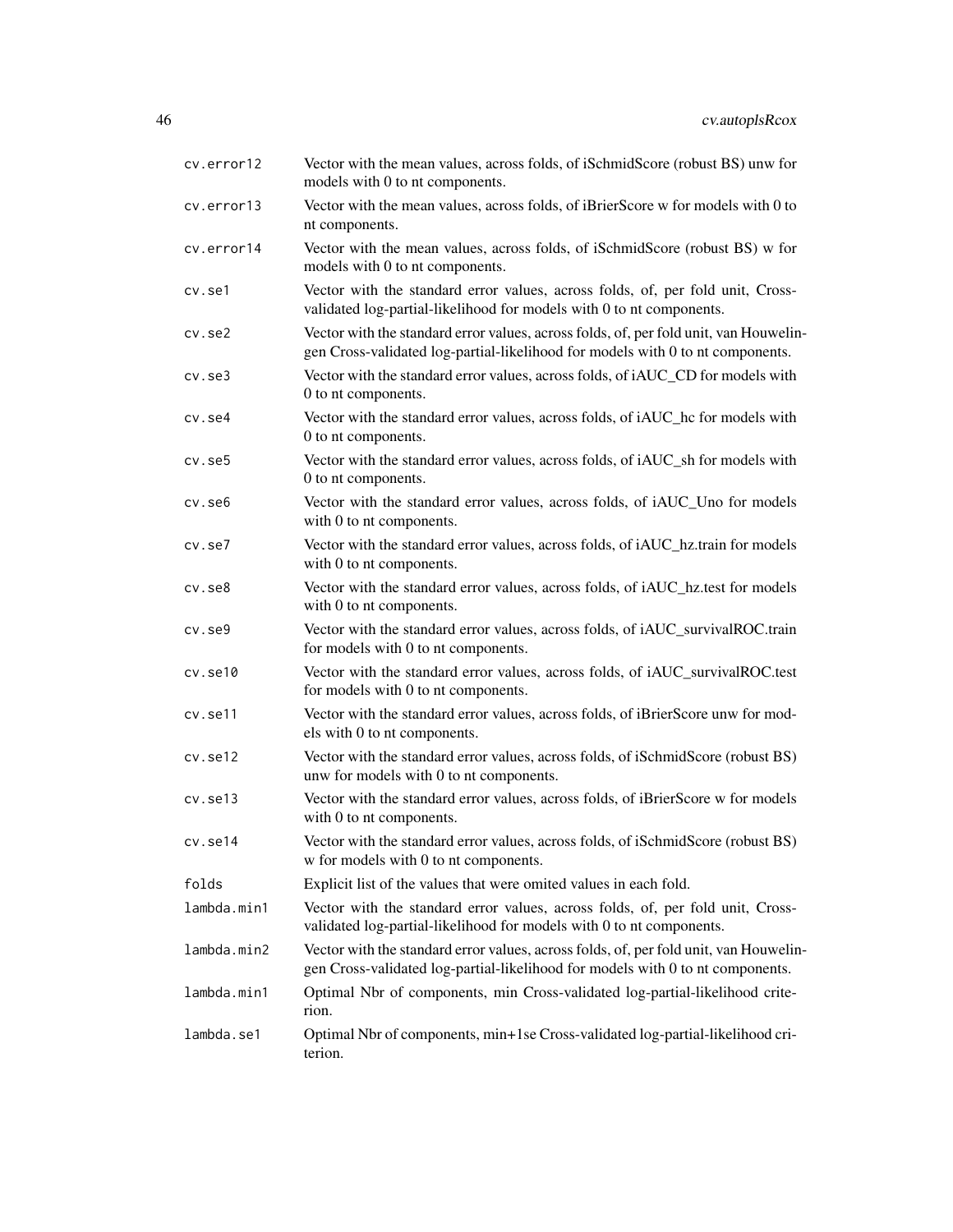| lambda.min2      | Optimal Nbr of components, min van Houwelingen Cross-validated log-partial-<br>likelihood.                                                                                                |
|------------------|-------------------------------------------------------------------------------------------------------------------------------------------------------------------------------------------|
| lambda.se2       | Optimal Nbr of components, min+1se van Houwelingen Cross-validated log-<br>partial-likelihood.                                                                                            |
| lambda.min3      | Optimal Nbr of components, max iAUC_CD criterion.                                                                                                                                         |
| lambda.se3       | Optimal Nbr of components, max+1se iAUC_CD criterion.                                                                                                                                     |
| lambda.min4      | Optimal Nbr of components, max iAUC_hc criterion.                                                                                                                                         |
| lambda.se4       | Optimal Nbr of components, max+1se iAUC_hc criterion.                                                                                                                                     |
| lambda.min5      | Optimal Nbr of components, max iAUC_sh criterion.                                                                                                                                         |
| lambda.se5       | Optimal Nbr of components, max+1se iAUC_sh criterion.                                                                                                                                     |
| lambda.min6      | Optimal Nbr of components, max iAUC_Uno criterion.                                                                                                                                        |
| lambda.se6       | Optimal Nbr of components, max+1se iAUC_Uno criterion.                                                                                                                                    |
| lambda.min7      | Optimal Nbr of components, max iAUC_hz.train criterion.                                                                                                                                   |
| lambda.se7       | Optimal Nbr of components, max+1se iAUC_hz.train criterion.                                                                                                                               |
| lambda.min8      | Optimal Nbr of components, max iAUC_hz.test criterion.                                                                                                                                    |
| lambda.se8       | Optimal Nbr of components, max+1se iAUC_hz.test criterion.                                                                                                                                |
| lambda.min9      | Optimal Nbr of components, max iAUC_survivalROC.train criterion.                                                                                                                          |
| lambda.se9       | Optimal Nbr of components, max+1se iAUC_survivalROC.train criterion.                                                                                                                      |
| lambda.min10     | Optimal Nbr of components, max iAUC_survivalROC.test criterion.                                                                                                                           |
| lambda.se10      | Optimal Nbr of components, max+1se iAUC_survivalROC.test criterion.                                                                                                                       |
| lambda.min11     | Optimal Nbr of components, min iBrierScore unw criterion.                                                                                                                                 |
| lambda.se11      | Optimal Nbr of components, min+1se iBrierScore unw criterion.                                                                                                                             |
| lambda.min12     | Optimal Nbr of components, min iSchmidScore unw criterion.                                                                                                                                |
| lambda.se12      | Optimal Nbr of components, min+1se iSchmidScore unw criterion.                                                                                                                            |
| lambda.min13     | Optimal Nbr of components, min iBrierScore w criterion.                                                                                                                                   |
| lambda.se13      | Optimal Nbr of components, min+1se iBrierScore w criterion.                                                                                                                               |
| lambda.min14     | Optimal Nbr of components, min iSchmidScore w criterion.                                                                                                                                  |
| lambda.se14      | Optimal Nbr of components, min+1se iSchmidScore w criterion.                                                                                                                              |
| errormat1-14     | If details=TRUE, matrices with the error values for every folds across each of<br>the components and each of the criteria                                                                 |
| completed.cv1-14 |                                                                                                                                                                                           |
|                  | If details=TRUE, matrices with logical values for every folds across each of the<br>components and each of the criteria: TRUE if the computation was completed<br>and FALSE it is failed. |
| All_indics       | All results of the functions that perform error computation, for each fold, each<br>component and error criterion.                                                                        |

## Author(s)

Frédéric Bertrand <frederic.bertrand@math.unistra.fr> <http://www-irma.u-strasbg.fr/~fbertran/>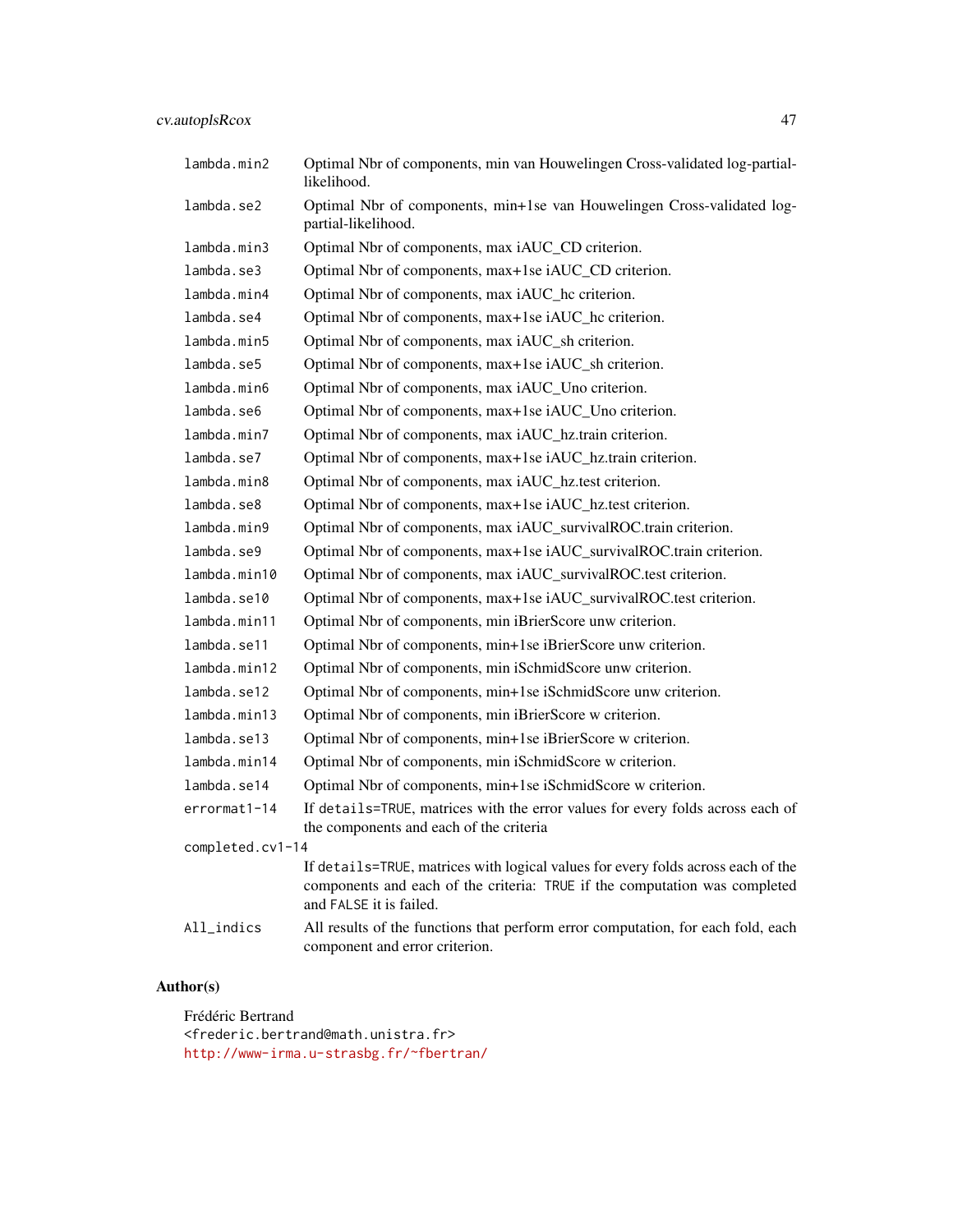#### References

plsRcox, Cox-Models in a high dimensional setting in R, Frederic Bertrand, Philippe Bastien, Nicolas Meyer and Myriam Maumy-Bertrand (2014). Proceedings of User2014!, Los Angeles, page 152.

Deviance residuals-based sparse PLS and sparse kernel PLS regression for censored data, Philippe Bastien, Frederic Bertrand, Nicolas Meyer and Myriam Maumy-Bertrand (2015), Bioinformatics, 31(3):397-404, doi:10.1093/bioinformatics/btu660.

Cross validating extensions of kernel, sparse or regular partial least squares regression models to censored data, Bertrand, F., Bastien, Ph. and Maumy-Bertrand, M. (2018), [https://arxiv.org/](https://arxiv.org/abs/1810.01005) [abs/1810.01005](https://arxiv.org/abs/1810.01005).

## See Also

See Also [plsRcox](#page-93-0)

#### Examples

```
data(micro.censure)
data(Xmicro.censure_compl_imp)
set.seed(123456)
X_train_micro <- apply((as.matrix(Xmicro.censure_compl_imp)),FUN="as.numeric",MARGIN=2)[1:80,]
X_train_micro_df <- data.frame(X_train_micro)
Y_train_micro <- micro.censure$survyear[1:80]
C_train_micro <- micro.censure$DC[1:80]
#Should be run with a higher value of nt (at least 10)
(cv.autoplsRcox.res=cv.autoplsRcox(list(x=X_train_micro,time=Y_train_micro,
status=C_train_micro),nt=3,verbose=FALSE))
```
cv.coxDKplsDR *Cross-validating a DKplsDR-Model*

#### **Description**

This function cross-validates [coxDKplsDR](#page-7-0) models.

#### Usage

```
cv.coxDKplsDR(
  data,
 method = c("efron", "breslow"),
 nfold = 5,
  nt = 10,
  plot.it = TRUE,
```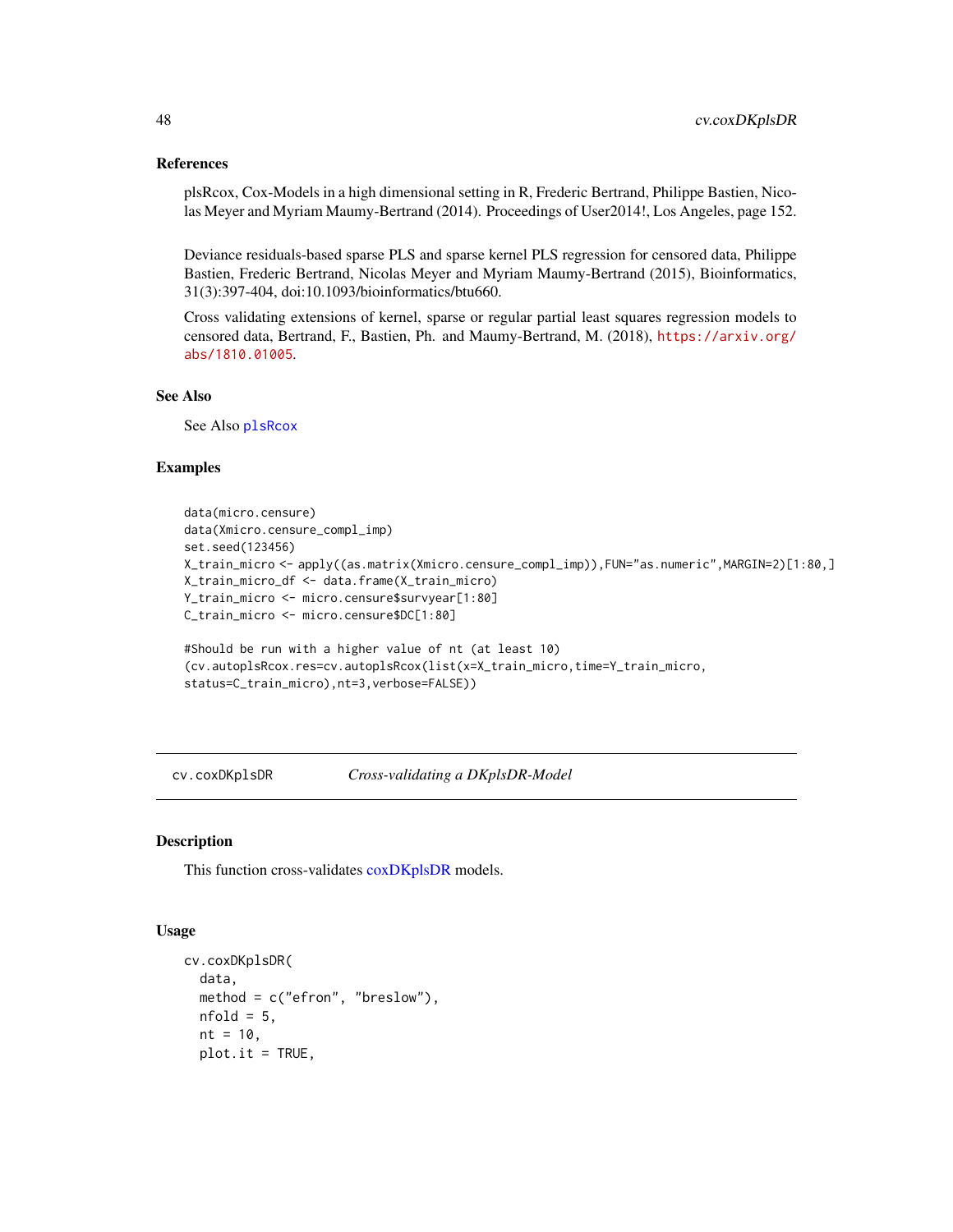## cv.coxDKplsDR 49

```
se = TRUE,givefold,
 scaleX = TRUE,folddetails = FALSE,
 allCVcrit = FALSE,
 details = FALSE,
 namedataset = "data",
 save = FALSE,verbose = TRUE,
  ...
)
```
## Arguments

| data        | A list of three items:                                                                                                                                                                                                                                                                 |
|-------------|----------------------------------------------------------------------------------------------------------------------------------------------------------------------------------------------------------------------------------------------------------------------------------------|
|             | • x the explanatory variables passed to coxDKplsDR's Xplan argument,<br>• time passed to coxDKplsDR's time argument,                                                                                                                                                                   |
|             | • status coxDKplsDR's status argument.                                                                                                                                                                                                                                                 |
| method      | A character string specifying the method for tie handling. If there are no tied<br>death times all the methods are equivalent. The Efron approximation is used as<br>the default here, it is more accurate when dealing with tied death times, and is<br>as efficient computationally. |
| nfold       | The number of folds to use to perform the cross-validation process.                                                                                                                                                                                                                    |
| nt          | The number of components to include in the model. It this is not supplied, 10<br>components are fitted.                                                                                                                                                                                |
| plot.it     | Shall the results be displayed on a plot?                                                                                                                                                                                                                                              |
| se          | Should standard errors be plotted?                                                                                                                                                                                                                                                     |
| givefold    | Explicit list of omited values in each fold can be provided using this argument.                                                                                                                                                                                                       |
| scaleX      | Shall the predictors be standardized?                                                                                                                                                                                                                                                  |
| folddetails | Should values and completion status for each folds be returned?                                                                                                                                                                                                                        |
| allCVcrit   | Should the other 13 CV criteria be evaled and returned?                                                                                                                                                                                                                                |
| details     | Should all results of the functions that perform error computations be returned?                                                                                                                                                                                                       |
| namedataset | Name to use to craft temporary results names                                                                                                                                                                                                                                           |
| save        | Should temporary results be saved?                                                                                                                                                                                                                                                     |
| verbose     | Should some CV details be displayed?                                                                                                                                                                                                                                                   |
| $\cdots$    | Other arguments to pass to coxDKp1sDR.                                                                                                                                                                                                                                                 |

## Details

It only computes the recommended iAUCSurvROC criterion. Set allCVcrit=TRUE to retrieve the 13 other ones.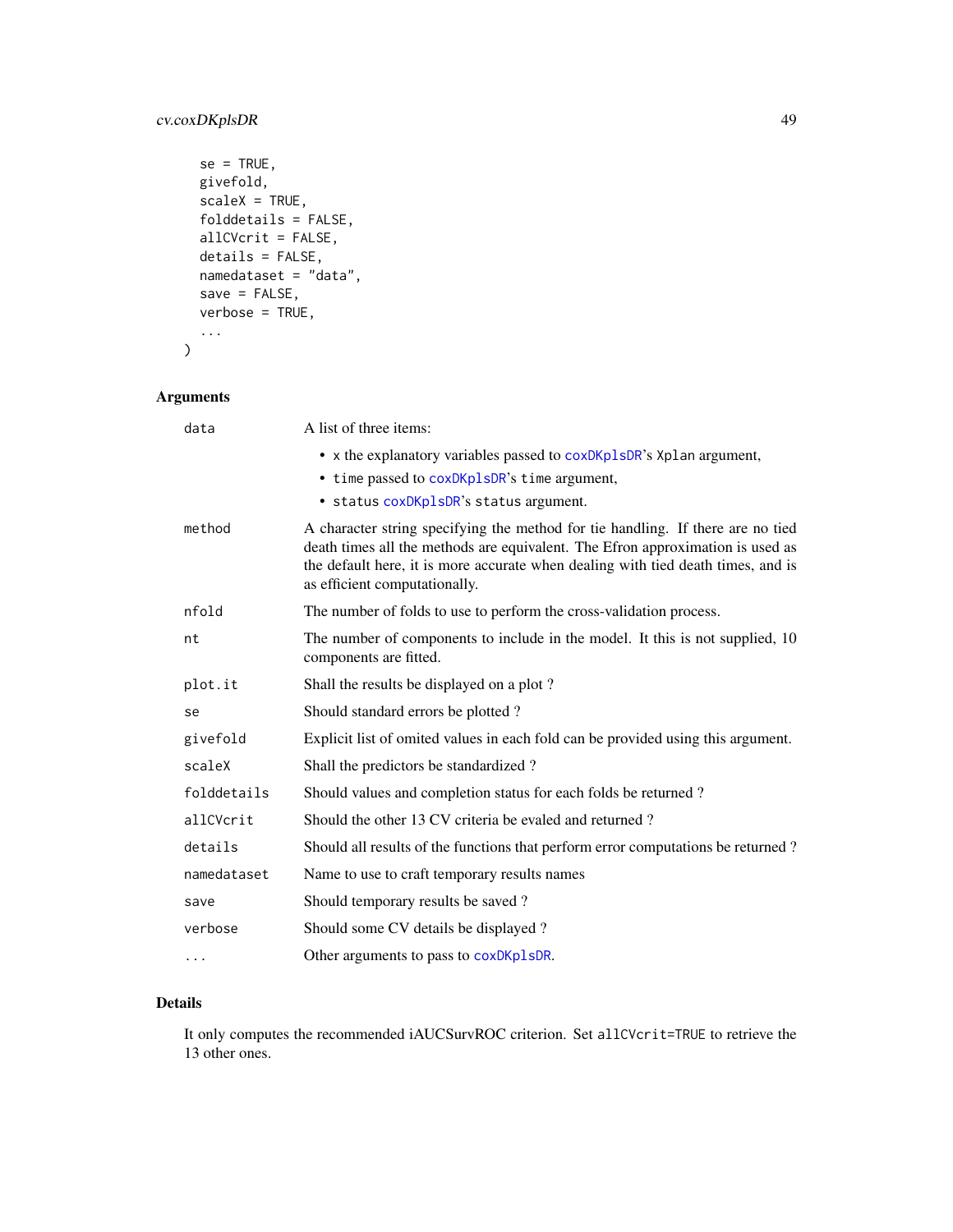| nt           | The number of components requested                                                                                                                                      |
|--------------|-------------------------------------------------------------------------------------------------------------------------------------------------------------------------|
| cv.error1    | Vector with the mean values, across folds, of, per fold unit, Cross-validated log-<br>partial-likelihood for models with 0 to nt components.                            |
| cv.error2    | Vector with the mean values, across folds, of, per fold unit, van Houwelingen<br>Cross-validated log-partial-likelihood for models with 0 to nt components.             |
| cv.error3    | Vector with the mean values, across folds, of iAUC_CD for models with 0 to nt<br>components.                                                                            |
| cv.error4    | Vector with the mean values, across folds, of iAUC_hc for models with 0 to nt<br>components.                                                                            |
| cv.error5    | Vector with the mean values, across folds, of iAUC_sh for models with 0 to nt<br>components.                                                                            |
| cv.error6    | Vector with the mean values, across folds, of iAUC_Uno for models with 0 to nt<br>components.                                                                           |
| cv.error7    | Vector with the mean values, across folds, of iAUC_hz.train for models with 0<br>to nt components.                                                                      |
| cv.error8    | Vector with the mean values, across folds, of iAUC_hz.test for models with 0 to<br>nt components.                                                                       |
| cv.error9    | Vector with the mean values, across folds, of iAUC_survivalROC.train for mod-<br>els with 0 to nt components.                                                           |
| cv.error10   | Vector with the mean values, across folds, of iAUC_survivalROC.test for models<br>with 0 to nt components.                                                              |
| cv.error11   | Vector with the mean values, across folds, of iBrierScore unw for models with<br>0 to nt components.                                                                    |
| cv.error12   | Vector with the mean values, across folds, of iSchmidScore (robust BS) unw for<br>models with 0 to nt components.                                                       |
| cv.error13   | Vector with the mean values, across folds, of iBrierScore w for models with 0 to<br>nt components.                                                                      |
| cv.error14   | Vector with the mean values, across folds, of iSchmidScore (robust BS) w for<br>models with 0 to nt components.                                                         |
| cv.se1       | Vector with the standard error values, across folds, of, per fold unit, Cross-<br>validated log-partial-likelihood for models with 0 to nt components.                  |
| $cv.$ se $2$ | Vector with the standard error values, across folds, of, per fold unit, van Houwelin-<br>gen Cross-validated log-partial-likelihood for models with 0 to nt components. |
| cv.se3       | Vector with the standard error values, across folds, of iAUC_CD for models with<br>0 to nt components.                                                                  |
| cv.se4       | Vector with the standard error values, across folds, of iAUC_hc for models with<br>0 to nt components.                                                                  |
| $cv.$ se $5$ | Vector with the standard error values, across folds, of iAUC_sh for models with<br>0 to nt components.                                                                  |
| cv.se6       | Vector with the standard error values, across folds, of iAUC_Uno for models<br>with 0 to nt components.                                                                 |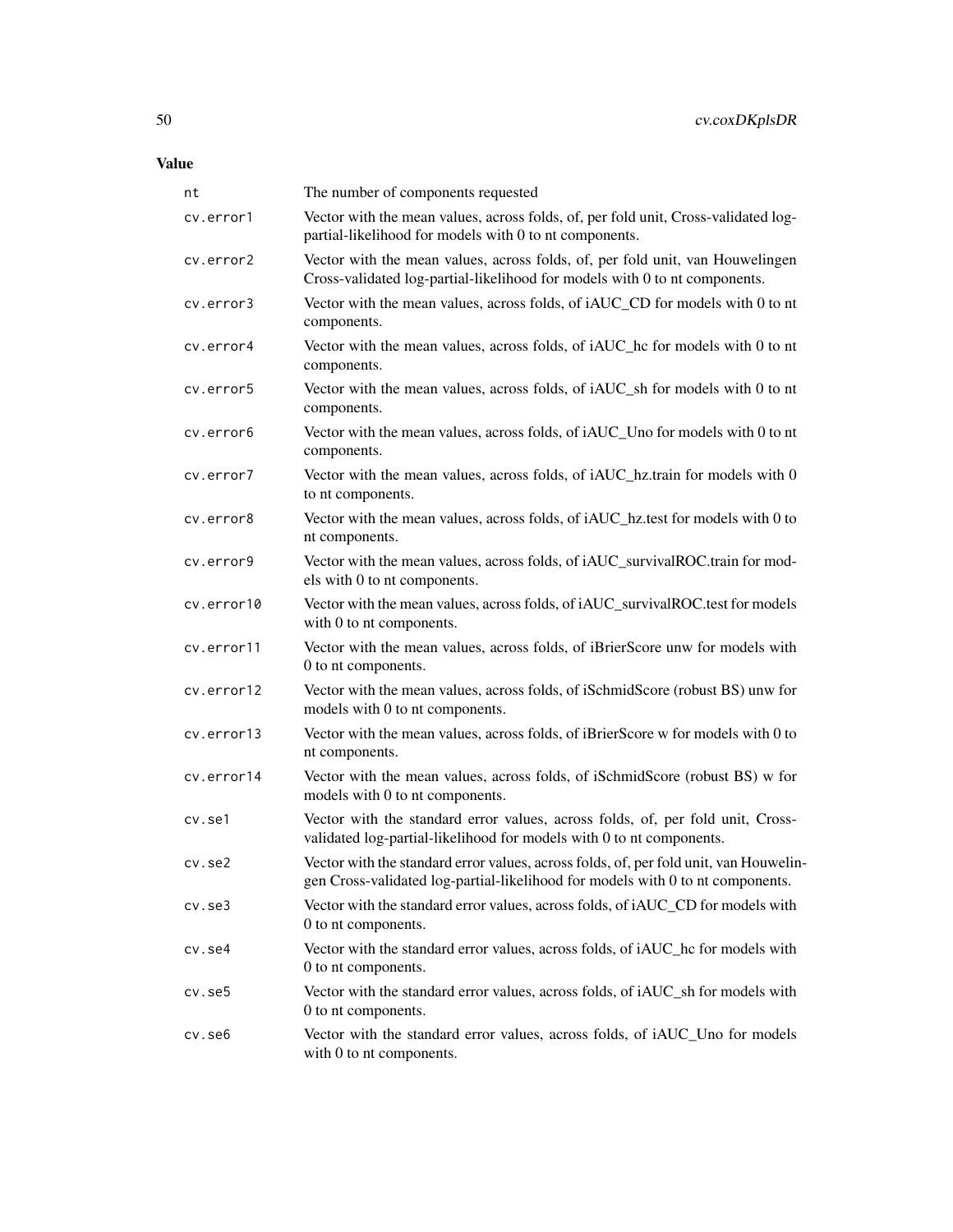| cv.se7       | Vector with the standard error values, across folds, of iAUC_hz.train for models<br>with 0 to nt components.                                                            |
|--------------|-------------------------------------------------------------------------------------------------------------------------------------------------------------------------|
| $cv.$ se $8$ | Vector with the standard error values, across folds, of iAUC_hz.test for models<br>with 0 to nt components.                                                             |
| $cv.$ se $9$ | Vector with the standard error values, across folds, of iAUC_survivalROC.train<br>for models with 0 to nt components.                                                   |
| cv.set10     | Vector with the standard error values, across folds, of iAUC_survivalROC.test<br>for models with 0 to nt components.                                                    |
| cv.set11     | Vector with the standard error values, across folds, of iBrierScore unw for mod-<br>els with 0 to nt components.                                                        |
| cv.set12     | Vector with the standard error values, across folds, of iSchmidScore (robust BS)<br>unw for models with 0 to nt components.                                             |
| cv.set13     | Vector with the standard error values, across folds, of iBrierScore w for models<br>with 0 to nt components.                                                            |
| cv.set14     | Vector with the standard error values, across folds, of iSchmidScore (robust BS)<br>w for models with 0 to nt components.                                               |
| folds        | Explicit list of the values that were omited values in each fold.                                                                                                       |
| lambda.min1  | Vector with the standard error values, across folds, of, per fold unit, Cross-<br>validated log-partial-likelihood for models with 0 to nt components.                  |
| lambda.min2  | Vector with the standard error values, across folds, of, per fold unit, van Houwelin-<br>gen Cross-validated log-partial-likelihood for models with 0 to nt components. |
| lambda.min1  | Optimal Nbr of components, min Cross-validated log-partial-likelihood crite-<br>rion.                                                                                   |
| lambda.se1   | Optimal Nbr of components, min+1se Cross-validated log-partial-likelihood cri-<br>terion.                                                                               |
| lambda.min2  | Optimal Nbr of components, min van Houwelingen Cross-validated log-partial-<br>likelihood.                                                                              |
| lambda.se2   | Optimal Nbr of components, min+1se van Houwelingen Cross-validated log-<br>partial-likelihood.                                                                          |
| lambda.min3  | Optimal Nbr of components, max iAUC_CD criterion.                                                                                                                       |
| lambda.se3   | Optimal Nbr of components, max+1se iAUC_CD criterion.                                                                                                                   |
| lambda.min4  | Optimal Nbr of components, max iAUC_hc criterion.                                                                                                                       |
| lambda.se4   | Optimal Nbr of components, max+1se iAUC_hc criterion.                                                                                                                   |
| lambda.min5  | Optimal Nbr of components, max iAUC_sh criterion.                                                                                                                       |
| lambda.se5   | Optimal Nbr of components, max+1se iAUC_sh criterion.                                                                                                                   |
| lambda.min6  | Optimal Nbr of components, max iAUC_Uno criterion.                                                                                                                      |
| lambda.se6   | Optimal Nbr of components, max+1se iAUC_Uno criterion.                                                                                                                  |
| lambda.min7  | Optimal Nbr of components, max iAUC_hz.train criterion.                                                                                                                 |
| lambda.se7   | Optimal Nbr of components, max+1se iAUC_hz.train criterion.                                                                                                             |
| lambda.min8  | Optimal Nbr of components, max iAUC_hz.test criterion.                                                                                                                  |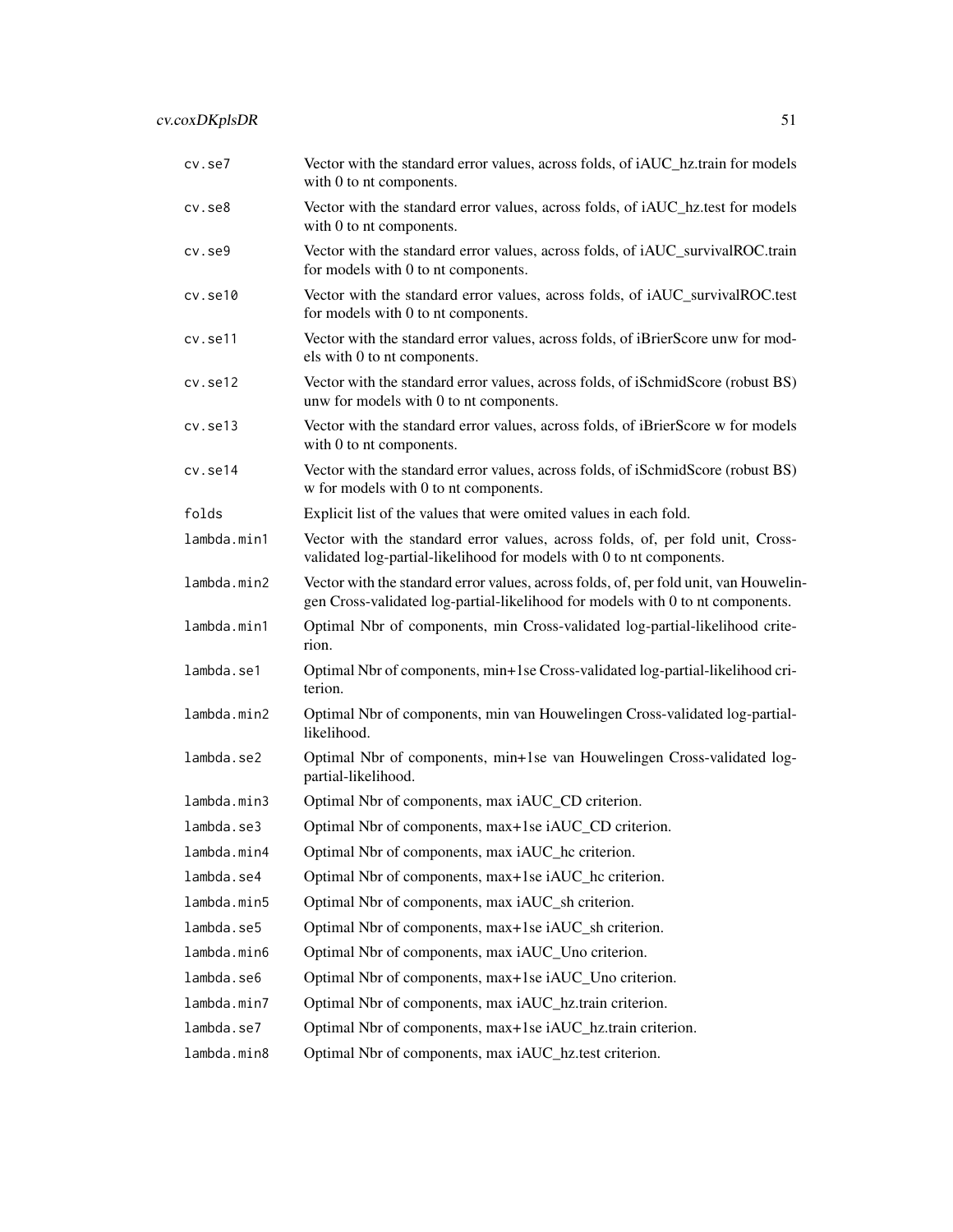| lambda.se8       | Optimal Nbr of components, max+1se iAUC_hz.test criterion.                                                                                                                                |  |
|------------------|-------------------------------------------------------------------------------------------------------------------------------------------------------------------------------------------|--|
| lambda.min9      | Optimal Nbr of components, max iAUC_survivalROC.train criterion.                                                                                                                          |  |
| lambda.se9       | Optimal Nbr of components, max+1se iAUC_survivalROC.train criterion.                                                                                                                      |  |
| lambda.min10     | Optimal Nbr of components, max iAUC_survivalROC.test criterion.                                                                                                                           |  |
| lambda.se10      | Optimal Nbr of components, max+1se iAUC_survivalROC.test criterion.                                                                                                                       |  |
| lambda.min11     | Optimal Nbr of components, min iBrierScore unw criterion.                                                                                                                                 |  |
| lambda.se11      | Optimal Nbr of components, min+1se iBrierScore unw criterion.                                                                                                                             |  |
| lambda.min12     | Optimal Nbr of components, min iSchmidScore unw criterion.                                                                                                                                |  |
| lambda.se12      | Optimal Nbr of components, min+1se iSchmidScore unw criterion.                                                                                                                            |  |
| lambda.min13     | Optimal Nbr of components, min iBrierScore w criterion.                                                                                                                                   |  |
| lambda.se13      | Optimal Nbr of components, min+1se iBrierScore w criterion.                                                                                                                               |  |
| lambda.min14     | Optimal Nbr of components, min iSchmidScore w criterion.                                                                                                                                  |  |
| lambda.se14      | Optimal Nbr of components, min+1se iSchmidScore w criterion.                                                                                                                              |  |
| errormat1-14     | If details=TRUE, matrices with the error values for every folds across each of<br>the components and each of the criteria                                                                 |  |
| completed.cv1-14 |                                                                                                                                                                                           |  |
|                  | If details=TRUE, matrices with logical values for every folds across each of the<br>components and each of the criteria: TRUE if the computation was completed<br>and FALSE it is failed. |  |
| All_indics       | All results of the functions that perform error computation, for each fold, each<br>component and error criterion.                                                                        |  |

## Author(s)

Frédéric Bertrand <frederic.bertrand@math.unistra.fr> <http://www-irma.u-strasbg.fr/~fbertran/>

### References

plsRcox, Cox-Models in a high dimensional setting in R, Frederic Bertrand, Philippe Bastien, Nicolas Meyer and Myriam Maumy-Bertrand (2014). Proceedings of User2014!, Los Angeles, page 152.

Deviance residuals-based sparse PLS and sparse kernel PLS regression for censored data, Philippe Bastien, Frederic Bertrand, Nicolas Meyer and Myriam Maumy-Bertrand (2015), Bioinformatics, 31(3):397-404, doi:10.1093/bioinformatics/btu660.

Cross validating extensions of kernel, sparse or regular partial least squares regression models to censored data, Bertrand, F., Bastien, Ph. and Maumy-Bertrand, M. (2018), [https://arxiv.org/](https://arxiv.org/abs/1810.01005) [abs/1810.01005](https://arxiv.org/abs/1810.01005).

## See Also

See Also [coxDKplsDR](#page-7-0)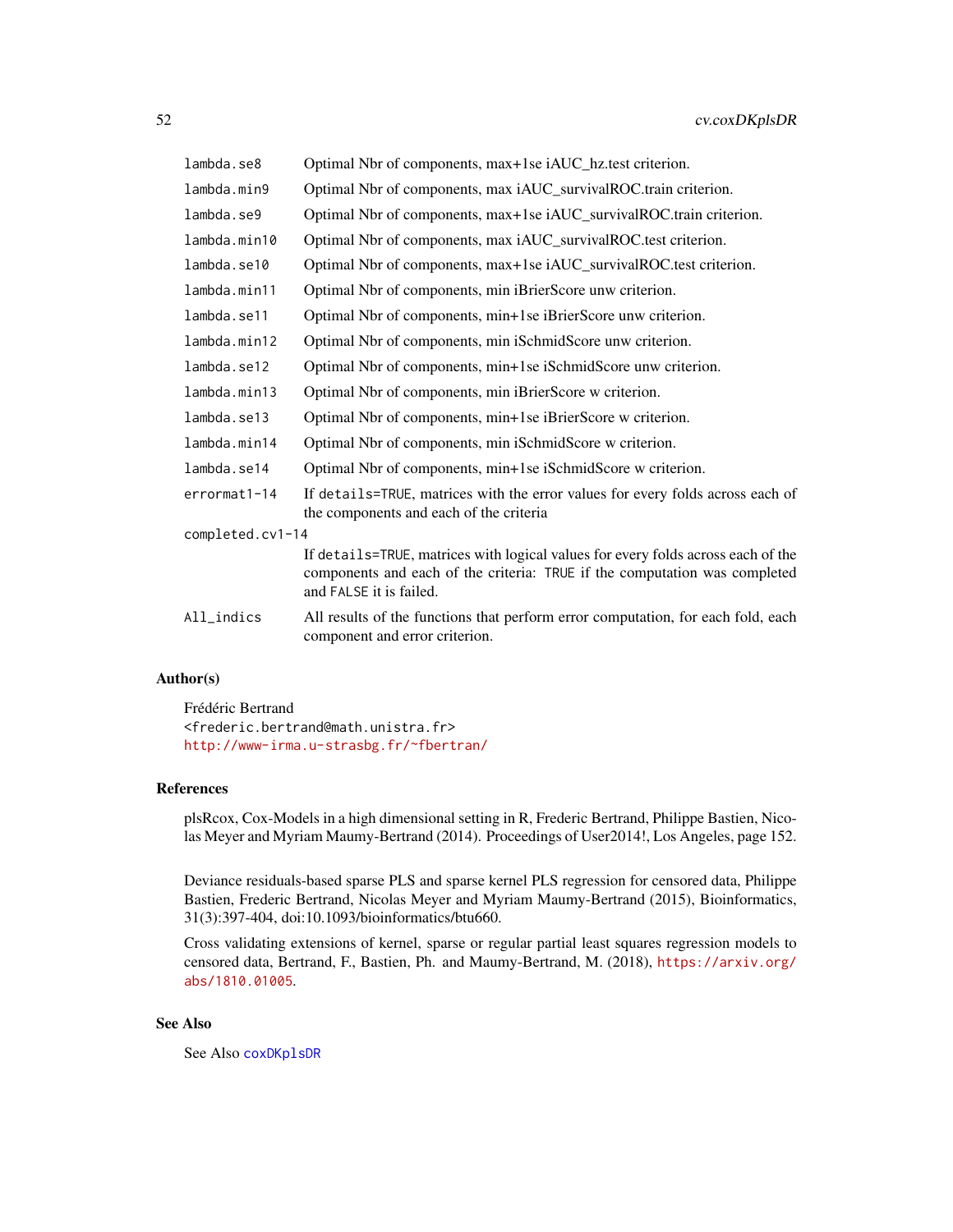## cv.coxDKsplsDR 53

## Examples

```
data(micro.censure)
data(Xmicro.censure_compl_imp)
set.seed(123456)
X_train_micro <- apply((as.matrix(Xmicro.censure_compl_imp)),FUN="as.numeric",MARGIN=2)[1:80,]
X_train_micro_df <- data.frame(X_train_micro)
Y_train_micro <- micro.censure$survyear[1:80]
C_train_micro <- micro.censure$DC[1:80]
#Should be run with a higher value of nt (at least 10)
(cv.coxDKplsDR.res=cv.coxDKplsDR(list(x=X_train_micro,time=Y_train_micro,
status=C_train_micro),nt=3))
```
## cv.coxDKsplsDR *Cross-validating a DKsplsDR-Model*

### Description

This function cross-validates [coxDKsplsDR](#page-12-0) models.

#### Usage

```
cv.coxDKsplsDR(
  data,
  method = c("efron", "breslow"),
 nfold = 5,
 nt = 10,eta = 0.5,
 plot.it = TRUE,se = TRUE,givefold,
  scaleX = TRUE,
  scaleY = FALSE,
  folddetails = FALSE,
  allCVcrit = FALSE,
  details = FALSE,namedataset = "data",
  save = FALSE,
  verbose = TRUE,
  ...
)
```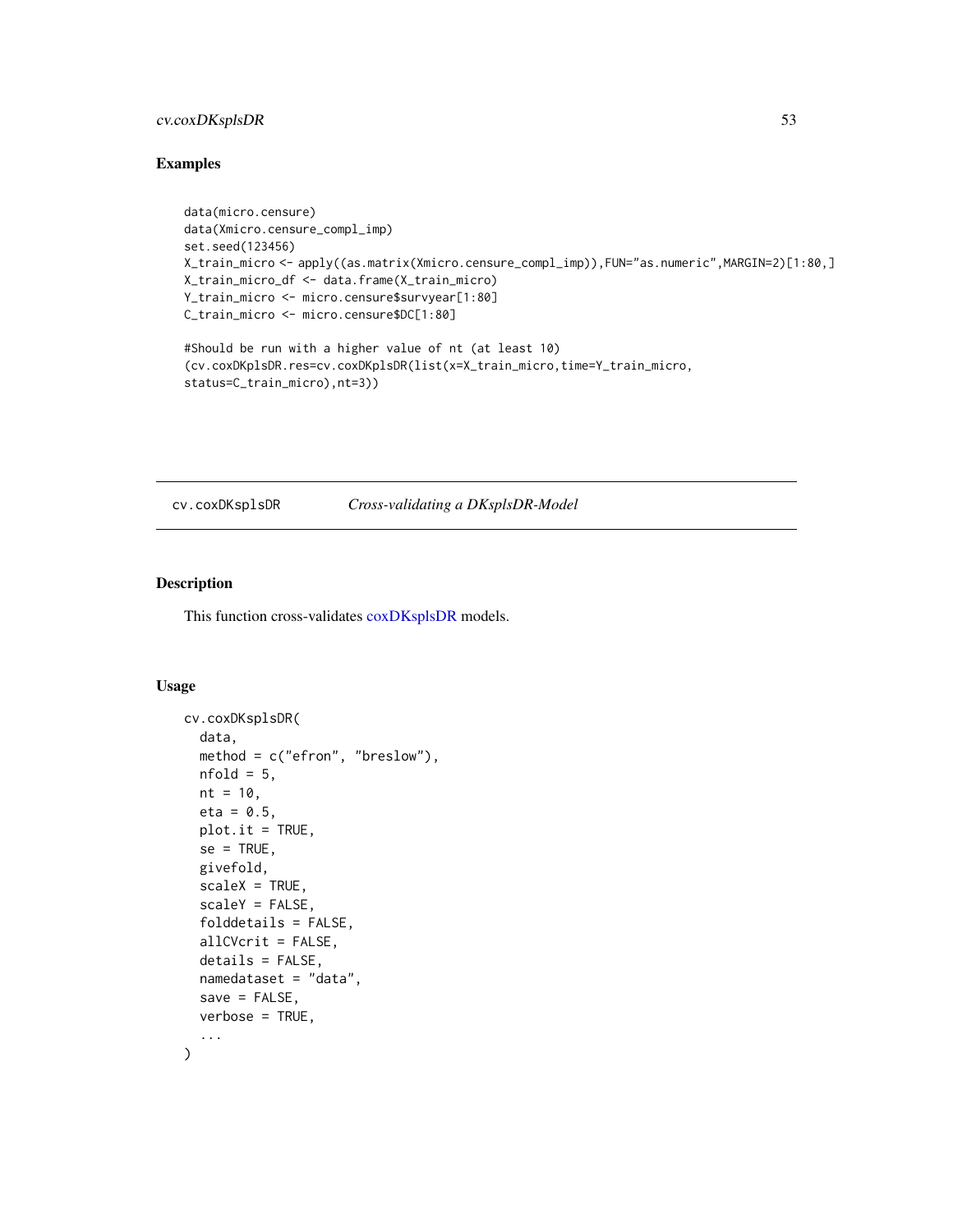# Arguments

| data        | A list of three items:                                                                                                                                                                                                                                                                 |
|-------------|----------------------------------------------------------------------------------------------------------------------------------------------------------------------------------------------------------------------------------------------------------------------------------------|
|             | • x the explanatory variables passed to coxDKsp1sDR's Xp1an argument,                                                                                                                                                                                                                  |
|             | • time passed to coxDKsplsDR's time argument,                                                                                                                                                                                                                                          |
|             | · status coxDKsplsDR's status argument.                                                                                                                                                                                                                                                |
| method      | A character string specifying the method for tie handling. If there are no tied<br>death times all the methods are equivalent. The Efron approximation is used as<br>the default here, it is more accurate when dealing with tied death times, and is<br>as efficient computationally. |
| nfold       | The number of folds to use to perform the cross-validation process.                                                                                                                                                                                                                    |
| nt          | The number of components to include in the model. It this is not supplied, 10<br>components are fitted.                                                                                                                                                                                |
| eta         | Thresholding parameter. eta should be between 0 and 1.                                                                                                                                                                                                                                 |
| plot.it     | Shall the results be displayed on a plot?                                                                                                                                                                                                                                              |
| se          | Should standard errors be plotted?                                                                                                                                                                                                                                                     |
| givefold    | Explicit list of omited values in each fold can be provided using this argument.                                                                                                                                                                                                       |
| scaleX      | Shall the predictors be standardized?                                                                                                                                                                                                                                                  |
| scaleY      | Should the time values be standardized?                                                                                                                                                                                                                                                |
| folddetails | Should values and completion status for each folds be returned?                                                                                                                                                                                                                        |
| allCVcrit   | Should the other 13 CV criteria be evaled and returned?                                                                                                                                                                                                                                |
| details     | Should all results of the functions that perform error computations be returned?                                                                                                                                                                                                       |
| namedataset | Name to use to craft temporary results names                                                                                                                                                                                                                                           |
| save        | Should temporary results be saved?                                                                                                                                                                                                                                                     |
| verbose     | Should some CV details be displayed?                                                                                                                                                                                                                                                   |
| $\cdots$    | Other arguments to pass to coxDKsp1sDR.                                                                                                                                                                                                                                                |

## Details

It only computes the recommended iAUCSurvROC criterion. Set allCVcrit=TRUE to retrieve the 13 other ones.

## Value

| nt        | The number of components requested                                                                                                                          |
|-----------|-------------------------------------------------------------------------------------------------------------------------------------------------------------|
| cv.error1 | Vector with the mean values, across folds, of, per fold unit, Cross-validated log-<br>partial-likelihood for models with 0 to nt components.                |
| cv.error2 | Vector with the mean values, across folds, of, per fold unit, van Houwelingen<br>Cross-validated log-partial-likelihood for models with 0 to nt components. |
| cv.error3 | Vector with the mean values, across folds, of <i>iAUC</i> CD for models with 0 to nt<br>components.                                                         |
| cv.error4 | Vector with the mean values, across folds, of iAUC_hc for models with 0 to nt<br>components.                                                                |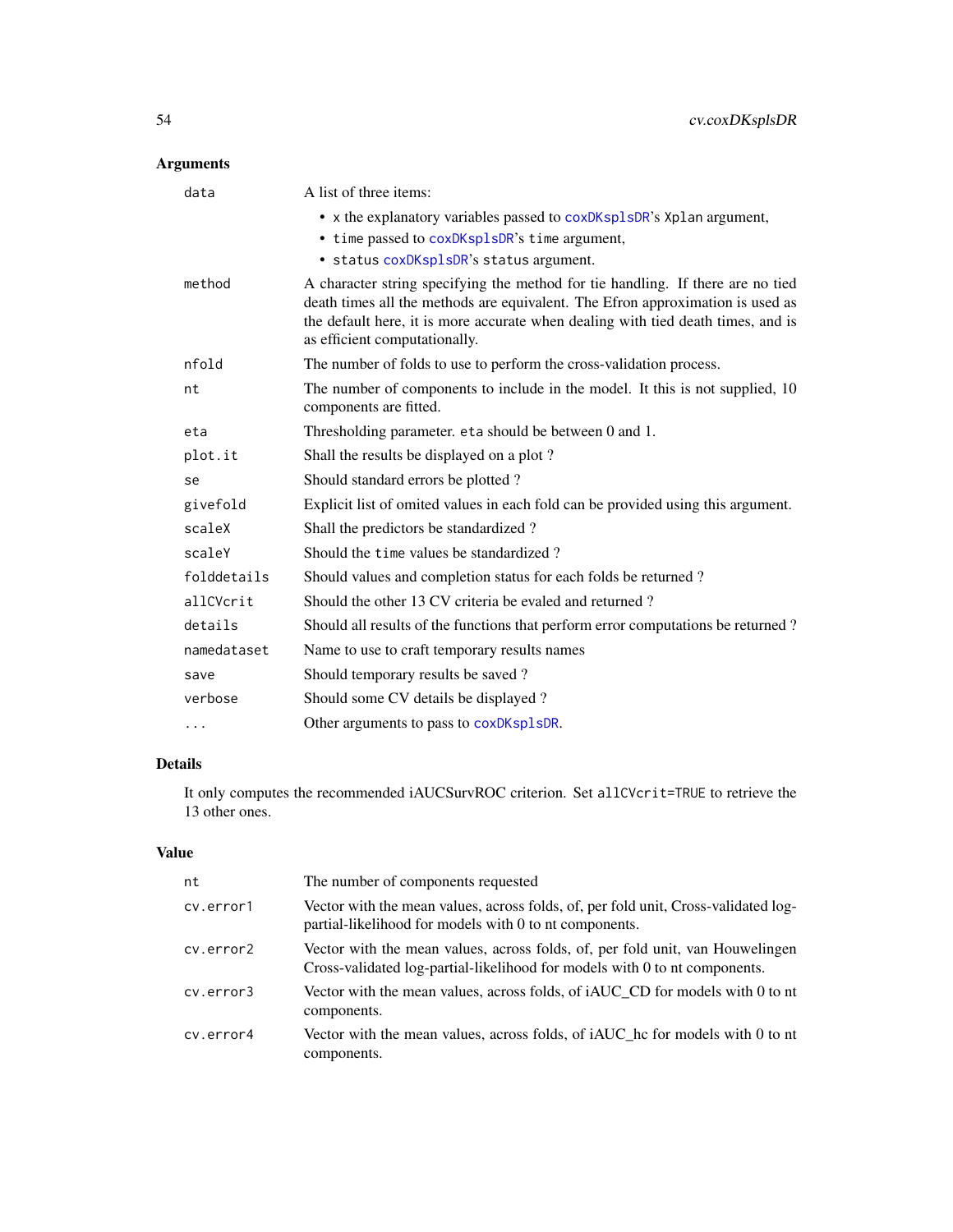cv.error5 Vector with the mean values, across folds, of iAUC\_sh for models with 0 to nt components. cv.error6 Vector with the mean values, across folds, of iAUC\_Uno for models with 0 to nt components. cv.error7 Vector with the mean values, across folds, of iAUC\_hz.train for models with 0 to nt components. cv.error8 Vector with the mean values, across folds, of iAUC\_hz.test for models with 0 to nt components. cv.error9 Vector with the mean values, across folds, of iAUC\_survivalROC.train for models with 0 to nt components. cv.error10 Vector with the mean values, across folds, of iAUC\_survivalROC.test for models with 0 to nt components. cv.error11 Vector with the mean values, across folds, of iBrierScore unw for models with 0 to nt components. cv.error12 Vector with the mean values, across folds, of iSchmidScore (robust BS) unw for models with 0 to nt components. cv.error13 Vector with the mean values, across folds, of iBrierScore w for models with 0 to nt components. cv.error14 Vector with the mean values, across folds, of iSchmidScore (robust BS) w for models with 0 to nt components. cv.se1 Vector with the standard error values, across folds, of, per fold unit, Crossvalidated log-partial-likelihood for models with 0 to nt components. cv.se2 Vector with the standard error values, across folds, of, per fold unit, van Houwelingen Cross-validated log-partial-likelihood for models with 0 to nt components. cv.se3 Vector with the standard error values, across folds, of iAUC\_CD for models with 0 to nt components. cv.se4 Vector with the standard error values, across folds, of iAUC\_hc for models with 0 to nt components. cv.se5 Vector with the standard error values, across folds, of iAUC\_sh for models with 0 to nt components. cv.se6 Vector with the standard error values, across folds, of iAUC\_Uno for models with 0 to nt components. cv.se7 Vector with the standard error values, across folds, of iAUC\_hz.train for models with 0 to nt components. cv.se8 Vector with the standard error values, across folds, of iAUC\_hz.test for models with 0 to nt components. cv.se9 Vector with the standard error values, across folds, of iAUC\_survivalROC.train for models with 0 to nt components. cv.se10 Vector with the standard error values, across folds, of iAUC\_survivalROC.test for models with 0 to nt components. cv.se11 Vector with the standard error values, across folds, of iBrierScore unw for models with 0 to nt components.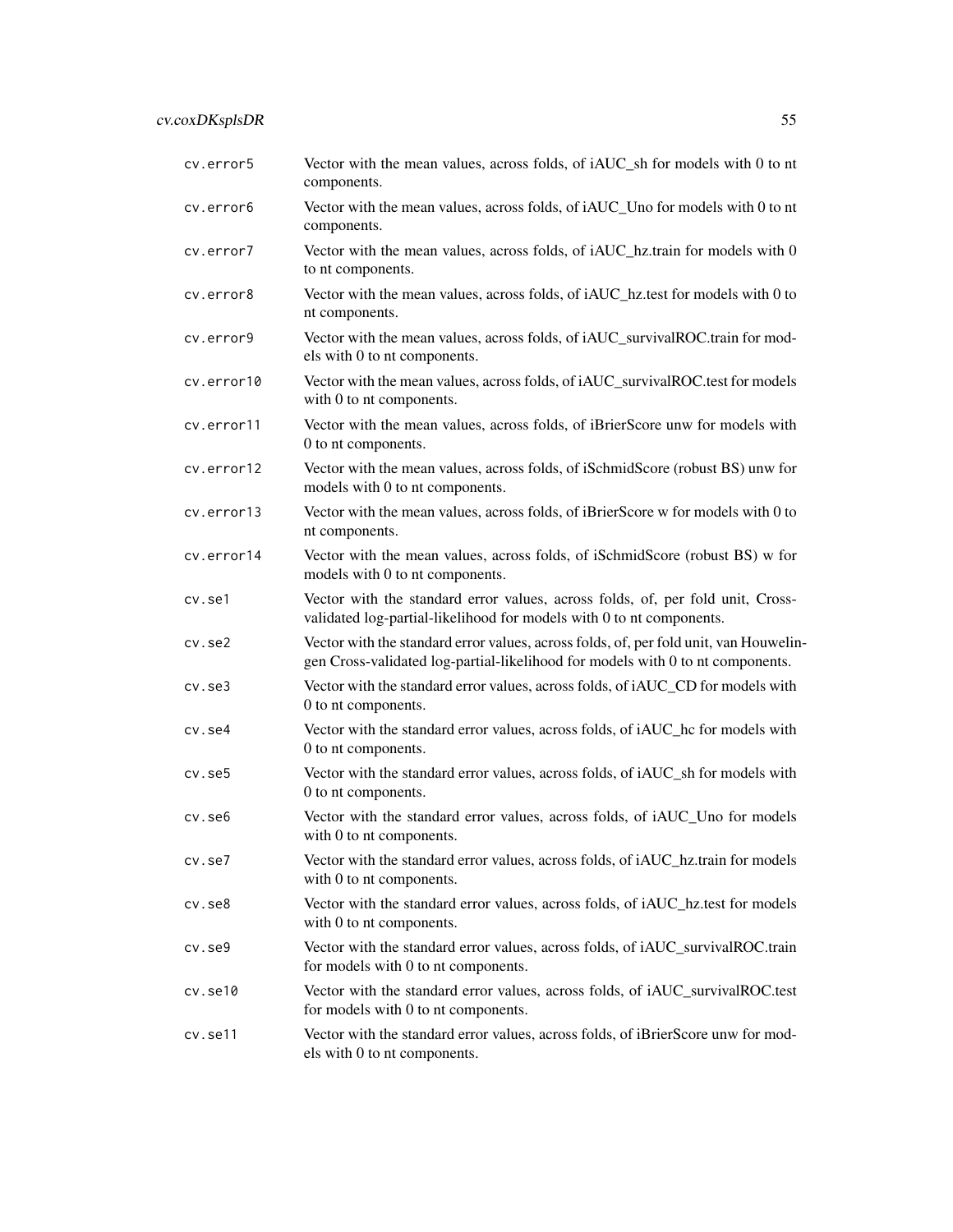| cv.set12      | Vector with the standard error values, across folds, of iSchmidScore (robust BS)<br>unw for models with 0 to nt components.                                             |
|---------------|-------------------------------------------------------------------------------------------------------------------------------------------------------------------------|
| $cv.$ se $13$ | Vector with the standard error values, across folds, of iBrierScore w for models<br>with 0 to nt components.                                                            |
| cv.se14       | Vector with the standard error values, across folds, of iSchmidScore (robust BS)<br>w for models with 0 to nt components.                                               |
| folds         | Explicit list of the values that were omited values in each fold.                                                                                                       |
| lambda.min1   | Vector with the standard error values, across folds, of, per fold unit, Cross-<br>validated log-partial-likelihood for models with 0 to nt components.                  |
| lambda.min2   | Vector with the standard error values, across folds, of, per fold unit, van Houwelin-<br>gen Cross-validated log-partial-likelihood for models with 0 to nt components. |
| lambda.min1   | Optimal Nbr of components, min Cross-validated log-partial-likelihood crite-<br>rion.                                                                                   |
| lambda.se1    | Optimal Nbr of components, min+1se Cross-validated log-partial-likelihood cri-<br>terion.                                                                               |
| lambda.min2   | Optimal Nbr of components, min van Houwelingen Cross-validated log-partial-<br>likelihood.                                                                              |
| lambda.se2    | Optimal Nbr of components, min+1se van Houwelingen Cross-validated log-<br>partial-likelihood.                                                                          |
| lambda.min3   | Optimal Nbr of components, max iAUC_CD criterion.                                                                                                                       |
| lambda.se3    | Optimal Nbr of components, max+1se iAUC_CD criterion.                                                                                                                   |
| lambda.min4   | Optimal Nbr of components, max iAUC_hc criterion.                                                                                                                       |
| lambda.se4    | Optimal Nbr of components, max+1se iAUC_hc criterion.                                                                                                                   |
| lambda.min5   | Optimal Nbr of components, max iAUC_sh criterion.                                                                                                                       |
| lambda.se5    | Optimal Nbr of components, max+1se iAUC_sh criterion.                                                                                                                   |
| lambda.min6   | Optimal Nbr of components, max iAUC_Uno criterion.                                                                                                                      |
| lambda.se6    | Optimal Nbr of components, max+1se iAUC_Uno criterion.                                                                                                                  |
| lambda.min7   | Optimal Nbr of components, max iAUC_hz.train criterion.                                                                                                                 |
| lambda.se7    | Optimal Nbr of components, max+1se iAUC_hz.train criterion.                                                                                                             |
| lambda.min8   | Optimal Nbr of components, max iAUC_hz.test criterion.                                                                                                                  |
| lambda.se8    | Optimal Nbr of components, max+1se iAUC_hz.test criterion.                                                                                                              |
| lambda.min9   | Optimal Nbr of components, max iAUC_survivalROC.train criterion.                                                                                                        |
| lambda.se9    | Optimal Nbr of components, max+1se iAUC_survivalROC.train criterion.                                                                                                    |
| lambda.min10  | Optimal Nbr of components, max iAUC_survivalROC.test criterion.                                                                                                         |
| lambda.se10   | Optimal Nbr of components, max+1se iAUC_survivalROC.test criterion.                                                                                                     |
| lambda.min11  | Optimal Nbr of components, min iBrierScore unw criterion.                                                                                                               |
| lambda.se11   | Optimal Nbr of components, min+1se iBrierScore unw criterion.                                                                                                           |
| lambda.min12  | Optimal Nbr of components, min iSchmidScore unw criterion.                                                                                                              |
| lambda.se12   | Optimal Nbr of components, min+1se iSchmidScore unw criterion.                                                                                                          |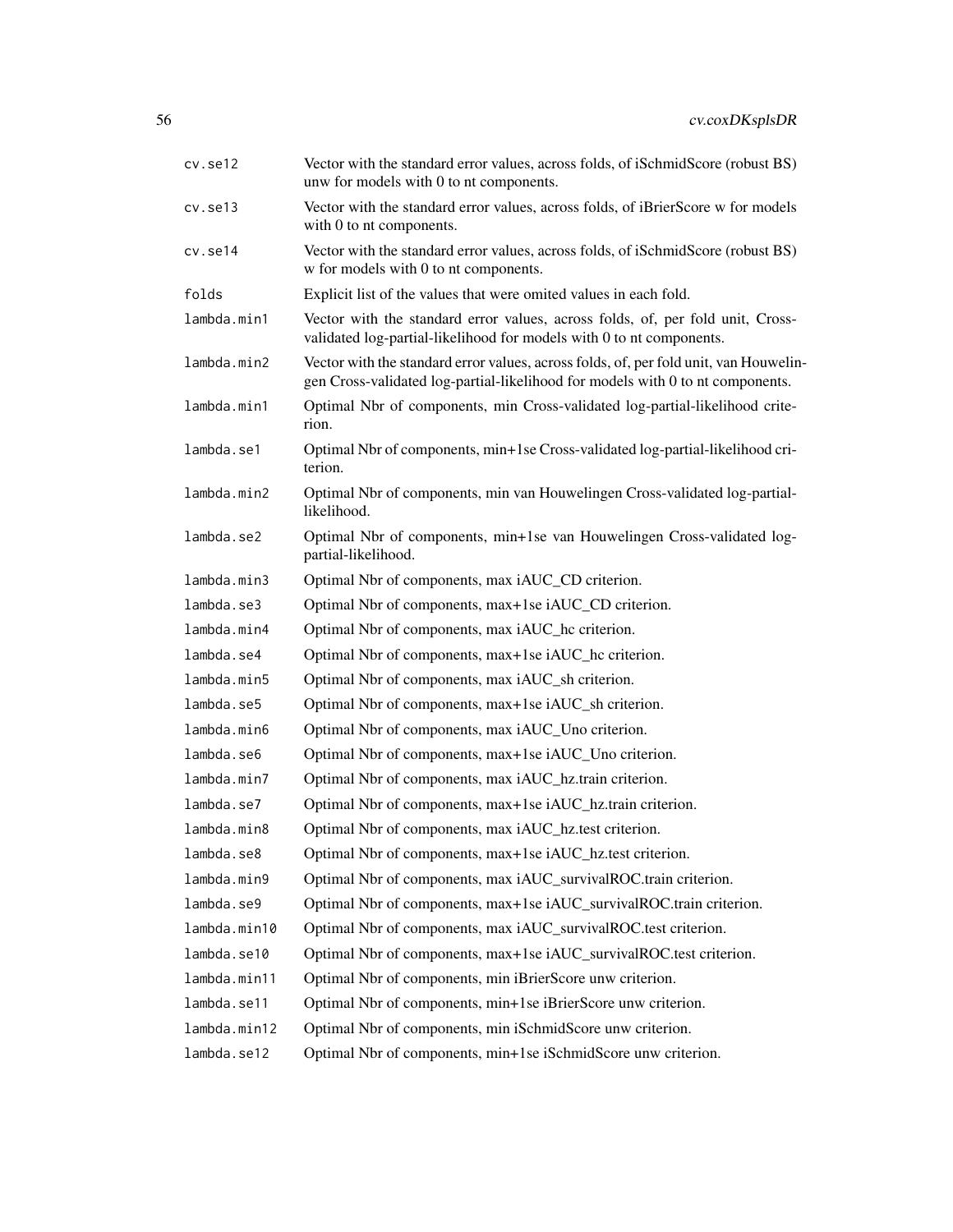## cv.coxDKsplsDR 57

| lambda.min13     | Optimal Nbr of components, min iBrierScore w criterion.                                                                                                                                   |
|------------------|-------------------------------------------------------------------------------------------------------------------------------------------------------------------------------------------|
| lambda.se13      | Optimal Nbr of components, min+1se iBrierScore w criterion.                                                                                                                               |
| lambda.min14     | Optimal Nbr of components, min iSchmidScore w criterion.                                                                                                                                  |
| lambda.se14      | Optimal Nbr of components, min+1se iSchmidScore w criterion.                                                                                                                              |
| errormat1-14     | If details=TRUE, matrices with the error values for every folds across each of<br>the components and each of the criteria                                                                 |
| completed.cv1-14 |                                                                                                                                                                                           |
|                  | If details=TRUE, matrices with logical values for every folds across each of the<br>components and each of the criteria: TRUE if the computation was completed<br>and FALSE it is failed. |
| All_indics       | All results of the functions that perform error computation, for each fold, each<br>component and error criterion.                                                                        |

## Author(s)

Frédéric Bertrand <frederic.bertrand@math.unistra.fr> <http://www-irma.u-strasbg.fr/~fbertran/>

#### References

plsRcox, Cox-Models in a high dimensional setting in R, Frederic Bertrand, Philippe Bastien, Nicolas Meyer and Myriam Maumy-Bertrand (2014). Proceedings of User2014!, Los Angeles, page 152.

Deviance residuals-based sparse PLS and sparse kernel PLS regression for censored data, Philippe Bastien, Frederic Bertrand, Nicolas Meyer and Myriam Maumy-Bertrand (2015), Bioinformatics, 31(3):397-404, doi:10.1093/bioinformatics/btu660.

Cross validating extensions of kernel, sparse or regular partial least squares regression models to censored data, Bertrand, F., Bastien, Ph. and Maumy-Bertrand, M. (2018), [https://arxiv.org/](https://arxiv.org/abs/1810.01005) [abs/1810.01005](https://arxiv.org/abs/1810.01005).

#### See Also

See Also [coxDKsplsDR](#page-12-0)

## Examples

```
data(micro.censure)
data(Xmicro.censure_compl_imp)
set.seed(123456)
X_train_micro <- apply((as.matrix(Xmicro.censure_compl_imp)),FUN="as.numeric",MARGIN=2)[1:80,]
X_train_micro_df <- data.frame(X_train_micro)
Y_train_micro <- micro.censure$survyear[1:80]
C_train_micro <- micro.censure$DC[1:80]
```
#Should be run with a higher value of nt (at least 10) and a grid of eta (cv.coxDKsplsDR.res=cv.coxDKsplsDR(list(x=X\_train\_micro,time=Y\_train\_micro,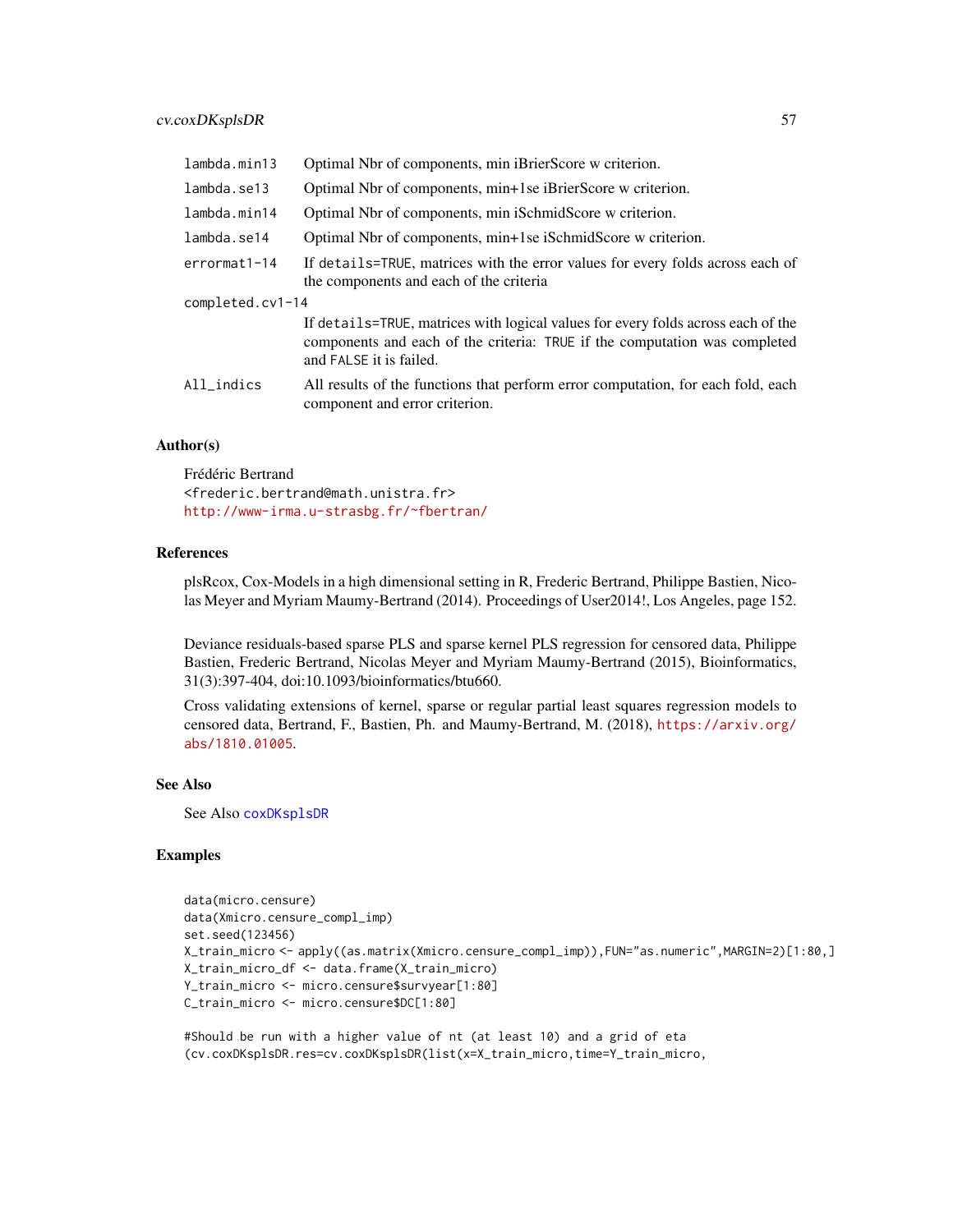```
status=C_train_micro),nt=3,eta=.1))
```
# cv.coxpls *Cross-validating a Cox-Model fitted on PLSR components*

## Description

This function cross-validates [coxpls](#page-17-0) models.

### Usage

```
cv.coxpls(
  data,
 method = c("efron", "breslow"),
 nfold = 5,
 nt = 10,plot.it = TRUE,
 se = TRUE,givefold,
  scaleX = TRUE,folddetails = FALSE,
 allCVcrit = FALSE,
 details = FALSE,
 namedataset = "data",
 save = FALSE,
 verbose = TRUE,
  ...
)
```
## Arguments

| data    | A list of three items:                                                                                                                                                                                                                                                                 |
|---------|----------------------------------------------------------------------------------------------------------------------------------------------------------------------------------------------------------------------------------------------------------------------------------------|
|         | • x the explanatory variables passed to coxpls's Xplan argument,<br>• time passed to coxpls's time argument,<br>• status coxpls's status argument.                                                                                                                                     |
| method  | A character string specifying the method for tie handling. If there are no tied<br>death times all the methods are equivalent. The Efron approximation is used as<br>the default here, it is more accurate when dealing with tied death times, and is<br>as efficient computationally. |
| nfold   | The number of folds to use to perform the cross-validation process.                                                                                                                                                                                                                    |
| nt      | The number of components to include in the model. It this is not supplied, 10<br>components are fitted.                                                                                                                                                                                |
| plot.it | Shall the results be displayed on a plot?                                                                                                                                                                                                                                              |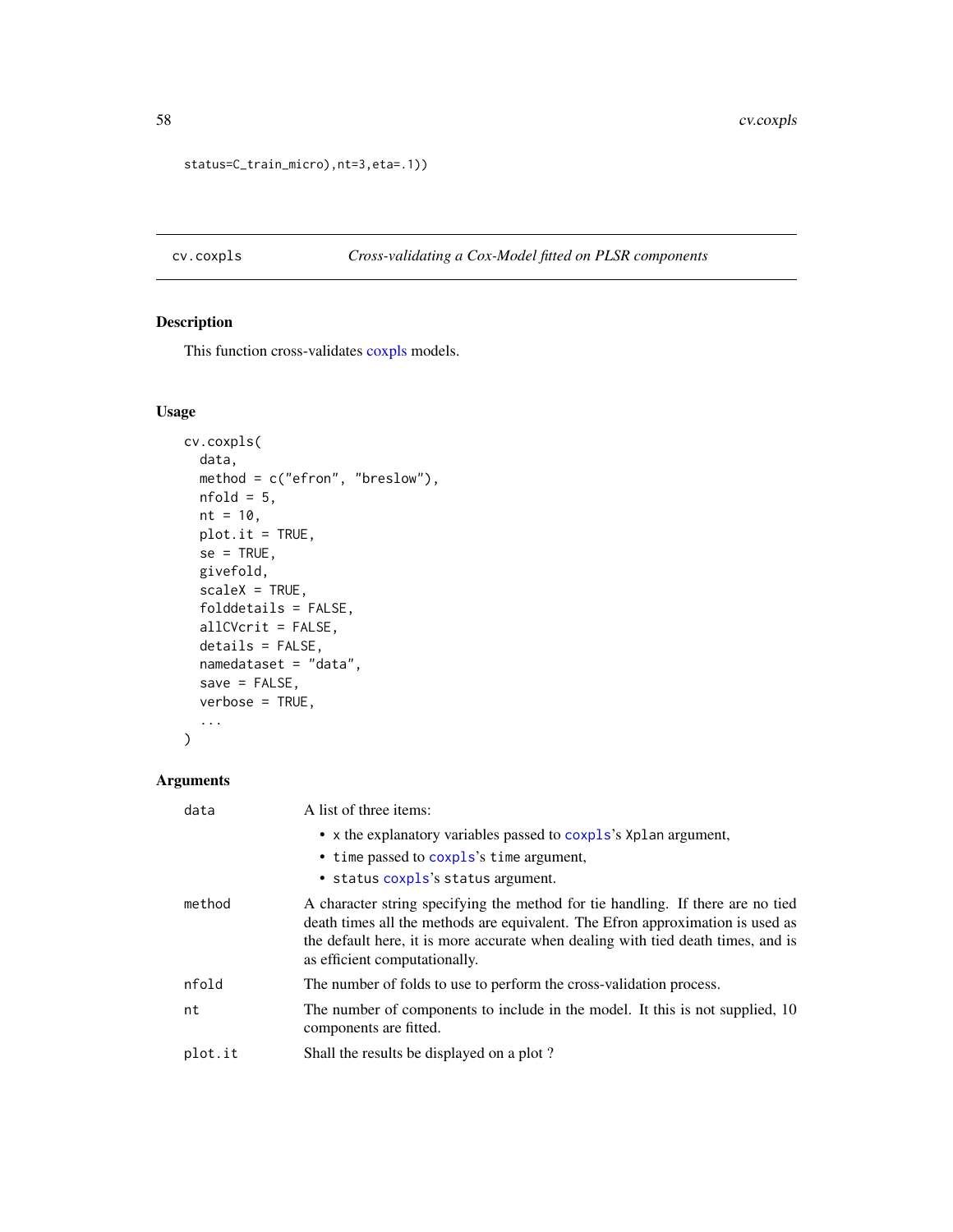cv.coxpls 59

| se          | Should standard errors be plotted?                                               |
|-------------|----------------------------------------------------------------------------------|
| givefold    | Explicit list of omited values in each fold can be provided using this argument. |
| scaleX      | Shall the predictors be standardized?                                            |
| folddetails | Should values and completion status for each folds be returned?                  |
| allCVcrit   | Should the other 13 CV criteria be evaled and returned?                          |
| details     | Should all results of the functions that perform error computations be returned? |
| namedataset | Name to use to craft temporary results names                                     |
| save        | Should temporary results be saved?                                               |
| verbose     | Should some CV details be displayed?                                             |
| $\ddots$ .  | Other arguments to pass to coxpls.                                               |

## Details

It only computes the recommended iAUCSurvROC criterion. Set allCVcrit=TRUE to retrieve the 13 other ones.

## Value

| nt         | The number of components requested                                                                                                                          |
|------------|-------------------------------------------------------------------------------------------------------------------------------------------------------------|
| cv.error1  | Vector with the mean values, across folds, of, per fold unit, Cross-validated log-<br>partial-likelihood for models with 0 to nt components.                |
| cv.error2  | Vector with the mean values, across folds, of, per fold unit, van Houwelingen<br>Cross-validated log-partial-likelihood for models with 0 to nt components. |
| cv.error3  | Vector with the mean values, across folds, of iAUC_CD for models with 0 to nt<br>components.                                                                |
| cv.error4  | Vector with the mean values, across folds, of iAUC_hc for models with 0 to nt<br>components.                                                                |
| cv.error5  | Vector with the mean values, across folds, of iAUC_sh for models with 0 to nt<br>components.                                                                |
| cv.error6  | Vector with the mean values, across folds, of iAUC_Uno for models with 0 to nt<br>components.                                                               |
| cv.error7  | Vector with the mean values, across folds, of iAUC_hz.train for models with 0<br>to nt components.                                                          |
| cv.error8  | Vector with the mean values, across folds, of <i>iAUC</i> hz.test for models with 0 to<br>nt components.                                                    |
| cv.error9  | Vector with the mean values, across folds, of iAUC_survivalROC.train for mod-<br>els with 0 to nt components.                                               |
| cv.error10 | Vector with the mean values, across folds, of iAUC_survivalROC.test for models<br>with 0 to nt components.                                                  |
| cv.error11 | Vector with the mean values, across folds, of iBrierScore unw for models with<br>0 to nt components.                                                        |
| cv.error12 | Vector with the mean values, across folds, of iSchmidScore (robust BS) unw for<br>models with 0 to nt components.                                           |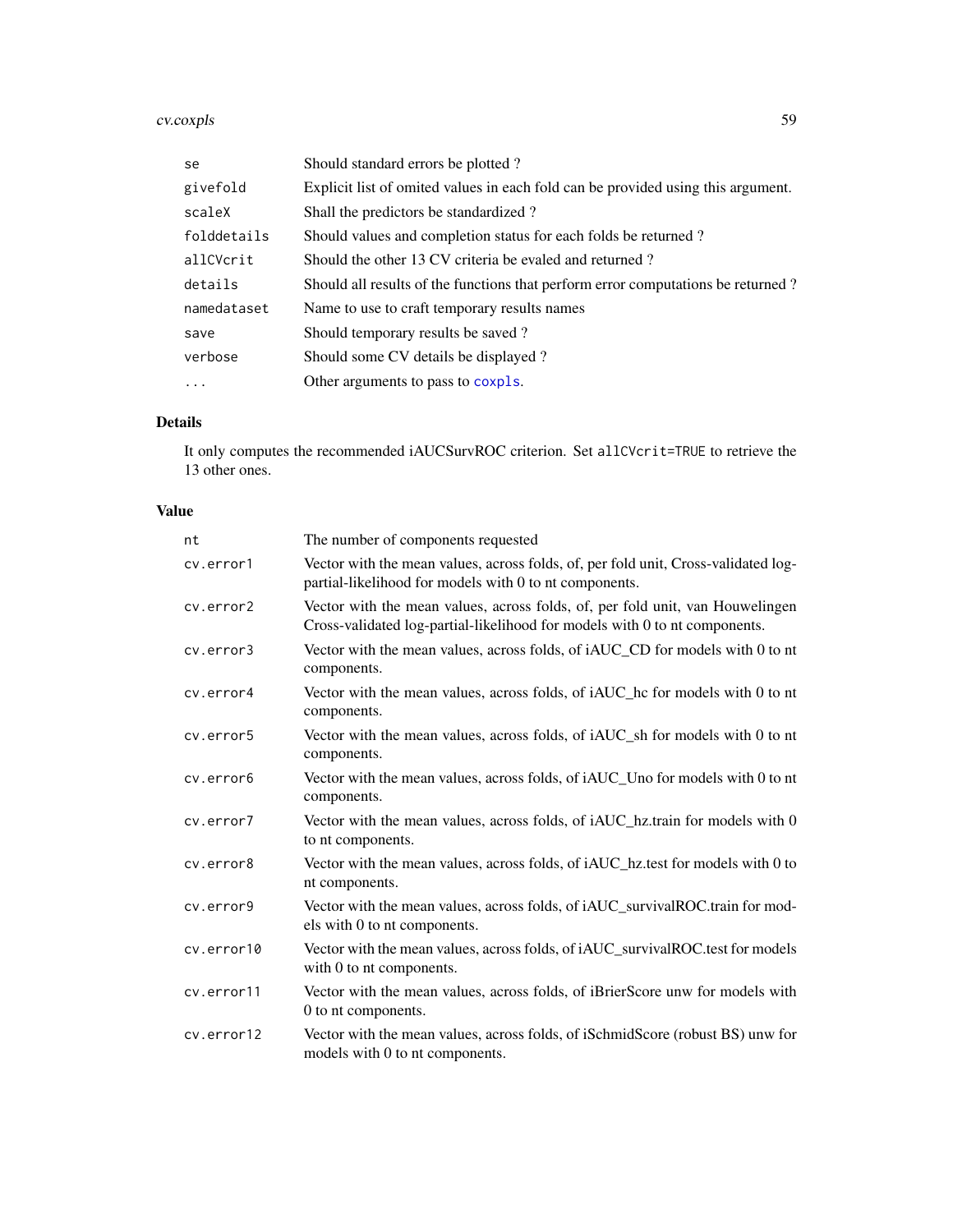| cv.error13    | Vector with the mean values, across folds, of iBrierScore w for models with 0 to<br>nt components.                                                                      |
|---------------|-------------------------------------------------------------------------------------------------------------------------------------------------------------------------|
| cv.error14    | Vector with the mean values, across folds, of iSchmidScore (robust BS) w for<br>models with 0 to nt components.                                                         |
| cv.se1        | Vector with the standard error values, across folds, of, per fold unit, Cross-<br>validated log-partial-likelihood for models with 0 to nt components.                  |
| $cv.$ se $2$  | Vector with the standard error values, across folds, of, per fold unit, van Houwelin-<br>gen Cross-validated log-partial-likelihood for models with 0 to nt components. |
| $cv.$ se $3$  | Vector with the standard error values, across folds, of iAUC_CD for models with<br>0 to nt components.                                                                  |
| $cv.$ se $4$  | Vector with the standard error values, across folds, of iAUC_hc for models with<br>0 to nt components.                                                                  |
| cv.se5        | Vector with the standard error values, across folds, of iAUC_sh for models with<br>0 to nt components.                                                                  |
| $cv.$ se $6$  | Vector with the standard error values, across folds, of iAUC_Uno for models<br>with 0 to nt components.                                                                 |
| $cv.$ se $7$  | Vector with the standard error values, across folds, of iAUC_hz.train for models<br>with 0 to nt components.                                                            |
| $cv.$ se $8$  | Vector with the standard error values, across folds, of iAUC_hz.test for models<br>with 0 to nt components.                                                             |
| $cv.$ se $9$  | Vector with the standard error values, across folds, of iAUC_survivalROC.train<br>for models with 0 to nt components.                                                   |
| $cv.$ se $10$ | Vector with the standard error values, across folds, of iAUC_survivalROC.test<br>for models with 0 to nt components.                                                    |
| cv.se11       | Vector with the standard error values, across folds, of iBrierScore unw for mod-<br>els with 0 to nt components.                                                        |
| cv.set12      | Vector with the standard error values, across folds, of iSchmidScore (robust BS)<br>unw for models with 0 to nt components.                                             |
| cv.set13      | Vector with the standard error values, across folds, of iBrierScore w for models<br>with 0 to nt components.                                                            |
| cv.se14       | Vector with the standard error values, across folds, of iSchmidScore (robust BS)<br>w for models with 0 to nt components.                                               |
| folds         | Explicit list of the values that were omited values in each fold.                                                                                                       |
| lambda.min1   | Vector with the standard error values, across folds, of, per fold unit, Cross-<br>validated log-partial-likelihood for models with 0 to nt components.                  |
| lambda.min2   | Vector with the standard error values, across folds, of, per fold unit, van Houwelin-<br>gen Cross-validated log-partial-likelihood for models with 0 to nt components. |
| lambda.min1   | Optimal Nbr of components, min Cross-validated log-partial-likelihood crite-<br>rion.                                                                                   |
| lambda.se1    | Optimal Nbr of components, min+1se Cross-validated log-partial-likelihood cri-<br>terion.                                                                               |
| lambda.min2   | Optimal Nbr of components, min van Houwelingen Cross-validated log-partial-<br>likelihood.                                                                              |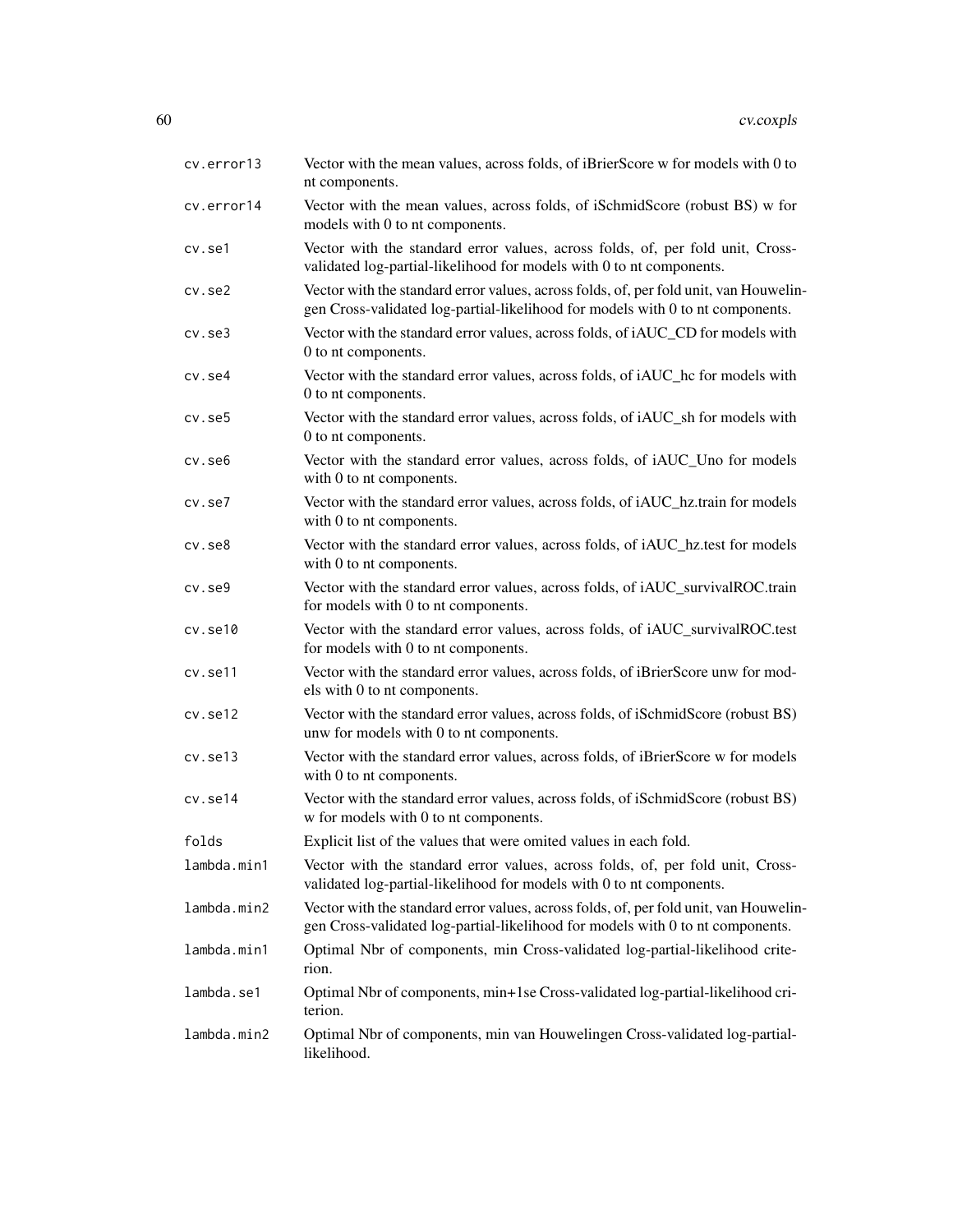#### cv.coxpls 61

| lambda.se2       | Optimal Nbr of components, min+1se van Houwelingen Cross-validated log-<br>partial-likelihood.                                                                                            |
|------------------|-------------------------------------------------------------------------------------------------------------------------------------------------------------------------------------------|
| lambda.min3      | Optimal Nbr of components, max iAUC_CD criterion.                                                                                                                                         |
| lambda.se3       | Optimal Nbr of components, max+1se iAUC_CD criterion.                                                                                                                                     |
| lambda.min4      | Optimal Nbr of components, max iAUC_hc criterion.                                                                                                                                         |
| lambda.se4       | Optimal Nbr of components, max+1se iAUC_hc criterion.                                                                                                                                     |
| lambda.min5      | Optimal Nbr of components, max iAUC_sh criterion.                                                                                                                                         |
| lambda.se5       | Optimal Nbr of components, max+1se iAUC_sh criterion.                                                                                                                                     |
| lambda.min6      | Optimal Nbr of components, max iAUC_Uno criterion.                                                                                                                                        |
| lambda.se6       | Optimal Nbr of components, max+1se iAUC_Uno criterion.                                                                                                                                    |
| lambda.min7      | Optimal Nbr of components, max iAUC_hz.train criterion.                                                                                                                                   |
| lambda.se7       | Optimal Nbr of components, max+1se iAUC_hz.train criterion.                                                                                                                               |
| lambda.min8      | Optimal Nbr of components, max iAUC_hz.test criterion.                                                                                                                                    |
| lambda.se8       | Optimal Nbr of components, max+1se iAUC_hz.test criterion.                                                                                                                                |
| lambda.min9      | Optimal Nbr of components, max iAUC_survivalROC.train criterion.                                                                                                                          |
| lambda.se9       | Optimal Nbr of components, max+1se iAUC_survivalROC.train criterion.                                                                                                                      |
| lambda.min10     | Optimal Nbr of components, max iAUC_survivalROC.test criterion.                                                                                                                           |
| lambda.se10      | Optimal Nbr of components, max+1se iAUC_survivalROC.test criterion.                                                                                                                       |
| lambda.min11     | Optimal Nbr of components, min iBrierScore unw criterion.                                                                                                                                 |
| lambda.se11      | Optimal Nbr of components, min+1se iBrierScore unw criterion.                                                                                                                             |
| lambda.min12     | Optimal Nbr of components, min iSchmidScore unw criterion.                                                                                                                                |
| lambda.se12      | Optimal Nbr of components, min+1se iSchmidScore unw criterion.                                                                                                                            |
| lambda.min13     | Optimal Nbr of components, min iBrierScore w criterion.                                                                                                                                   |
| lambda.se13      | Optimal Nbr of components, min+1se iBrierScore w criterion.                                                                                                                               |
| lambda.min14     | Optimal Nbr of components, min iSchmidScore w criterion.                                                                                                                                  |
| lambda.se14      | Optimal Nbr of components, min+1se iSchmidScore w criterion.                                                                                                                              |
| errormat1-14     | If details=TRUE, matrices with the error values for every folds across each of<br>the components and each of the criteria                                                                 |
| completed.cv1-14 |                                                                                                                                                                                           |
|                  | If details=TRUE, matrices with logical values for every folds across each of the<br>components and each of the criteria: TRUE if the computation was completed<br>and FALSE it is failed. |
| $All_$ indics    | All results of the functions that perform error computation, for each fold, each<br>component and error criterion.                                                                        |

## Author(s)

Frédéric Bertrand <frederic.bertrand@math.unistra.fr> <http://www-irma.u-strasbg.fr/~fbertran/>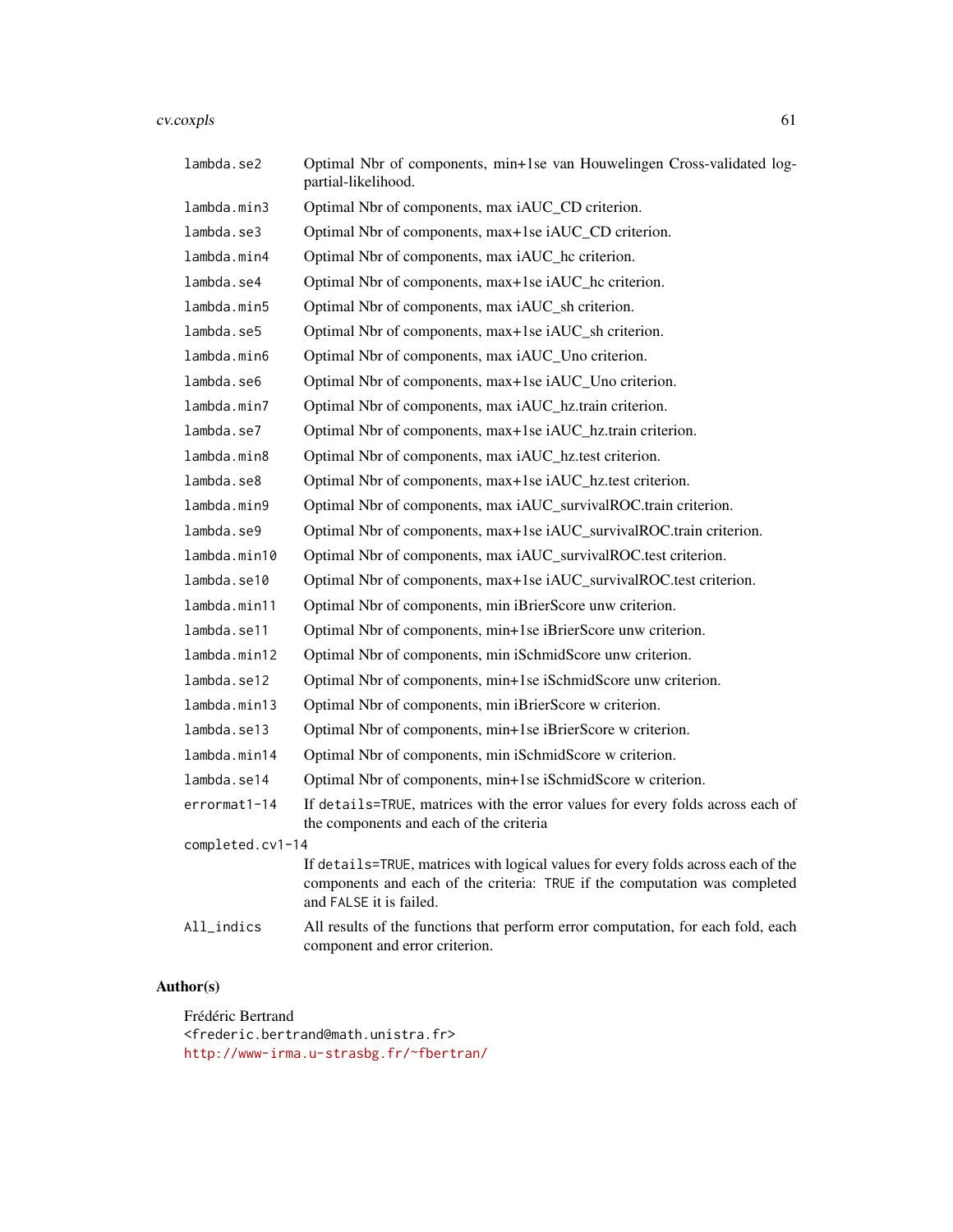#### References

plsRcox, Cox-Models in a high dimensional setting in R, Frederic Bertrand, Philippe Bastien, Nicolas Meyer and Myriam Maumy-Bertrand (2014). Proceedings of User2014!, Los Angeles, page 152.

Deviance residuals-based sparse PLS and sparse kernel PLS regression for censored data, Philippe Bastien, Frederic Bertrand, Nicolas Meyer and Myriam Maumy-Bertrand (2015), Bioinformatics, 31(3):397-404, doi:10.1093/bioinformatics/btu660.

Cross validating extensions of kernel, sparse or regular partial least squares regression models to censored data, Bertrand, F., Bastien, Ph. and Maumy-Bertrand, M. (2018), [https://arxiv.org/](https://arxiv.org/abs/1810.01005) [abs/1810.01005](https://arxiv.org/abs/1810.01005).

#### See Also

See Also [coxpls](#page-17-0)

#### Examples

```
data(micro.censure)
data(Xmicro.censure_compl_imp)
set.seed(123456)
X_train_micro <- apply((as.matrix(Xmicro.censure_compl_imp)),FUN="as.numeric",MARGIN=2)[1:80,]
X_train_micro_df <- data.frame(X_train_micro)
Y_train_micro <- micro.censure$survyear[1:80]
C_train_micro <- micro.censure$DC[1:80]
```

```
#Should be run with a higher value of nt (at least 10)
(cv.coxpls.res=cv.coxpls(list(x=X_train_micro,time=Y_train_micro,status=C_train_micro),nt=3))
```
cv.coxplsDR *Cross-validating a plsDR-Model*

#### Description

This function cross-validates [coxplsDR](#page-35-0) models.

#### Usage

```
cv.coxplsDR(
  data,
 method = c("efron", "breslow"),
 nfold = 5,
 nt = 10,plot.it = TRUE,
  se = TRUE,
```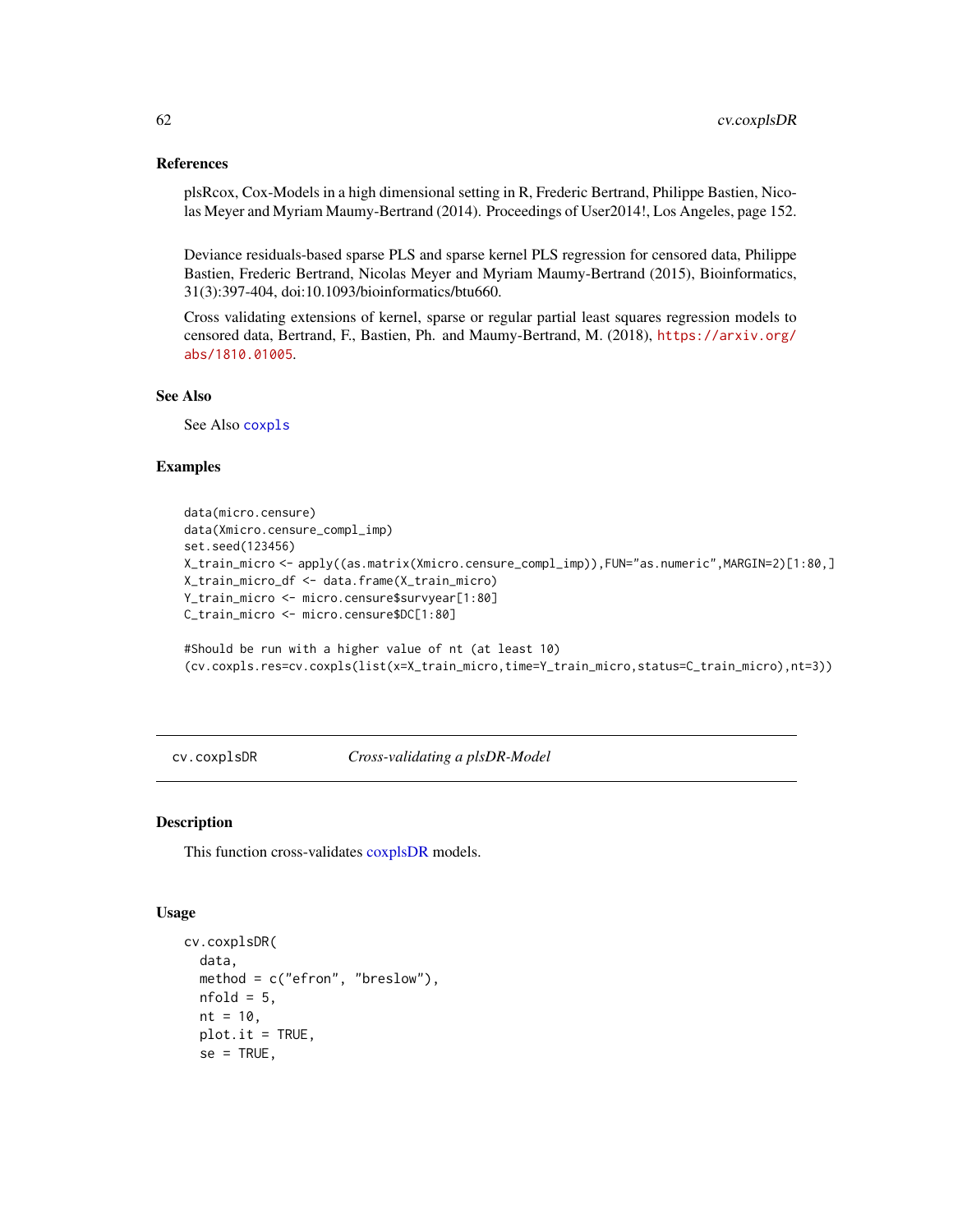## cv.coxplsDR 63

```
givefold,
 scaleX = TRUE,
 folddetails = FALSE,
 allCVcrit = FALSE,
 details = FALSE,
 namedataset = "data",
 save = FALSE,verbose = TRUE,
  ...
\mathcal{L}
```
## Arguments

| data        | A list of three items:                                                                                                                                                                                                                                                                 |
|-------------|----------------------------------------------------------------------------------------------------------------------------------------------------------------------------------------------------------------------------------------------------------------------------------------|
|             | • x the explanatory variables passed to coxplsDR's Xplan argument,<br>• time passed to coxplsDR's time argument,                                                                                                                                                                       |
|             | · status coxplsDR's status argument.                                                                                                                                                                                                                                                   |
| method      | A character string specifying the method for tie handling. If there are no tied<br>death times all the methods are equivalent. The Efron approximation is used as<br>the default here, it is more accurate when dealing with tied death times, and is<br>as efficient computationally. |
| nfold       | The number of folds to use to perform the cross-validation process.                                                                                                                                                                                                                    |
| nt          | The number of components to include in the model. It this is not supplied, 10<br>components are fitted.                                                                                                                                                                                |
| plot.it     | Shall the results be displayed on a plot?                                                                                                                                                                                                                                              |
| se          | Should standard errors be plotted?                                                                                                                                                                                                                                                     |
| givefold    | Explicit list of omited values in each fold can be provided using this argument.                                                                                                                                                                                                       |
| scaleX      | Shall the predictors be standardized?                                                                                                                                                                                                                                                  |
| folddetails | Should values and completion status for each folds be returned?                                                                                                                                                                                                                        |
| allCVcrit   | Should the other 13 CV criteria be evaled and returned?                                                                                                                                                                                                                                |
| details     | Should all results of the functions that perform error computations be returned?                                                                                                                                                                                                       |
| namedataset | Name to use to craft temporary results names                                                                                                                                                                                                                                           |
| save        | Should temporary results be saved?                                                                                                                                                                                                                                                     |
| verbose     | Should some CV details be displayed?                                                                                                                                                                                                                                                   |
| .           | Other arguments to pass to coxplsDR.                                                                                                                                                                                                                                                   |

## Details

It only computes the recommended iAUCSurvROC criterion. Set allCVcrit=TRUE to retrieve the 13 other ones.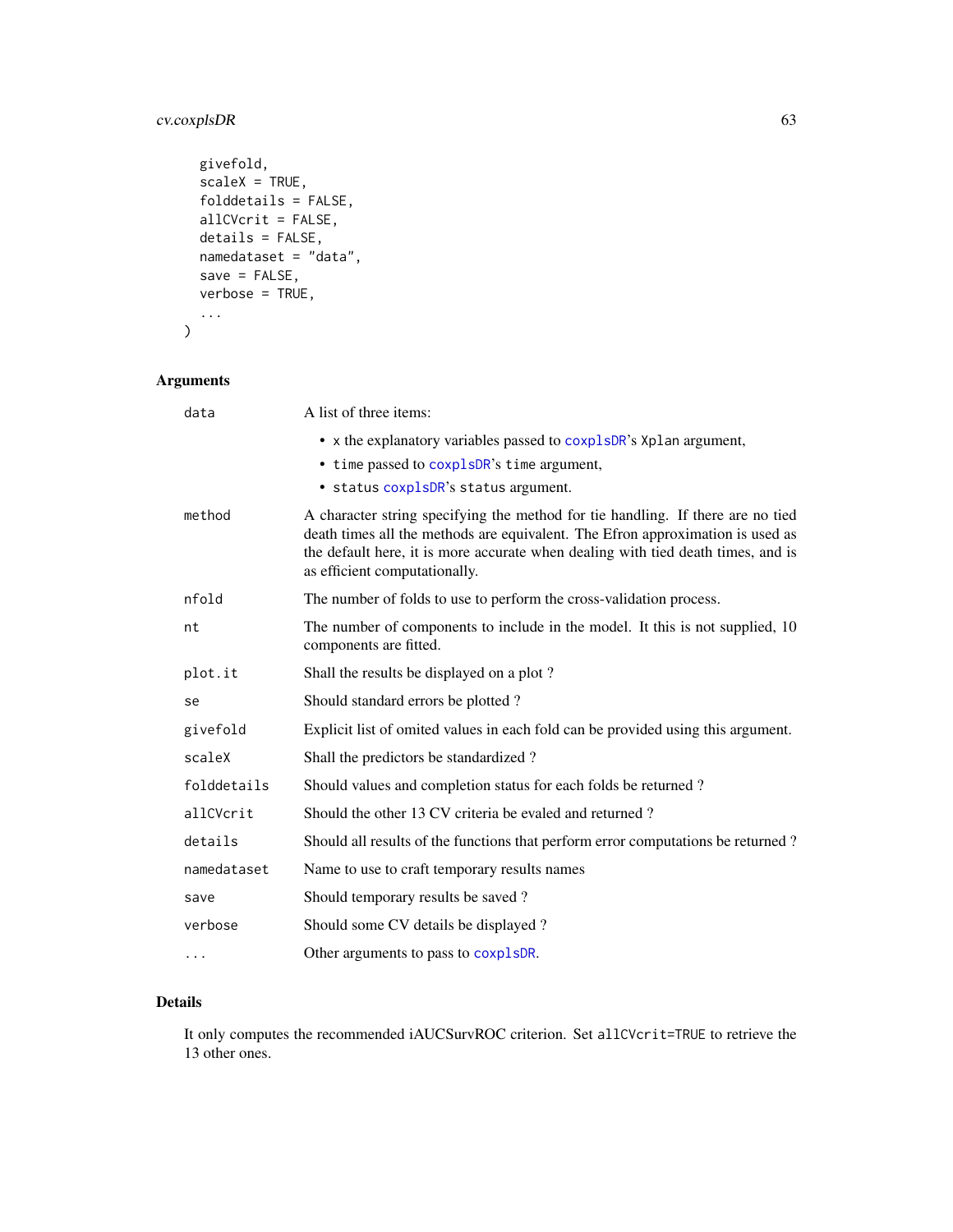| nt           | The number of components requested                                                                                                                                      |
|--------------|-------------------------------------------------------------------------------------------------------------------------------------------------------------------------|
| cv.error1    | Vector with the mean values, across folds, of, per fold unit, Cross-validated log-<br>partial-likelihood for models with 0 to nt components.                            |
| cv.error2    | Vector with the mean values, across folds, of, per fold unit, van Houwelingen<br>Cross-validated log-partial-likelihood for models with 0 to nt components.             |
| cv.error3    | Vector with the mean values, across folds, of iAUC_CD for models with 0 to nt<br>components.                                                                            |
| cv.error4    | Vector with the mean values, across folds, of iAUC_hc for models with 0 to nt<br>components.                                                                            |
| cv.error5    | Vector with the mean values, across folds, of iAUC_sh for models with 0 to nt<br>components.                                                                            |
| cv.error6    | Vector with the mean values, across folds, of iAUC_Uno for models with 0 to nt<br>components.                                                                           |
| cv.error7    | Vector with the mean values, across folds, of iAUC_hz.train for models with 0<br>to nt components.                                                                      |
| cv.error8    | Vector with the mean values, across folds, of iAUC_hz.test for models with 0 to<br>nt components.                                                                       |
| cv.error9    | Vector with the mean values, across folds, of iAUC_survivalROC.train for mod-<br>els with 0 to nt components.                                                           |
| cv.error10   | Vector with the mean values, across folds, of iAUC_survivalROC.test for models<br>with 0 to nt components.                                                              |
| cv.error11   | Vector with the mean values, across folds, of iBrierScore unw for models with<br>0 to nt components.                                                                    |
| cv.error12   | Vector with the mean values, across folds, of iSchmidScore (robust BS) unw for<br>models with 0 to nt components.                                                       |
| cv.error13   | Vector with the mean values, across folds, of iBrierScore w for models with 0 to<br>nt components.                                                                      |
| cv.error14   | Vector with the mean values, across folds, of iSchmidScore (robust BS) w for<br>models with 0 to nt components.                                                         |
| cv.se1       | Vector with the standard error values, across folds, of, per fold unit, Cross-<br>validated log-partial-likelihood for models with 0 to nt components.                  |
| $cv.$ se $2$ | Vector with the standard error values, across folds, of, per fold unit, van Houwelin-<br>gen Cross-validated log-partial-likelihood for models with 0 to nt components. |
| $cv.$ se $3$ | Vector with the standard error values, across folds, of iAUC_CD for models with<br>0 to nt components.                                                                  |
| cv.se4       | Vector with the standard error values, across folds, of iAUC_hc for models with<br>0 to nt components.                                                                  |
| cv.se5       | Vector with the standard error values, across folds, of iAUC_sh for models with<br>0 to nt components.                                                                  |
| cv.se6       | Vector with the standard error values, across folds, of iAUC_Uno for models<br>with 0 to nt components.                                                                 |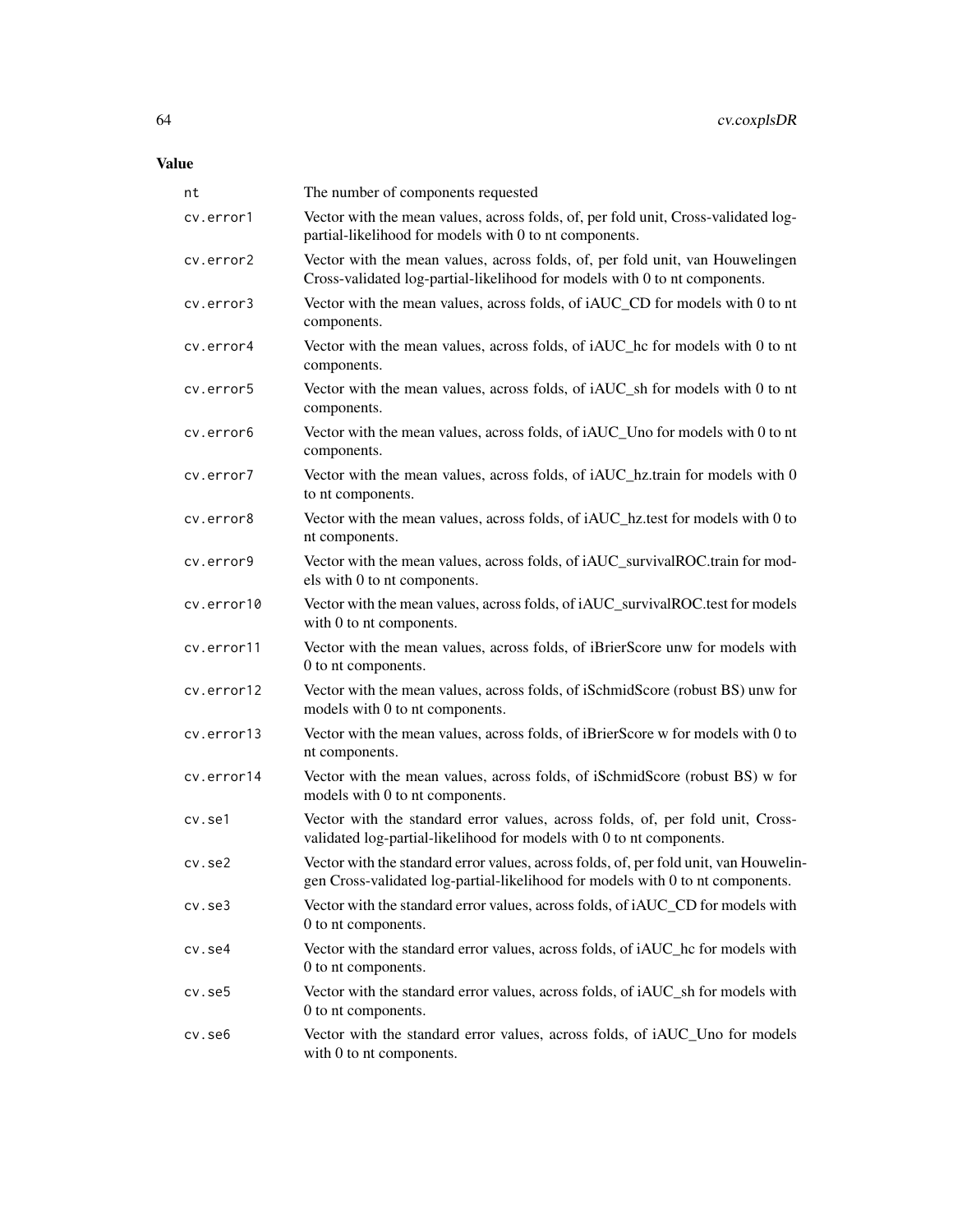# cv.coxplsDR 65

| $cv.$ se $7$ | Vector with the standard error values, across folds, of iAUC_hz.train for models<br>with 0 to nt components.                                                            |
|--------------|-------------------------------------------------------------------------------------------------------------------------------------------------------------------------|
| $cv.$ se $8$ | Vector with the standard error values, across folds, of iAUC_hz.test for models<br>with 0 to nt components.                                                             |
| $cv.$ se $9$ | Vector with the standard error values, across folds, of iAUC_survivalROC.train<br>for models with 0 to nt components.                                                   |
| cv.set10     | Vector with the standard error values, across folds, of iAUC_survivalROC.test<br>for models with 0 to nt components.                                                    |
| cv.se11      | Vector with the standard error values, across folds, of iBrierScore unw for mod-<br>els with 0 to nt components.                                                        |
| cv.set12     | Vector with the standard error values, across folds, of iSchmidScore (robust BS)<br>unw for models with 0 to nt components.                                             |
| cv.set13     | Vector with the standard error values, across folds, of iBrierScore w for models<br>with 0 to nt components.                                                            |
| cv.se14      | Vector with the standard error values, across folds, of iSchmidScore (robust BS)<br>w for models with 0 to nt components.                                               |
| folds        | Explicit list of the values that were omited values in each fold.                                                                                                       |
| lambda.min1  | Vector with the standard error values, across folds, of, per fold unit, Cross-<br>validated log-partial-likelihood for models with 0 to nt components.                  |
| lambda.min2  | Vector with the standard error values, across folds, of, per fold unit, van Houwelin-<br>gen Cross-validated log-partial-likelihood for models with 0 to nt components. |
| lambda.min1  | Optimal Nbr of components, min Cross-validated log-partial-likelihood crite-<br>rion.                                                                                   |
| lambda.se1   | Optimal Nbr of components, min+1se Cross-validated log-partial-likelihood cri-<br>terion.                                                                               |
| lambda.min2  | Optimal Nbr of components, min van Houwelingen Cross-validated log-partial-<br>likelihood.                                                                              |
| lambda.se2   | Optimal Nbr of components, min+1se van Houwelingen Cross-validated log-<br>partial-likelihood.                                                                          |
| lambda.min3  | Optimal Nbr of components, max iAUC_CD criterion.                                                                                                                       |
| lambda.se3   | Optimal Nbr of components, max+1se iAUC_CD criterion.                                                                                                                   |
| lambda.min4  | Optimal Nbr of components, max iAUC_hc criterion.                                                                                                                       |
| lambda.se4   | Optimal Nbr of components, max+1se iAUC_hc criterion.                                                                                                                   |
| lambda.min5  | Optimal Nbr of components, max iAUC_sh criterion.                                                                                                                       |
| lambda.se5   | Optimal Nbr of components, max+1se iAUC_sh criterion.                                                                                                                   |
| lambda.min6  | Optimal Nbr of components, max iAUC_Uno criterion.                                                                                                                      |
| lambda.se6   | Optimal Nbr of components, max+1se iAUC_Uno criterion.                                                                                                                  |
| lambda.min7  | Optimal Nbr of components, max iAUC_hz.train criterion.                                                                                                                 |
| lambda.se7   | Optimal Nbr of components, max+1se iAUC_hz.train criterion.                                                                                                             |
| lambda.min8  | Optimal Nbr of components, max iAUC_hz.test criterion.                                                                                                                  |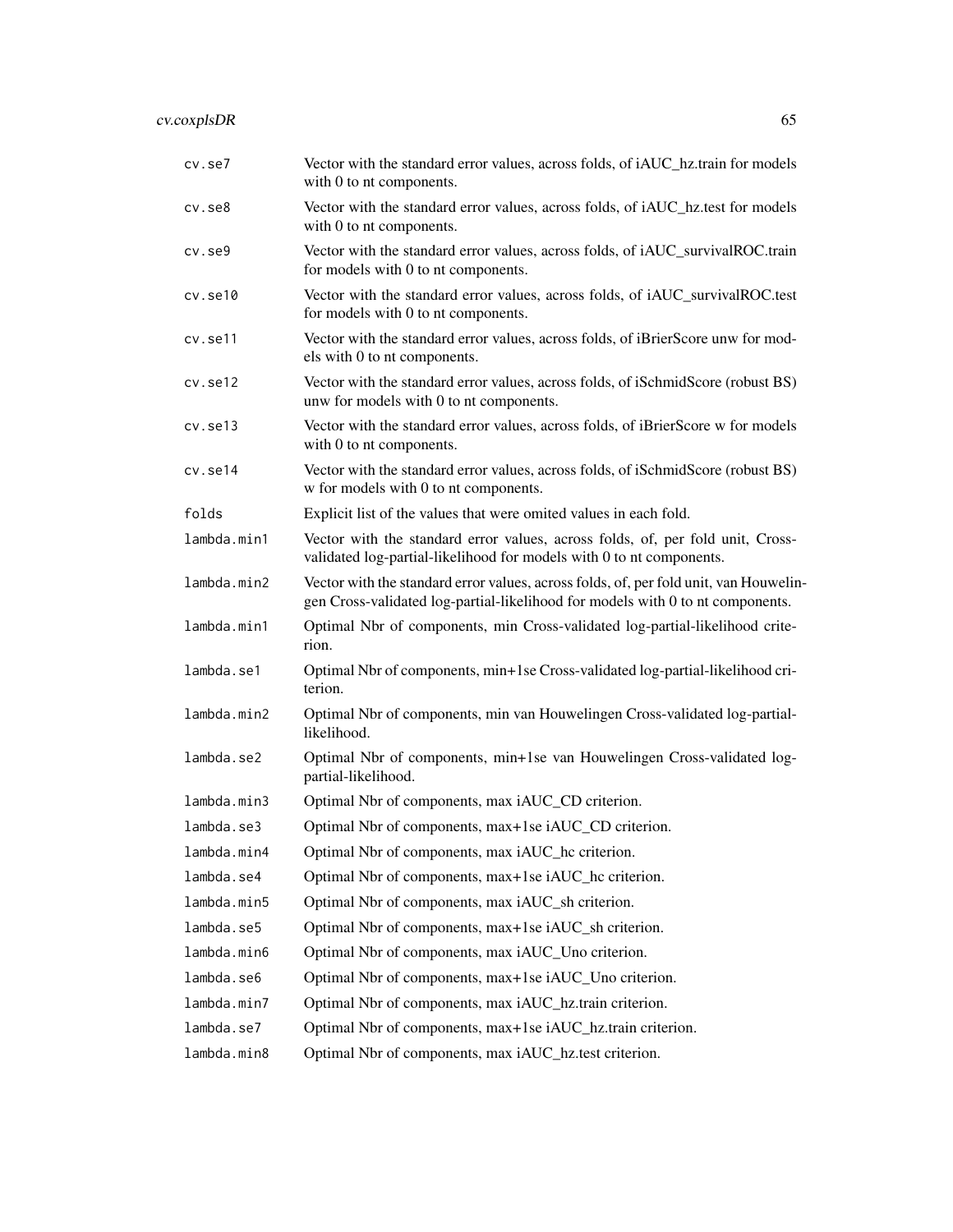| lambda.se8       | Optimal Nbr of components, max+1se iAUC_hz.test criterion.                                                                                                                                |
|------------------|-------------------------------------------------------------------------------------------------------------------------------------------------------------------------------------------|
| lambda.min9      | Optimal Nbr of components, max iAUC_survivalROC.train criterion.                                                                                                                          |
| lambda.se9       | Optimal Nbr of components, max+1se iAUC_survivalROC.train criterion.                                                                                                                      |
| lambda.min10     | Optimal Nbr of components, max iAUC_survivalROC.test criterion.                                                                                                                           |
| lambda.se10      | Optimal Nbr of components, max+1se iAUC_survivalROC.test criterion.                                                                                                                       |
| lambda.min11     | Optimal Nbr of components, min iBrierScore unw criterion.                                                                                                                                 |
| lambda.se11      | Optimal Nbr of components, min+1se iBrierScore unw criterion.                                                                                                                             |
| lambda.min12     | Optimal Nbr of components, min iSchmidScore unw criterion.                                                                                                                                |
| lambda.se12      | Optimal Nbr of components, min+1se iSchmidScore unw criterion.                                                                                                                            |
| lambda.min13     | Optimal Nbr of components, min iBrierScore w criterion.                                                                                                                                   |
| lambda.se13      | Optimal Nbr of components, min+1se iBrierScore w criterion.                                                                                                                               |
| lambda.min14     | Optimal Nbr of components, min iSchmidScore w criterion.                                                                                                                                  |
| lambda.se14      | Optimal Nbr of components, min+1se iSchmidScore w criterion.                                                                                                                              |
| errormat1-14     | If details=TRUE, matrices with the error values for every folds across each of<br>the components and each of the criteria                                                                 |
| completed.cv1-14 |                                                                                                                                                                                           |
|                  | If details=TRUE, matrices with logical values for every folds across each of the<br>components and each of the criteria: TRUE if the computation was completed<br>and FALSE it is failed. |
| All_indics       | All results of the functions that perform error computation, for each fold, each<br>component and error criterion.                                                                        |

## Author(s)

Frédéric Bertrand <frederic.bertrand@math.unistra.fr> <http://www-irma.u-strasbg.fr/~fbertran/>

## References

plsRcox, Cox-Models in a high dimensional setting in R, Frederic Bertrand, Philippe Bastien, Nicolas Meyer and Myriam Maumy-Bertrand (2014). Proceedings of User2014!, Los Angeles, page 152.

Deviance residuals-based sparse PLS and sparse kernel PLS regression for censored data, Philippe Bastien, Frederic Bertrand, Nicolas Meyer and Myriam Maumy-Bertrand (2015), Bioinformatics, 31(3):397-404, doi:10.1093/bioinformatics/btu660.

Cross validating extensions of kernel, sparse or regular partial least squares regression models to censored data, Bertrand, F., Bastien, Ph. and Maumy-Bertrand, M. (2018), [https://arxiv.org/](https://arxiv.org/abs/1810.01005) [abs/1810.01005](https://arxiv.org/abs/1810.01005).

## See Also

See Also [coxplsDR](#page-35-0)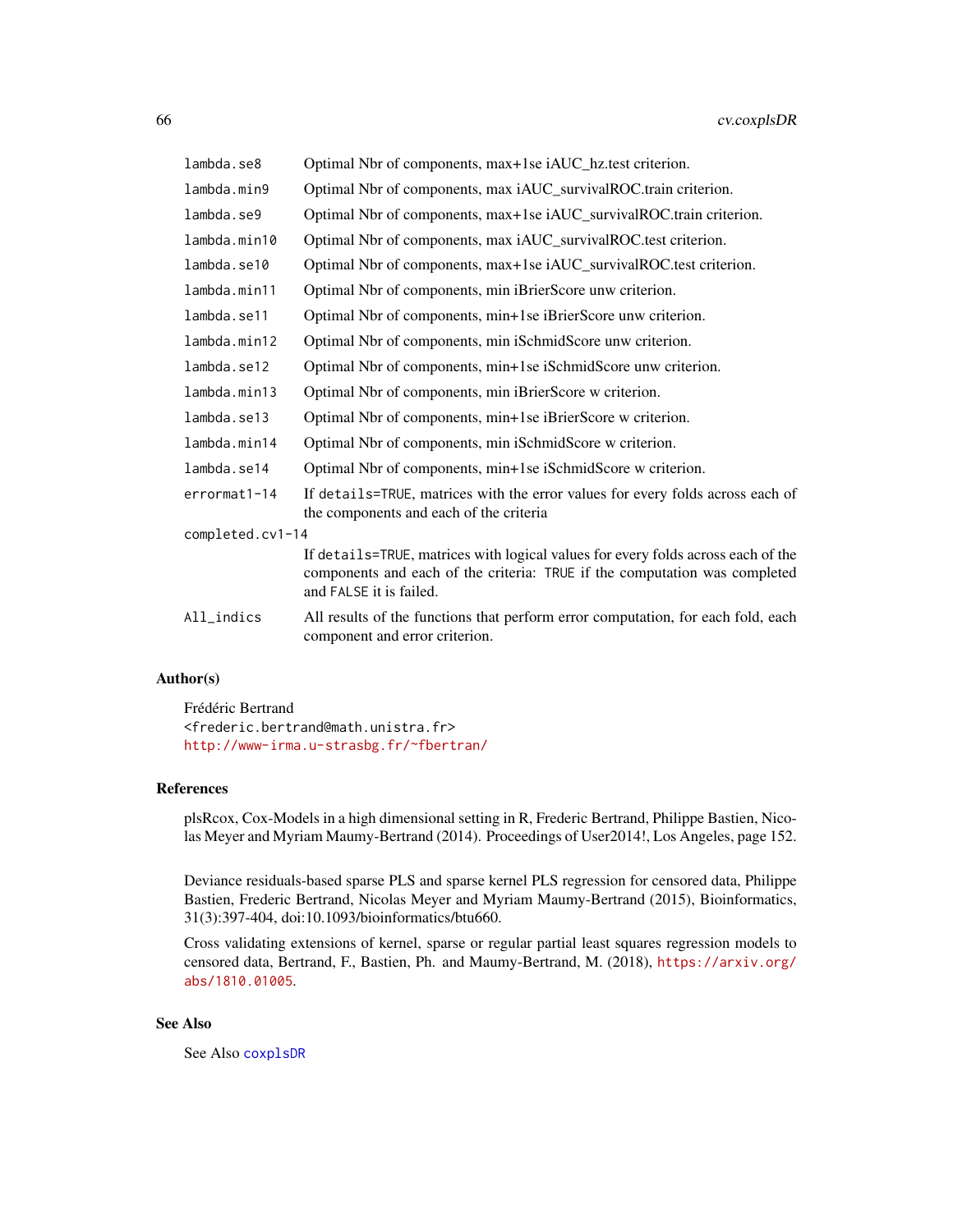## cv.coxsplsDR 67

## Examples

```
data(micro.censure)
data(Xmicro.censure_compl_imp)
set.seed(123456)
X_train_micro <- apply((as.matrix(Xmicro.censure_compl_imp)),FUN="as.numeric",MARGIN=2)[1:80,]
X_train_micro_df <- data.frame(X_train_micro)
Y_train_micro <- micro.censure$survyear[1:80]
C_train_micro <- micro.censure$DC[1:80]
#Should be run with a higher value of nt (at least 10)
(cv.coxplsDR.res=cv.coxplsDR(list(x=X_train_micro,time=Y_train_micro,status=C_train_micro),nt=3))
```
#### cv.coxsplsDR *Cross-validating a splsDR-Model*

#### Description

This function cross-validates [coxsplsDR](#page-39-0) models.

### Usage

```
cv.coxsplsDR(
  data,
  method = c("efron", "breslow"),
 nfold = 5,
 nt = 10,eta = 0.5,
 plot.it = TRUE,se = TRUE,givefold,
  scaleX = TRUE,scaleY = FALSE,
  folddetails = FALSE,
  allCVcrit = FALSE,
  details = FALSE,
  namedataset = "data",
  save = FALSE,
  verbose = TRUE,
  ...
```
)

#### Arguments

data A list of three items: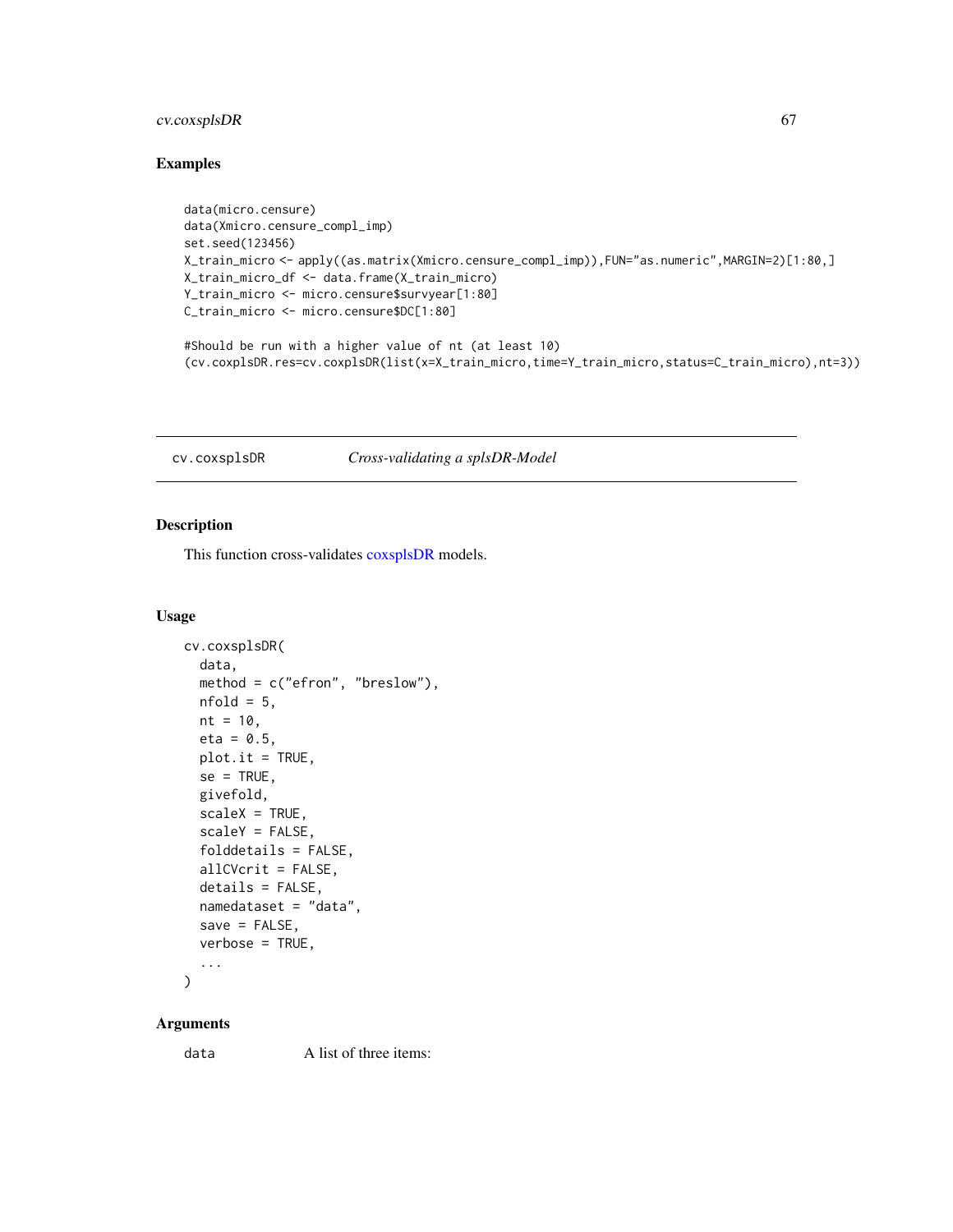|             | • x the explanatory variables passed to coxsplsDR's Xplan argument,                                                                                                                                                                                                                    |
|-------------|----------------------------------------------------------------------------------------------------------------------------------------------------------------------------------------------------------------------------------------------------------------------------------------|
|             | • time passed to coxsplsDR's time argument,                                                                                                                                                                                                                                            |
|             | · status coxsplsDR's status argument.                                                                                                                                                                                                                                                  |
| method      | A character string specifying the method for tie handling. If there are no tied<br>death times all the methods are equivalent. The Efron approximation is used as<br>the default here, it is more accurate when dealing with tied death times, and is<br>as efficient computationally. |
| nfold       | The number of folds to use to perform the cross-validation process.                                                                                                                                                                                                                    |
| nt          | The number of components to include in the model. It this is not supplied, 10<br>components are fitted.                                                                                                                                                                                |
| eta         | Thresholding parameter. eta should be between 0 and 1.                                                                                                                                                                                                                                 |
| plot.it     | Shall the results be displayed on a plot?                                                                                                                                                                                                                                              |
| se          | Should standard errors be plotted?                                                                                                                                                                                                                                                     |
| givefold    | Explicit list of omited values in each fold can be provided using this argument.                                                                                                                                                                                                       |
| scaleX      | Shall the predictors be standardized?                                                                                                                                                                                                                                                  |
| scaleY      | Should the time values be standardized?                                                                                                                                                                                                                                                |
| folddetails | Should values and completion status for each folds be returned?                                                                                                                                                                                                                        |
| allCVcrit   | Should the other 13 CV criteria be evaled and returned?                                                                                                                                                                                                                                |
| details     | Should all results of the functions that perform error computations be returned?                                                                                                                                                                                                       |
| namedataset | Name to use to craft temporary results names                                                                                                                                                                                                                                           |
| save        | Should temporary results be saved?                                                                                                                                                                                                                                                     |
| verbose     | Should some CV details be displayed?                                                                                                                                                                                                                                                   |
| .           | Other arguments to pass to coxsplsDR.                                                                                                                                                                                                                                                  |

## Details

It only computes the recommended iAUCSurvROC criterion. Set allCVcrit=TRUE to retrieve the 13 other ones.

## Value

| nt        | The number of components requested                                                                                                                          |
|-----------|-------------------------------------------------------------------------------------------------------------------------------------------------------------|
| cv.error1 | Vector with the mean values, across folds, of, per fold unit, Cross-validated log-<br>partial-likelihood for models with 0 to nt components.                |
| cv.error2 | Vector with the mean values, across folds, of, per fold unit, van Houwelingen<br>Cross-validated log-partial-likelihood for models with 0 to nt components. |
| cy.error3 | Vector with the mean values, across folds, of iAUC_CD for models with 0 to nt<br>components.                                                                |
| cv.error4 | Vector with the mean values, across folds, of <i>iAUC</i> hc for models with 0 to nt<br>components.                                                         |
| cv.error5 | Vector with the mean values, across folds, of iAUC_sh for models with 0 to nt<br>components.                                                                |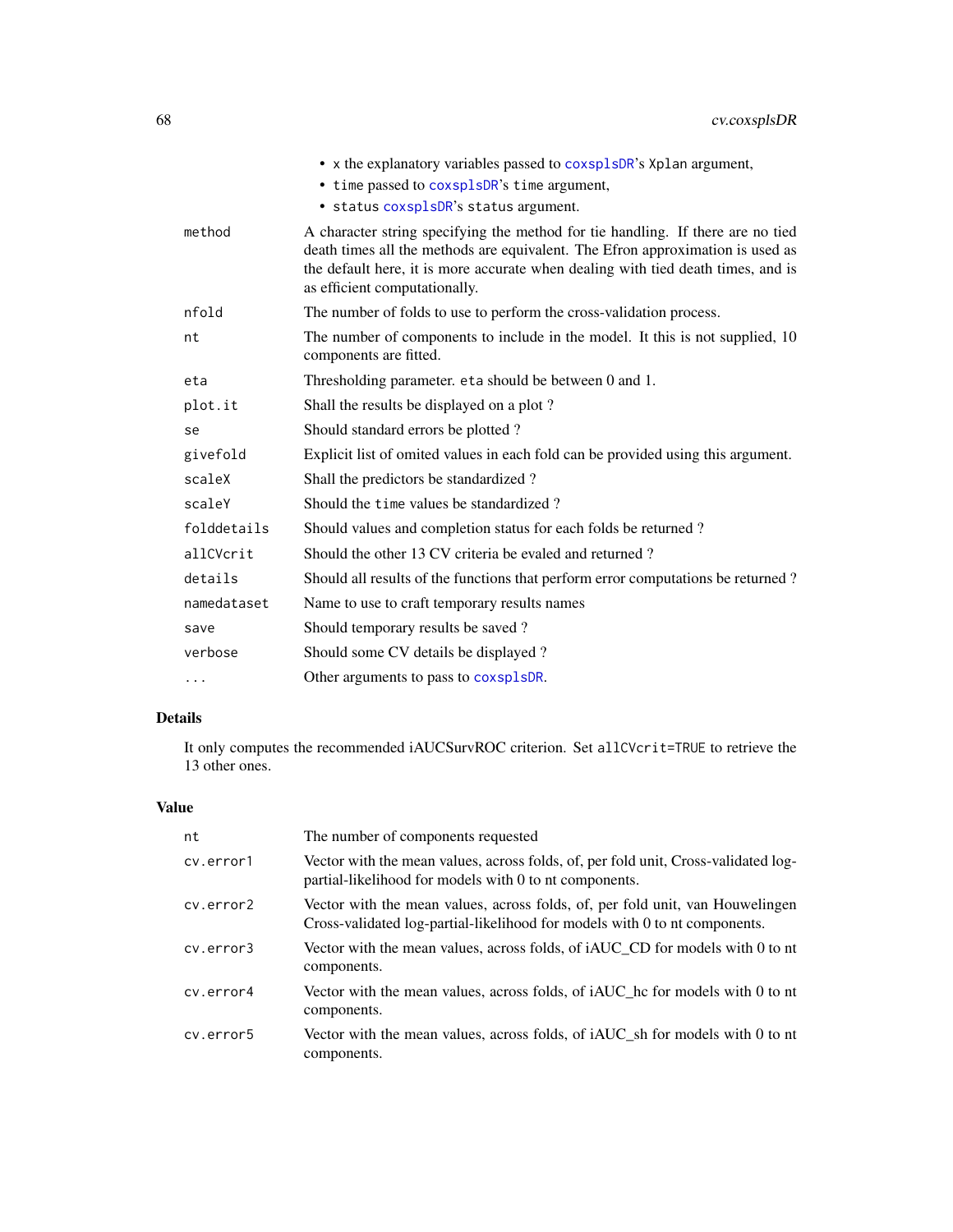### cv.coxsplsDR 69

cv.error6 Vector with the mean values, across folds, of iAUC\_Uno for models with 0 to nt components. cv.error7 Vector with the mean values, across folds, of iAUC\_hz.train for models with 0 to nt components. cv.error8 Vector with the mean values, across folds, of iAUC\_hz.test for models with 0 to nt components. cv.error9 Vector with the mean values, across folds, of iAUC\_survivalROC.train for models with 0 to nt components. cv.error10 Vector with the mean values, across folds, of iAUC\_survivalROC.test for models with 0 to nt components. cv.error11 Vector with the mean values, across folds, of iBrierScore unw for models with 0 to nt components. cv.error12 Vector with the mean values, across folds, of iSchmidScore (robust BS) unw for models with 0 to nt components. cv.error13 Vector with the mean values, across folds, of iBrierScore w for models with 0 to nt components. cv.error14 Vector with the mean values, across folds, of iSchmidScore (robust BS) w for models with 0 to nt components. cv.se1 Vector with the standard error values, across folds, of, per fold unit, Crossvalidated log-partial-likelihood for models with 0 to nt components. cv.se2 Vector with the standard error values, across folds, of, per fold unit, van Houwelingen Cross-validated log-partial-likelihood for models with 0 to nt components. cv.se3 Vector with the standard error values, across folds, of iAUC\_CD for models with 0 to nt components. cv.se4 Vector with the standard error values, across folds, of iAUC\_hc for models with 0 to nt components. cv.se5 Vector with the standard error values, across folds, of iAUC\_sh for models with 0 to nt components. cv.se6 Vector with the standard error values, across folds, of iAUC\_Uno for models with 0 to nt components. cv.se7 Vector with the standard error values, across folds, of iAUC\_hz.train for models with 0 to nt components. cv.se8 Vector with the standard error values, across folds, of iAUC\_hz.test for models with 0 to nt components. cv.se9 Vector with the standard error values, across folds, of iAUC\_survivalROC.train for models with 0 to nt components. cv.se10 Vector with the standard error values, across folds, of iAUC\_survivalROC.test for models with 0 to nt components. cv.se11 Vector with the standard error values, across folds, of iBrierScore unw for models with 0 to nt components. cv.se12 Vector with the standard error values, across folds, of iSchmidScore (robust BS) unw for models with 0 to nt components.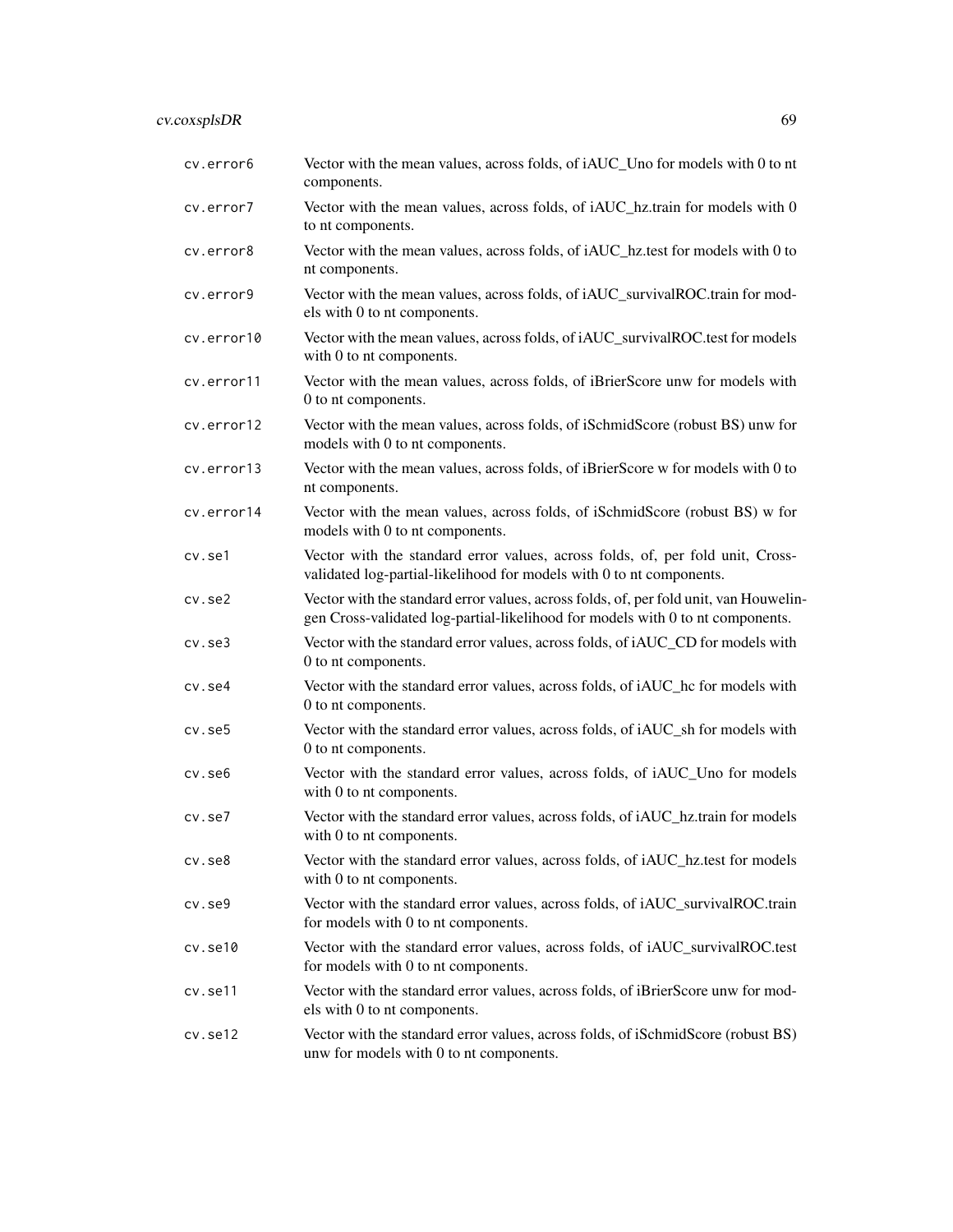| cv.se13      | Vector with the standard error values, across folds, of iBrierScore w for models<br>with 0 to nt components.                                                            |
|--------------|-------------------------------------------------------------------------------------------------------------------------------------------------------------------------|
| cv.set14     | Vector with the standard error values, across folds, of iSchmidScore (robust BS)<br>w for models with 0 to nt components.                                               |
| folds        | Explicit list of the values that were omited values in each fold.                                                                                                       |
| lambda.min1  | Vector with the standard error values, across folds, of, per fold unit, Cross-<br>validated log-partial-likelihood for models with 0 to nt components.                  |
| lambda.min2  | Vector with the standard error values, across folds, of, per fold unit, van Houwelin-<br>gen Cross-validated log-partial-likelihood for models with 0 to nt components. |
| lambda.min1  | Optimal Nbr of components, min Cross-validated log-partial-likelihood crite-<br>rion.                                                                                   |
| lambda.se1   | Optimal Nbr of components, min+1se Cross-validated log-partial-likelihood cri-<br>terion.                                                                               |
| lambda.min2  | Optimal Nbr of components, min van Houwelingen Cross-validated log-partial-<br>likelihood.                                                                              |
| lambda.se2   | Optimal Nbr of components, min+1se van Houwelingen Cross-validated log-<br>partial-likelihood.                                                                          |
| lambda.min3  | Optimal Nbr of components, max iAUC_CD criterion.                                                                                                                       |
| lambda.se3   | Optimal Nbr of components, max+1se iAUC_CD criterion.                                                                                                                   |
| lambda.min4  | Optimal Nbr of components, max iAUC_hc criterion.                                                                                                                       |
| lambda.se4   | Optimal Nbr of components, max+1se iAUC_hc criterion.                                                                                                                   |
| lambda.min5  | Optimal Nbr of components, max iAUC_sh criterion.                                                                                                                       |
| lambda.se5   | Optimal Nbr of components, max+1se iAUC_sh criterion.                                                                                                                   |
| lambda.min6  | Optimal Nbr of components, max iAUC_Uno criterion.                                                                                                                      |
| lambda.se6   | Optimal Nbr of components, max+1se iAUC_Uno criterion.                                                                                                                  |
| lambda.min7  | Optimal Nbr of components, max iAUC_hz.train criterion.                                                                                                                 |
| lambda.se7   | Optimal Nbr of components, max+1se iAUC_hz.train criterion.                                                                                                             |
| lambda.min8  | Optimal Nbr of components, max iAUC_hz.test criterion.                                                                                                                  |
| lambda.se8   | Optimal Nbr of components, max+1se iAUC_hz.test criterion.                                                                                                              |
| lambda.min9  | Optimal Nbr of components, max iAUC_survivalROC.train criterion.                                                                                                        |
| lambda.se9   | Optimal Nbr of components, max+1se iAUC_survivalROC.train criterion.                                                                                                    |
| lambda.min10 | Optimal Nbr of components, max iAUC_survivalROC.test criterion.                                                                                                         |
| lambda.se10  | Optimal Nbr of components, max+1se iAUC_survivalROC.test criterion.                                                                                                     |
| lambda.min11 | Optimal Nbr of components, min iBrierScore unw criterion.                                                                                                               |
| lambda.se11  | Optimal Nbr of components, min+1se iBrierScore unw criterion.                                                                                                           |
| lambda.min12 | Optimal Nbr of components, min iSchmidScore unw criterion.                                                                                                              |
| lambda.se12  | Optimal Nbr of components, min+1se iSchmidScore unw criterion.                                                                                                          |
| lambda.min13 | Optimal Nbr of components, min iBrierScore w criterion.                                                                                                                 |
| lambda.se13  | Optimal Nbr of components, min+1se iBrierScore w criterion.                                                                                                             |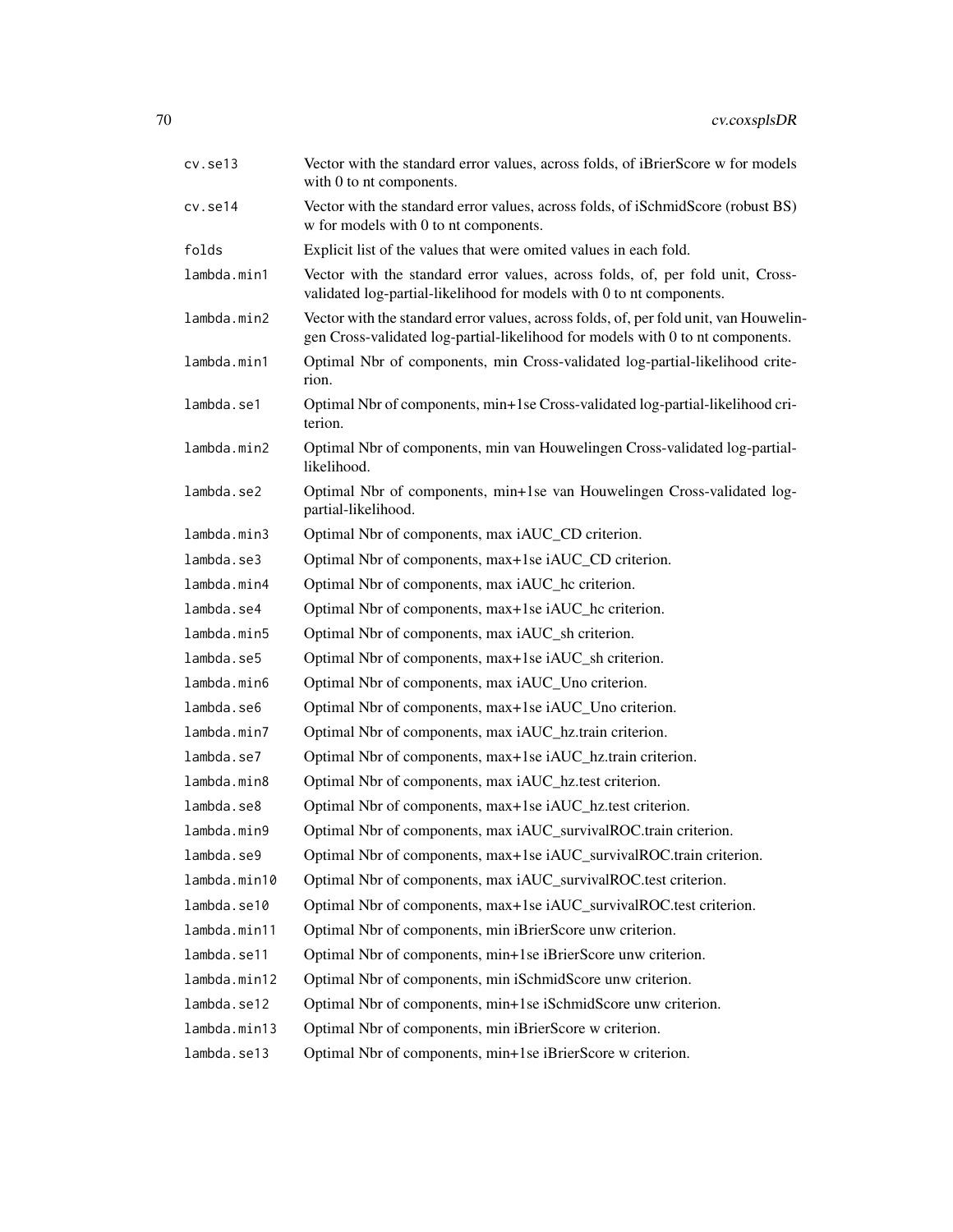### cv.coxsplsDR 71

| lambda.min14     | Optimal Nbr of components, min iSchmidScore w criterion.                                                                                                                                  |
|------------------|-------------------------------------------------------------------------------------------------------------------------------------------------------------------------------------------|
| lambda.se14      | Optimal Nbr of components, min+1se iSchmidScore w criterion.                                                                                                                              |
| $errormat1-14$   | If details=TRUE, matrices with the error values for every folds across each of<br>the components and each of the criteria                                                                 |
| completed.cv1-14 |                                                                                                                                                                                           |
|                  | If details=TRUE, matrices with logical values for every folds across each of the<br>components and each of the criteria: TRUE if the computation was completed<br>and FALSE it is failed. |
| All_indics       | All results of the functions that perform error computation, for each fold, each<br>component and error criterion.                                                                        |

## Author(s)

Frédéric Bertrand <frederic.bertrand@math.unistra.fr> <http://www-irma.u-strasbg.fr/~fbertran/>

#### References

plsRcox, Cox-Models in a high dimensional setting in R, Frederic Bertrand, Philippe Bastien, Nicolas Meyer and Myriam Maumy-Bertrand (2014). Proceedings of User2014!, Los Angeles, page 152.

Deviance residuals-based sparse PLS and sparse kernel PLS regression for censored data, Philippe Bastien, Frederic Bertrand, Nicolas Meyer and Myriam Maumy-Bertrand (2015), Bioinformatics, 31(3):397-404, doi:10.1093/bioinformatics/btu660.

Cross validating extensions of kernel, sparse or regular partial least squares regression models to censored data, Bertrand, F., Bastien, Ph. and Maumy-Bertrand, M. (2018), [https://arxiv.org/](https://arxiv.org/abs/1810.01005) [abs/1810.01005](https://arxiv.org/abs/1810.01005).

#### See Also

See Also [coxsplsDR](#page-39-0)

#### Examples

```
data(micro.censure)
data(Xmicro.censure_compl_imp)
set.seed(123456)
X_train_micro <- apply((as.matrix(Xmicro.censure_compl_imp)),FUN="as.numeric",MARGIN=2)[1:80,]
X_train_micro_df <- data.frame(X_train_micro)
Y_train_micro <- micro.censure$survyear[1:80]
C_train_micro <- micro.censure$DC[1:80]
```

```
#Should be run with a higher value of nt (at least 10) and a grid of eta
(cv.coxsplsDR.res=cv.coxsplsDR(list(x=X_train_micro,time=Y_train_micro,
status=C_train_micro),nt=3,eta=.1))
```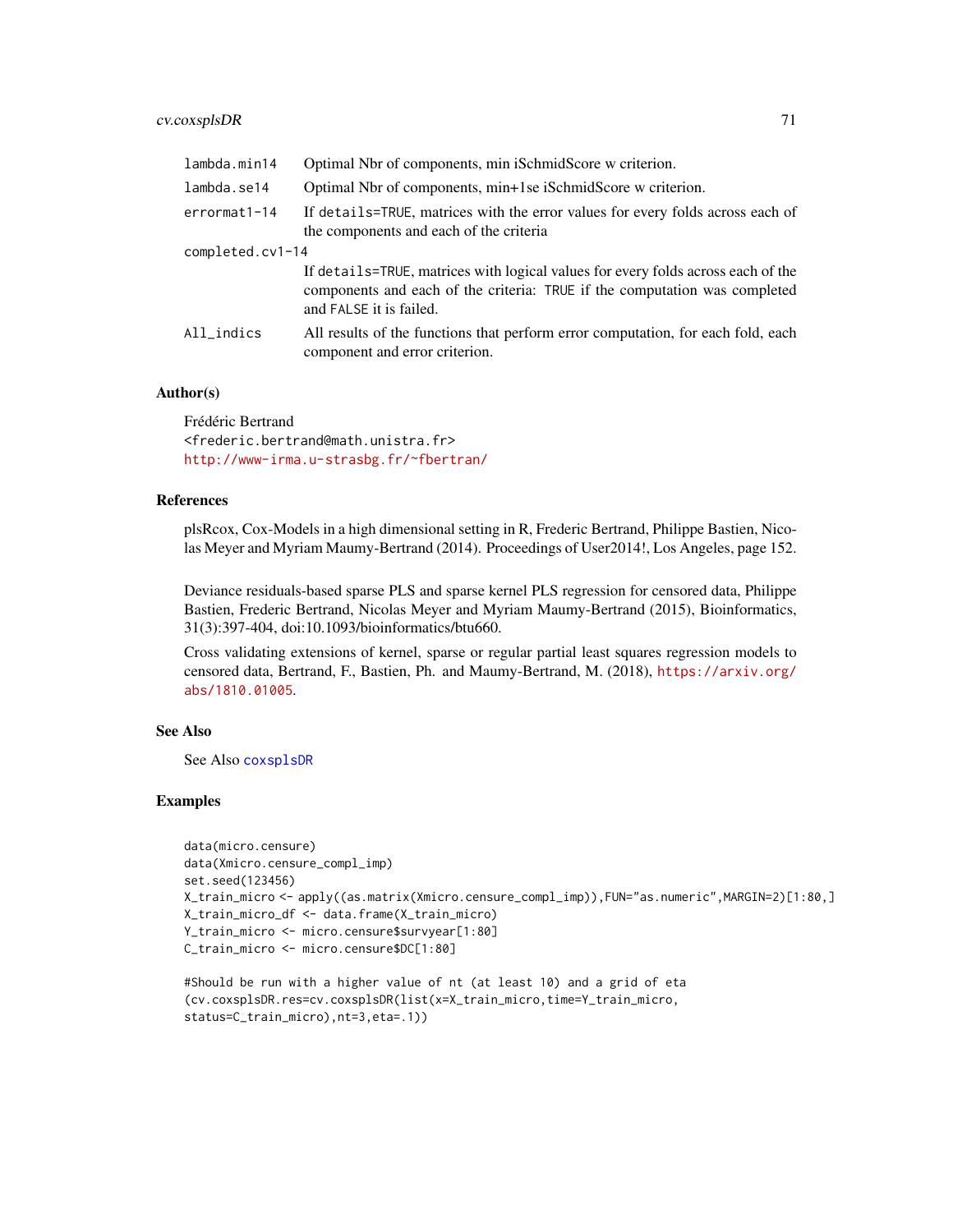## Description

This function cross-validates [larsDR\\_coxph](#page-87-0) models.

## Usage

```
cv.larsDR(
  data,
  method = c("efron", "breslow"),
  nfold = 5,
  fraction = seq(0, 1, length = 100),
  plot.it = TRUE,
  se = TRUE,givefold,
  scaleX = TRUE,
  scaleY = FALSE,
  folddetails = FALSE,
  allCVcrit = FALSE,
  details = FALSE,
  namedataset = "data",
  save = FALSE,
  verbose = TRUE,
  ...
)
```
## Arguments

| data     | A list of three items:                                                                                                                                                                                                                                                                 |
|----------|----------------------------------------------------------------------------------------------------------------------------------------------------------------------------------------------------------------------------------------------------------------------------------------|
|          | • x the explanatory variables passed to larsDR_coxph's Xplan argument,                                                                                                                                                                                                                 |
|          | • time passed to larsDR_coxph's time argument,                                                                                                                                                                                                                                         |
|          | • status larsDR_coxph's status argument.                                                                                                                                                                                                                                               |
| method   | A character string specifying the method for tie handling. If there are no tied<br>death times all the methods are equivalent. The Efron approximation is used as<br>the default here, it is more accurate when dealing with tied death times, and is<br>as efficient computationally. |
| nfold    | The number of folds to use to perform the cross-validation process.                                                                                                                                                                                                                    |
| fraction | L1 norm fraction.                                                                                                                                                                                                                                                                      |
| plot.it  | Shall the results be displayed on a plot?                                                                                                                                                                                                                                              |
| se       | Should standard errors be plotted?                                                                                                                                                                                                                                                     |
| givefold | Explicit list of omited values in each fold can be provided using this argument.                                                                                                                                                                                                       |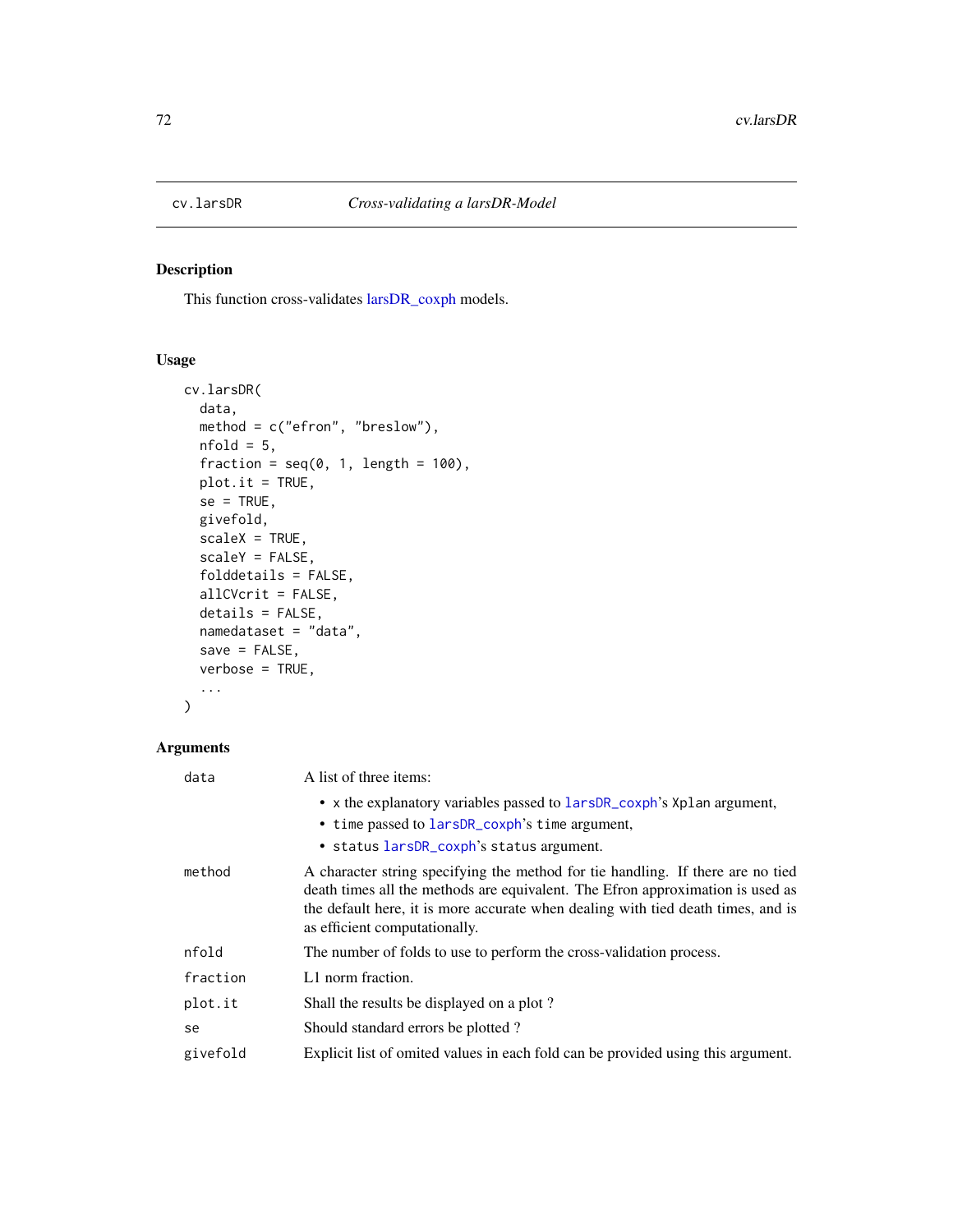### <span id="page-72-0"></span>cv.larsDR 73

| scaleX      | Shall the predictors be standardized?                                            |
|-------------|----------------------------------------------------------------------------------|
| scaleY      | Should the time values be standardized?                                          |
| folddetails | Should values and completion status for each folds be returned?                  |
| allCVcrit   | Should the other 13 CV criteria be evaled and returned?                          |
| details     | Should all results of the functions that perform error computations be returned? |
| namedataset | Name to use to craft temporary results names                                     |
| save        | Should temporary results be saved?                                               |
| verbose     | Should some CV details be displayed?                                             |
| $\ddotsc$   | Other arguments to pass to larsDR_coxph.                                         |

# Details

It only computes the recommended van Houwelingen CV partial likelihood criterion criterion. Set allCVcrit=TRUE to retrieve the 13 other ones.

# Value

| nt         | The number of components requested                                                                                                                          |
|------------|-------------------------------------------------------------------------------------------------------------------------------------------------------------|
| cv.error1  | Vector with the mean values, across folds, of, per fold unit, Cross-validated log-<br>partial-likelihood for models with 0 to nt components.                |
| cv.error2  | Vector with the mean values, across folds, of, per fold unit, van Houwelingen<br>Cross-validated log-partial-likelihood for models with 0 to nt components. |
| cv.error3  | Vector with the mean values, across folds, of iAUC_CD for models with 0 to nt<br>components.                                                                |
| cv.error4  | Vector with the mean values, across folds, of iAUC_hc for models with 0 to nt<br>components.                                                                |
| cv.error5  | Vector with the mean values, across folds, of iAUC_sh for models with 0 to nt<br>components.                                                                |
| cv.error6  | Vector with the mean values, across folds, of iAUC_Uno for models with 0 to nt<br>components.                                                               |
| cv.error7  | Vector with the mean values, across folds, of iAUC_hz.train for models with 0<br>to nt components.                                                          |
| cv.error8  | Vector with the mean values, across folds, of iAUC_hz.test for models with 0 to<br>nt components.                                                           |
| cv.error9  | Vector with the mean values, across folds, of iAUC_survivalROC.train for mod-<br>els with 0 to nt components.                                               |
| cv.error10 | Vector with the mean values, across folds, of iAUC_survivalROC.test for models<br>with 0 to nt components.                                                  |
| cv.error11 | Vector with the mean values, across folds, of iBrierScore unw for models with<br>0 to nt components.                                                        |
| cv.error12 | Vector with the mean values, across folds, of iSchmidScore (robust BS) unw for<br>models with 0 to nt components.                                           |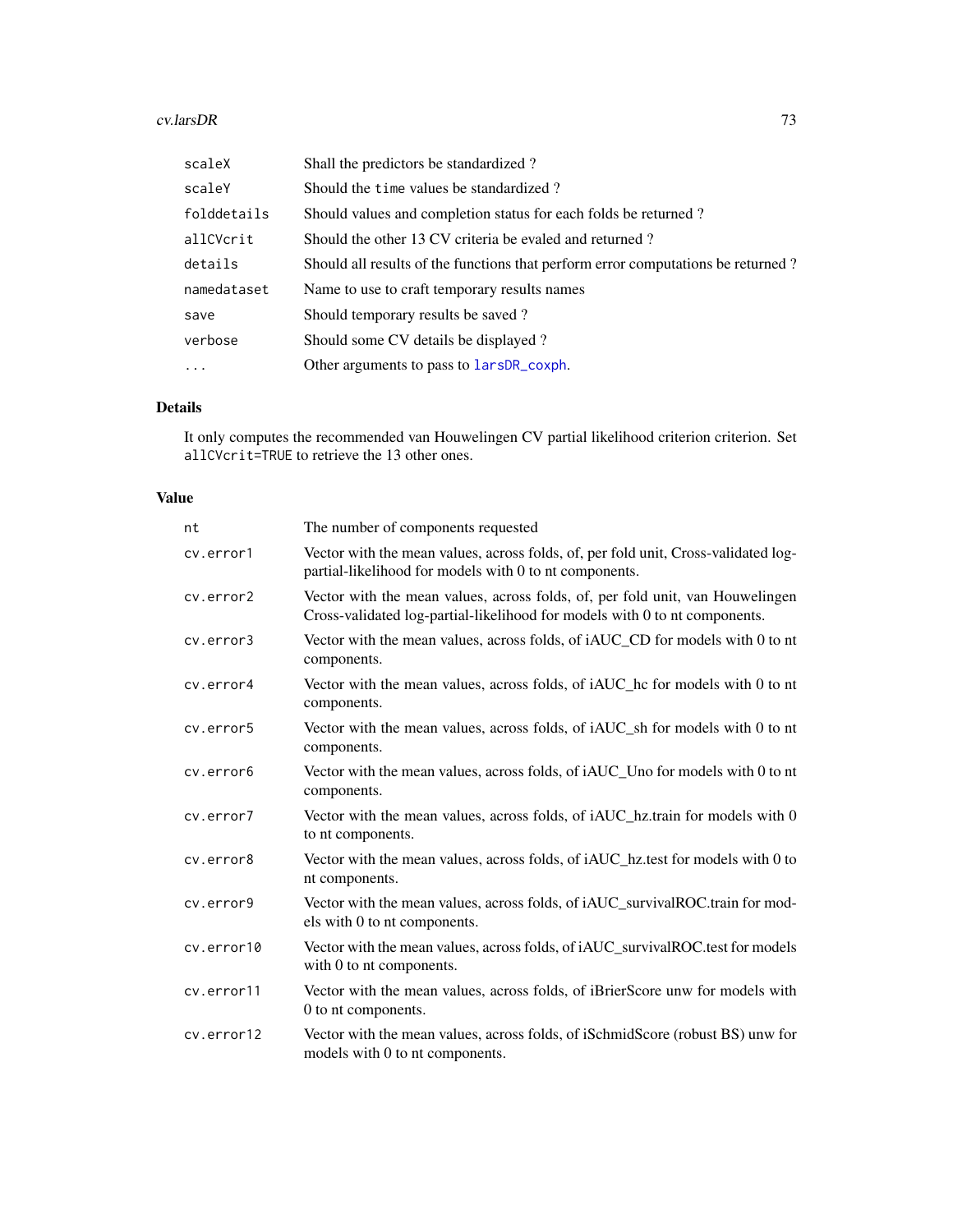| cv.error13   | Vector with the mean values, across folds, of iBrierScore w for models with 0 to<br>nt components.                                                                      |
|--------------|-------------------------------------------------------------------------------------------------------------------------------------------------------------------------|
| cv.error14   | Vector with the mean values, across folds, of iSchmidScore (robust BS) w for<br>models with 0 to nt components.                                                         |
| cv.set1      | Vector with the standard error values, across folds, of, per fold unit, Cross-<br>validated log-partial-likelihood for models with 0 to nt components.                  |
| $cv.$ se $2$ | Vector with the standard error values, across folds, of, per fold unit, van Houwelin-<br>gen Cross-validated log-partial-likelihood for models with 0 to nt components. |
| $cv.$ se $3$ | Vector with the standard error values, across folds, of iAUC_CD for models with<br>0 to nt components.                                                                  |
| cv.se4       | Vector with the standard error values, across folds, of iAUC_hc for models with<br>0 to nt components.                                                                  |
| cv.se5       | Vector with the standard error values, across folds, of iAUC_sh for models with<br>0 to nt components.                                                                  |
| cv.se6       | Vector with the standard error values, across folds, of iAUC_Uno for models<br>with 0 to nt components.                                                                 |
| cv.se7       | Vector with the standard error values, across folds, of iAUC_hz.train for models<br>with 0 to nt components.                                                            |
| $cv.$ se $8$ | Vector with the standard error values, across folds, of iAUC_hz.test for models<br>with 0 to nt components.                                                             |
| $cv.$ se $9$ | Vector with the standard error values, across folds, of iAUC_survivalROC.train<br>for models with 0 to nt components.                                                   |
| cv.set10     | Vector with the standard error values, across folds, of iAUC_survivalROC.test<br>for models with 0 to nt components.                                                    |
| cv.se11      | Vector with the standard error values, across folds, of iBrierScore unw for mod-<br>els with 0 to nt components.                                                        |
| cv.set12     | Vector with the standard error values, across folds, of iSchmidScore (robust BS)<br>unw for models with 0 to nt components.                                             |
| cv.se13      | Vector with the standard error values, across folds, of iBrierScore w for models<br>with 0 to nt components.                                                            |
| cv.se14      | Vector with the standard error values, across folds, of iSchmidScore (robust BS)<br>w for models with 0 to nt components.                                               |
| folds        | Explicit list of the values that were omited values in each fold.                                                                                                       |
| lambda.min1  | Vector with the standard error values, across folds, of, per fold unit, Cross-<br>validated log-partial-likelihood for models with 0 to nt components.                  |
| lambda.min2  | Vector with the standard error values, across folds, of, per fold unit, van Houwelin-<br>gen Cross-validated log-partial-likelihood for models with 0 to nt components. |
| lambda.min1  | Optimal Nbr of components, min Cross-validated log-partial-likelihood crite-<br>rion.                                                                                   |
| lambda.se1   | Optimal Nbr of components, min+1se Cross-validated log-partial-likelihood cri-<br>terion.                                                                               |
| lambda.min2  | Optimal Nbr of components, min van Houwelingen Cross-validated log-partial-<br>likelihood.                                                                              |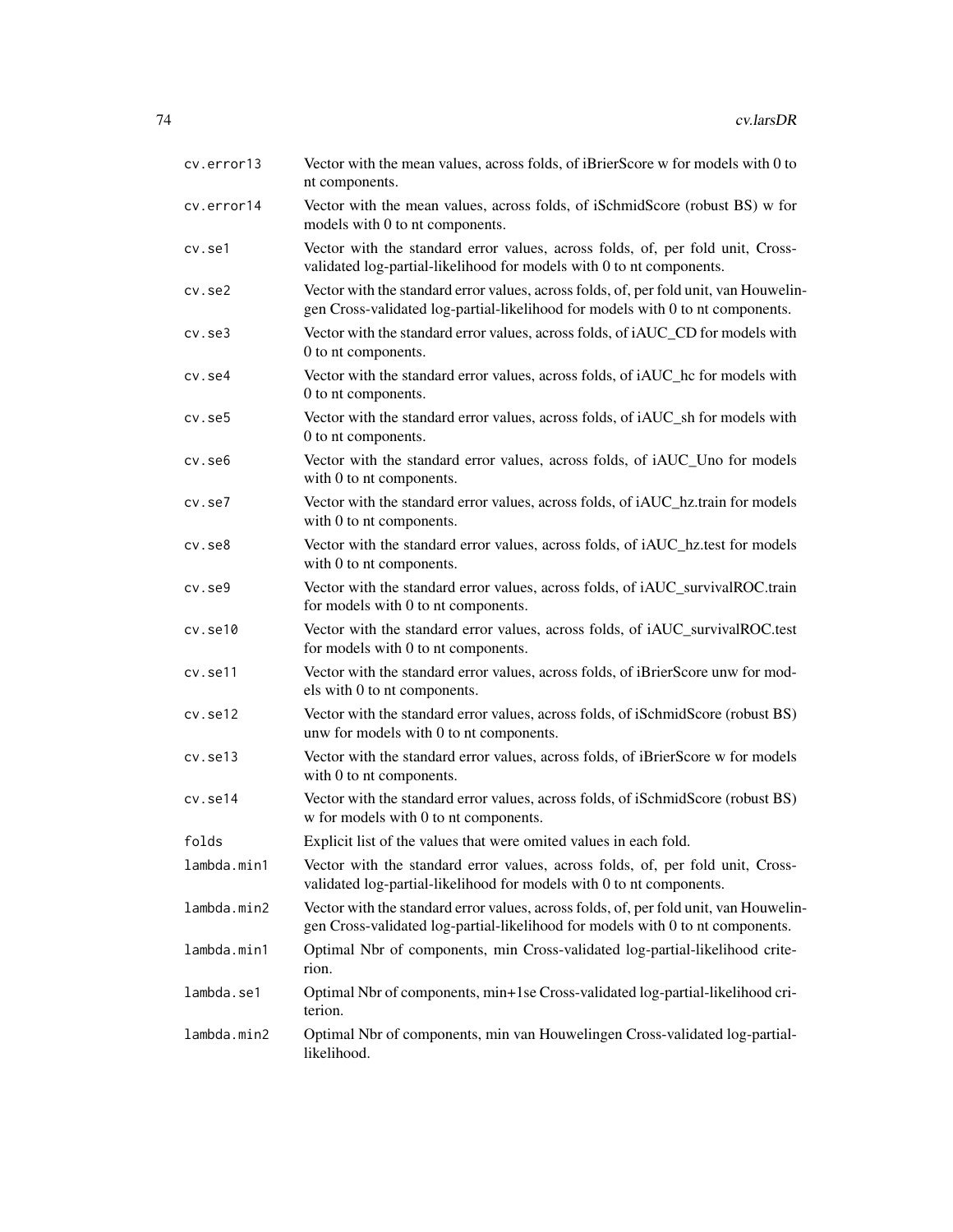### cv.larsDR 75

| lambda.se2       | Optimal Nbr of components, min+1se van Houwelingen Cross-validated log-<br>partial-likelihood.                                                                                            |
|------------------|-------------------------------------------------------------------------------------------------------------------------------------------------------------------------------------------|
| lambda.min3      | Optimal Nbr of components, max iAUC_CD criterion.                                                                                                                                         |
| lambda.se3       | Optimal Nbr of components, max+1se iAUC_CD criterion.                                                                                                                                     |
| lambda.min4      | Optimal Nbr of components, max iAUC_hc criterion.                                                                                                                                         |
| lambda.se4       | Optimal Nbr of components, max+1se iAUC_hc criterion.                                                                                                                                     |
| lambda.min5      | Optimal Nbr of components, max iAUC_sh criterion.                                                                                                                                         |
| lambda.se5       | Optimal Nbr of components, max+1se iAUC_sh criterion.                                                                                                                                     |
| lambda.min6      | Optimal Nbr of components, max iAUC_Uno criterion.                                                                                                                                        |
| lambda.se6       | Optimal Nbr of components, max+1se iAUC_Uno criterion.                                                                                                                                    |
| lambda.min7      | Optimal Nbr of components, max iAUC_hz.train criterion.                                                                                                                                   |
| lambda.se7       | Optimal Nbr of components, max+1se iAUC_hz.train criterion.                                                                                                                               |
| lambda.min8      | Optimal Nbr of components, max iAUC_hz.test criterion.                                                                                                                                    |
| lambda.se8       | Optimal Nbr of components, max+1se iAUC_hz.test criterion.                                                                                                                                |
| lambda.min9      | Optimal Nbr of components, max iAUC_survivalROC.train criterion.                                                                                                                          |
| lambda.se9       | Optimal Nbr of components, max+1se iAUC_survivalROC.train criterion.                                                                                                                      |
| lambda.min10     | Optimal Nbr of components, max iAUC_survivalROC.test criterion.                                                                                                                           |
| lambda.se10      | Optimal Nbr of components, max+1se iAUC_survivalROC.test criterion.                                                                                                                       |
| lambda.min11     | Optimal Nbr of components, min iBrierScore unw criterion.                                                                                                                                 |
| lambda.se11      | Optimal Nbr of components, min+1se iBrierScore unw criterion.                                                                                                                             |
| lambda.min12     | Optimal Nbr of components, min iSchmidScore unw criterion.                                                                                                                                |
| lambda.se12      | Optimal Nbr of components, min+1se iSchmidScore unw criterion.                                                                                                                            |
| lambda.min13     | Optimal Nbr of components, min iBrierScore w criterion.                                                                                                                                   |
| lambda.se13      | Optimal Nbr of components, min+1se iBrierScore w criterion.                                                                                                                               |
| lambda.min14     | Optimal Nbr of components, min iSchmidScore w criterion.                                                                                                                                  |
| lambda.se14      | Optimal Nbr of components, min+1se iSchmidScore w criterion.                                                                                                                              |
| $errormat1-14$   | If details=TRUE, matrices with the error values for every folds across each of<br>the components and each of the criteria                                                                 |
| completed.cv1-14 |                                                                                                                                                                                           |
|                  | If details=TRUE, matrices with logical values for every folds across each of the<br>components and each of the criteria: TRUE if the computation was completed<br>and FALSE it is failed. |
| larsmodfull      | Lars model fitted on the residuals.                                                                                                                                                       |
| $All_$ indics    | All results of the functions that perform error computation, for each fold, each<br>component and error criterion.                                                                        |

# Author(s)

Frédéric Bertrand <frederic.bertrand@math.unistra.fr> <http://www-irma.u-strasbg.fr/~fbertran/>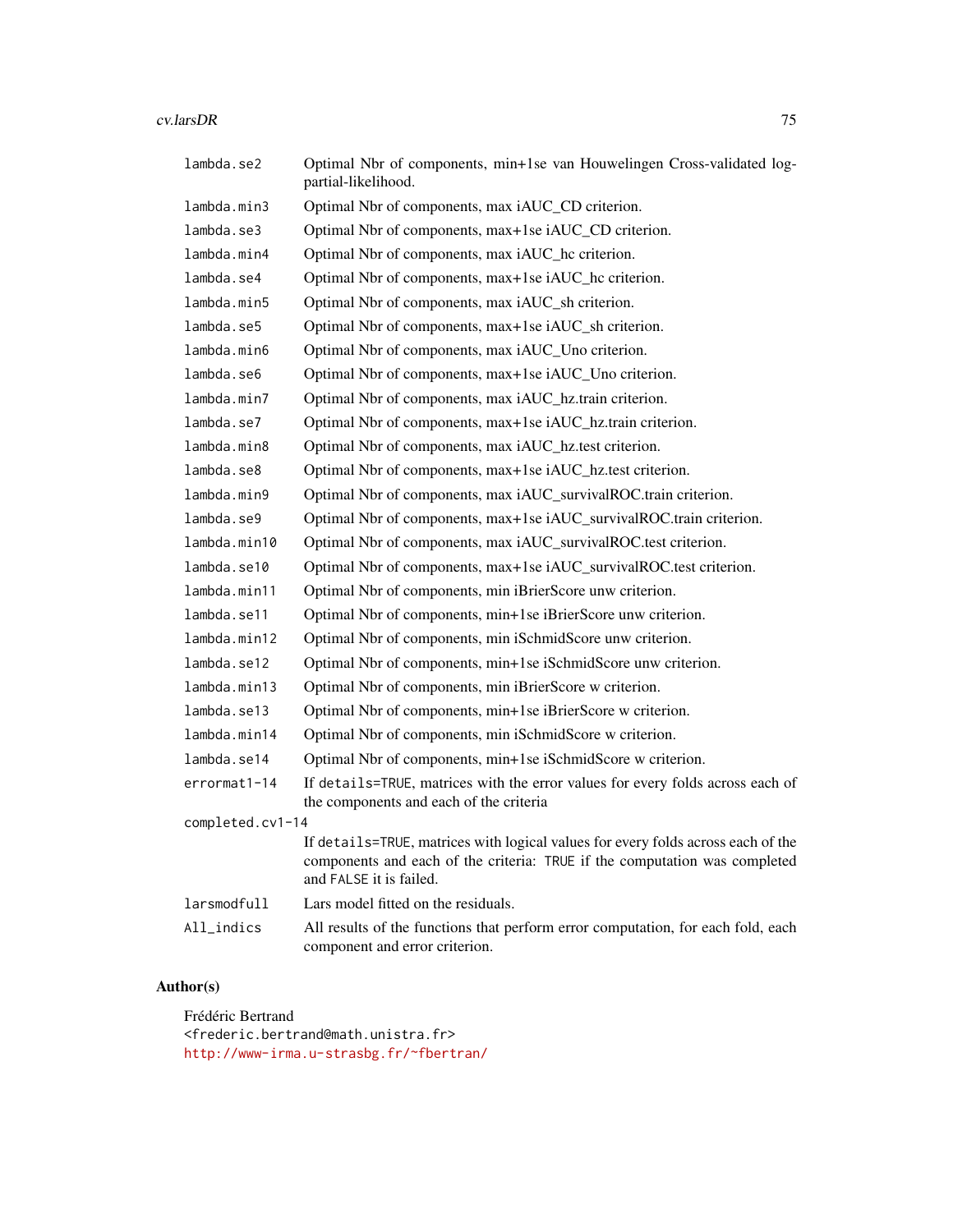### References

plsRcox, Cox-Models in a high dimensional setting in R, Frederic Bertrand, Philippe Bastien, Nicolas Meyer and Myriam Maumy-Bertrand (2014). Proceedings of User2014!, Los Angeles, page 152.

Deviance residuals-based sparse PLS and sparse kernel PLS regression for censored data, Philippe Bastien, Frederic Bertrand, Nicolas Meyer and Myriam Maumy-Bertrand (2015), Bioinformatics, 31(3):397-404, doi:10.1093/bioinformatics/btu660.

### See Also

See Also [larsDR\\_coxph](#page-87-0)

# Examples

```
data(micro.censure)
data(Xmicro.censure_compl_imp)
set.seed(123456)
X_train_micro <- apply((as.matrix(Xmicro.censure_compl_imp)),FUN="as.numeric",MARGIN=2)[1:80,]
X_train_micro_df <- data.frame(X_train_micro)
Y_train_micro <- micro.censure$survyear[1:80]
C_train_micro <- micro.censure$DC[1:80]
```

```
#Should be run with the default: fraction = seq(0, 1, length = 100)
(cv.larsDR.res=cv.larsDR(list(x=X_train_micro,time=Y_train_micro,
status=C_train_micro),se=TRUE,fraction=seq(0, 1, length = 4)))
```
cv.plsRcox *Cross-validating a plsRcox-Model*

# Description

This function cross-validates [plsRcox](#page-93-0) models.

# Usage

```
cv.plsRcox(
  data,
  method = c("efron", "breslow"),
  nfold = 5,
  nt = 10.
  plot.it = TRUE,
  se = TRUE,
  givefold,
  scaleX = TRUE,folddetails = FALSE,
```
<span id="page-75-0"></span>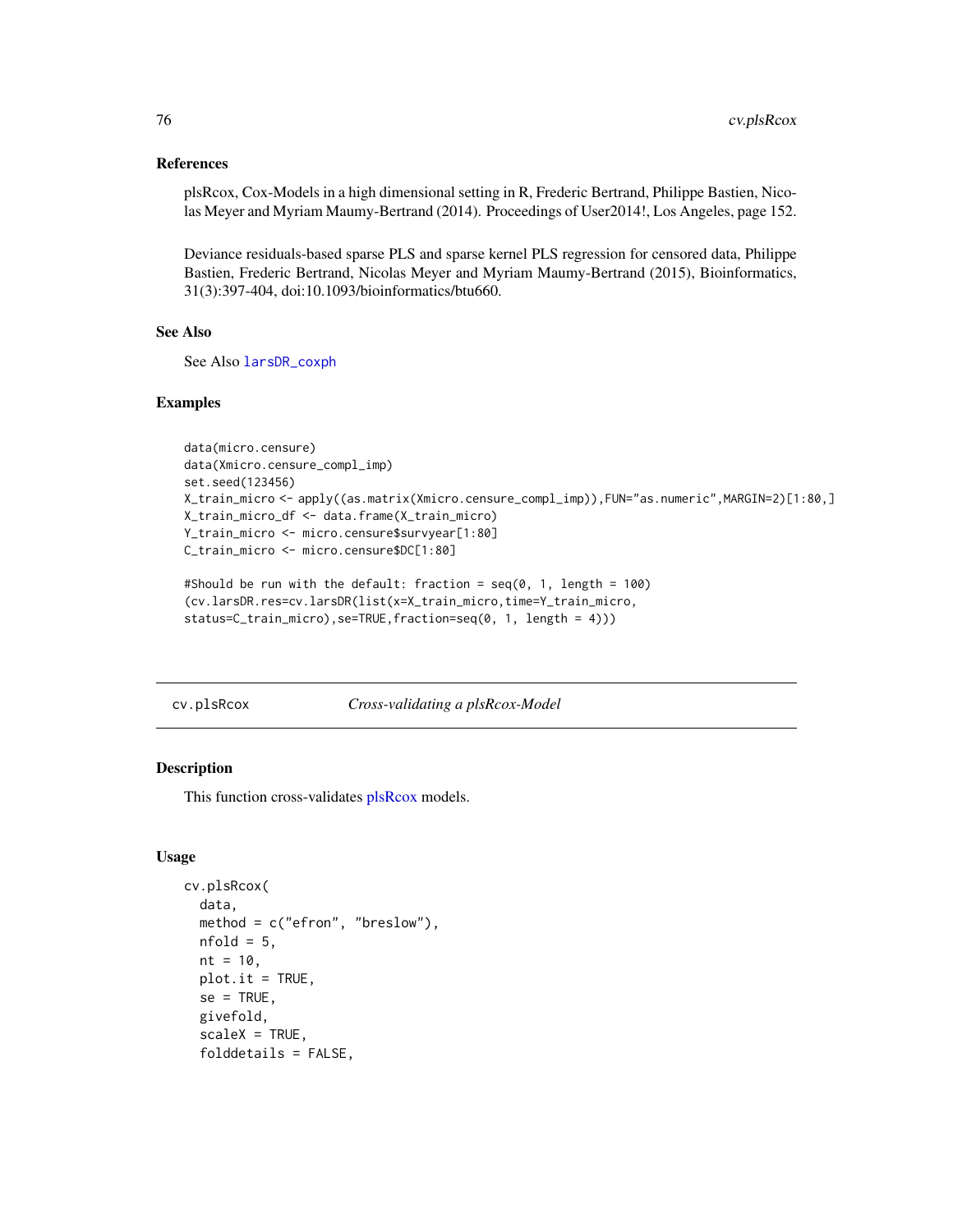# <span id="page-76-0"></span>cv.plsRcox 77

```
allCVcrit = FALSE,
  details = FALSE,
  namedataset = "data",
  save = FALSE,verbose = TRUE,
  ...
\mathcal{L}
```
# Arguments

| data        | A list of three items:                                                                                                                                                                                                                                                                 |
|-------------|----------------------------------------------------------------------------------------------------------------------------------------------------------------------------------------------------------------------------------------------------------------------------------------|
|             | • x the explanatory variables passed to plsRcox's Xplan argument,<br>• time passed to plsRcox's time argument,                                                                                                                                                                         |
|             | · status plsRcox's status argument.                                                                                                                                                                                                                                                    |
| method      | A character string specifying the method for tie handling. If there are no tied<br>death times all the methods are equivalent. The Efron approximation is used as<br>the default here, it is more accurate when dealing with tied death times, and is<br>as efficient computationally. |
| nfold       | The number of folds to use to perform the cross-validation process.                                                                                                                                                                                                                    |
| nt          | The number of components to include in the model. It this is not supplied, 10<br>components are fitted.                                                                                                                                                                                |
| plot.it     | Shall the results be displayed on a plot?                                                                                                                                                                                                                                              |
| se          | Should standard errors be plotted?                                                                                                                                                                                                                                                     |
| givefold    | Explicit list of omited values in each fold can be provided using this argument.                                                                                                                                                                                                       |
| scaleX      | Shall the predictors be standardized?                                                                                                                                                                                                                                                  |
| folddetails | Should values and completion status for each folds be returned?                                                                                                                                                                                                                        |
| allCVcrit   | Should the other 13 CV criteria be evaled and returned?                                                                                                                                                                                                                                |
| details     | Should all results of the functions that perform error computations be returned?                                                                                                                                                                                                       |
| namedataset | Name to use to craft temporary results names                                                                                                                                                                                                                                           |
| save        | Should temporary results be saved?                                                                                                                                                                                                                                                     |
| verbose     | Should some CV details be displayed?                                                                                                                                                                                                                                                   |
| .           | Other arguments to pass to plsRcox.                                                                                                                                                                                                                                                    |

# Details

It only computes the recommended iAUCSH criterion. Set allCVcrit=TRUE to retrieve the 13 other ones.

# Value

| nt        | The number of components requested                                                 |
|-----------|------------------------------------------------------------------------------------|
| cv.error1 | Vector with the mean values, across folds, of, per fold unit, Cross-validated log- |
|           | partial-likelihood for models with 0 to nt components.                             |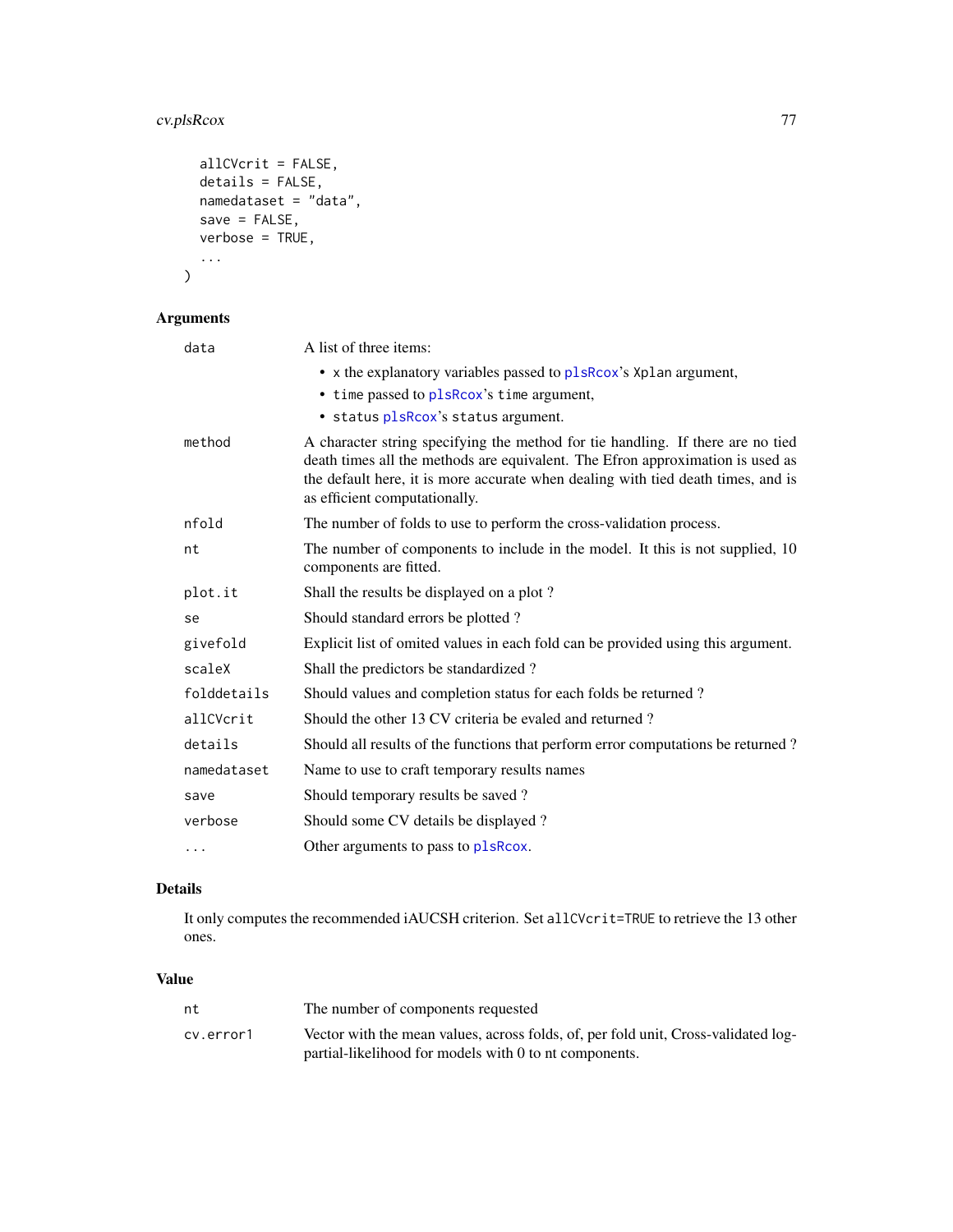| cv.error2    | Vector with the mean values, across folds, of, per fold unit, van Houwelingen<br>Cross-validated log-partial-likelihood for models with 0 to nt components.             |
|--------------|-------------------------------------------------------------------------------------------------------------------------------------------------------------------------|
| cv.error3    | Vector with the mean values, across folds, of iAUC_CD for models with 0 to nt<br>components.                                                                            |
| cv.error4    | Vector with the mean values, across folds, of iAUC_hc for models with 0 to nt<br>components.                                                                            |
| cv.error5    | Vector with the mean values, across folds, of iAUC_sh for models with 0 to nt<br>components.                                                                            |
| cv.error6    | Vector with the mean values, across folds, of iAUC_Uno for models with 0 to nt<br>components.                                                                           |
| cv.error7    | Vector with the mean values, across folds, of iAUC_hz.train for models with 0<br>to nt components.                                                                      |
| cy.error8    | Vector with the mean values, across folds, of iAUC_hz.test for models with 0 to<br>nt components.                                                                       |
| cv.error9    | Vector with the mean values, across folds, of iAUC_survivalROC.train for mod-<br>els with 0 to nt components.                                                           |
| cv.error10   | Vector with the mean values, across folds, of iAUC_survivalROC.test for models<br>with 0 to nt components.                                                              |
| cv.error11   | Vector with the mean values, across folds, of iBrierScore unw for models with<br>0 to nt components.                                                                    |
| cv.error12   | Vector with the mean values, across folds, of iSchmidScore (robust BS) unw for<br>models with 0 to nt components.                                                       |
| cv.error13   | Vector with the mean values, across folds, of iBrierScore w for models with 0 to<br>nt components.                                                                      |
| cv.error14   | Vector with the mean values, across folds, of iSchmidScore (robust BS) w for<br>models with 0 to nt components.                                                         |
| cv.se1       | Vector with the standard error values, across folds, of, per fold unit, Cross-<br>validated log-partial-likelihood for models with 0 to nt components.                  |
| $cv.$ se $2$ | Vector with the standard error values, across folds, of, per fold unit, van Houwelin-<br>gen Cross-validated log-partial-likelihood for models with 0 to nt components. |
| $cv.$ se $3$ | Vector with the standard error values, across folds, of iAUC_CD for models with<br>0 to nt components.                                                                  |
| $cv.$ se $4$ | Vector with the standard error values, across folds, of iAUC_hc for models with<br>0 to nt components.                                                                  |
| cv.se5       | Vector with the standard error values, across folds, of iAUC_sh for models with<br>0 to nt components.                                                                  |
| cv.se6       | Vector with the standard error values, across folds, of iAUC_Uno for models<br>with 0 to nt components.                                                                 |
| cv.se7       | Vector with the standard error values, across folds, of iAUC_hz.train for models<br>with 0 to nt components.                                                            |
| $cv.$ se $8$ | Vector with the standard error values, across folds, of iAUC_hz.test for models<br>with 0 to nt components.                                                             |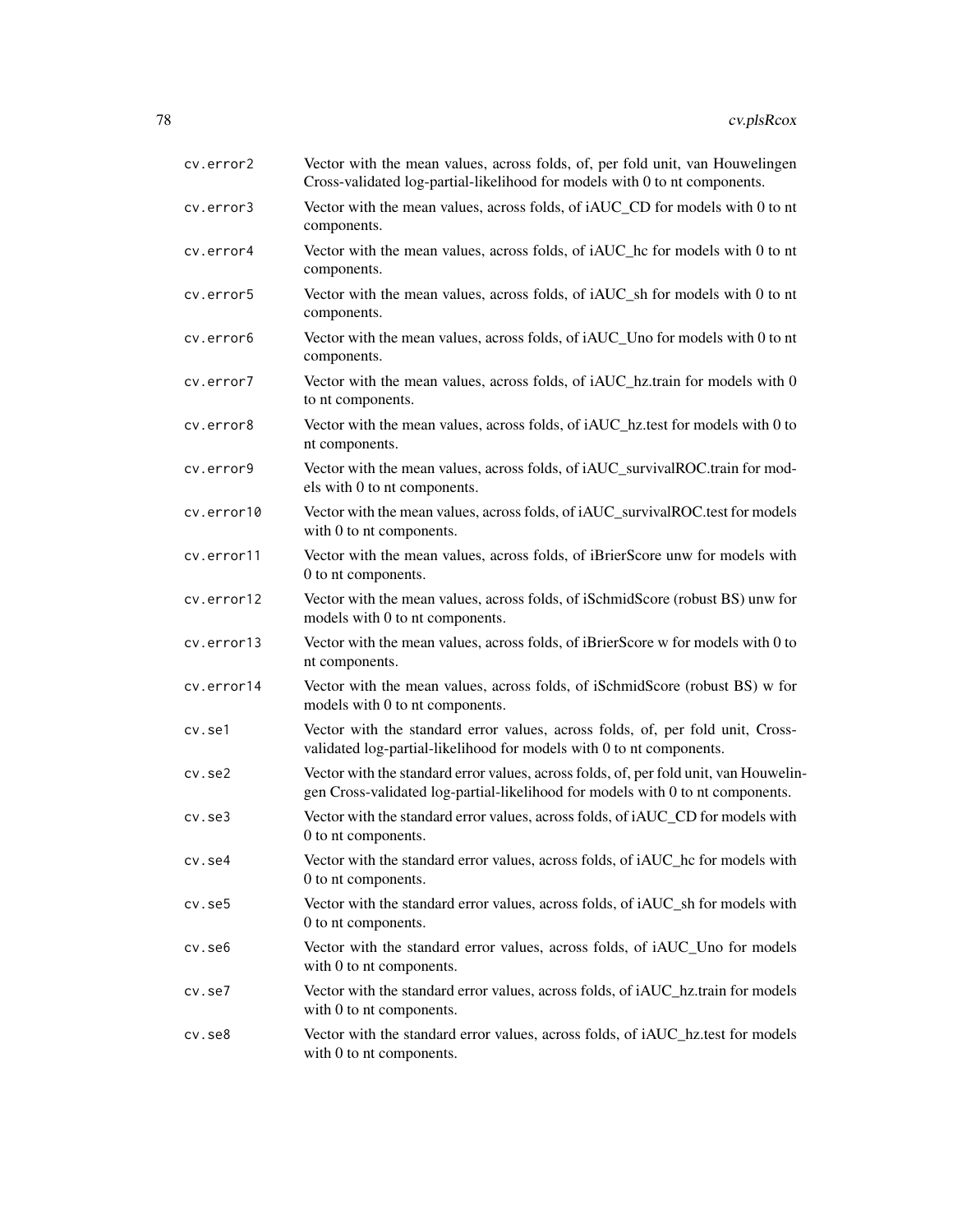# cv.plsRcox 79

| cv.se9       | Vector with the standard error values, across folds, of iAUC_survivalROC.train<br>for models with 0 to nt components.                                                   |
|--------------|-------------------------------------------------------------------------------------------------------------------------------------------------------------------------|
| cv.set10     | Vector with the standard error values, across folds, of iAUC_survivalROC.test<br>for models with 0 to nt components.                                                    |
| cv.se11      | Vector with the standard error values, across folds, of iBrierScore unw for mod-<br>els with 0 to nt components.                                                        |
| cv.set12     | Vector with the standard error values, across folds, of iSchmidScore (robust BS)<br>unw for models with 0 to nt components.                                             |
| cv.set13     | Vector with the standard error values, across folds, of iBrierScore w for models<br>with 0 to nt components.                                                            |
| cv.se14      | Vector with the standard error values, across folds, of iSchmidScore (robust BS)<br>w for models with 0 to nt components.                                               |
| folds        | Explicit list of the values that were omited values in each fold.                                                                                                       |
| lambda.min1  | Vector with the standard error values, across folds, of, per fold unit, Cross-<br>validated log-partial-likelihood for models with 0 to nt components.                  |
| lambda.min2  | Vector with the standard error values, across folds, of, per fold unit, van Houwelin-<br>gen Cross-validated log-partial-likelihood for models with 0 to nt components. |
| lambda.min1  | Optimal Nbr of components, min Cross-validated log-partial-likelihood crite-<br>rion.                                                                                   |
| lambda.se1   | Optimal Nbr of components, min+1se Cross-validated log-partial-likelihood cri-<br>terion.                                                                               |
| lambda.min2  | Optimal Nbr of components, min van Houwelingen Cross-validated log-partial-<br>likelihood.                                                                              |
| lambda.se2   | Optimal Nbr of components, min+1se van Houwelingen Cross-validated log-<br>partial-likelihood.                                                                          |
| lambda.min3  | Optimal Nbr of components, max iAUC_CD criterion.                                                                                                                       |
| lambda.se3   | Optimal Nbr of components, max+1se iAUC_CD criterion.                                                                                                                   |
| lambda.min4  | Optimal Nbr of components, max iAUC_hc criterion.                                                                                                                       |
| lambda.se4   | Optimal Nbr of components, max+1se iAUC_hc criterion.                                                                                                                   |
| lambda.min5  | Optimal Nbr of components, max iAUC_sh criterion.                                                                                                                       |
| lambda.se5   | Optimal Nbr of components, max+1se iAUC_sh criterion.                                                                                                                   |
| lambda.min6  | Optimal Nbr of components, max iAUC_Uno criterion.                                                                                                                      |
| lambda.se6   | Optimal Nbr of components, max+1se iAUC_Uno criterion.                                                                                                                  |
| lambda.min7  | Optimal Nbr of components, max iAUC_hz.train criterion.                                                                                                                 |
| lambda.se7   | Optimal Nbr of components, max+1se iAUC_hz.train criterion.                                                                                                             |
| lambda.min8  | Optimal Nbr of components, max iAUC_hz.test criterion.                                                                                                                  |
| lambda.se8   | Optimal Nbr of components, max+1se iAUC_hz.test criterion.                                                                                                              |
| lambda.min9  | Optimal Nbr of components, max iAUC_survivalROC.train criterion.                                                                                                        |
| lambda.se9   | Optimal Nbr of components, max+1se iAUC_survivalROC.train criterion.                                                                                                    |
| lambda.min10 | Optimal Nbr of components, max iAUC_survivalROC.test criterion.                                                                                                         |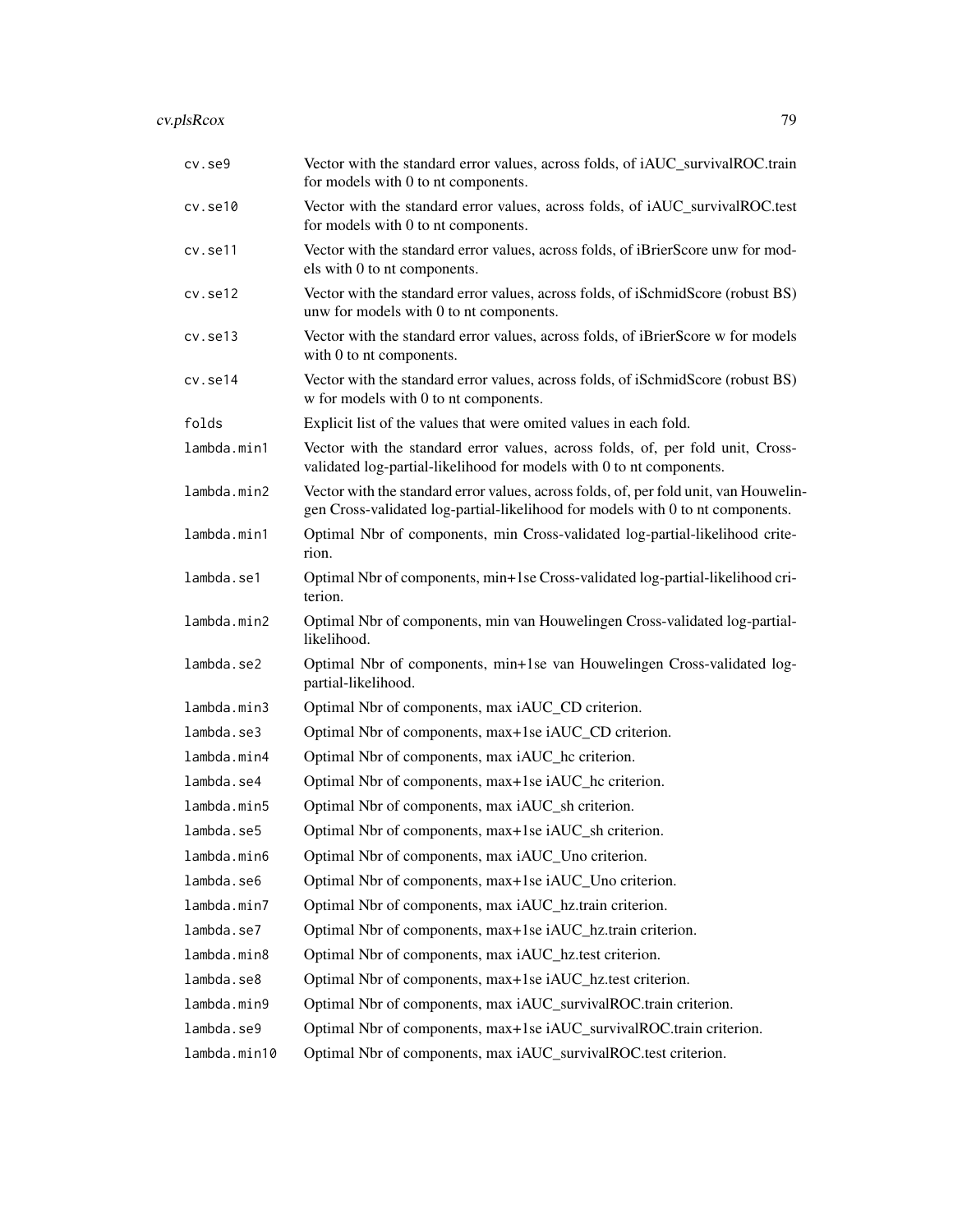<span id="page-79-0"></span>

| lambda.se10      | Optimal Nbr of components, max+1se iAUC_survivalROC.test criterion.                                                                                                                       |  |
|------------------|-------------------------------------------------------------------------------------------------------------------------------------------------------------------------------------------|--|
| lambda.min11     | Optimal Nbr of components, min iBrierScore unw criterion.                                                                                                                                 |  |
| lambda.se11      | Optimal Nbr of components, min+1se iBrierScore unw criterion.                                                                                                                             |  |
| lambda.min12     | Optimal Nbr of components, min iSchmidScore unw criterion.                                                                                                                                |  |
| lambda.se12      | Optimal Nbr of components, min+1se iSchmidScore unw criterion.                                                                                                                            |  |
| lambda.min13     | Optimal Nbr of components, min iBrierScore w criterion.                                                                                                                                   |  |
| lambda.se13      | Optimal Nbr of components, min+1se iBrierScore w criterion.                                                                                                                               |  |
| lambda.min14     | Optimal Nbr of components, min iSchmidScore w criterion.                                                                                                                                  |  |
| lambda.se14      | Optimal Nbr of components, min+1se iSchmidScore w criterion.                                                                                                                              |  |
| errormat1-14     | If details=TRUE, matrices with the error values for every folds across each of<br>the components and each of the criteria                                                                 |  |
| completed.cv1-14 |                                                                                                                                                                                           |  |
|                  | If details=TRUE, matrices with logical values for every folds across each of the<br>components and each of the criteria: TRUE if the computation was completed<br>and FALSE it is failed. |  |
| $All_$ indics    | All results of the functions that perform error computation, for each fold, each<br>component and error criterion.                                                                        |  |

# Author(s)

Frédéric Bertrand <frederic.bertrand@math.unistra.fr> <http://www-irma.u-strasbg.fr/~fbertran/>

#### References

plsRcox, Cox-Models in a high dimensional setting in R, Frederic Bertrand, Philippe Bastien, Nicolas Meyer and Myriam Maumy-Bertrand (2014). Proceedings of User2014!, Los Angeles, page 152.

Deviance residuals-based sparse PLS and sparse kernel PLS regression for censored data, Philippe Bastien, Frederic Bertrand, Nicolas Meyer and Myriam Maumy-Bertrand (2015), Bioinformatics, 31(3):397-404, doi:10.1093/bioinformatics/btu660.

Cross validating extensions of kernel, sparse or regular partial least squares regression models to censored data, Bertrand, F., Bastien, Ph. and Maumy-Bertrand, M. (2018), [https://arxiv.org/](https://arxiv.org/abs/1810.01005) [abs/1810.01005](https://arxiv.org/abs/1810.01005).

### See Also

See Also [plsRcox](#page-93-0)

# Examples

```
data(micro.censure)
data(Xmicro.censure_compl_imp)
set.seed(123456)
```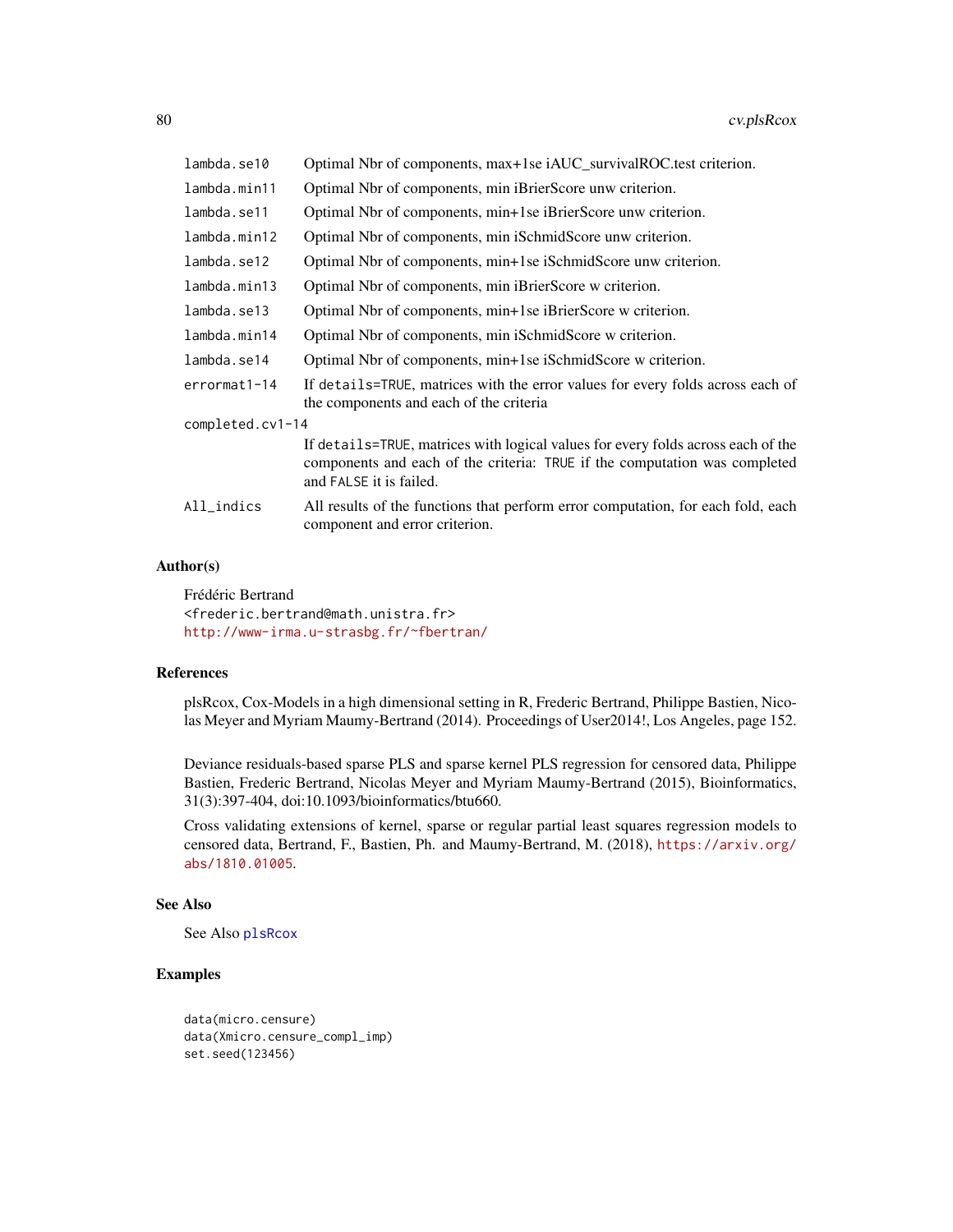# <span id="page-80-0"></span>DKplsRcox 81

```
X_train_micro <- apply((as.matrix(Xmicro.censure_compl_imp)),FUN="as.numeric",MARGIN=2)[1:80,]
X_train_micro_df <- data.frame(X_train_micro)
Y_train_micro <- micro.censure$survyear[1:80]
C_train_micro <- micro.censure$DC[1:80]
#Should be run with a higher value of nt (at least 10)
(cv.plsRcox.res=cv.plsRcox(list(x=X_train_micro,time=Y_train_micro,status=C_train_micro),nt=3))
```
DKplsRcox *Partial least squares Regression generalized linear models*

# Description

This function implements an extension of Partial least squares Regression to Cox Models.

### Usage

```
DKplsRcox(Xplan, ...)
DKplsRcoxmodel(Xplan, ...)
## Default S3 method:
DKplsRcoxmodel(
 Xplan,
  time,
  time2,
  event,
  type,
  origin,
  typeres = "deviance",
  collapse,
 weighted,
  scaleX = TRUE,scaleY = TRUE,
  nt = min(2, ncol(Xplan)),limQ2set = 0.0975,
  dataPredictY = Xplan,
  pvals.expli = FALSE,
  alpha.pvals.cxpli = 0.05,
  tol_x = 10^(-12),
  weights,
  control,
  sparse = FALSE,
  sparseStop = TRUE,
  plot = FALSE,
  allres = FALSE,
  kernel = "rbfdot",
```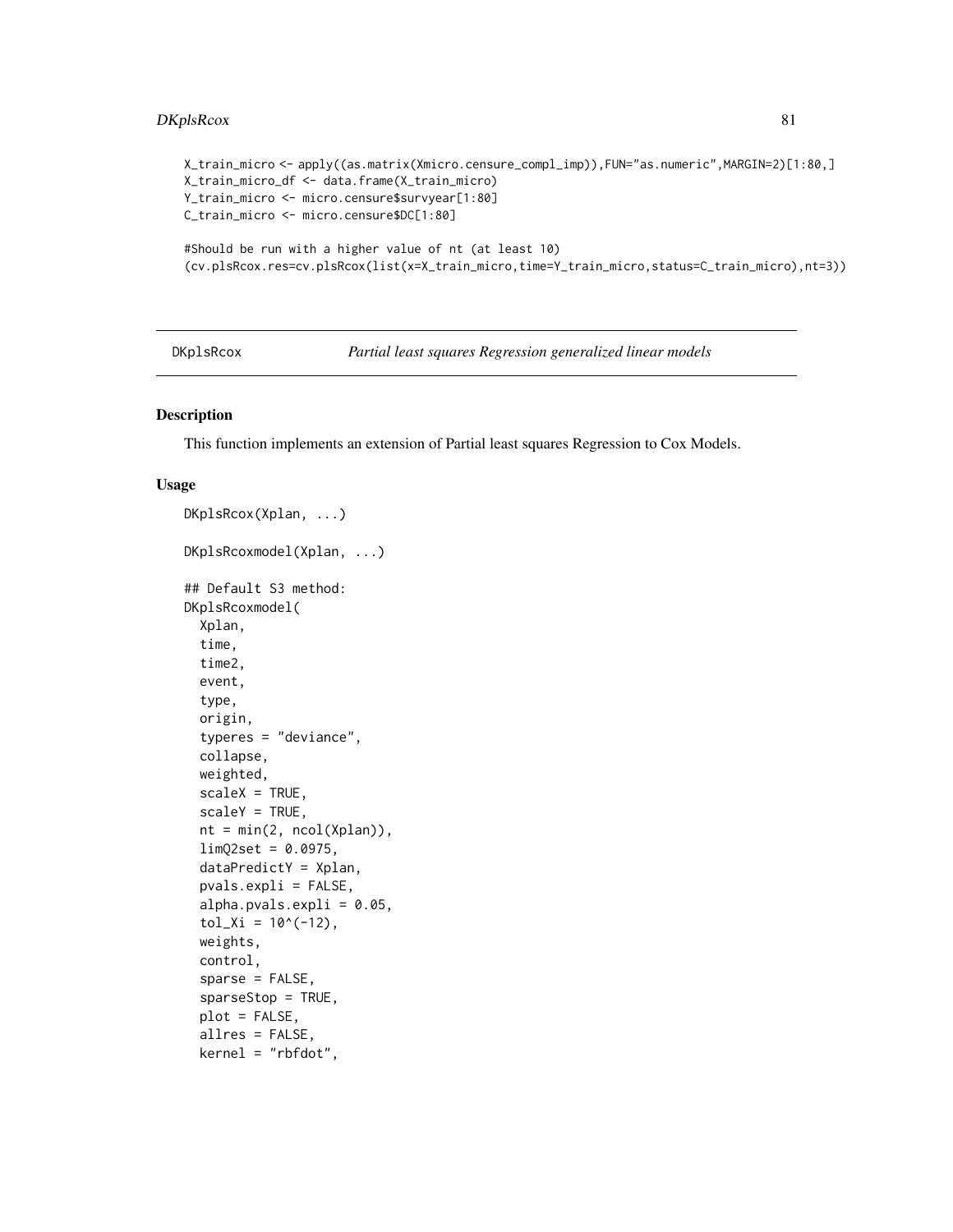82 DKplsRcox

```
hyperkernel,
  verbose = TRUE,
  ...
\mathcal{L}## S3 method for class 'formula'
DKplsRcoxmodel(
  Xplan,
  time,
  time2,
  event,
  type,
  origin,
  typeres = "deviance",
  collapse,
  weighted,
  scaleX = TRUE,
  scaleY = NULL,
 dataXplan = NULL,
 nt = min(2, ncol(Xplan)),
  limQ2set = 0.0975,
  dataPredictY = Xplan,
 pvals.expli = FALSE,
 model_frame = FALSE,
  alpha.pvals.expli = 0.05,
  tol_x = 10^(-12),
 weights,
  subset,
  control,
  sparse = FALSE,
  sparseStop = TRUE,
 plot = FALSE,
  allres = FALSE,
  kernel = "rbfdot",
  hyperkernel,
  verbose = TRUE,
  ...
\mathcal{L}
```
# Arguments

| Xplan    | a formula or a matrix with the eXplanatory variables (training) dataset                                                                                                                                                                              |
|----------|------------------------------------------------------------------------------------------------------------------------------------------------------------------------------------------------------------------------------------------------------|
| $\cdots$ | arguments to pass to plsRmodel. default or to plsRmodel. formula                                                                                                                                                                                     |
| time     | for right censored data, this is the follow up time. For interval data, the first<br>argument is the starting time for the interval.                                                                                                                 |
| time2    | The status indicator, normally 0=alive, 1=dead. Other choices are TRUE/FALSE<br>(TRUE = death) or $1/2$ (2=death). For interval censored data, the status indica-<br>tor is 0=right censored, 1=event at time, 2=left censored, 3=interval censored. |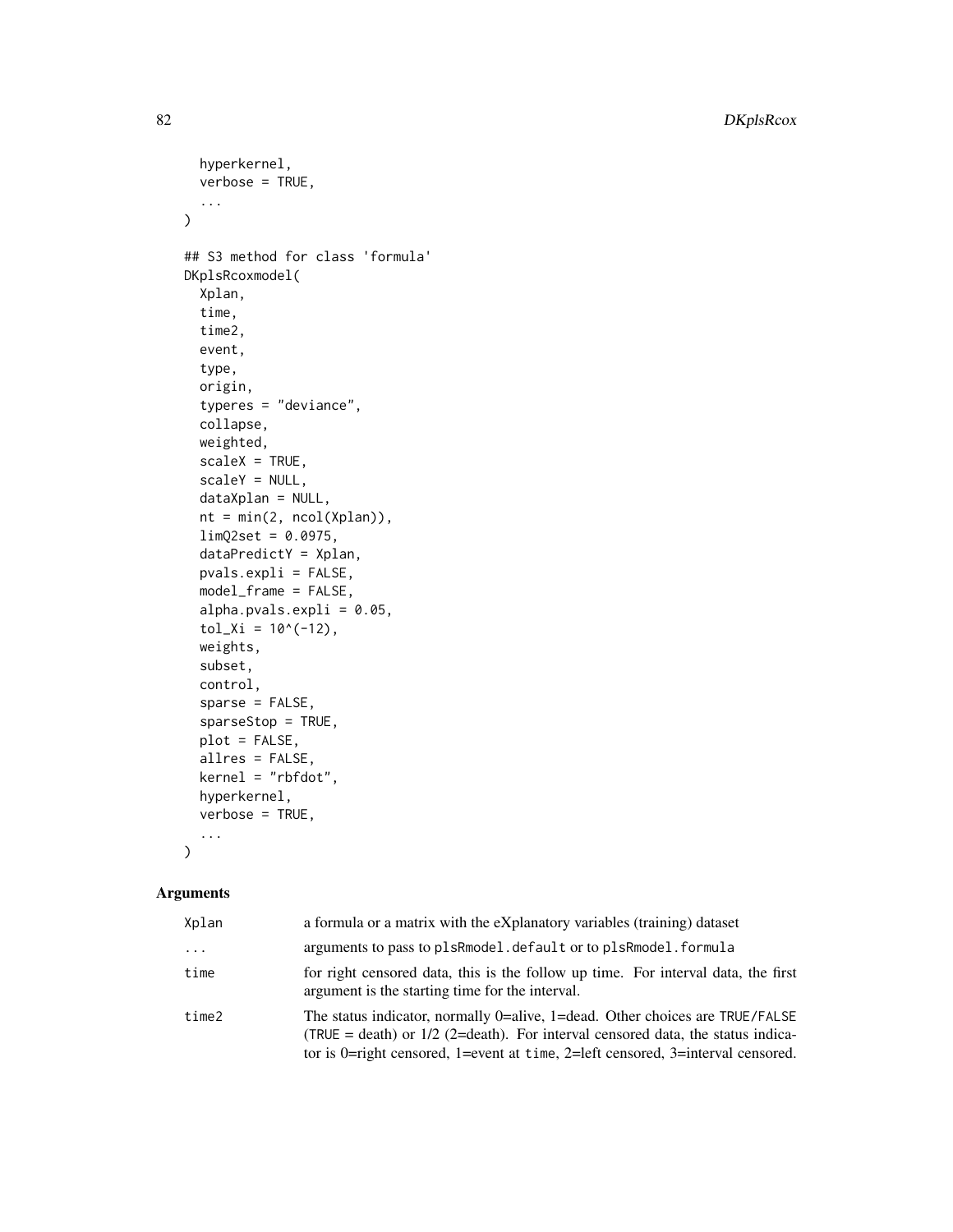<span id="page-82-0"></span>

|                   | Although unusual, the event indicator can be omitted, in which case all subjects<br>are assumed to have an event.                                                                                                                                                                                                                                                   |
|-------------------|---------------------------------------------------------------------------------------------------------------------------------------------------------------------------------------------------------------------------------------------------------------------------------------------------------------------------------------------------------------------|
| event             | ending time of the interval for interval censored or counting process data only.<br>Intervals are assumed to be open on the left and closed on the right, (start, end].<br>For counting process data, event indicates whether an event occurred at the end<br>of the interval.                                                                                      |
| type              | character string specifying the type of censoring. Possible values are "right",<br>"left", "counting", "interval", or "interval2". The default is "right"<br>or "counting" depending on whether the time2 argument is absent or present,<br>respectively.                                                                                                           |
| origin            | for counting process data, the hazard function origin. This option was intended<br>to be used in conjunction with a model containing time dependent strata in order<br>to align the subjects properly when they cross over from one strata to another,<br>but it has rarely proven useful.                                                                          |
| typeres           | character string indicating the type of residual desired. Possible values are<br>"martingale", "deviance", "score", "schoenfeld", "dfbeta", "dfbetas",<br>and "scaledsch". Only enough of the string to determine a unique match is<br>required.                                                                                                                    |
| collapse          | vector indicating which rows to collapse (sum) over. In time-dependent models<br>more than one row data can pertain to a single individual. If there were 4 individ-<br>uals represented by 3, 1, 2 and 4 rows of data respectively, then collapse= $c(1, 1, 1, 2, 3, 3, 4, 4, 4, 4)$<br>could be used to obtain per subject rather than per observation residuals. |
| weighted          | if TRUE and the model was fit with case weights, then the weighted residuals are<br>returned.                                                                                                                                                                                                                                                                       |
| scaleX            | Should the Xplan columns be standardized?                                                                                                                                                                                                                                                                                                                           |
| scaleY            | Should the time values be standardized?                                                                                                                                                                                                                                                                                                                             |
| nt                | number of components to be extracted                                                                                                                                                                                                                                                                                                                                |
| limQ2set          | limit value for the Q2                                                                                                                                                                                                                                                                                                                                              |
| dataPredictY      | predictor(s) (testing) dataset                                                                                                                                                                                                                                                                                                                                      |
| pvals.expli       | should individual p-values be reported to tune model selection?                                                                                                                                                                                                                                                                                                     |
| alpha.pvals.expli |                                                                                                                                                                                                                                                                                                                                                                     |
|                   | level of significance for predictors when pvals.expli=TRUE                                                                                                                                                                                                                                                                                                          |
| tol_Xi            | minimal value for Norm2(Xi) and $\det(pp' \times pp)$ if there is any missing value in<br>the dataX. It defaults to $10^{-12}$                                                                                                                                                                                                                                      |
| weights           | an optional vector of 'prior weights' to be used in the fitting process. Should be<br>NULL or a numeric vector.                                                                                                                                                                                                                                                     |
| control           | a list of parameters for controlling the fitting process. For glm. fit this is passed<br>to glm.control.                                                                                                                                                                                                                                                            |
| sparse            | should the coefficients of non-significant predictors ( <alpha.pvals.expli) be<br="">set to 0</alpha.pvals.expli)>                                                                                                                                                                                                                                                  |
| sparseStop        | should component extraction stop when no significant predictors ( <alpha.pvals.expli)<br>are found</alpha.pvals.expli)<br>                                                                                                                                                                                                                                          |
| plot              | Should the survival function be plotted ?)                                                                                                                                                                                                                                                                                                                          |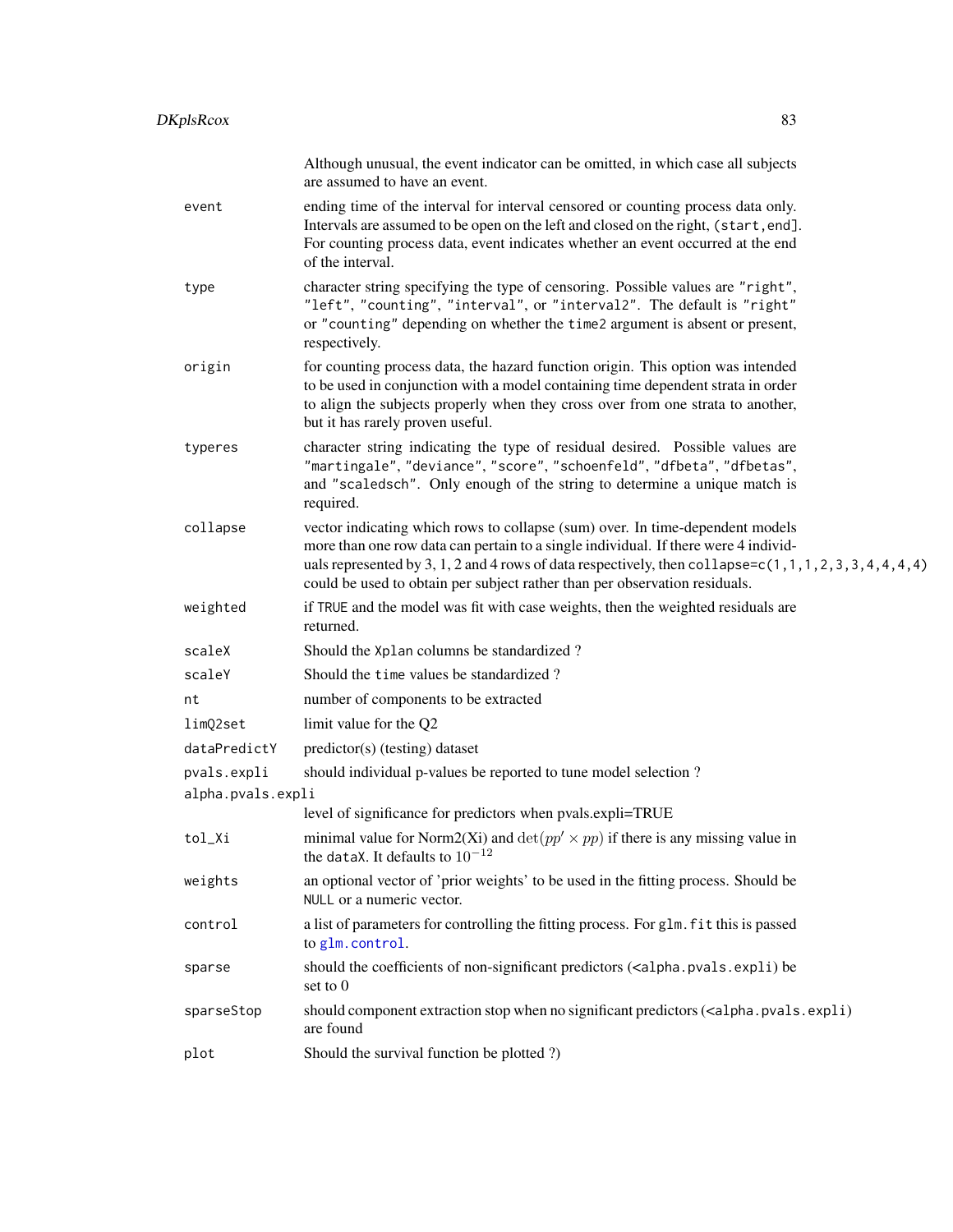<span id="page-83-0"></span>

| allres      | FALSE to return only the Cox model and TRUE for additionnal results. See<br>details. Defaults to FALSE.                                                                                                                                                                                                                                                               |
|-------------|-----------------------------------------------------------------------------------------------------------------------------------------------------------------------------------------------------------------------------------------------------------------------------------------------------------------------------------------------------------------------|
| kernel      | the kernel function used in training and predicting. This parameter can be set to<br>any function, of class kernel, which computes the inner product in feature space<br>between two vector arguments (see kernels). The kernlab package provides the<br>most popular kernel functions which can be used by setting the kernel parameter<br>to the following strings: |
|             | list("rbfdot") Radial Basis kernel "Gaussian"                                                                                                                                                                                                                                                                                                                         |
|             | list("polydot") Polynomial kernel                                                                                                                                                                                                                                                                                                                                     |
|             | list("vanilladot") Linear kernel                                                                                                                                                                                                                                                                                                                                      |
|             | list("tanhdot") Hyperbolic tangent kernel                                                                                                                                                                                                                                                                                                                             |
|             | list("laplacedot") Laplacian kernel                                                                                                                                                                                                                                                                                                                                   |
|             | list("besseldot") Bessel kernel                                                                                                                                                                                                                                                                                                                                       |
|             | list("anovadot") ANOVA RBF kernel                                                                                                                                                                                                                                                                                                                                     |
|             | list("splinedot") Spline kernel                                                                                                                                                                                                                                                                                                                                       |
| hyperkernel | the list of hyper-parameters (kernel parameters). This is a list which contains the<br>parameters to be used with the kernel function. For valid parameters for existing<br>kernels are:                                                                                                                                                                              |
|             | • sigma, inverse kernel width for the Radial Basis kernel function "rbfdot"<br>and the Laplacian kernel "laplacedot".                                                                                                                                                                                                                                                 |
|             | • degree, scale, offset for the Polynomial kernel "polydot".                                                                                                                                                                                                                                                                                                          |
|             | • scale, offset for the Hyperbolic tangent kernel function "tanhdot".                                                                                                                                                                                                                                                                                                 |
|             | • sigma, order, degree for the Bessel kernel "besseldot".                                                                                                                                                                                                                                                                                                             |
|             | • sigma, degree for the ANOVA kernel "anovadot".                                                                                                                                                                                                                                                                                                                      |
|             | In the case of a Radial Basis kernel function (Gaussian) or Laplacian kernel,<br>if hyperkernel is missing, the heuristics in sigest are used to calculate a good<br>sigma value from the data.                                                                                                                                                                       |
| verbose     | Should some details be displayed?                                                                                                                                                                                                                                                                                                                                     |
| dataXplan   | an optional data frame, list or environment (or object coercible by as . data. frame<br>to a data frame) containing the variables in the model. If not found in dataXplan,<br>the variables are taken from environment (Xplan), typically the environment<br>from which coxDKp1sDR is called.                                                                         |
| model_frame | If TRUE, the model frame is returned.                                                                                                                                                                                                                                                                                                                                 |
| subset      | an optional vector specifying a subset of observations to be used in the fitting<br>process.                                                                                                                                                                                                                                                                          |
| method      | the method to be used in fitting the model. The default method "glm. fit" uses<br>iteratively reweighted least squares (IWLS). User-supplied fitting functions can<br>be supplied either as a function or a character string naming a function, with a<br>function which takes the same arguments as glm. fit.                                                        |

# Details

A typical predictor has the form response ~ terms where response is the (numeric) response vector and terms is a series of terms which specifies a linear predictor for response. A terms specification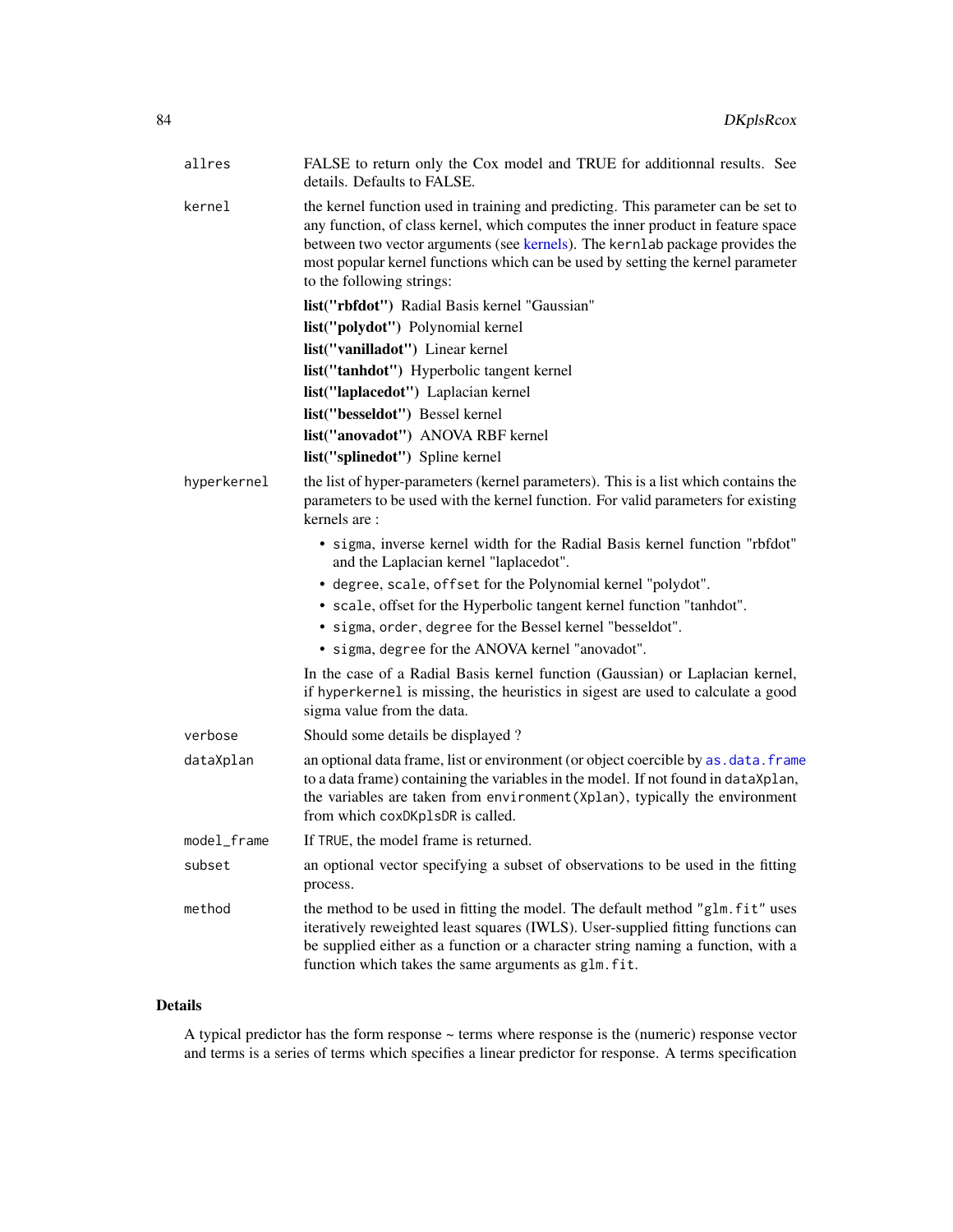### <span id="page-84-0"></span>DKplsRcox 85

of the form first + second indicates all the terms in first together with all the terms in second with any duplicates removed.

A specification of the form first:second indicates the the set of terms obtained by taking the interactions of all terms in first with all terms in second. The specification first\*second indicates the cross of first and second. This is the same as first + second + first:second.

The terms in the formula will be re-ordered so that main effects come first, followed by the interactions, all second-order, all third-order and so on: to avoid this pass a terms object as the formula.

Non-NULL weights can be used to indicate that different observations have different dispersions (with the values in weights being inversely proportional to the dispersions); or equivalently, when the elements of weights are positive integers  $w_i$ , that each response  $y_i$  is the mean of  $w_i$  unitweight observations.

# Value

Depends on the model that was used to fit the model.

#### Author(s)

Frédéric Bertrand <frederic.bertrand@math.unistra.fr> <http://www-irma.u-strasbg.fr/~fbertran/>

### References

plsRcox, Cox-Models in a high dimensional setting in R, Frederic Bertrand, Philippe Bastien, Nicolas Meyer and Myriam Maumy-Bertrand (2014). Proceedings of User2014!, Los Angeles, page 152.

Deviance residuals-based sparse PLS and sparse kernel PLS regression for censored data, Philippe Bastien, Frederic Bertrand, Nicolas Meyer and Myriam Maumy-Bertrand (2015), Bioinformatics, 31(3):397-404, doi:10.1093/bioinformatics/btu660.

### See Also

[plsR](#page-0-0) and [plsRglm](#page-0-0)

### Examples

data(micro.censure) data(Xmicro.censure\_compl\_imp)

```
X_train_micro <- apply((as.matrix(Xmicro.censure_compl_imp)),FUN="as.numeric",MARGIN=2)[1:80,]
X_train_micro_df <- data.frame(X_train_micro)
Y_train_micro <- micro.censure$survyear[1:80]
C_train_micro <- micro.censure$DC[1:80]
```

```
DKplsRcox(X_train_micro,time=Y_train_micro,event=C_train_micro,nt=5)
DKplsRcox(~X_train_micro,time=Y_train_micro,event=C_train_micro,nt=5)
```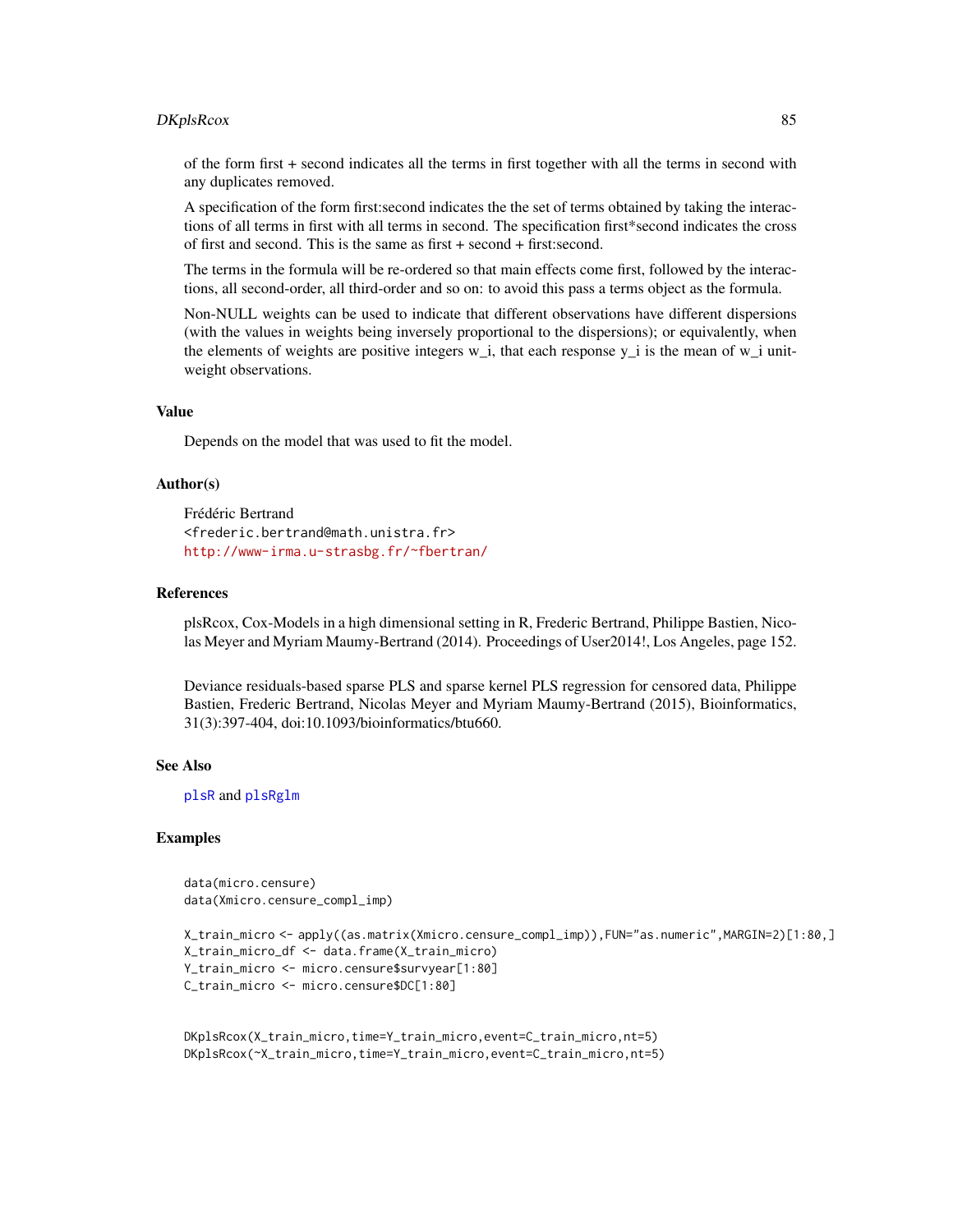```
DKplsRcox(Xplan=X_train_micro,time=Y_train_micro,event=C_train_micro,nt=5,sparse=TRUE,
alpha.pvals.expli=.15)
DKplsRcox(Xplan=~X_train_micro,time=Y_train_micro,event=C_train_micro,nt=5,sparse=TRUE,
alpha.pvals.expli=.15)
```
DR\_coxph *(Deviance) Residuals Computation*

# Description

This function computes the Residuals for a Cox-Model fitted with an intercept as the only explanatory variable. Default behaviour gives the Deviance residuals.

# Usage

```
DR_coxph(
  time,
  time2,
  event,
  type,
  origin,
  typeres = "deviance",
  collapse,
 weighted,
  scaleY = TRUE,
 plot = FALSE,
  ...
)
```
# Arguments

| time  | for right censored data, this is the follow up time. For interval data, the first<br>argument is the starting time for the interval.                                                                                                                                                                                                                                        |
|-------|-----------------------------------------------------------------------------------------------------------------------------------------------------------------------------------------------------------------------------------------------------------------------------------------------------------------------------------------------------------------------------|
| time2 | The status indicator, normally 0=alive, 1=dead. Other choices are TRUE/FALSE<br>$(TRUE = death)$ or $1/2$ (2=death). For interval censored data, the status indica-<br>tor is 0=right censored, 1=event at time, 2=left censored, 3=interval censored.<br>Although unusual, the event indicator can be omitted, in which case all subjects<br>are assumed to have an event. |
| event | ending time of the interval for interval censored or counting process data only.<br>Intervals are assumed to be open on the left and closed on the right, (start, end).<br>For counting process data, event indicates whether an event occurred at the end<br>of the interval.                                                                                              |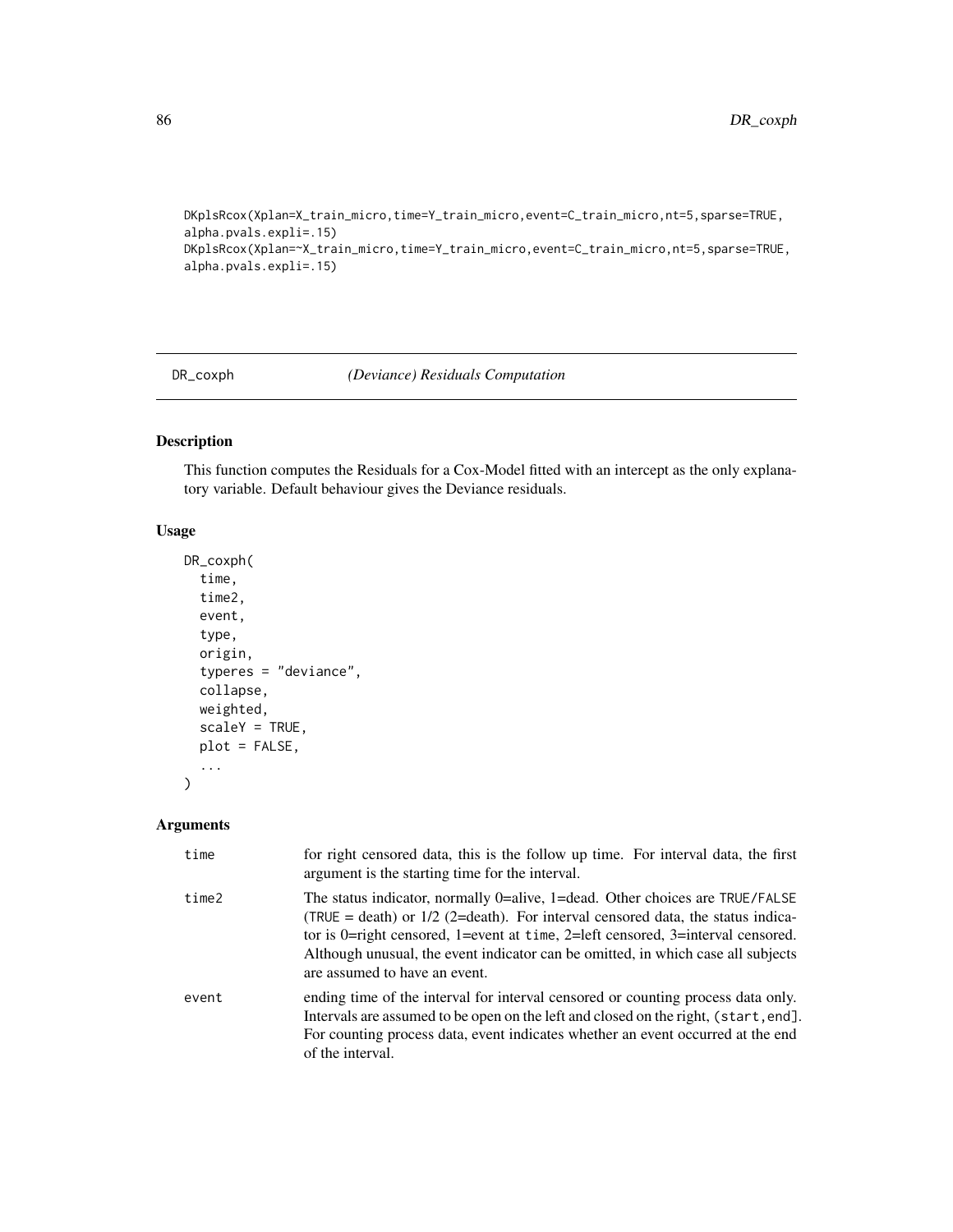<span id="page-86-0"></span>

| type     | character string specifying the type of censoring. Possible values are "right",<br>"left", "counting", "interval", or "interval2". The default is "right"<br>or "counting" depending on whether the time2 argument is absent or present,<br>respectively.                                                                                                  |
|----------|------------------------------------------------------------------------------------------------------------------------------------------------------------------------------------------------------------------------------------------------------------------------------------------------------------------------------------------------------------|
| origin   | for counting process data, the hazard function origin. This option was intended<br>to be used in conjunction with a model containing time dependent strata in order<br>to align the subjects properly when they cross over from one strata to another,<br>but it has rarely proven useful.                                                                 |
| typeres  | character string indicating the type of residual desired. Possible values are<br>"martingale", "deviance", "score", "schoenfeld", "dfbeta", "dfbetas",<br>and "scaledsch". Only enough of the string to determine a unique match is<br>required.                                                                                                           |
| collapse | vector indicating which rows to collapse (sum) over. In time-dependent models<br>more than one row data can pertain to a single individual. If there were 4 individ-<br>uals represented by 3, 1, 2 and 4 rows of data respectively, then collapse= $c(1,1,1,2,3,3,4,4,4,4)$<br>could be used to obtain per subject rather than per observation residuals. |
| weighted | if TRUE and the model was fit with case weights, then the weighted residuals are<br>returned.                                                                                                                                                                                                                                                              |
| scaleY   | Should the time values be standardized?                                                                                                                                                                                                                                                                                                                    |
| plot     | Should the survival function be plotted ?)                                                                                                                                                                                                                                                                                                                 |
| $\cdots$ | Arguments to be passed on to survival:: coxph.                                                                                                                                                                                                                                                                                                             |

# Value

Named num Vector of the residual values.

# Author(s)

Frédéric Bertrand <frederic.bertrand@math.unistra.fr> <http://www-irma.u-strasbg.fr/~fbertran/>

# References

plsRcox, Cox-Models in a high dimensional setting in R, Frederic Bertrand, Philippe Bastien, Nicolas Meyer and Myriam Maumy-Bertrand (2014). Proceedings of User2014!, Los Angeles, page 152.

Deviance residuals-based sparse PLS and sparse kernel PLS regression for censored data, Philippe Bastien, Frederic Bertrand, Nicolas Meyer and Myriam Maumy-Bertrand (2015), Bioinformatics, 31(3):397-404, doi:10.1093/bioinformatics/btu660.

# See Also

[coxph](#page-0-0)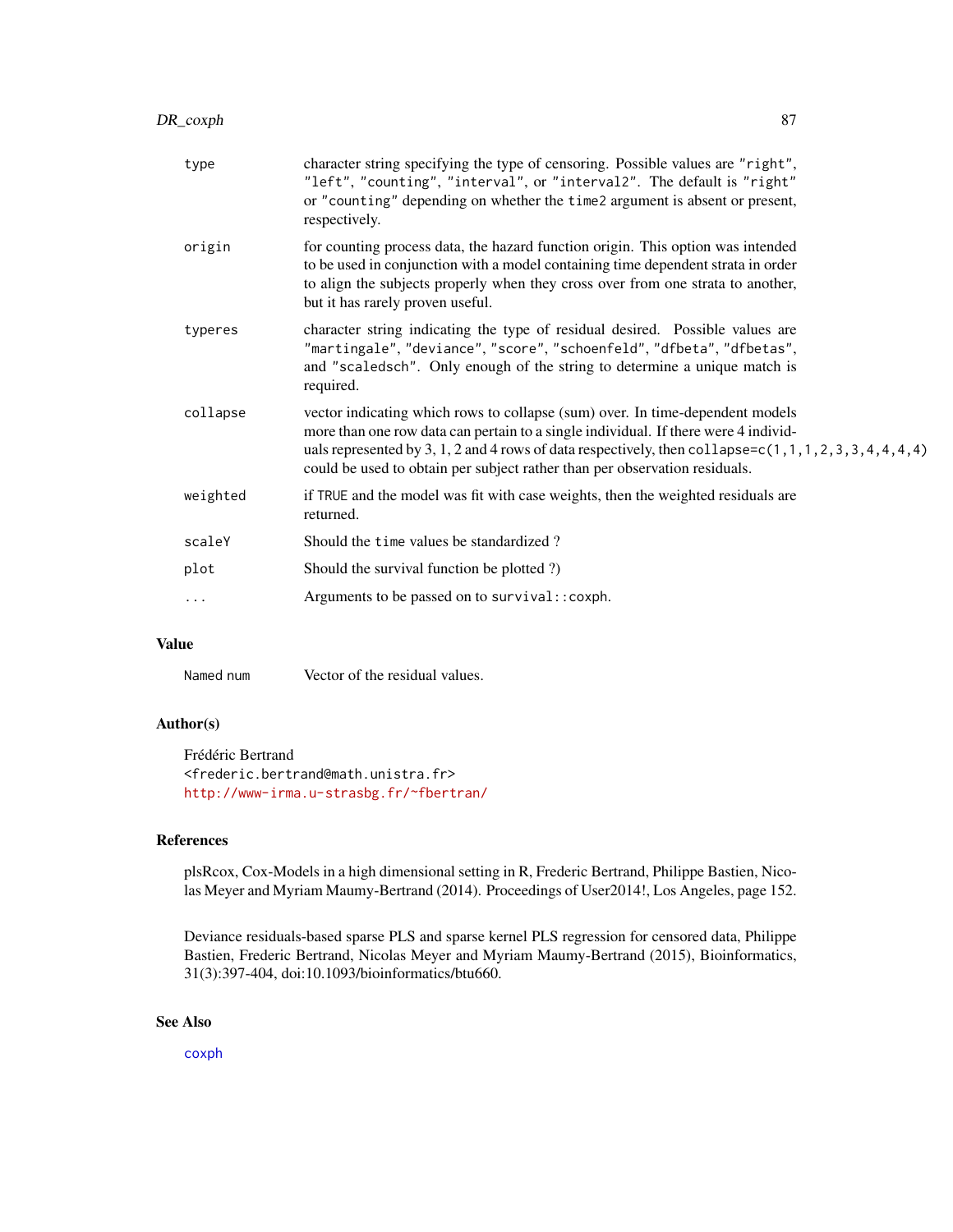# Examples

```
data(micro.censure)
Y_train_micro <- micro.censure$survyear[1:80]
C_train_micro <- micro.censure$DC[1:80]
DR_coxph(Y_train_micro,C_train_micro,plot=TRUE)
DR_coxph(Y_train_micro,C_train_micro,scaleY=FALSE,plot=TRUE)
DR_coxph(Y_train_micro,C_train_micro,scaleY=TRUE,plot=TRUE)
rm(Y_train_micro,C_train_micro)
```
<span id="page-87-0"></span>

# larsDR\_coxph *Fitting a LASSO/LARS model on the (Deviance) Residuals*

### Description

This function computes the Cox Model based on lars variables computed model with

- as the response: the Residuals of a Cox-Model fitted with no covariate
- as explanatory variables: Xplan.

It uses the package lars to perform PLSR fit.

# Usage

```
larsDR_coxph(Xplan, ...)
## Default S3 method:
larsDR_coxph(
  Xplan,
  time,
  time2,
  event,
  type,
  origin,
  typeres = "deviance",
  collapse,
 weighted,
  scaleX = FALSE,
  scaleY = TRUE,
 plot = FALSE,
  typelars = "lasso",
  normalize = TRUE,
 max.steps,
 use.Gram = TRUE,
  allres = FALSE,
```
<span id="page-87-1"></span>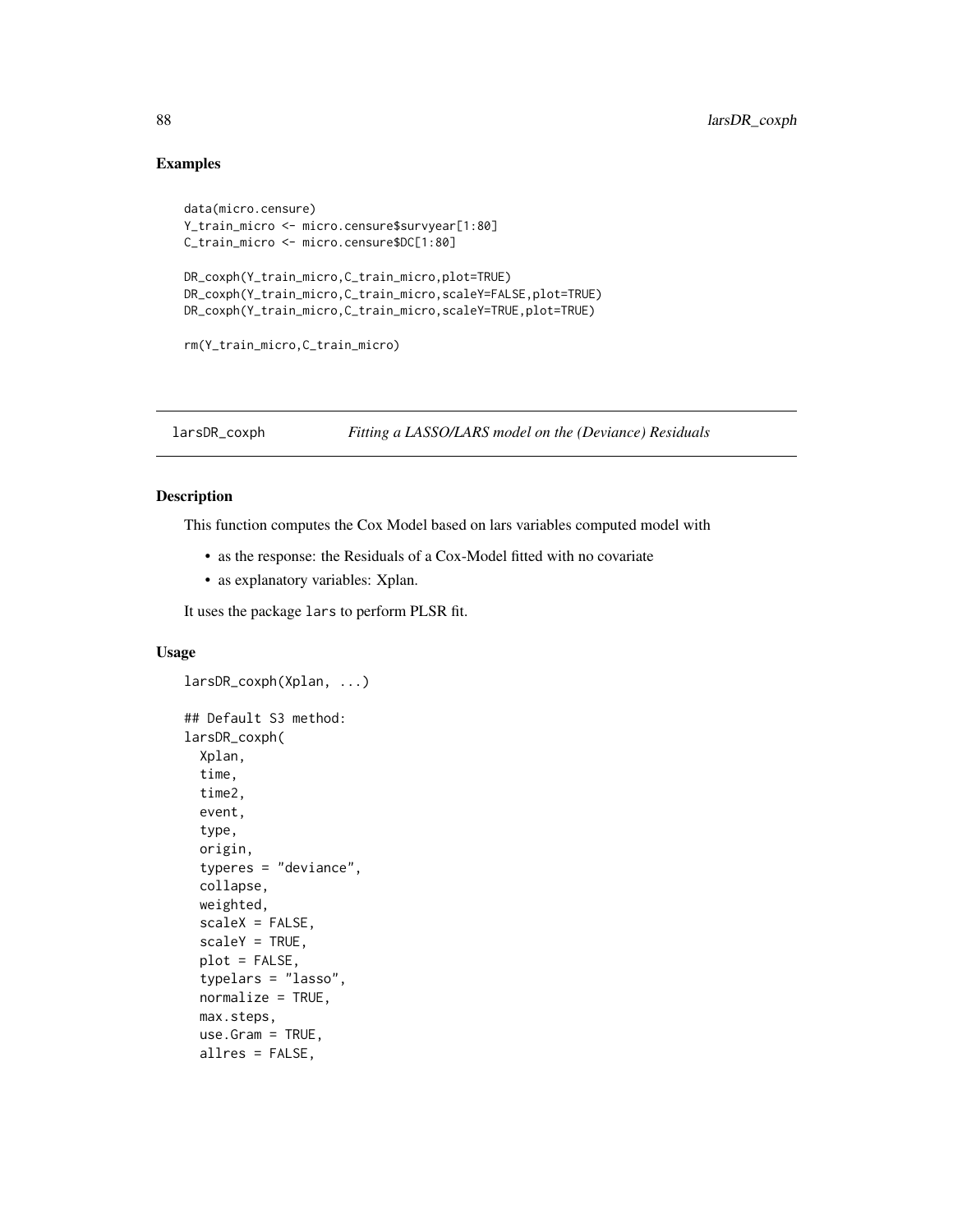```
verbose = TRUE,
  ...
\mathcal{L}## S3 method for class 'formula'
larsDR_coxph(
 Xplan,
  time,
  time2,
 event,
  type,
  origin,
  typeres = "deviance",
 collapse,
 weighted,
  scaleX = FALSE,
  scaleY = TRUE,
 plot = FALSE,
  typelars = "lasso",
  normalize = TRUE,
 max.steps,
 use.Gram = TRUE,allres = FALSE,
 dataXplan = NULL,
  subset,
 weights,
 model_frame = FALSE,
 model_matrix = FALSE,
 verbose = TRUE,
  ...
```

```
\mathcal{L}
```
# Arguments

| Xplan    | a formula or a matrix with the eXplanatory variables (training) dataset                                                                                                                                                                                                                                                                                                   |
|----------|---------------------------------------------------------------------------------------------------------------------------------------------------------------------------------------------------------------------------------------------------------------------------------------------------------------------------------------------------------------------------|
| $\cdots$ | Arguments to be passed on to survival:: coxph or to lars:: lars.                                                                                                                                                                                                                                                                                                          |
| time     | for right censored data, this is the follow up time. For interval data, the first<br>argument is the starting time for the interval.                                                                                                                                                                                                                                      |
| time2    | The status indicator, normally 0=alive, 1=dead. Other choices are TRUE/FALSE<br>(TRUE = death) or $1/2$ (2=death). For interval censored data, the status indica-<br>tor is 0=right censored, 1=event at time, 2=left censored, 3=interval censored.<br>Although unusual, the event indicator can be omitted, in which case all subjects<br>are assumed to have an event. |
| event    | ending time of the interval for interval censored or counting process data only.<br>Intervals are assumed to be open on the left and closed on the right, (start, end).<br>For counting process data, event indicates whether an event occurred at the end<br>of the interval.                                                                                            |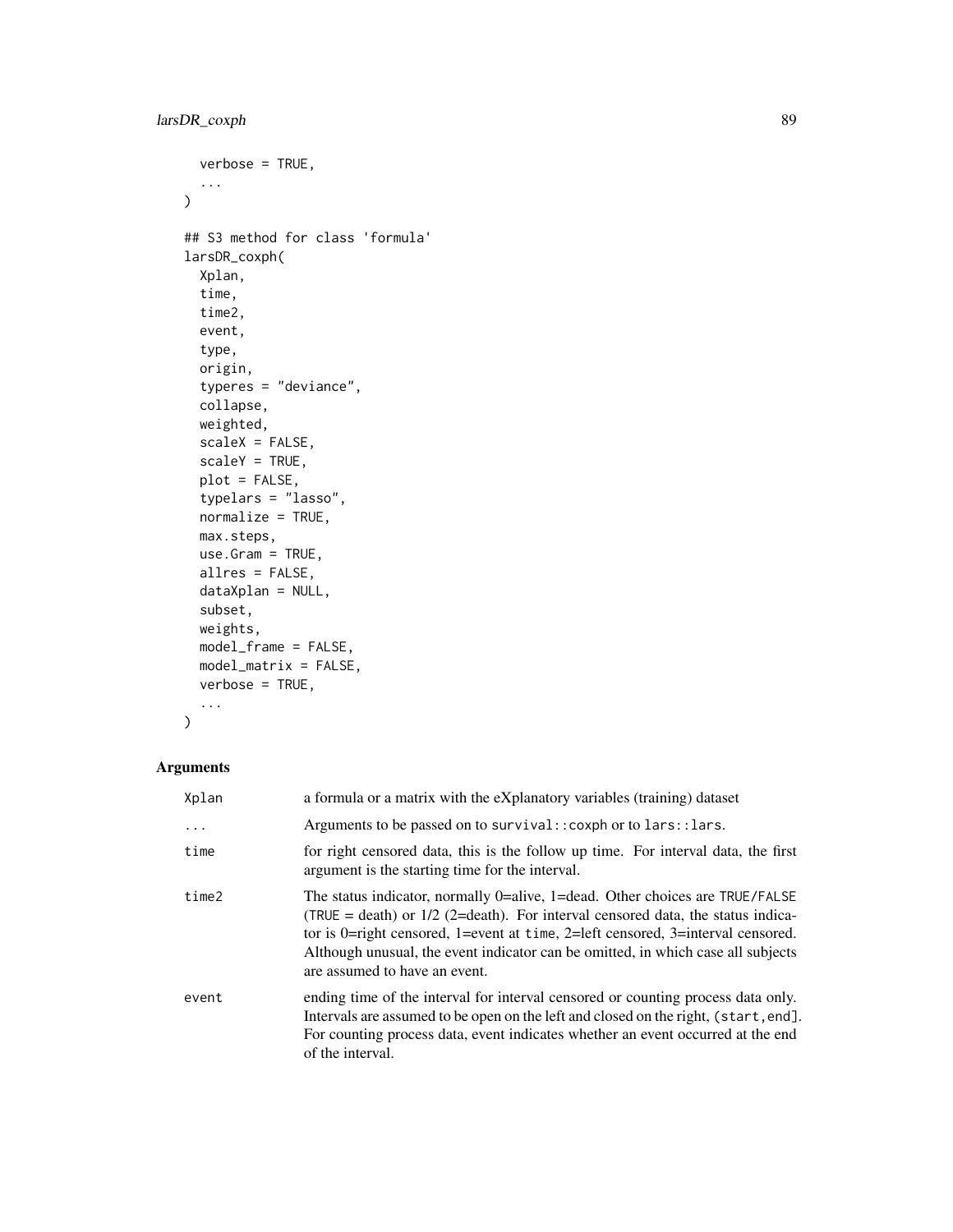<span id="page-89-0"></span>

| type      | character string specifying the type of censoring. Possible values are "right",<br>"left", "counting", "interval", or "interval2". The default is "right"<br>or "counting" depending on whether the time2 argument is absent or present,<br>respectively.                                                                                                                                                                                                                                                                                                                                                                        |
|-----------|----------------------------------------------------------------------------------------------------------------------------------------------------------------------------------------------------------------------------------------------------------------------------------------------------------------------------------------------------------------------------------------------------------------------------------------------------------------------------------------------------------------------------------------------------------------------------------------------------------------------------------|
| origin    | for counting process data, the hazard function origin. This option was intended<br>to be used in conjunction with a model containing time dependent strata in order<br>to align the subjects properly when they cross over from one strata to another,<br>but it has rarely proven useful.                                                                                                                                                                                                                                                                                                                                       |
| typeres   | character string indicating the type of residual desired. Possible values are<br>"martingale", "deviance", "score", "schoenfeld", "dfbeta", "dfbetas",<br>and "scaledsch". Only enough of the string to determine a unique match is<br>required.                                                                                                                                                                                                                                                                                                                                                                                 |
| collapse  | vector indicating which rows to collapse (sum) over. In time-dependent models<br>more than one row data can pertain to a single individual. If there were 4 individ-<br>uals represented by 3, 1, 2 and 4 rows of data respectively, then collapse= $c(1, 1, 1, 2, 3, 3, 4, 4, 4, 4)$<br>could be used to obtain per subject rather than per observation residuals.                                                                                                                                                                                                                                                              |
| weighted  | if TRUE and the model was fit with case weights, then the weighted residuals are<br>returned.                                                                                                                                                                                                                                                                                                                                                                                                                                                                                                                                    |
| scaleX    | Should the Xplan columns be standardized?                                                                                                                                                                                                                                                                                                                                                                                                                                                                                                                                                                                        |
| scaleY    | Should the time values be standardized?                                                                                                                                                                                                                                                                                                                                                                                                                                                                                                                                                                                          |
| plot      | Should the survival function be plotted ?)                                                                                                                                                                                                                                                                                                                                                                                                                                                                                                                                                                                       |
| typelars  | One of "lasso", "lar", "forward.stagewise" or "stepwise". The names<br>can be abbreviated to any unique substring. Default is "lasso".                                                                                                                                                                                                                                                                                                                                                                                                                                                                                           |
| normalize | If TRUE, each variable is standardized to have unit L2 norm, otherwise it is left<br>alone. Default is TRUE.                                                                                                                                                                                                                                                                                                                                                                                                                                                                                                                     |
| max.steps | Limit the number of steps taken; the default is $8 * min(m, n-intercept)$ , with<br>m the number of variables, and n the number of samples. For type="lar"<br>or type="stepwise", the maximum number of steps is min(m, n-intercept).<br>For type="lasso" and especially type="forward.stagewise", there can be<br>many more terms, because although no more than min(m,n-intercept) variables<br>can be active during any step, variables are frequently droppped and added as the<br>algorithm proceeds. Although the default usually guarantees that the algorithm<br>has proceeded to the saturated fit, users should check. |
| use.Gram  | When the number m of variables is very large, i.e. larger than N, then you may<br>not want LARS to precompute the Gram matrix. Default is use. Gram=TRUE                                                                                                                                                                                                                                                                                                                                                                                                                                                                         |
| allres    | FALSE to return only the Cox model and TRUE for additionnal results. See<br>details. Defaults to FALSE.                                                                                                                                                                                                                                                                                                                                                                                                                                                                                                                          |
| verbose   | Should some details be displayed?                                                                                                                                                                                                                                                                                                                                                                                                                                                                                                                                                                                                |
| dataXplan | an optional data frame, list or environment (or object coercible by as . data. frame<br>to a data frame) containing the variables in the model. If not found in dataXplan,<br>the variables are taken from environment (Xplan), typically the environment<br>from which plscox is called.                                                                                                                                                                                                                                                                                                                                        |
| subset    | an optional vector specifying a subset of observations to be used in the fitting<br>process.                                                                                                                                                                                                                                                                                                                                                                                                                                                                                                                                     |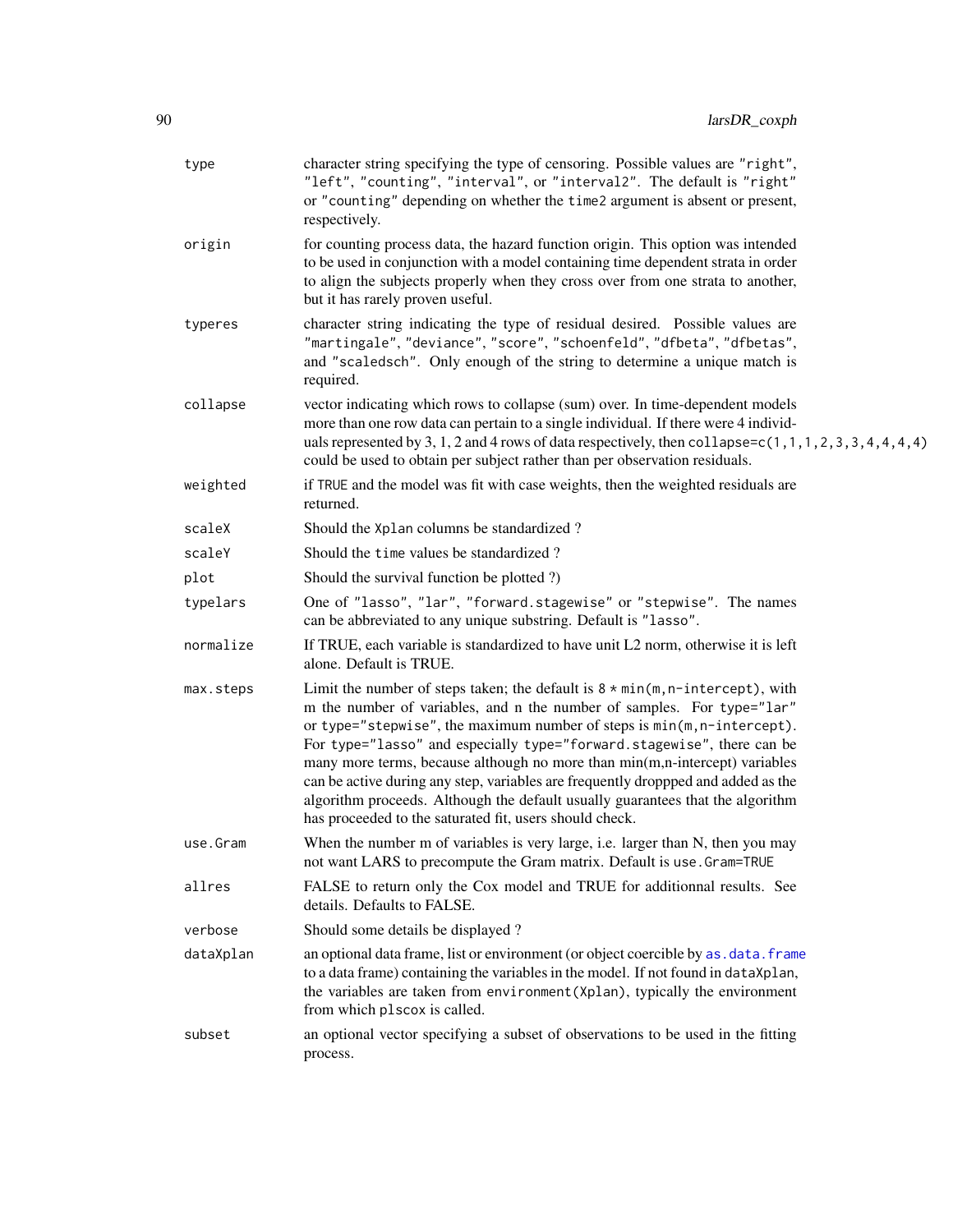# <span id="page-90-0"></span>larsDR\_coxph 91

| weights      | an optional vector of 'prior weights' to be used in the fitting process. Should be<br>NULL or a numeric vector. |
|--------------|-----------------------------------------------------------------------------------------------------------------|
| model frame  | If TRUE, the model frame is returned.                                                                           |
| model_matrix | If TRUE, the "unweighted" model matrix is returned.                                                             |

# Details

This function computes the LASSO/LARS model with the Residuals of a Cox-Model fitted with an intercept as the only explanatory variable as the response and Xplan as explanatory variables. Default behaviour uses the Deviance residuals.

If allres=FALSE returns only the final Cox-model. If allres=TRUE returns a list with the (Deviance) Residuals, the LASSO/LARS model fitted to the (Deviance) Residuals, the eXplanatory variables and the final Cox-model. allres=TRUE is useful for evluating model prediction accuracy on a test sample.

### Value

If allres=FALSE :

| cox_larsDR       | Final Cox-model.                                         |
|------------------|----------------------------------------------------------|
| If allres=TRUE : |                                                          |
| DR_coxph         | The (Deviance) Residuals.                                |
| larsDR           | The LASSO/LARS model fitted to the (Deviance) Residuals. |
| X_larsDR         | The eXplanatory variables.                               |
| cox_larsDR       | Final Cox-model.                                         |

# Author(s)

Frédéric Bertrand <frederic.bertrand@math.unistra.fr> <http://www-irma.u-strasbg.fr/~fbertran/>

### References

plsRcox, Cox-Models in a high dimensional setting in R, Frederic Bertrand, Philippe Bastien, Nicolas Meyer and Myriam Maumy-Bertrand (2014). Proceedings of User2014!, Los Angeles, page 152.

Deviance residuals-based sparse PLS and sparse kernel PLS regression for censored data, Philippe Bastien, Frederic Bertrand, Nicolas Meyer and Myriam Maumy-Bertrand (2015), Bioinformatics, 31(3):397-404, doi:10.1093/bioinformatics/btu660.

# See Also

[coxph](#page-0-0), [lars](#page-0-0)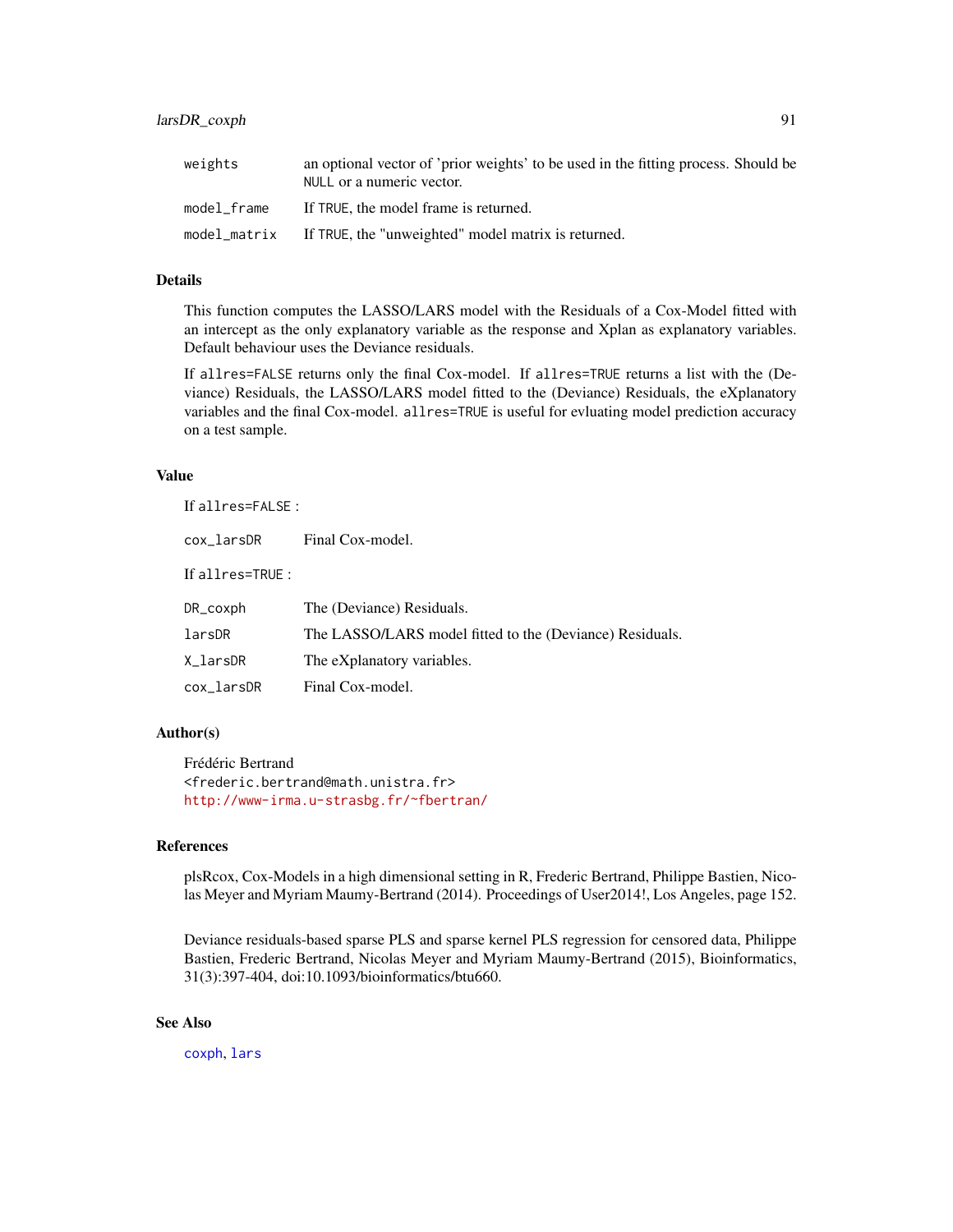# Examples

```
data(micro.censure)
data(Xmicro.censure_compl_imp)
X_train_micro <- apply((as.matrix(Xmicro.censure_compl_imp)),FUN="as.numeric",MARGIN=2)[1:80,]
X_train_micro_df <- data.frame(X_train_micro)
Y_train_micro <- micro.censure$survyear[1:80]
C_train_micro <- micro.censure$DC[1:80]
(cox_larsDR_fit <- larsDR_coxph(X_train_micro,Y_train_micro,C_train_micro,max.steps=6,
use.Gram=FALSE,scaleX=TRUE))
(cox_larsDR_fit <- larsDR_coxph(~X_train_micro,Y_train_micro,C_train_micro,max.steps=6,
use.Gram=FALSE,scaleX=TRUE))
(cox_larsDR_fit <- larsDR_coxph(~.,Y_train_micro,C_train_micro,max.steps=6,
use.Gram=FALSE,scaleX=TRUE,dataXplan=X_train_micro_df))
larsDR_coxph(~X_train_micro,Y_train_micro,C_train_micro,max.steps=6,use.Gram=FALSE)
larsDR_coxph(~X_train_micro,Y_train_micro,C_train_micro,max.steps=6,use.Gram=FALSE,scaleX=FALSE)
larsDR_coxph(~X_train_micro,Y_train_micro,C_train_micro,max.steps=6,use.Gram=FALSE,
scaleX=TRUE,allres=TRUE)
```

```
rm(X_train_micro,Y_train_micro,C_train_micro,cox_larsDR_fit)
```
micro.censure *Microsat features and survival times*

# **Description**

This dataset provides Microsat specifications and survival times.

#### Format

A data frame with 117 observations on the following 43 variables.

```
numpat a factor with levels B1006 B1017 B1028 B1031 B1046 B1059 B1068 B1071 B1102 B1115
    B1124 B1139 B1157 B1161 B1164 B1188 B1190 B1192 B1203 B1211 B1221 B1225 B1226
    B1227 B1237 B1251 B1258 B1266 B1271 B1282 B1284 B1285 B1286 B1287 B1290 B1292
    B1298 B1302 B1304 B1310 B1319 B1327 B1353 B1357 B1363 B1368 B1372 B1373 B1379
    B1388 B1392 B1397 B1403 B1418 B1421t1 B1421t2 B1448 B1451 B1455 B1460 B1462 B1466
    B1469 B1493 B1500 B1502 B1519 B1523 B1529 B1530 B1544 B1548 B500 B532 B550 B558
    B563 B582 B605 B609 B634 B652 B667 B679 B701 B722 B728 B731 B736 B739 B744 B766
    B771 B777 B788 B800 B836 B838 B841 B848 B871 B873 B883 B889 B912 B924 B925 B927
    B938 B952 B954 B955 B968 B972 B976 B982 B984
```
- D18S61 a numeric vector
- D17S794 a numeric vector

D13S173 a numeric vector

<span id="page-91-0"></span>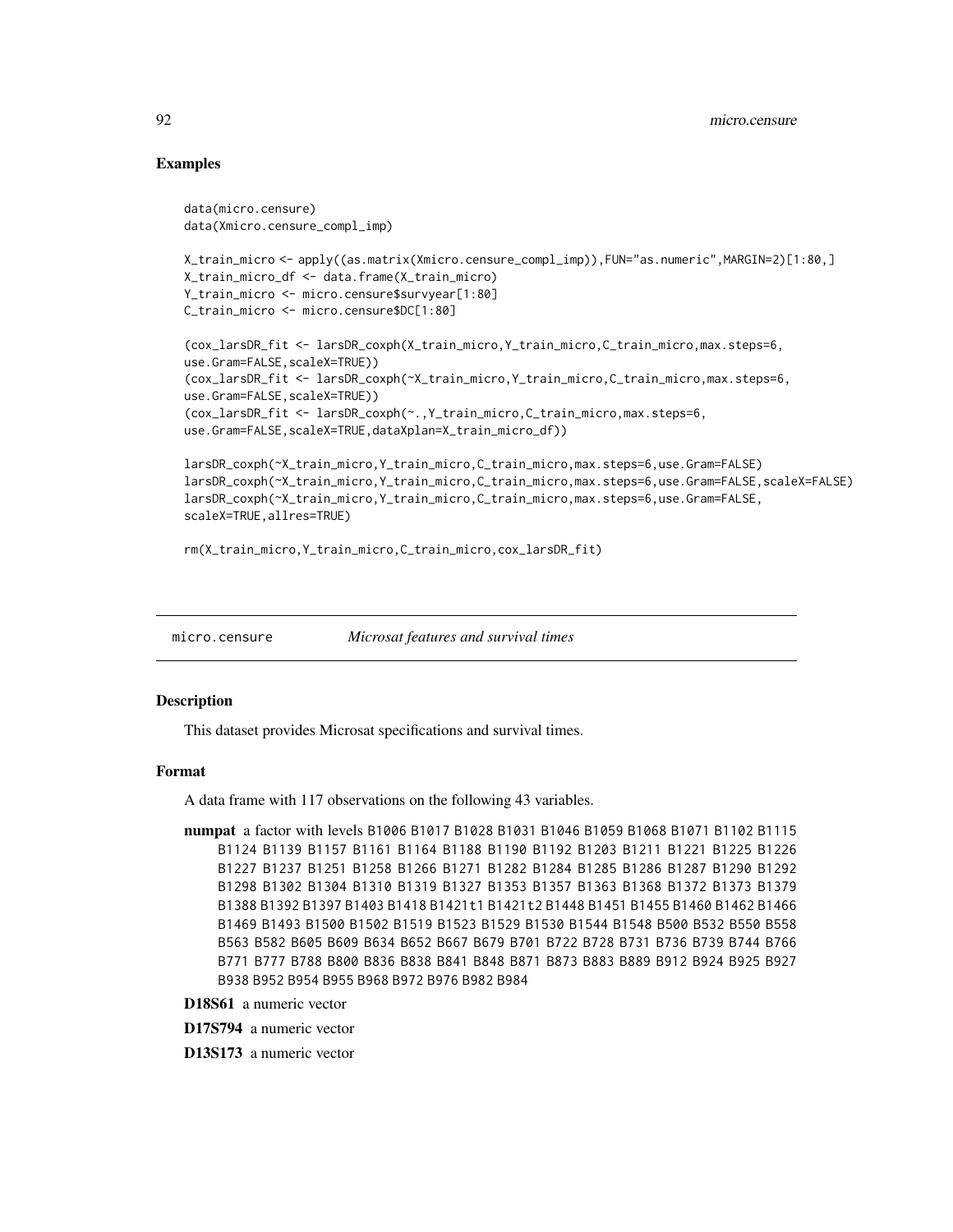D20S107 a numeric vector TP53 a numeric vector D9S171 a numeric vector D8S264 a numeric vector D5S346 a numeric vector D22S928 a numeric vector D18S53 a numeric vector D1S225 a numeric vector D3S1282 a numeric vector D15S127 a numeric vector D1S305 a numeric vector D1S207 a numeric vector D2S138 a numeric vector D16S422 a numeric vector D9S179 a numeric vector D10S191 a numeric vector D4S394 a numeric vector D1S197 a numeric vector D6S264 a numeric vector D14S65 a numeric vector D17S790 a numeric vector D5S430 a numeric vector D3S1283 a numeric vector D4S414 a numeric vector D8S283 a numeric vector D11S916 a numeric vector D2S159 a numeric vector D16S408 a numeric vector D6S275 a numeric vector D10S192 a numeric vector sexe a numeric vector Agediag a numeric vector Siege a numeric vector T a numeric vector N a numeric vector M a numeric vector STADE a factor with levels 0 1 2 3 4 survyear a numeric vector DC a numeric vector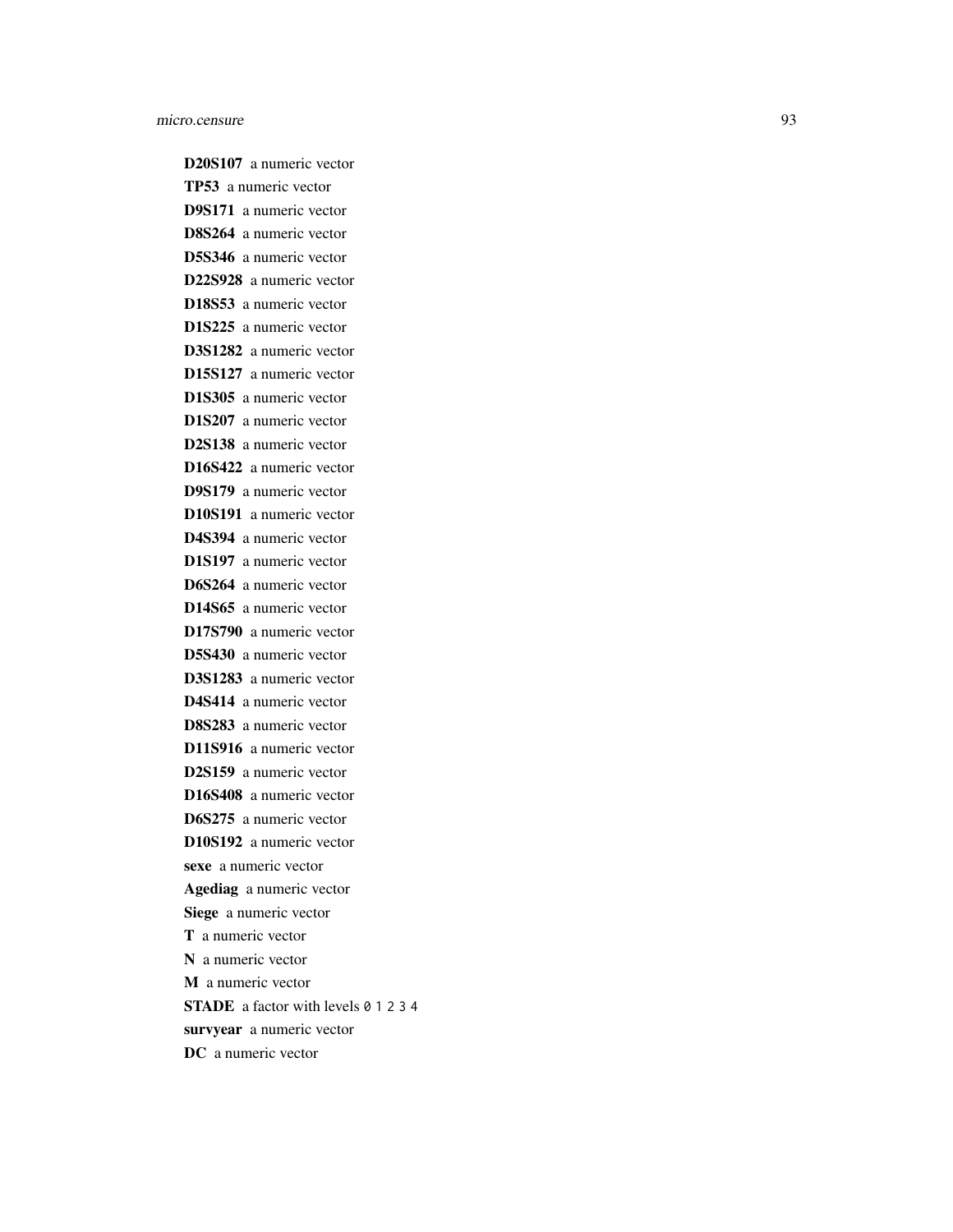# <span id="page-93-1"></span>Source

Allelotyping identification of genomic alterations in rectal chromosomally unstable tumors without preoperative treatment, #' Benoît Romain, Agnès Neuville, Nicolas Meyer, Cécile Brigand, Serge Rohr, Anne Schneider, Marie-Pierre Gaub and Dominique Guenot, *BMC Cancer 2010*, 10:561, doi:10.1186/1471-2407-10-561.

### References

plsRcox, Cox-Models in a high dimensional setting in R, Frederic Bertrand, Philippe Bastien, Nicolas Meyer and Myriam Maumy-Bertrand (2014). Proceedings of User2014!, Los Angeles, page 152.

Deviance residuals-based sparse PLS and sparse kernel PLS regression for censored data, Philippe Bastien, Frederic Bertrand, Nicolas Meyer and Myriam Maumy-Bertrand (2015), Bioinformatics, 31(3):397-404, doi:10.1093/bioinformatics/btu660.

# Examples

```
data(micro.censure)
Y_train_micro <- micro.censure$survyear[1:80]
C_train_micro <- micro.censure$DC[1:80]
Y_test_micro <- micro.censure$survyear[81:117]
C_test_micro <- micro.censure$DC[81:117]
rm(Y_train_micro,C_train_micro,Y_test_micro,C_test_micro)
```
<span id="page-93-0"></span>plsRcox *Partial least squares Regression generalized linear models*

### Description

This function implements an extension of Partial least squares Regression to Cox Models.

# Usage

```
plsRcox(Xplan, ...)
plsRcoxmodel(Xplan, ...)
## Default S3 method:
plsRcoxmodel(
  Xplan,
  time,
  time2,
  event,
```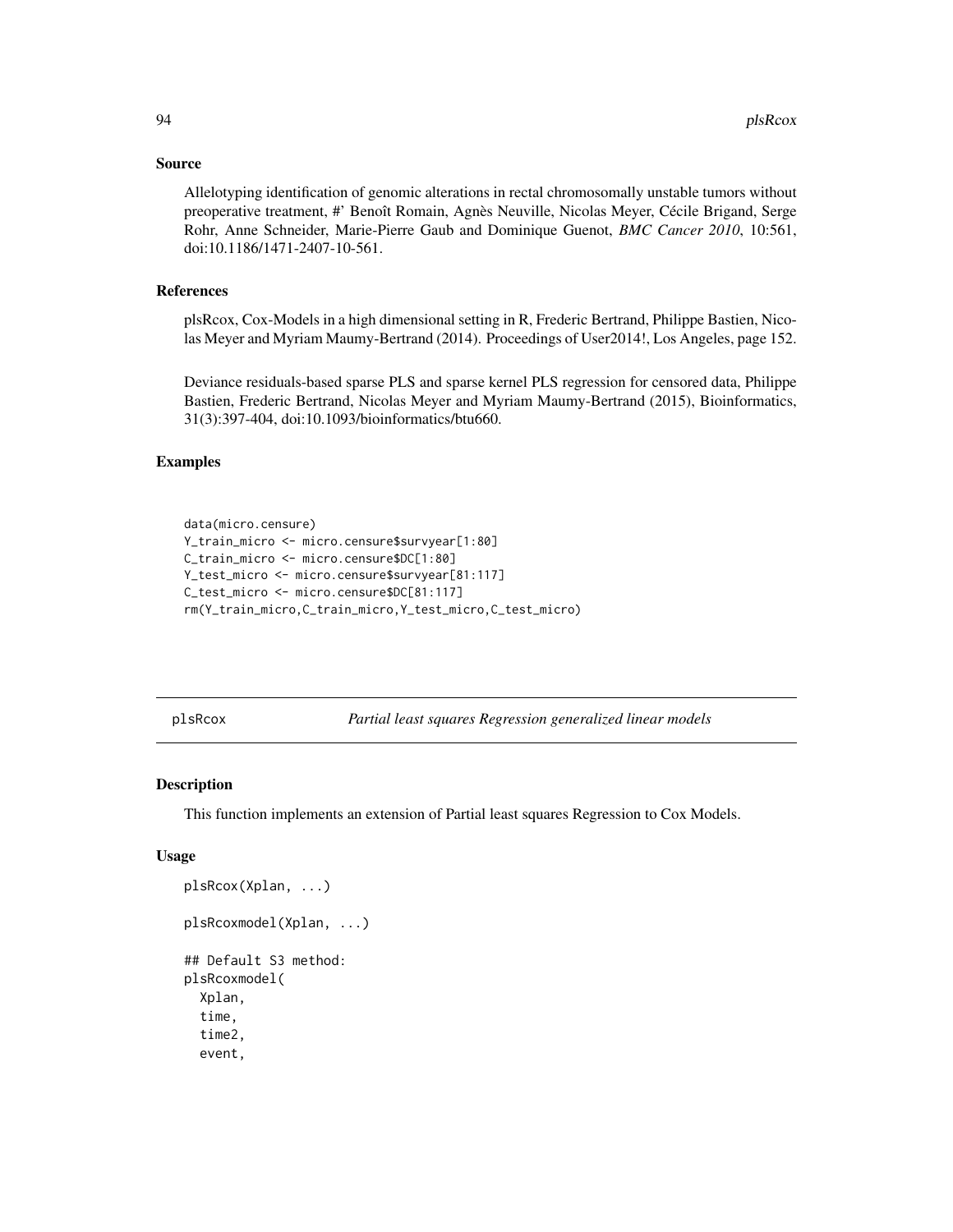### plsRcox 95

```
type,
  origin,
  typeres = "deviance",
  collapse,
  weighted,
  scaleX = TRUE,
  scaleY = TRUE,nt = min(2, ncol(Xplan)),
  limQ2set = 0.0975,dataPredictY = Xplan,
 pvals.expli = FALSE,
  alpha.pvals.expli = 0.05,
  tol_Xi = 10^(-12),
 weights,
  control,
  sparse = FALSE,sparseStop = TRUE,
  allres = TRUE,
 verbose = TRUE,
  ...
\mathcal{L}## S3 method for class 'formula'
plsRcoxmodel(
  Xplan,
  time,
  time2,
  event,
  type,
  origin,
  typeres = "deviance",
  collapse,
  weighted,
  scaleX = TRUE,scaleY = NULL,
  dataXplan = NULL,
  nt = min(2, ncol(Xplan)),limQ2set = 0.0975,dataPredictY = Xplan,
  pvals.expli = FALSE,
  model_frame = FALSE,
  alpha.pvals.expli = 0.05,
  tol_x = 10^(-12),
  weights,
  subset,
  control,
  sparse = FALSE,
  sparseStop = TRUE,
```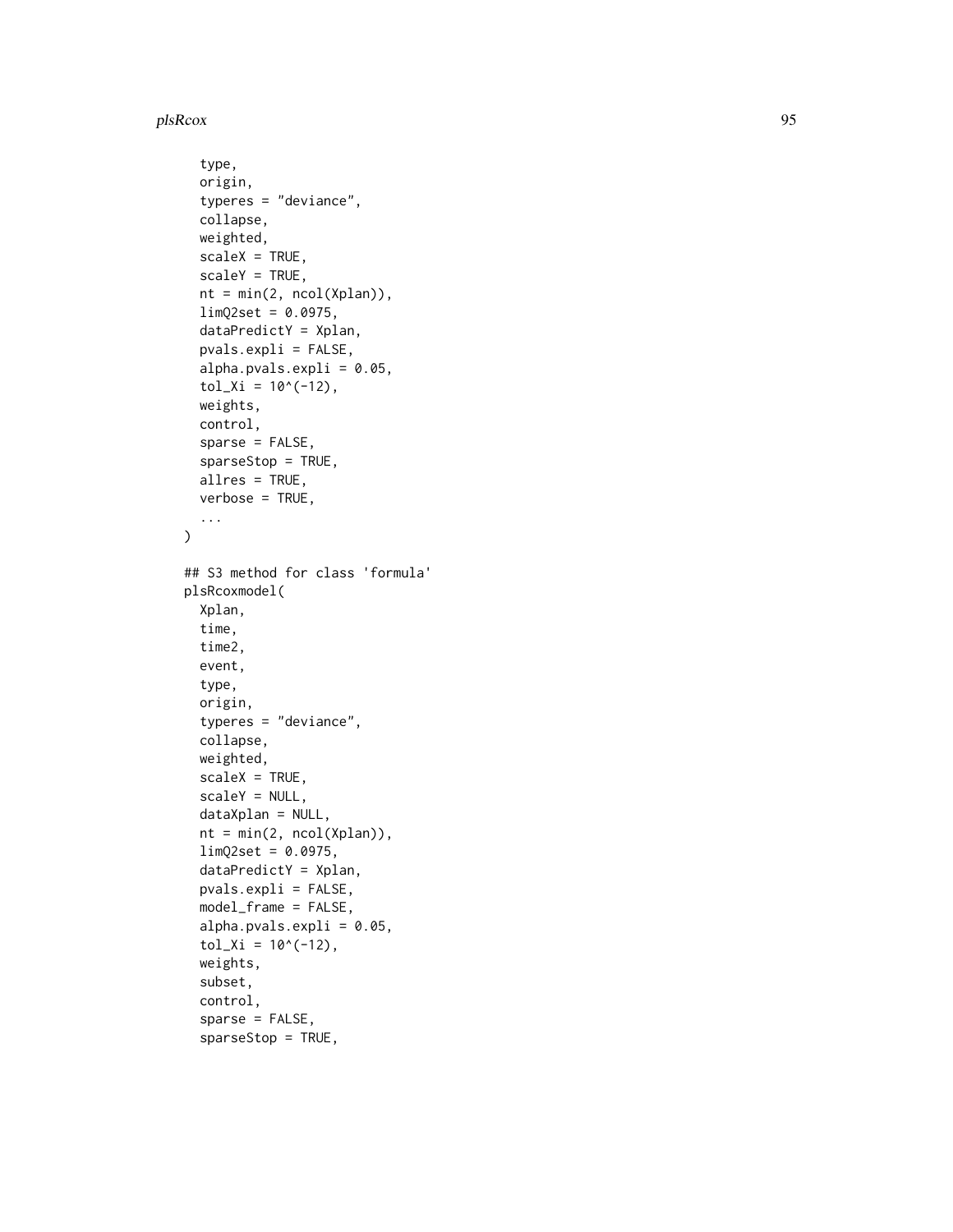```
allres = TRUE,
  verbose = TRUE,
  ...
\lambda
```
# Arguments

| Xplan        | a formula or a matrix with the eXplanatory variables (training) dataset                                                                                                                                                                                                                                                                                                   |
|--------------|---------------------------------------------------------------------------------------------------------------------------------------------------------------------------------------------------------------------------------------------------------------------------------------------------------------------------------------------------------------------------|
| $\ddots$ .   | arguments to pass to plsRmodel.default or to plsRmodel.formula                                                                                                                                                                                                                                                                                                            |
| time         | for right censored data, this is the follow up time. For interval data, the first<br>argument is the starting time for the interval.                                                                                                                                                                                                                                      |
| time2        | The status indicator, normally 0=alive, 1=dead. Other choices are TRUE/FALSE<br>(TRUE = death) or $1/2$ (2=death). For interval censored data, the status indica-<br>tor is 0=right censored, 1=event at time, 2=left censored, 3=interval censored.<br>Although unusual, the event indicator can be omitted, in which case all subjects<br>are assumed to have an event. |
| event        | ending time of the interval for interval censored or counting process data only.<br>Intervals are assumed to be open on the left and closed on the right, (start, end].<br>For counting process data, event indicates whether an event occurred at the end<br>of the interval.                                                                                            |
| type         | character string specifying the type of censoring. Possible values are "right",<br>"left", "counting", "interval", or "interval2". The default is "right"<br>or "counting" depending on whether the time2 argument is absent or present,<br>respectively.                                                                                                                 |
| origin       | for counting process data, the hazard function origin. This option was intended<br>to be used in conjunction with a model containing time dependent strata in order<br>to align the subjects properly when they cross over from one strata to another,<br>but it has rarely proven useful.                                                                                |
| typeres      | character string indicating the type of residual desired. Possible values are<br>"martingale", "deviance", "score", "schoenfeld", "dfbeta", "dfbetas",<br>and "scaledsch". Only enough of the string to determine a unique match is<br>required.                                                                                                                          |
| collapse     | vector indicating which rows to collapse (sum) over. In time-dependent models<br>more than one row data can pertain to a single individual. If there were 4 individ-<br>uals represented by 3, 1, 2 and 4 rows of data respectively, then collapse= $c(1, 1, 1, 2, 3, 3, 4, 4, 4, 4)$<br>could be used to obtain per subject rather than per observation residuals.       |
| weighted     | if TRUE and the model was fit with case weights, then the weighted residuals are<br>returned.                                                                                                                                                                                                                                                                             |
| scaleX       | Should the Xplan columns be standardized?                                                                                                                                                                                                                                                                                                                                 |
| scaleY       | Should the time values be standardized?                                                                                                                                                                                                                                                                                                                                   |
| nt           | number of components to be extracted                                                                                                                                                                                                                                                                                                                                      |
| limQ2set     | limit value for the Q2                                                                                                                                                                                                                                                                                                                                                    |
| dataPredictY | predictor(s) (testing) dataset                                                                                                                                                                                                                                                                                                                                            |
| pvals.expli  | should individual p-values be reported to tune model selection?                                                                                                                                                                                                                                                                                                           |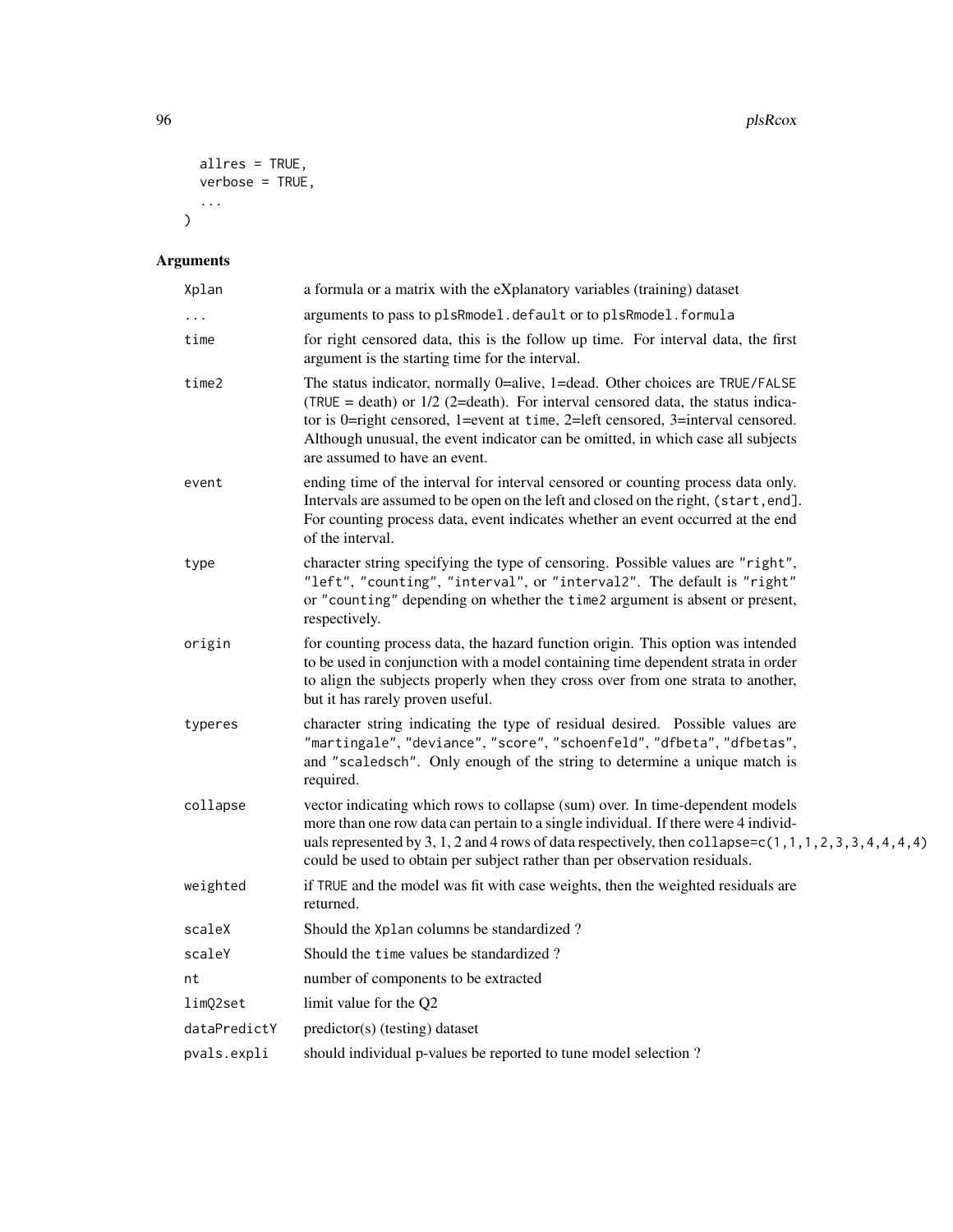### <span id="page-96-0"></span>plsRcox 97

| alpha.pvals.expli |                                                                                                                                                                                                                                                                                                                |  |
|-------------------|----------------------------------------------------------------------------------------------------------------------------------------------------------------------------------------------------------------------------------------------------------------------------------------------------------------|--|
|                   | level of significance for predictors when pvals.expli=TRUE                                                                                                                                                                                                                                                     |  |
| tol_Xi            | minimal value for Norm2(Xi) and $\det(pp' \times pp)$ if there is any missing value in<br>the dataX. It defaults to $10^{-12}$                                                                                                                                                                                 |  |
| weights           | an optional vector of 'prior weights' to be used in the fitting process. Should be<br>NULL or a numeric vector.                                                                                                                                                                                                |  |
| control           | a list of parameters for controlling the fitting process. For glm. fit this is passed<br>to glm.control.                                                                                                                                                                                                       |  |
| sparse            | should the coefficients of non-significant predictors ( <alpha.pvals.expli) be<br="">set to <math>0</math></alpha.pvals.expli)>                                                                                                                                                                                |  |
| sparseStop        | should component extraction stop when no significant predictors ( <alpha.pvals.expli)<br>are found</alpha.pvals.expli)<br>                                                                                                                                                                                     |  |
| allres            | FALSE to return only the Cox model and TRUE for additionnal results. See<br>details. Defaults to FALSE.                                                                                                                                                                                                        |  |
| verbose           | Should some details be displayed?                                                                                                                                                                                                                                                                              |  |
| dataXplan         | an optional data frame, list or environment (or object coercible by as . data. frame<br>to a data frame) containing the variables in the model. If not found in dataXplan,<br>the variables are taken from environment (Xplan), typically the environment<br>from which coxDKp1sDR is called.                  |  |
| model_frame       | If TRUE, the model frame is returned.                                                                                                                                                                                                                                                                          |  |
| subset            | an optional vector specifying a subset of observations to be used in the fitting<br>process.                                                                                                                                                                                                                   |  |
| method            | the method to be used in fitting the model. The default method "glm. fit" uses<br>iteratively reweighted least squares (IWLS). User-supplied fitting functions can<br>be supplied either as a function or a character string naming a function, with a<br>function which takes the same arguments as glm. fit. |  |

### Details

A typical predictor has the form response ~ terms where response is the (numeric) response vector and terms is a series of terms which specifies a linear predictor for response. A terms specification of the form first + second indicates all the terms in first together with all the terms in second with any duplicates removed.

A specification of the form first:second indicates the the set of terms obtained by taking the interactions of all terms in first with all terms in second. The specification first\*second indicates the cross of first and second. This is the same as first + second + first:second.

The terms in the formula will be re-ordered so that main effects come first, followed by the interactions, all second-order, all third-order and so on: to avoid this pass a terms object as the formula.

Non-NULL weights can be used to indicate that different observations have different dispersions (with the values in weights being inversely proportional to the dispersions); or equivalently, when the elements of weights are positive integers w\_i, that each response y\_i is the mean of w\_i unitweight observations.

### Value

Depends on the model that was used to fit the model.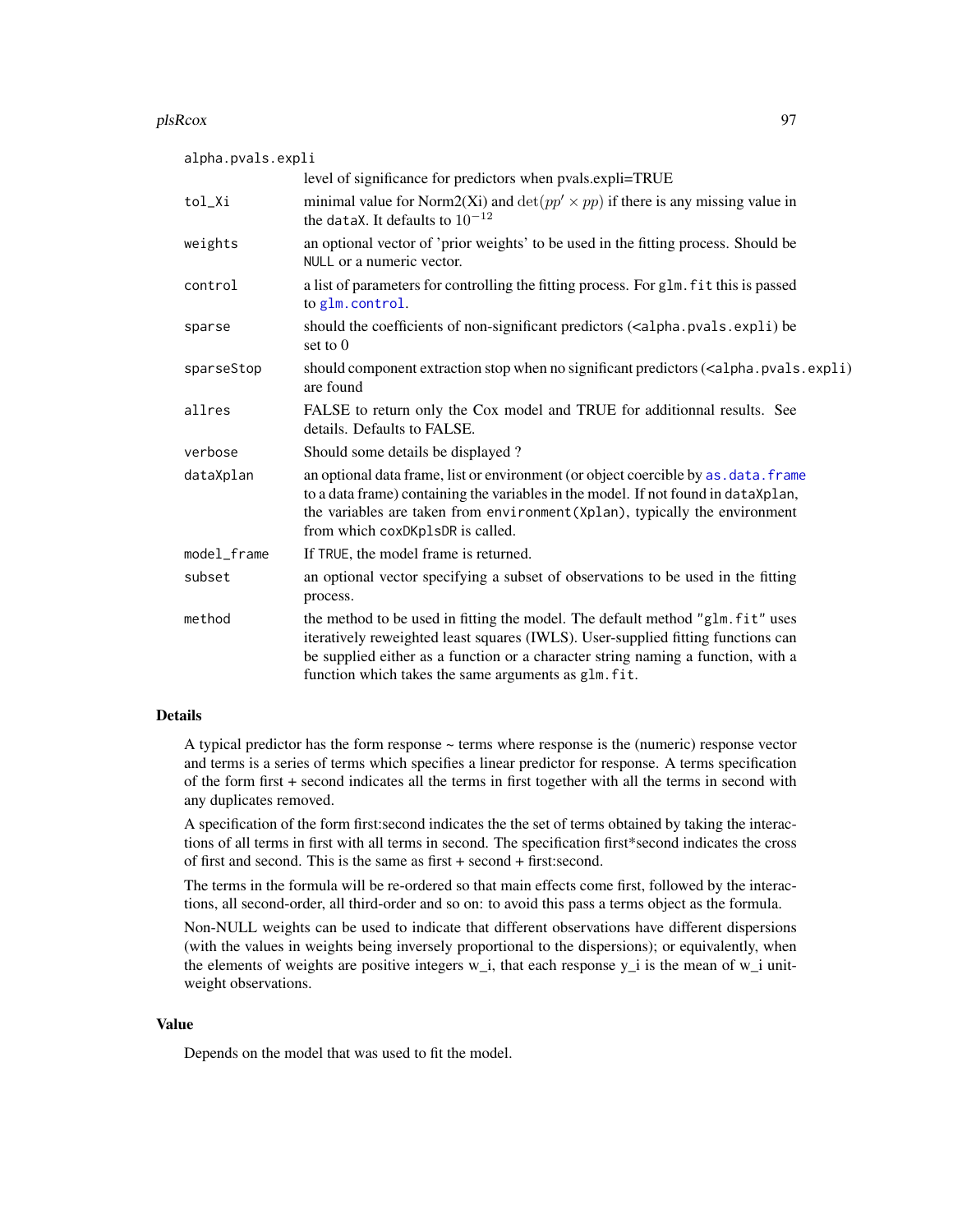# Author(s)

```
Frédéric Bertrand
<frederic.bertrand@math.unistra.fr>
http://www-irma.u-strasbg.fr/~fbertran/
```
# References

plsRcox, Cox-Models in a high dimensional setting in R, Frederic Bertrand, Philippe Bastien, Nicolas Meyer and Myriam Maumy-Bertrand (2014). Proceedings of User2014!, Los Angeles, page 152.

Deviance residuals-based sparse PLS and sparse kernel PLS regression for censored data, Philippe Bastien, Frederic Bertrand, Nicolas Meyer and Myriam Maumy-Bertrand (2015), Bioinformatics, 31(3):397-404, doi:10.1093/bioinformatics/btu660.

#### See Also

```
plsR and plsRglm
```
# Examples

```
data(micro.censure)
data(Xmicro.censure_compl_imp)
X_train_micro <- apply((as.matrix(Xmicro.censure_compl_imp)),FUN="as.numeric",MARGIN=2)[1:80,]
X_train_micro_df <- data.frame(X_train_micro)
Y_train_micro <- micro.censure$survyear[1:80]
C_train_micro <- micro.censure$DC[1:80]
plsRcox(X_train_micro,time=Y_train_micro,event=C_train_micro,nt=5)
plsRcox(~X_train_micro,time=Y_train_micro,event=C_train_micro,nt=5)
plsRcox(Xplan=X_train_micro,time=Y_train_micro,event=C_train_micro,nt=5,sparse=TRUE,
alpha.pvals.expli=.15)
plsRcox(Xplan=~X_train_micro,time=Y_train_micro,event=C_train_micro,nt=5,sparse=TRUE,
alpha.pvals.expli=.15)
```
predict.plsRcoxmodel *Print method for plsRcox models*

# **Description**

This function provides a predict method for the class "plsRcoxmodel"

<span id="page-97-0"></span>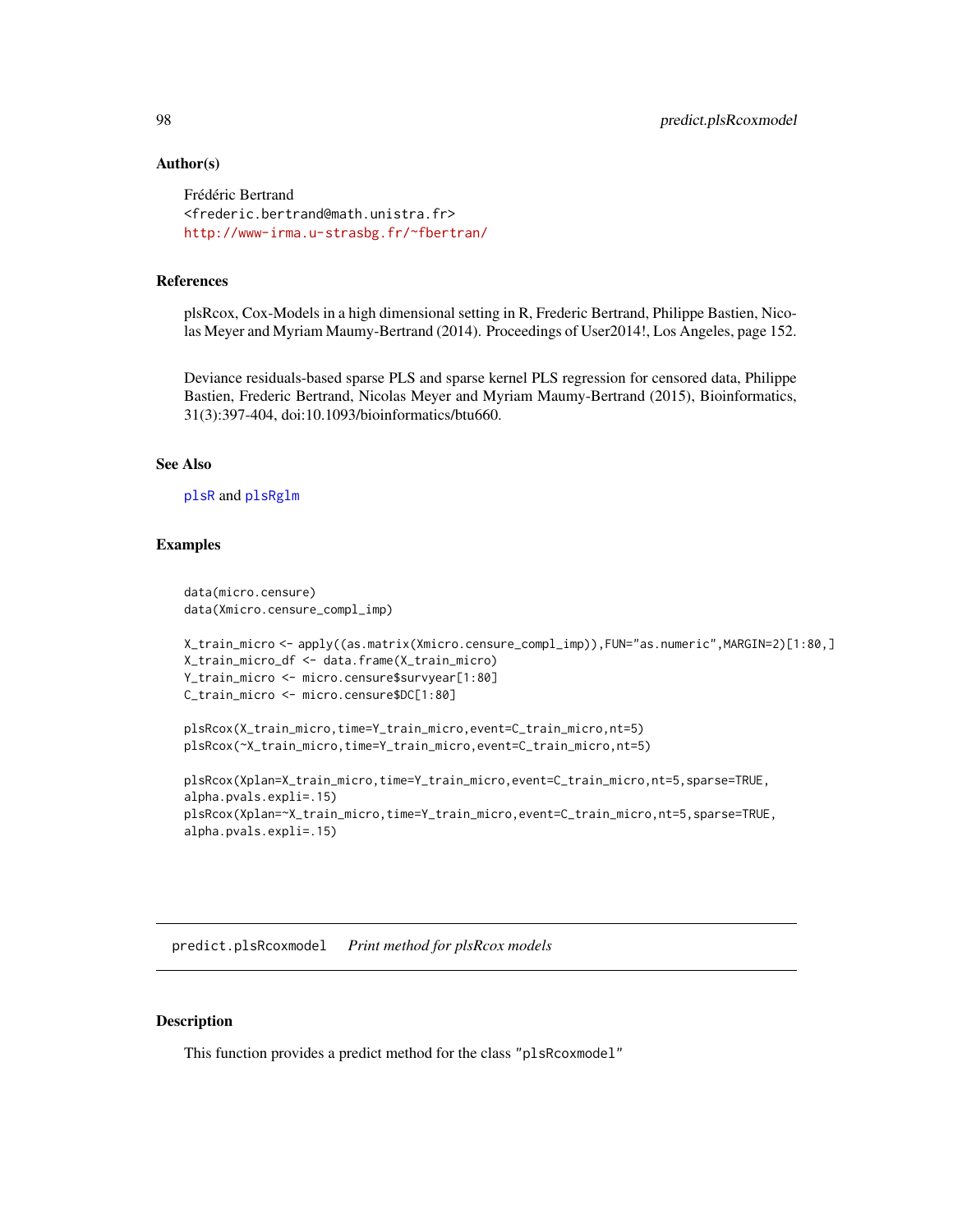# predict.plsRcoxmodel 99

# Usage

```
## S3 method for class 'plsRcoxmodel'
predict(
 object,
 newdata,
  comps = object$computed_nt,
  type = c("lp", "risk", "expected", "terms", "scores"),
  se.fit = FALSE,weights,
 methodNA = "adaptative",
 verbose = TRUE,
  ...
\mathcal{L}
```
# Arguments

| object   | An object of the class "plsRcoxmodel".                                                                                                                                                                                                                                                                                                                                                                                                                                                           |
|----------|--------------------------------------------------------------------------------------------------------------------------------------------------------------------------------------------------------------------------------------------------------------------------------------------------------------------------------------------------------------------------------------------------------------------------------------------------------------------------------------------------|
| newdata  | An optional data frame in which to look for variables with which to predict. If<br>omitted, the fitted values are used.                                                                                                                                                                                                                                                                                                                                                                          |
| comps    | A value with a single value of component to use for prediction.                                                                                                                                                                                                                                                                                                                                                                                                                                  |
| type     | Type of predicted value. Choices are the linear predictor ("1p"), the risk score<br>up time ("expected"), the terms of the linear predictor ("terms") or the scores<br>("scores").                                                                                                                                                                                                                                                                                                               |
| se.fit   | If TRUE, pointwise standard errors are produced for the predictions using the<br>Cox model.                                                                                                                                                                                                                                                                                                                                                                                                      |
| weights  | Vector of case weights. If weights is a vector of integers, then the estimated<br>coefficients are equivalent to estimating the model from data with the individual<br>cases replicated as many times as indicated by weights.                                                                                                                                                                                                                                                                   |
| methodNA | Selects the way of predicting the response or the scores of the new data. For<br>complete rows, without any missing value, there are two different ways of com-<br>puting the prediction. As a consequence, for mixed datasets, with complete and<br>incomplete rows, there are two ways of computing prediction : either predicts<br>any row as if there were missing values in it (missingdata) or selects the pre-<br>diction method accordingly to the completeness of the row (adaptative). |
| verbose  | Should some details be displayed?                                                                                                                                                                                                                                                                                                                                                                                                                                                                |
|          | Arguments to be passed on to survival:: coxph and to plsRglm:: PLS_lm.                                                                                                                                                                                                                                                                                                                                                                                                                           |
|          |                                                                                                                                                                                                                                                                                                                                                                                                                                                                                                  |

# Value

When type is "response", a matrix of predicted response values is returned. When type is "scores", a score matrix is returned.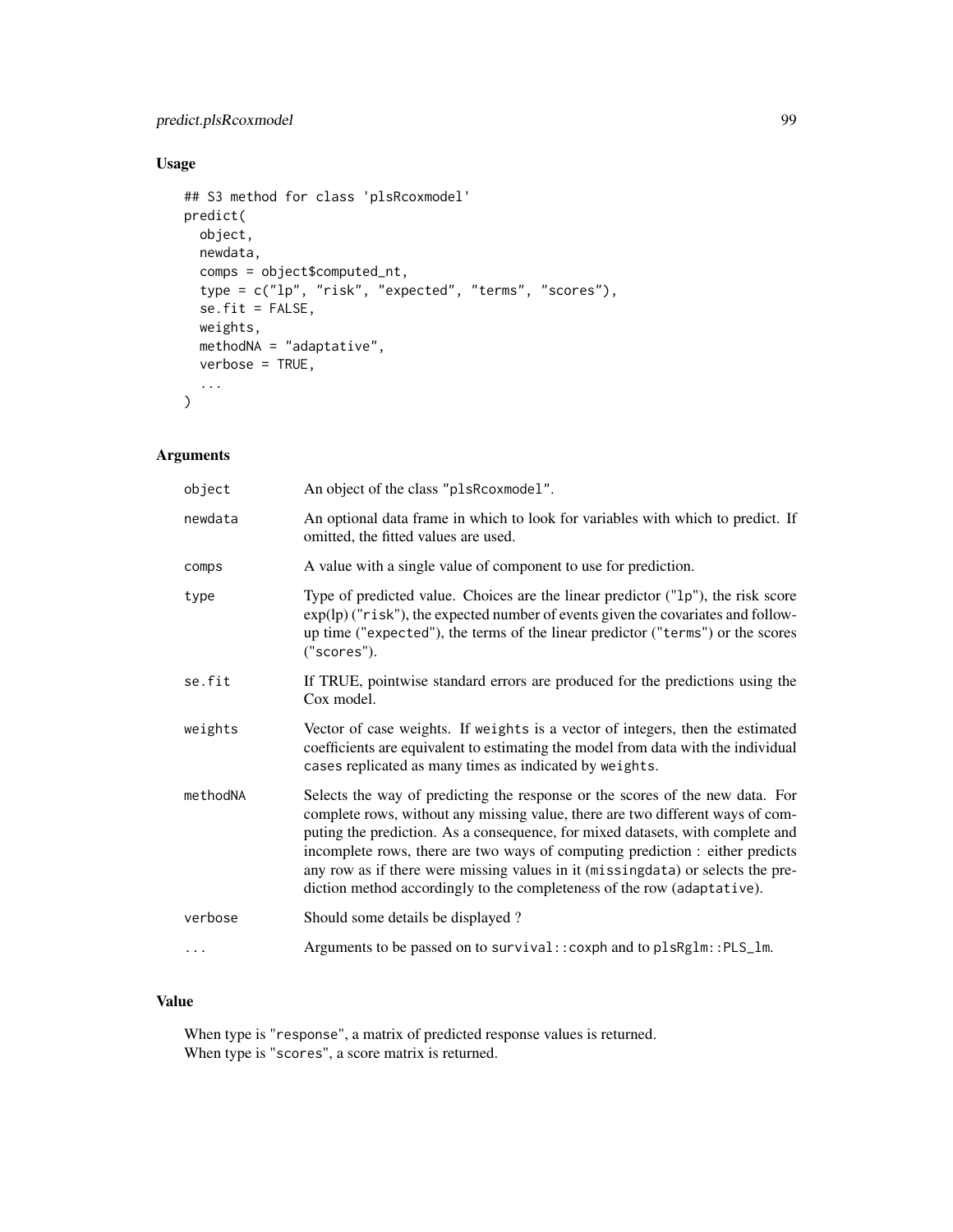# Author(s)

```
Frédéric Bertrand
<frederic.bertrand@math.unistra.fr>
http://www-irma.u-strasbg.fr/~fbertran/
```
### References

plsRcox, Cox-Models in a high dimensional setting in R, Frederic Bertrand, Philippe Bastien, Nicolas Meyer and Myriam Maumy-Bertrand (2014). Proceedings of User2014!, Los Angeles, page 152.

Deviance residuals-based sparse PLS and sparse kernel PLS regression for censored data, Philippe Bastien, Frederic Bertrand, Nicolas Meyer and Myriam Maumy-Bertrand (2015), Bioinformatics, 31(3):397-404, doi:10.1093/bioinformatics/btu660.

### See Also

[predict.coxph](#page-0-0)

# Examples

```
data(micro.censure)
data(Xmicro.censure_compl_imp)
```

```
X_train_micro <- apply((as.matrix(Xmicro.censure_compl_imp)),FUN="as.numeric",MARGIN=2)[1:80,]
Y_train_micro <- micro.censure$survyear[1:80]
C_train_micro <- micro.censure$DC[1:80]
```

```
modpls <- plsRcox(X_train_micro,time=Y_train_micro,event=C_train_micro,nt=3)
```

```
predict(modpls)
#Identical to predict(modpls,type="lp")
```

```
predict(modpls,type="risk")
predict(modpls,type="expected")
predict(modpls,type="terms")
predict(modpls,type="scores")
```

```
predict(modpls,se.fit=TRUE)
#Identical to predict(modpls,type="lp")
predict(modpls,type="risk",se.fit=TRUE)
predict(modpls,type="expected",se.fit=TRUE)
predict(modpls,type="terms",se.fit=TRUE)
predict(modpls,type="scores",se.fit=TRUE)
```

```
#Identical to predict(modpls,type="lp")
predict(modpls,newdata=X_train_micro[1:5,],type="risk")
#predict(modpls,newdata=X_train_micro[1:5,],type="expected")
predict(modpls,newdata=X_train_micro[1:5,],type="terms")
predict(modpls,newdata=X_train_micro[1:5,],type="scores")
```
<span id="page-99-0"></span>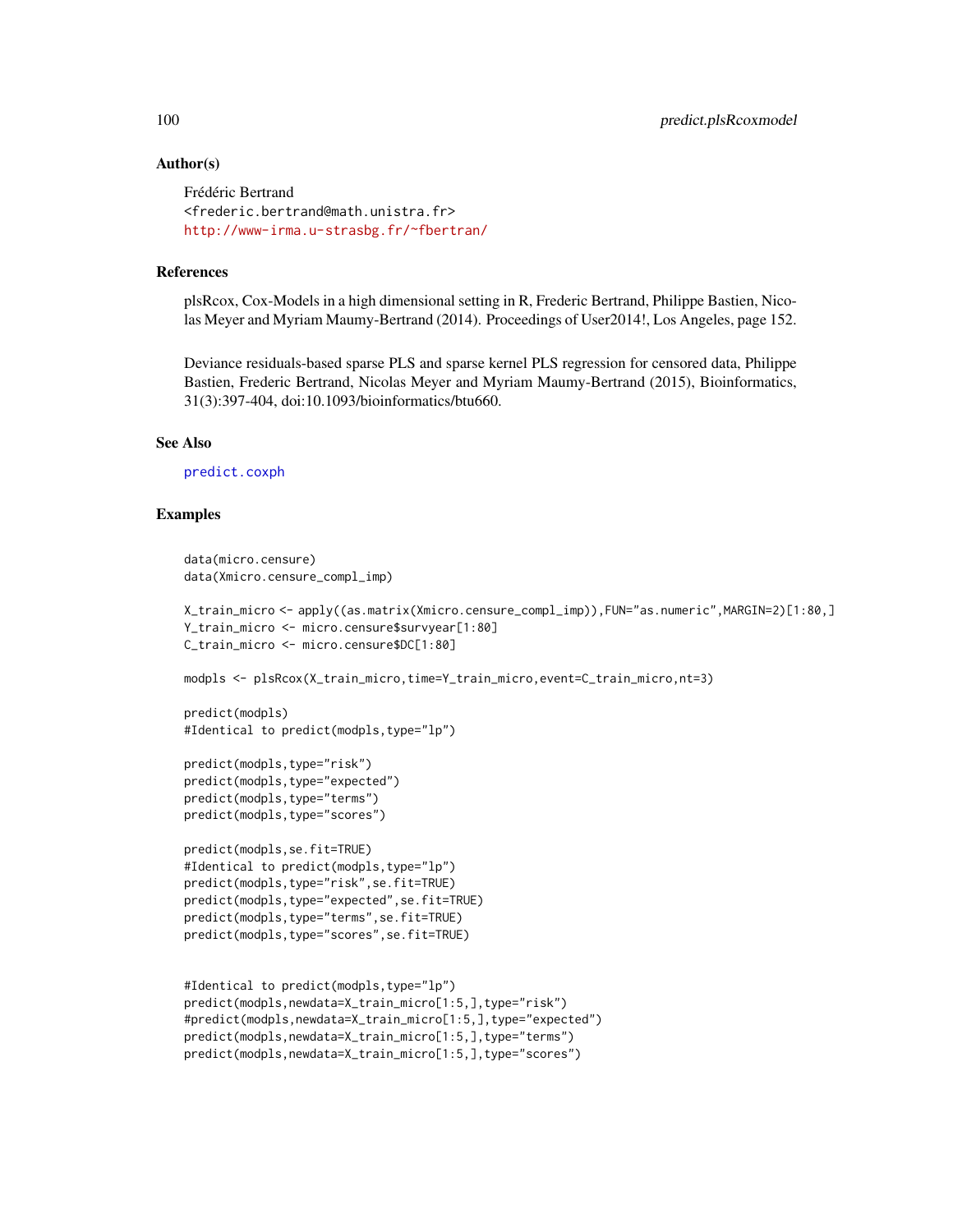```
#Identical to predict(modpls,type="lp")
predict(modpls,newdata=X_train_micro[1:5,],type="risk",se.fit=TRUE)
#predict(modpls,newdata=X_train_micro[1:5,],type="expected",se.fit=TRUE)
predict(modpls,newdata=X_train_micro[1:5,],type="terms",se.fit=TRUE)
predict(modpls,newdata=X_train_micro[1:5,],type="scores")
predict(modpls,newdata=X_train_micro[1:5,],type="risk",comps=1)
predict(modpls,newdata=X_train_micro[1:5,],type="risk",comps=2)
predict(modpls,newdata=X_train_micro[1:5,],type="risk",comps=3)
try(predict(modpls,newdata=X_train_micro[1:5,],type="risk",comps=4))
predict(modpls,newdata=X_train_micro[1:5,],type="terms",comps=1)
predict(modpls,newdata=X_train_micro[1:5,],type="terms",comps=2)
predict(modpls,newdata=X_train_micro[1:5,],type="terms",comps=3)
try(predict(modpls,newdata=X_train_micro[1:5,],type="terms",comps=4))
predict(modpls,newdata=X_train_micro[1:5,],type="scores",comps=1)
predict(modpls,newdata=X_train_micro[1:5,],type="scores",comps=2)
predict(modpls,newdata=X_train_micro[1:5,],type="scores",comps=3)
```
try(predict(modpls,newdata=X\_train\_micro[1:5,],type="scores",comps=4))

print.plsRcoxmodel *Print method for plsRcox models*

### Description

This function provides a print method for the class "plsRcoxmodel"

# Usage

```
## S3 method for class 'plsRcoxmodel'
print(x, \ldots)
```
### Arguments

|          | an object of the class "plsRcoxmodel" |
|----------|---------------------------------------|
| $\cdots$ | not used                              |

# Value

NULL

### Author(s)

Frédéric Bertrand <frederic.bertrand@math.unistra.fr> <http://www-irma.u-strasbg.fr/~fbertran/>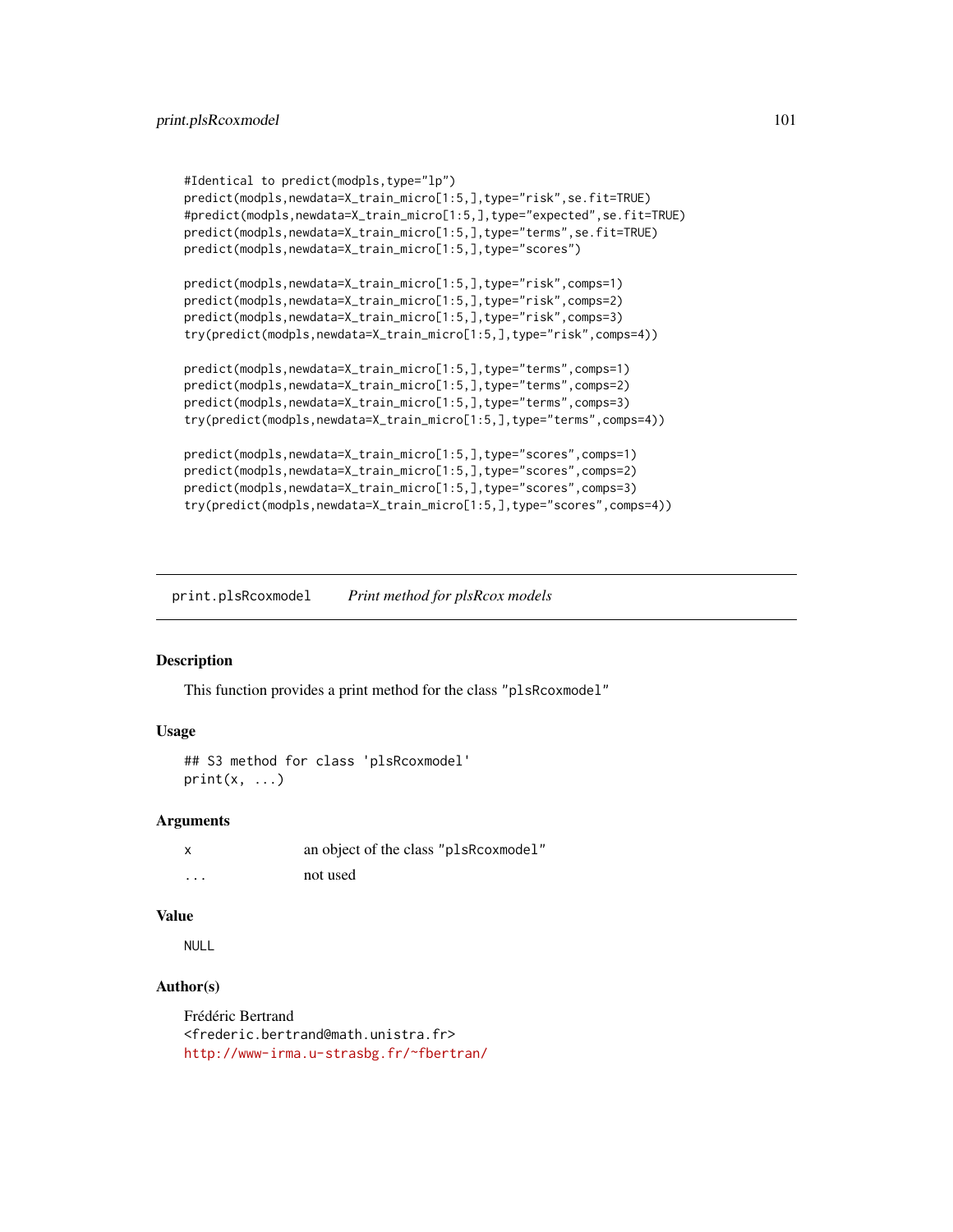# References

plsRcox, Cox-Models in a high dimensional setting in R, Frederic Bertrand, Philippe Bastien, Nicolas Meyer and Myriam Maumy-Bertrand (2014). Proceedings of User2014!, Los Angeles, page 152.

Deviance residuals-based sparse PLS and sparse kernel PLS regression for censored data, Philippe Bastien, Frederic Bertrand, Nicolas Meyer and Myriam Maumy-Bertrand (2015), Bioinformatics, 31(3):397-404, doi:10.1093/bioinformatics/btu660.

# See Also

[print](#page-0-0)

### Examples

```
data(micro.censure)
data(Xmicro.censure_compl_imp)
```

```
X_train_micro <- apply((as.matrix(Xmicro.censure_compl_imp)),FUN="as.numeric",MARGIN=2)[1:80,]
Y_train_micro <- micro.censure$survyear[1:80]
C_train_micro <- micro.censure$DC[1:80]
modpls <- plsRcox(X_train_micro,time=Y_train_micro,event=C_train_micro,nt=3)
```

```
print(modpls)
```
print.summary.plsRcoxmodel

*Print method for summaries of plsRcox models*

# Description

This function provides a print method for the class "summary.plsRcoxmodel"

# Usage

```
## S3 method for class 'summary.plsRcoxmodel'
print(x, \ldots)
```
### Arguments

| $\boldsymbol{\mathsf{x}}$ | an object of the class "summary.plsRcoxmodel" |
|---------------------------|-----------------------------------------------|
| $\cdots$                  | not used                                      |

### Value

language call of the model

<span id="page-101-0"></span>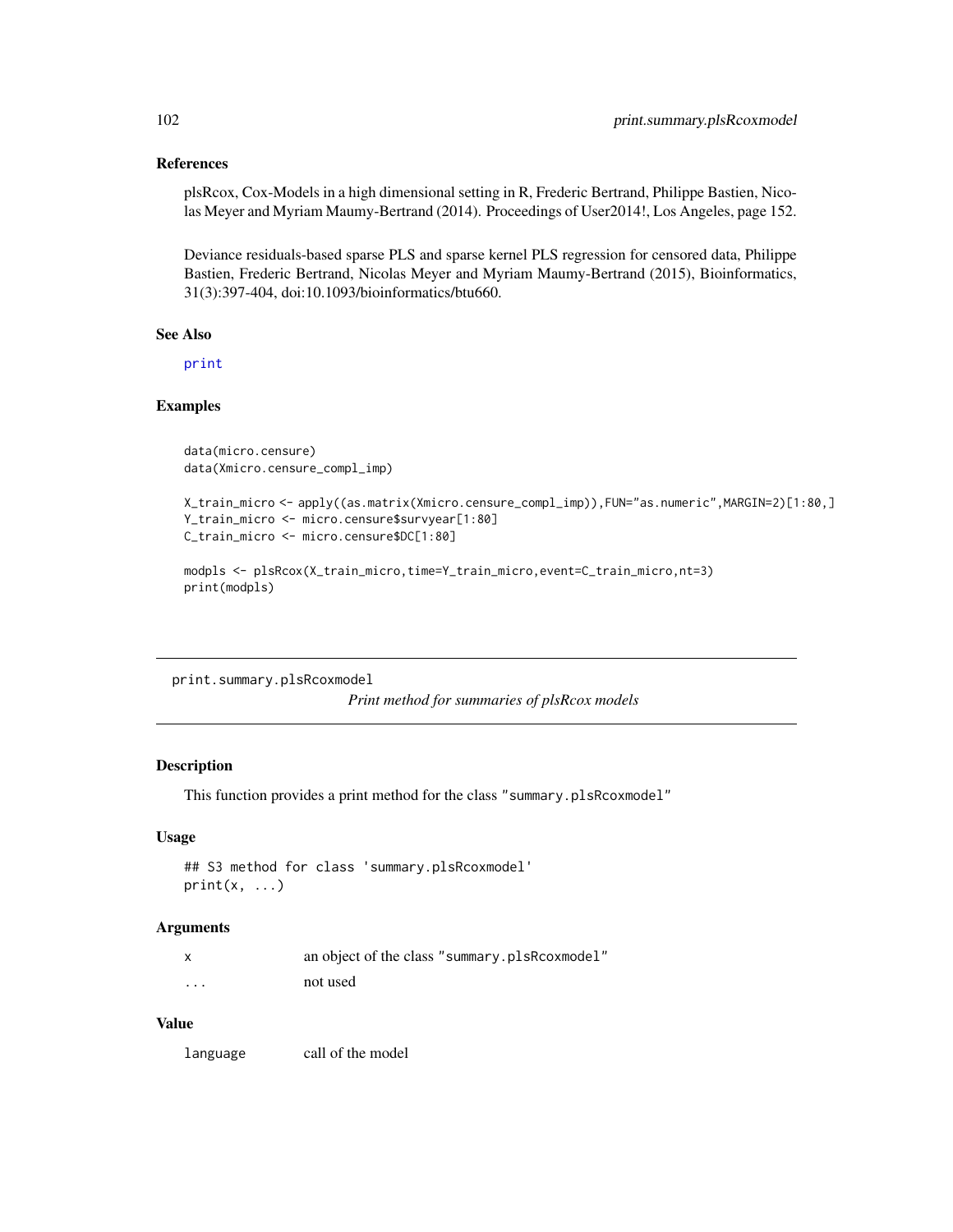# <span id="page-102-0"></span>summary.plsRcoxmodel 103

### Author(s)

Frédéric Bertrand <frederic.bertrand@math.unistra.fr> <http://www-irma.u-strasbg.fr/~fbertran/>

# References

plsRcox, Cox-Models in a high dimensional setting in R, Frederic Bertrand, Philippe Bastien, Nicolas Meyer and Myriam Maumy-Bertrand (2014). Proceedings of User2014!, Los Angeles, page 152.

Deviance residuals-based sparse PLS and sparse kernel PLS regression for censored data, Philippe Bastien, Frederic Bertrand, Nicolas Meyer and Myriam Maumy-Bertrand (2015), Bioinformatics, 31(3):397-404, doi:10.1093/bioinformatics/btu660.

### See Also

[print](#page-0-0) and [summary](#page-0-0)

### Examples

```
data(micro.censure)
data(Xmicro.censure_compl_imp)
```

```
X_train_micro <- apply((as.matrix(Xmicro.censure_compl_imp)),FUN="as.numeric",MARGIN=2)[1:80,]
Y_train_micro <- micro.censure$survyear[1:80]
C_train_micro <- micro.censure$DC[1:80]
```

```
modpls <- plsRcox(X_train_micro,time=Y_train_micro,event=C_train_micro,nt=3)
print(summary(modpls))
```
summary.plsRcoxmodel *Summary method for plsRcox models*

#### Description

This function provides a summary method for the class "plsRcoxmodel"

#### Usage

```
## S3 method for class 'plsRcoxmodel'
summary(object, ...)
```
# Arguments

| object                  | an object of the class "plsRcoxmodel"              |
|-------------------------|----------------------------------------------------|
| $\cdot$ $\cdot$ $\cdot$ | further arguments to be passed to or from methods. |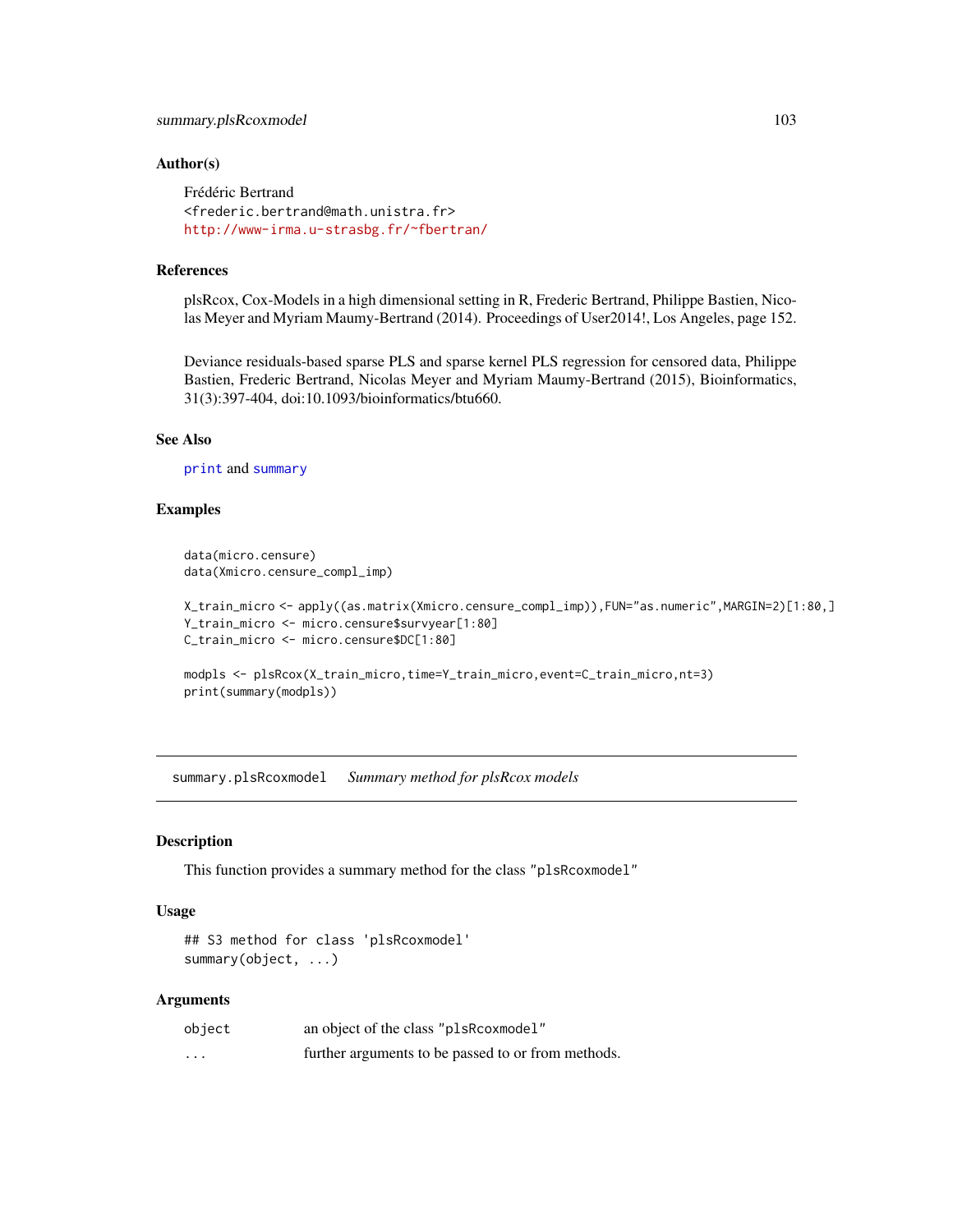# <span id="page-103-0"></span>Value

call function call of plsRcox models

# Author(s)

Frédéric Bertrand <frederic.bertrand@math.unistra.fr> <http://www-irma.u-strasbg.fr/~fbertran/>

### References

plsRcox, Cox-Models in a high dimensional setting in R, Frederic Bertrand, Philippe Bastien, Nicolas Meyer and Myriam Maumy-Bertrand (2014). Proceedings of User2014!, Los Angeles, page 152.

Deviance residuals-based sparse PLS and sparse kernel PLS regression for censored data, Philippe Bastien, Frederic Bertrand, Nicolas Meyer and Myriam Maumy-Bertrand (2015), Bioinformatics, 31(3):397-404, doi:10.1093/bioinformatics/btu660.

# See Also

[summary](#page-0-0)

# Examples

```
data(micro.censure)
data(Xmicro.censure_compl_imp)
```

```
X_train_micro <- apply((as.matrix(Xmicro.censure_compl_imp)),FUN="as.numeric",MARGIN=2)[1:80,]
Y_train_micro <- micro.censure$survyear[1:80]
C_train_micro <- micro.censure$DC[1:80]
```
modpls <- plsRcox(X\_train\_micro,time=Y\_train\_micro,event=C\_train\_micro,nt=3) summary(modpls)

Xmicro.censure\_compl\_imp *Imputed Microsat features*

### Description

This dataset provides imputed microsat specifications. Imputations were computed using Multivariate Imputation by Chained Equations (MICE) using predictive mean matching for the numeric columns, logistic regression imputation for the binary data or the factors with 2 levels and polytomous regression imputation for categorical data i.e. factors with three or more levels.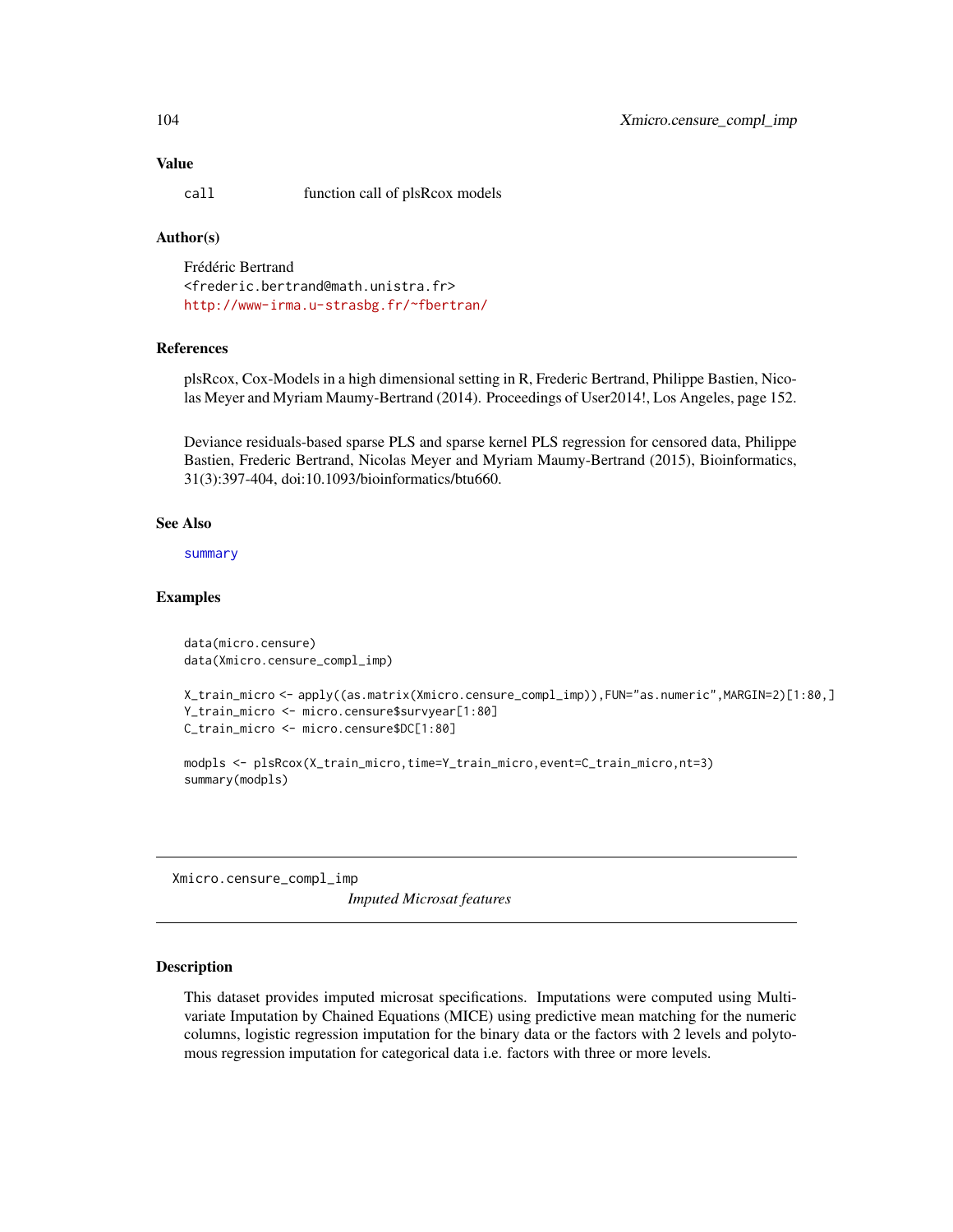# Format

A data frame with 117 observations on the following 40 variables.

D18S61 a numeric vector D17S794 a numeric vector D13S173 a numeric vector D20S107 a numeric vector TP53 a numeric vector D9S171 a numeric vector D8S264 a numeric vector D5S346 a numeric vector D22S928 a numeric vector D18S53 a numeric vector D1S225 a numeric vector D3S1282 a numeric vector D15S127 a numeric vector D1S305 a numeric vector D1S207 a numeric vector D2S138 a numeric vector D16S422 a numeric vector D9S179 a numeric vector D10S191 a numeric vector D4S394 a numeric vector D1S197 a numeric vector D6S264 a numeric vector D14S65 a numeric vector D17S790 a numeric vector D5S430 a numeric vector D3S1283 a numeric vector D4S414 a numeric vector D8S283 a numeric vector D11S916 a numeric vector D2S159 a numeric vector D16S408 a numeric vector D6S275 a numeric vector D10S192 a numeric vector sexe a numeric vector Agediag a numeric vector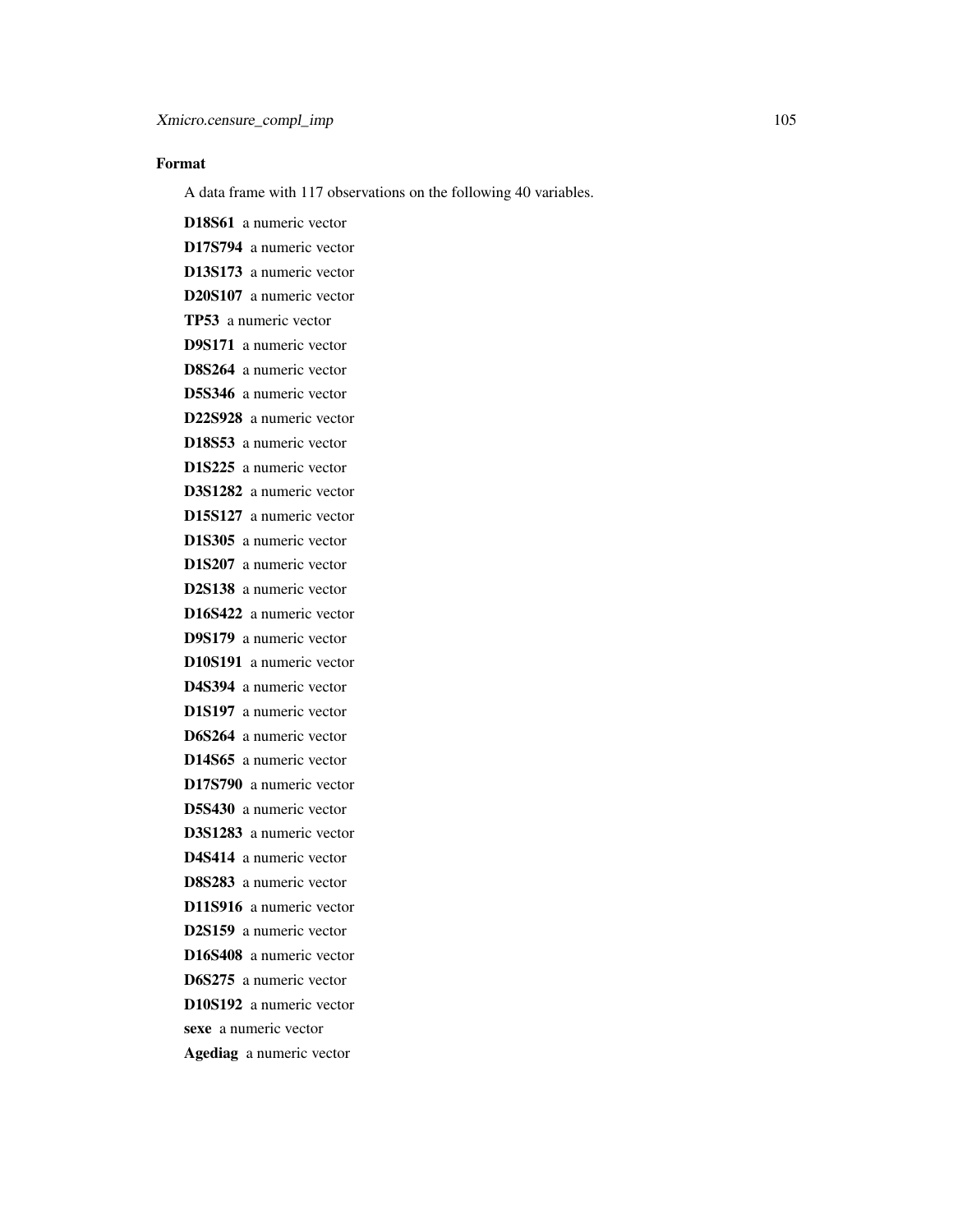Siege a numeric vector T a numeric vector N a numeric vector M a numeric vector STADE a factor with levels 0 1 2 3 4

# Source

Allelotyping identification of genomic alterations in rectal chromosomally unstable tumors without preoperative treatment, Benoît Romain, Agnès Neuville, Nicolas Meyer, Cécile Brigand, Serge Rohr, Anne Schneider, Marie-Pierre Gaub and Dominique Guenot, *BMC Cancer 2010*, 10:561, doi:10.1186/1471-2407-10-561.

#### References

plsRcox, Cox-Models in a high dimensional setting in R, Frederic Bertrand, Philippe Bastien, Nicolas Meyer and Myriam Maumy-Bertrand (2014). Proceedings of User2014!, Los Angeles, page 152.

Deviance residuals-based sparse PLS and sparse kernel PLS regression for censored data, Philippe Bastien, Frederic Bertrand, Nicolas Meyer and Myriam Maumy-Bertrand (2015), Bioinformatics, 31(3):397-404, doi:10.1093/bioinformatics/btu660.

# Examples

```
data(Xmicro.censure_compl_imp)
X_train_micro <- Xmicro.censure_compl_imp[1:80,]
X_test_micro <- Xmicro.censure_compl_imp[81:117,]
rm(X_train_micro,X_test_micro)
```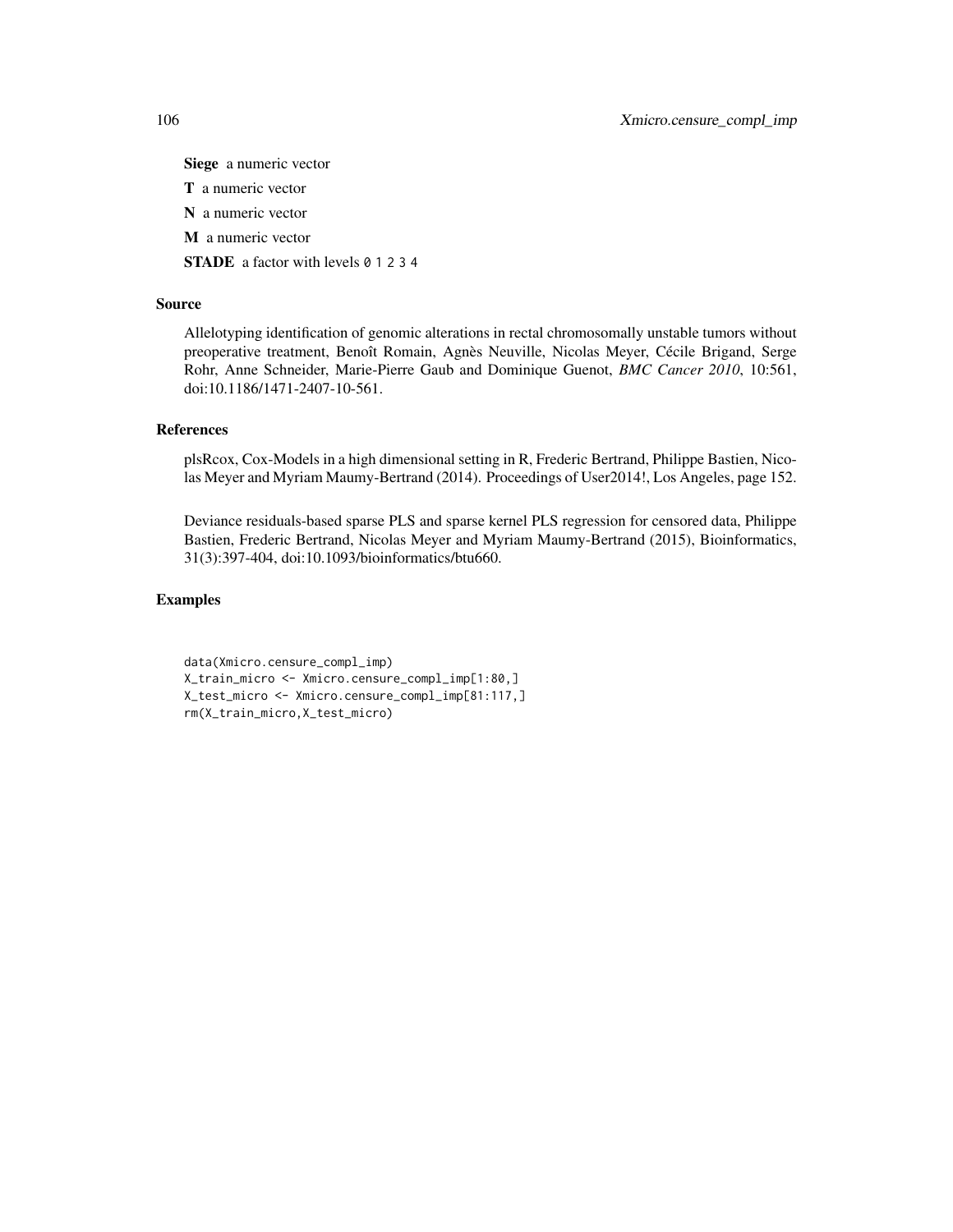# Index

∗ datasets micro.censure, [92](#page-91-0) Xmicro.censure\_compl\_imp, [104](#page-103-0) ∗ methods predict.plsRcoxmodel, [98](#page-97-0) print.plsRcoxmodel, [101](#page-100-0) print.summary.plsRcoxmodel, [102](#page-101-0) summary.plsRcoxmodel, [103](#page-102-0) ∗ models coxDKpls2DR, [3](#page-2-0) coxDKplsDR, [8](#page-7-0) coxDKsplsDR, [13](#page-12-0) coxpls, [18](#page-17-0) coxpls2, [21](#page-20-0) coxpls2DR, [25](#page-24-0) coxpls3, [29](#page-28-0) coxpls3DR, [32](#page-31-0) coxplsDR, [36](#page-35-0) coxsplsDR, [40](#page-39-0) cv.autoplsRcox, [44](#page-43-0) cv.coxDKplsDR, [48](#page-47-0) cv.coxDKsplsDR, [53](#page-52-0) cv.coxpls, [58](#page-57-0) cv.coxplsDR, [62](#page-61-0) cv.coxsplsDR, [67](#page-66-0) cv.larsDR, [72](#page-71-0) cv.plsRcox, [76](#page-75-0) DKplsRcox, [81](#page-80-0) DR\_coxph, [86](#page-85-0) larsDR\_coxph, [88](#page-87-1) plsRcox, [94](#page-93-1) ∗ predict predict.plsRcoxmodel, [98](#page-97-0) ∗ print print.plsRcoxmodel, [101](#page-100-0) print.summary.plsRcoxmodel, [102](#page-101-0) summary.plsRcoxmodel, [103](#page-102-0) ∗ regression coxDKpls2DR, [3](#page-2-0)

coxDKplsDR, [8](#page-7-0) coxDKsplsDR, [13](#page-12-0) coxpls, [18](#page-17-0) coxpls2, [21](#page-20-0) coxpls2DR, [25](#page-24-0) coxpls3, [29](#page-28-0) coxpls3DR, [32](#page-31-0) coxplsDR, [36](#page-35-0) coxsplsDR, [40](#page-39-0) cv.autoplsRcox, [44](#page-43-0) cv.coxDKplsDR, [48](#page-47-0) cv.coxDKsplsDR, [53](#page-52-0) cv.coxpls, [58](#page-57-0) cv.coxplsDR, [62](#page-61-0) cv.coxsplsDR, [67](#page-66-0) cv.larsDR, [72](#page-71-0) cv.plsRcox, [76](#page-75-0) DKplsRcox, [81](#page-80-0) DR\_coxph, [86](#page-85-0) larsDR\_coxph, [88](#page-87-1) plsRcox, [94](#page-93-1) as.data.frame, *[6](#page-5-0)*, *[11](#page-10-0)*, *[16](#page-15-0)*, *[20](#page-19-0)*, *[23](#page-22-0)*, *[27](#page-26-0)*, *[31](#page-30-0)*, *[35](#page-34-0)*, *[39](#page-38-0)*, *[42](#page-41-0)*, *[84](#page-83-0)*, *[90](#page-89-0)*, *[97](#page-96-0)* coxDKpls2DR, [3](#page-2-0) coxDKplsDR, [8,](#page-7-0) *[48,](#page-47-0) [49](#page-48-0)*, *[52](#page-51-0)* coxDKsplsDR, [13,](#page-12-0) *[53,](#page-52-0) [54](#page-53-0)*, *[57](#page-56-0)* coxph, *[7](#page-6-0)*, *[12](#page-11-0)*, *[17](#page-16-0)*, *[21](#page-20-0)*, *[24](#page-23-0)*, *[28](#page-27-0)*, *[32](#page-31-0)*, *[36](#page-35-0)*, *[39](#page-38-0)*, *[43](#page-42-0)*, *[87](#page-86-0)*, *[91](#page-90-0)* coxpls, [18,](#page-17-0) *[58,](#page-57-0) [59](#page-58-0)*, *[62](#page-61-0)* coxpls2, [21](#page-20-0) coxpls2DR, [25](#page-24-0) coxpls3, [29](#page-28-0) coxpls3DR, [32](#page-31-0) coxplsDR, [36,](#page-35-0) *[62,](#page-61-0) [63](#page-62-0)*, *[66](#page-65-0)* coxsplsDR, [40,](#page-39-0) *[67,](#page-66-0) [68](#page-67-0)*, *[71](#page-70-0)* cv.autoplsRcox, [44](#page-43-0) cv.coxDKplsDR, [48](#page-47-0) cv.coxDKsplsDR, [53](#page-52-0)